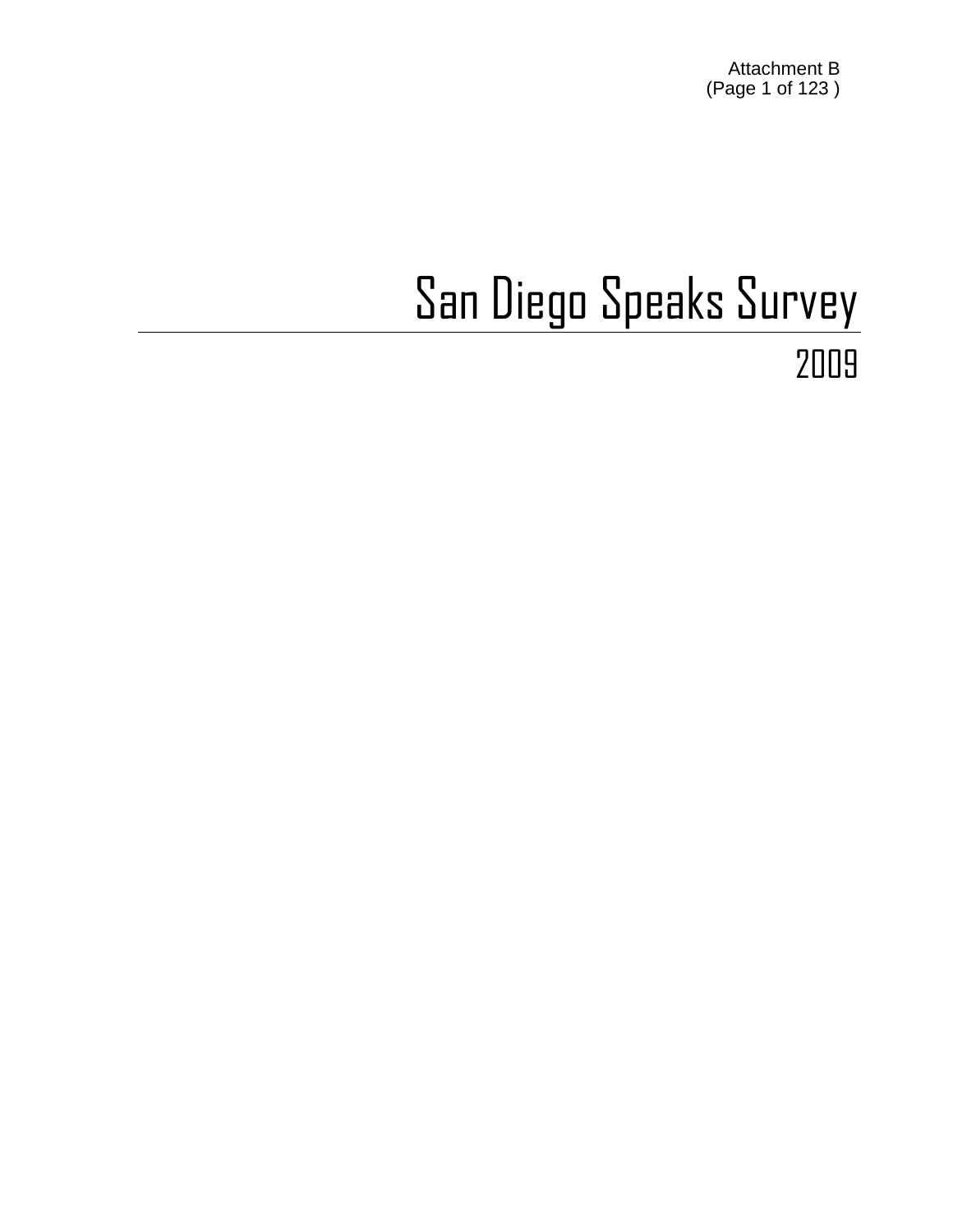# TABLE OF CONTENTS

Chart Handouts

APPENDIX A: Frequency Distributions

APPENDIX B: Q4 Open-Ends with Codes

APPENDIX C: Q5 Open-Ends with Codes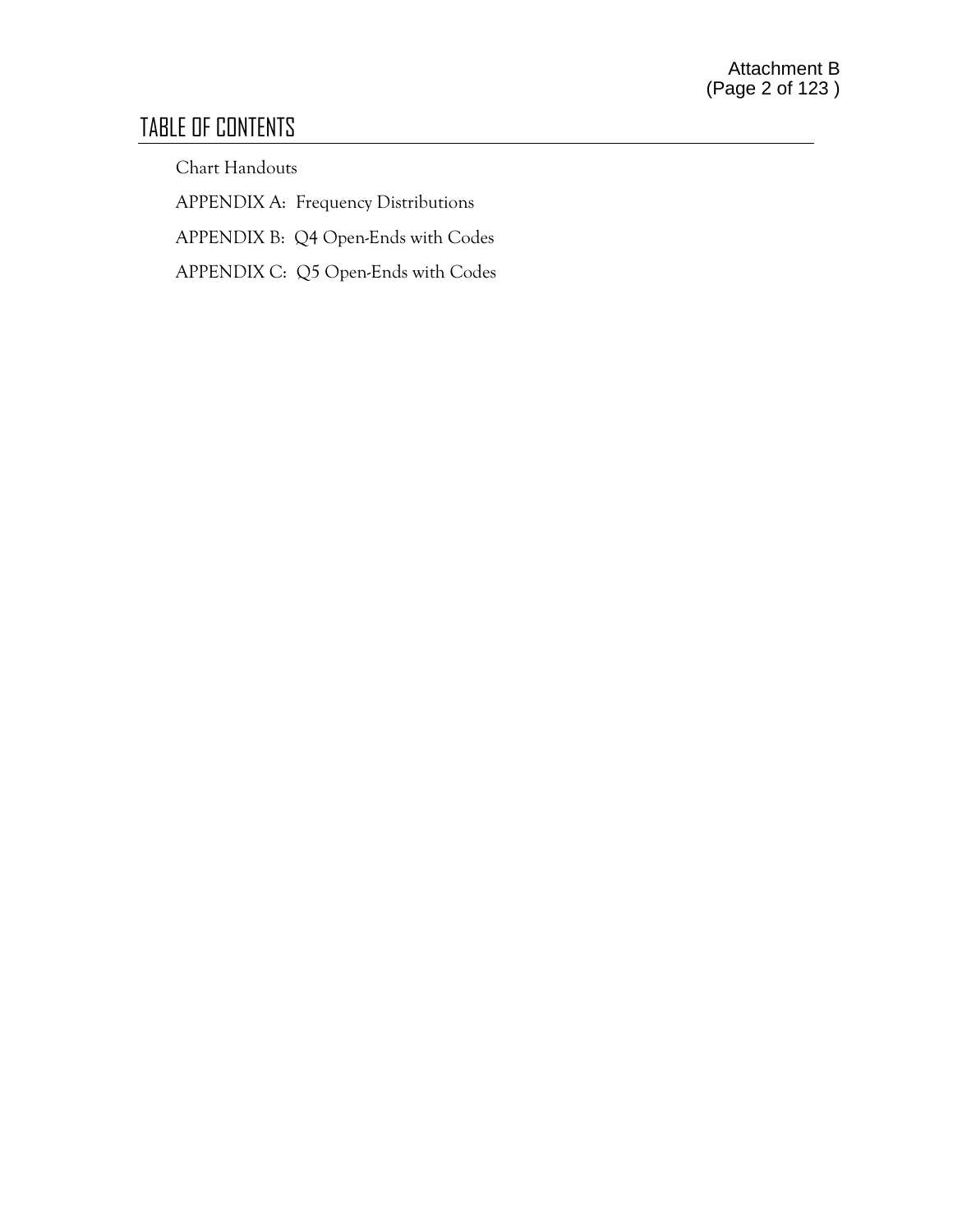# San Diego Speaks Survey, 2009



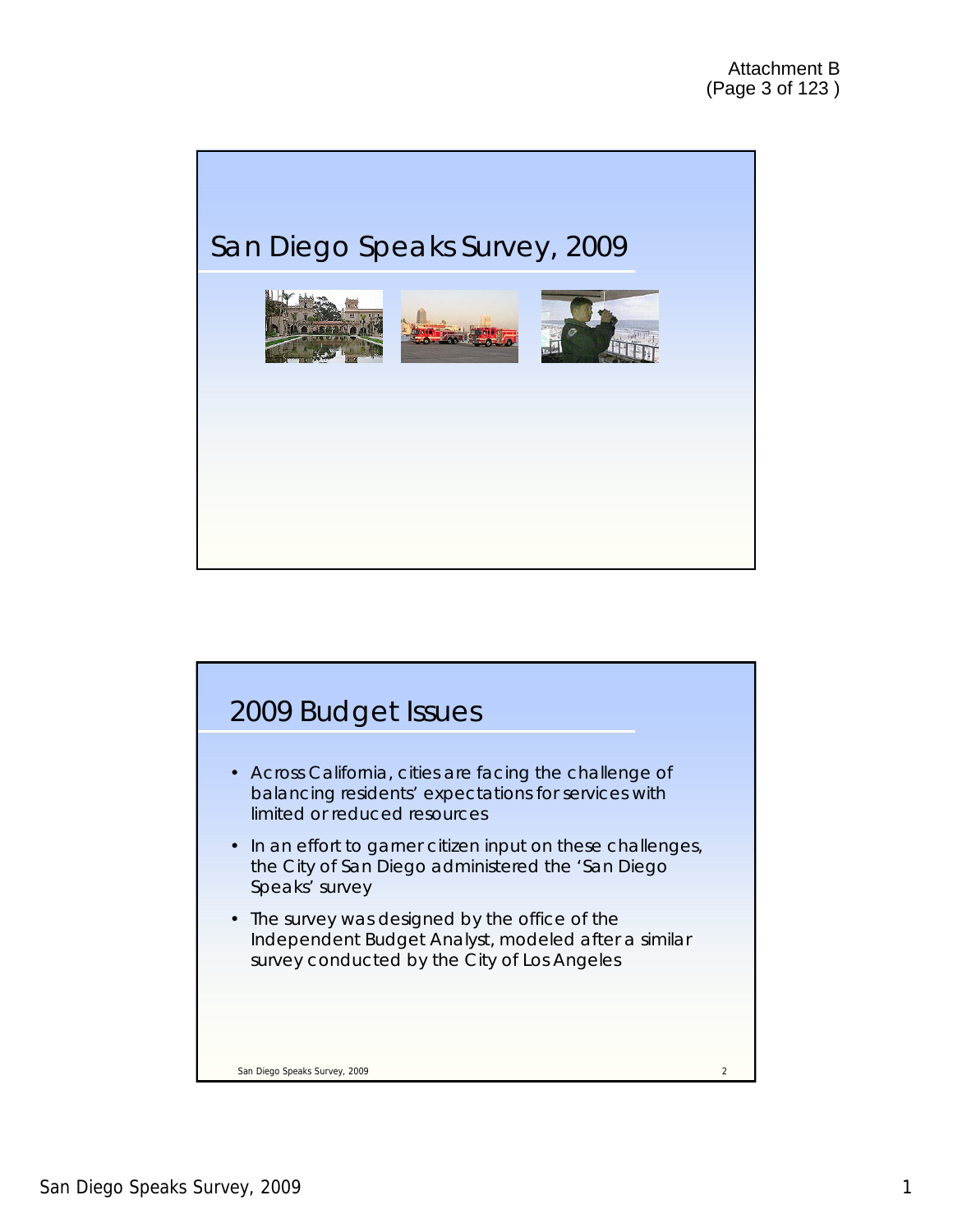## Survey Overview

- Survey was administered in two formats: as a selfadministered paper-and-pencil survey and online via the City website
- • Self-administered surveys were handed out at six community meetings
- Online survey was advertised on television and at community meetings
- Online and self-administered versions varied slightly
- Survey contained 40 questions asking about prioritization of services and suggestions for service elimination and revenue options
- • Final N=687; 275 of these were paper & pencil, 412 were online respondents

San Diego Speaks Survey, 2009 3

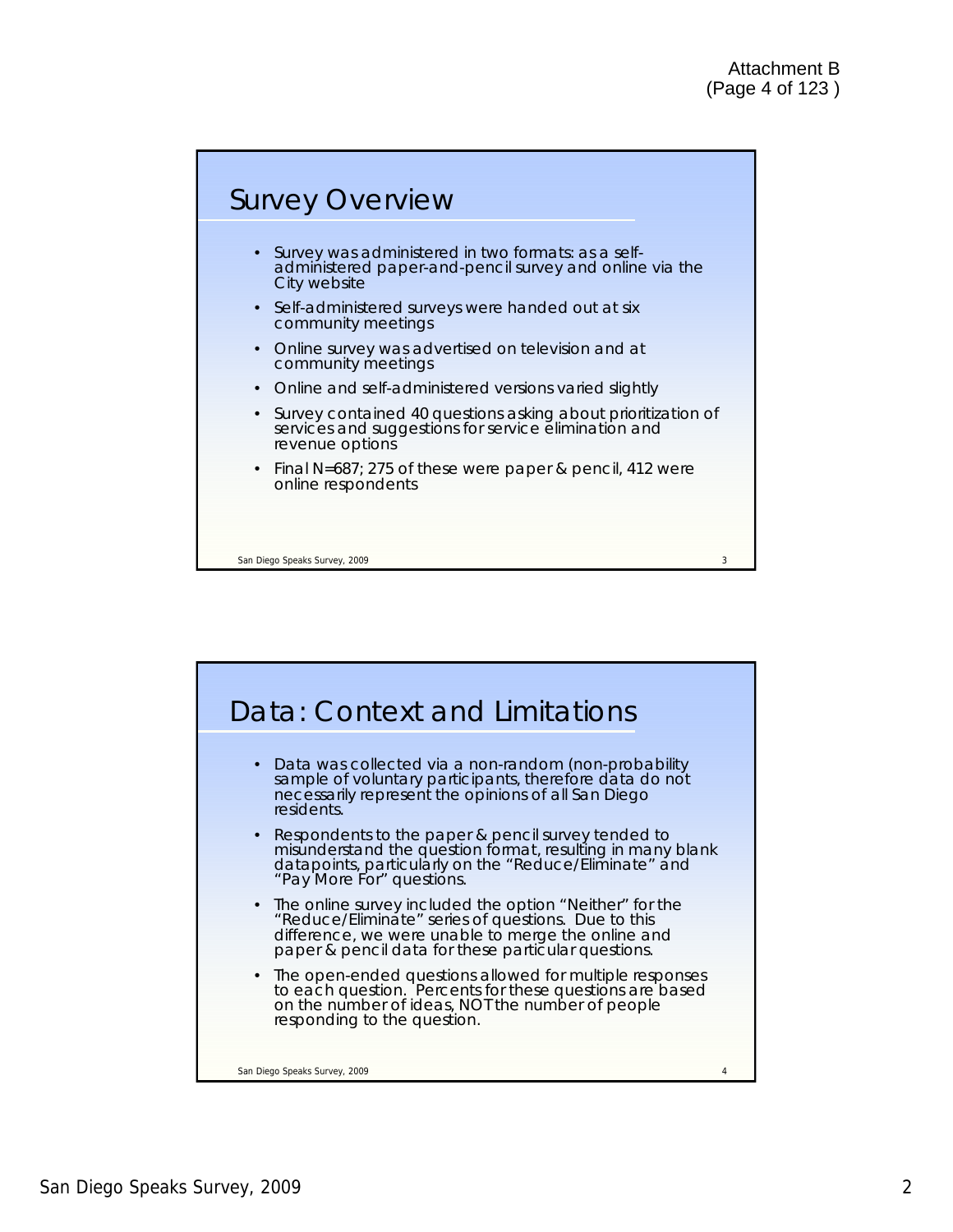

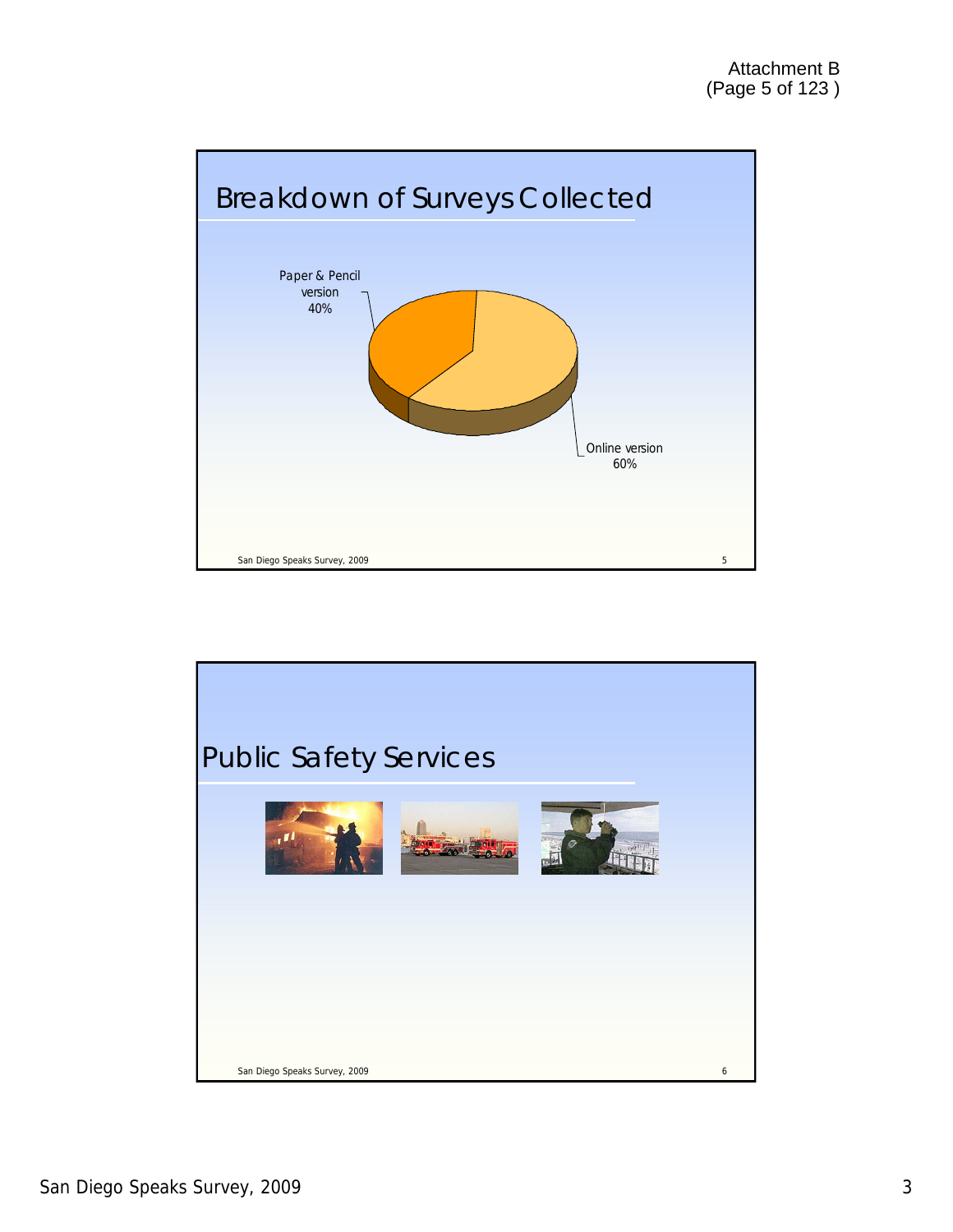

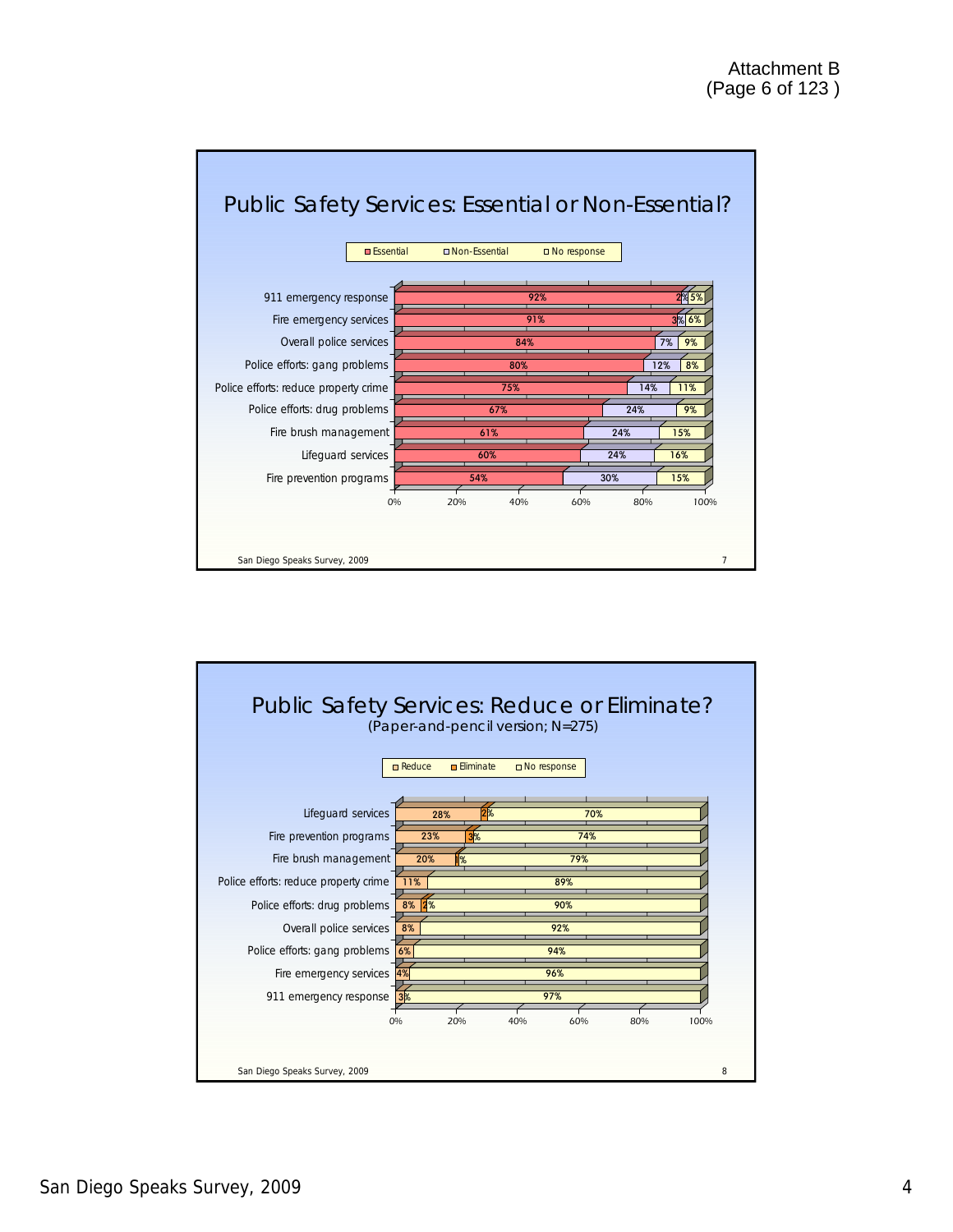

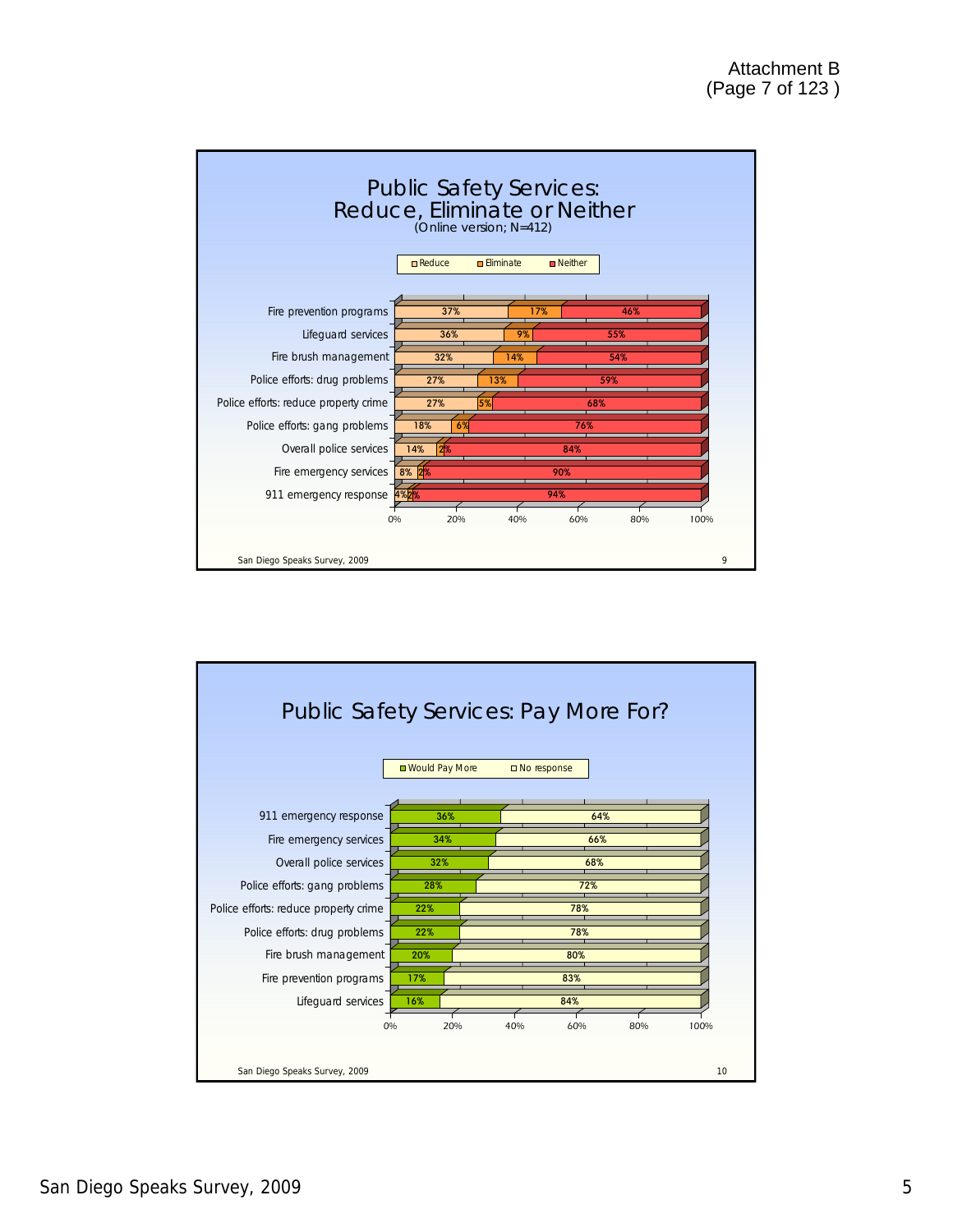

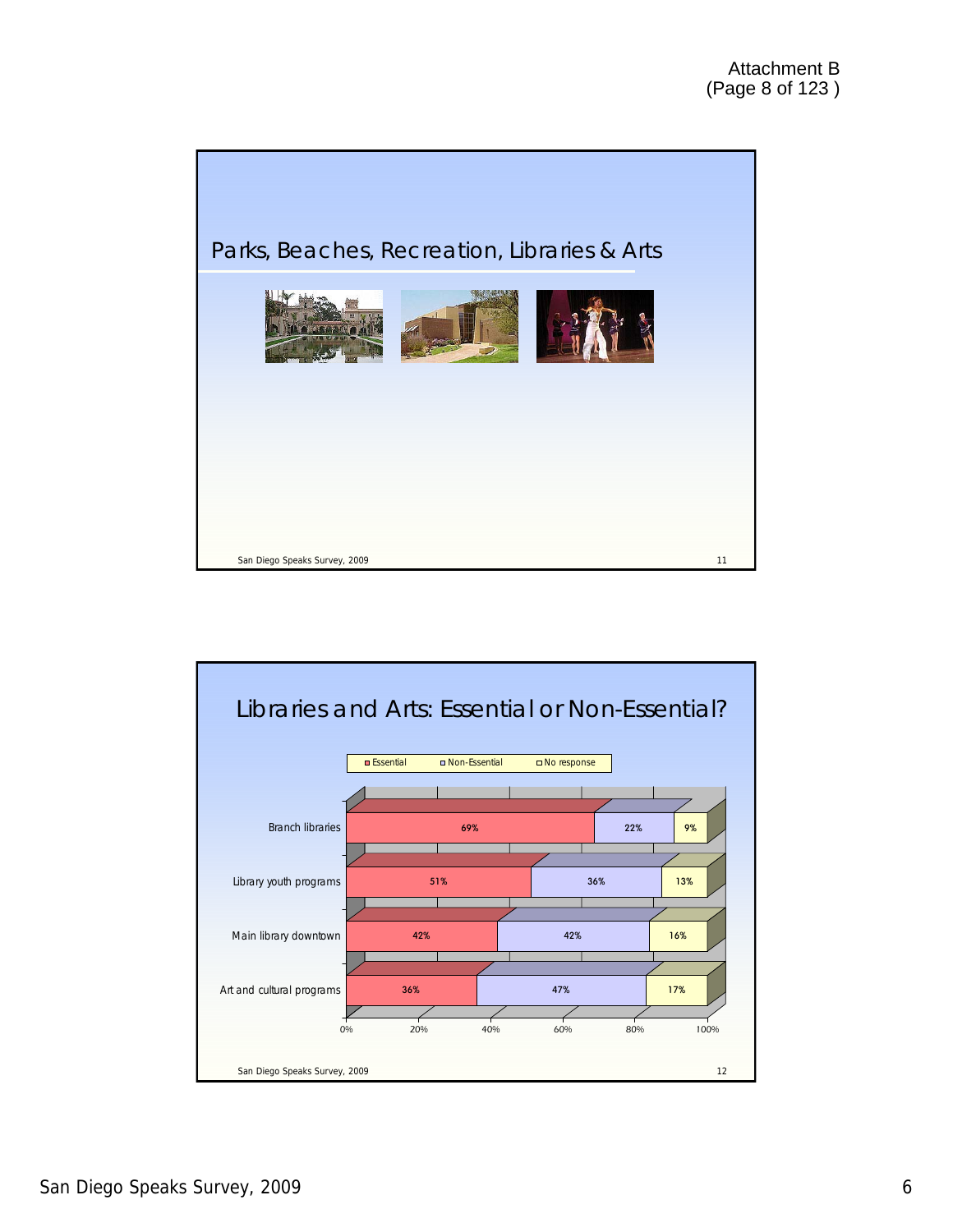

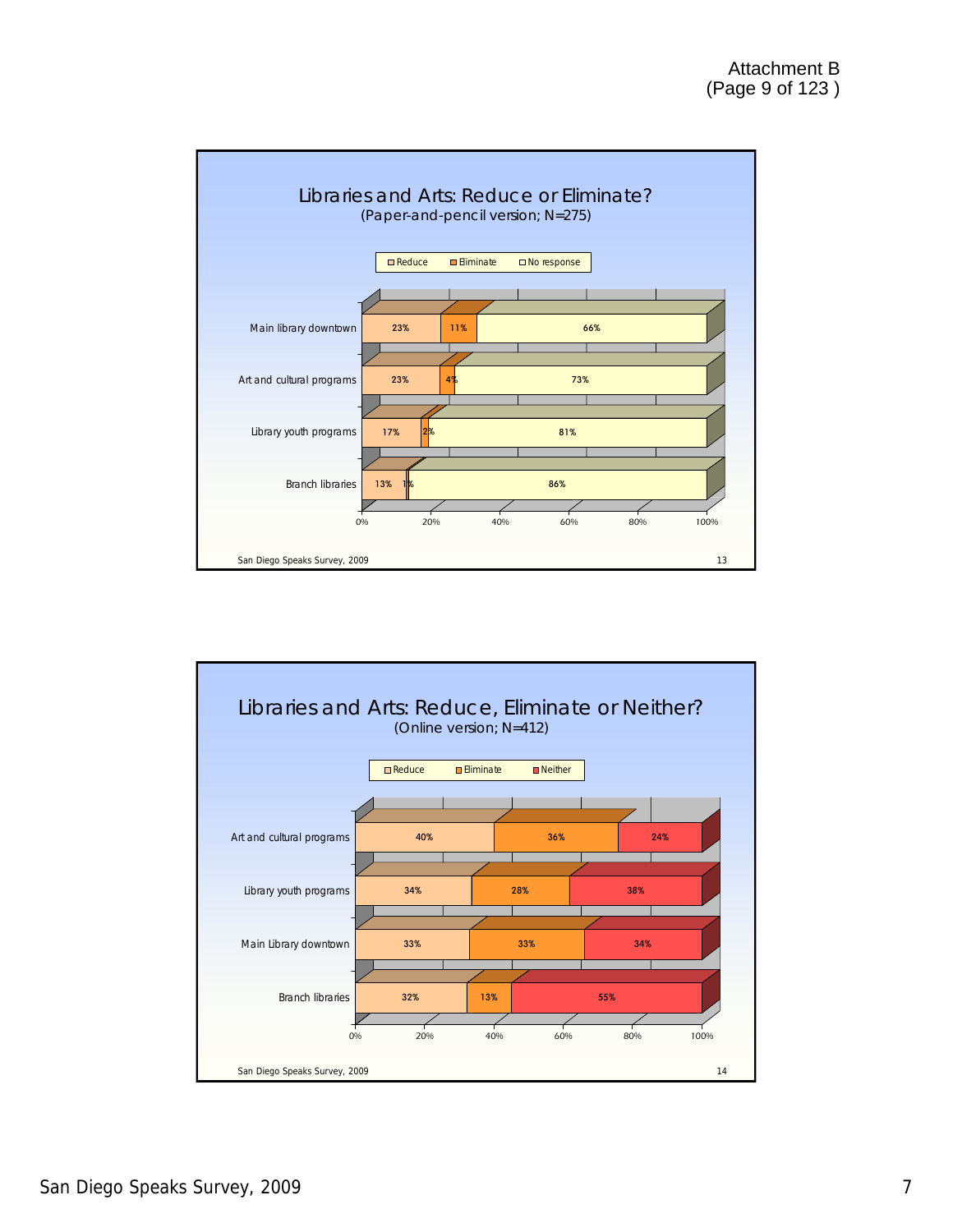

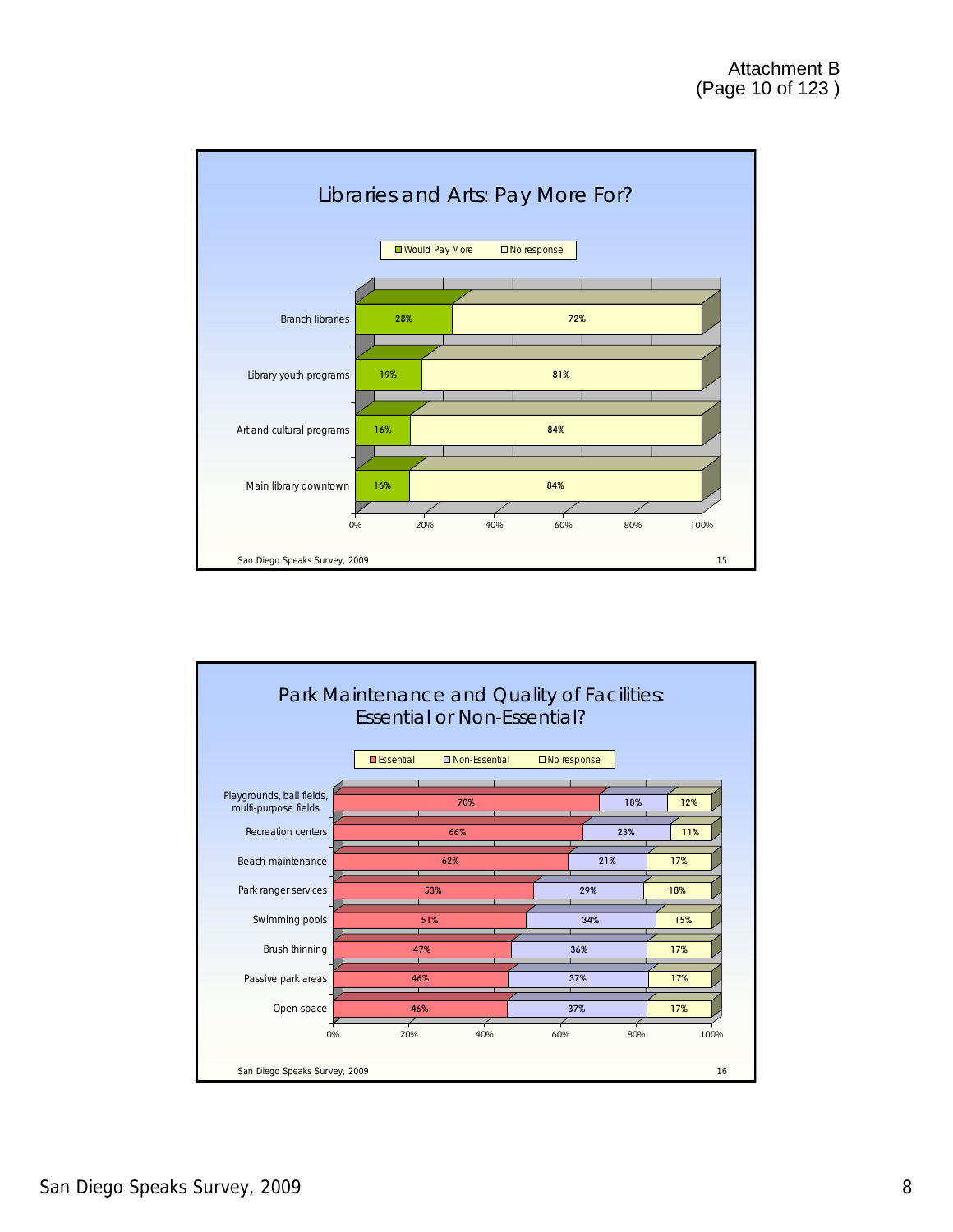

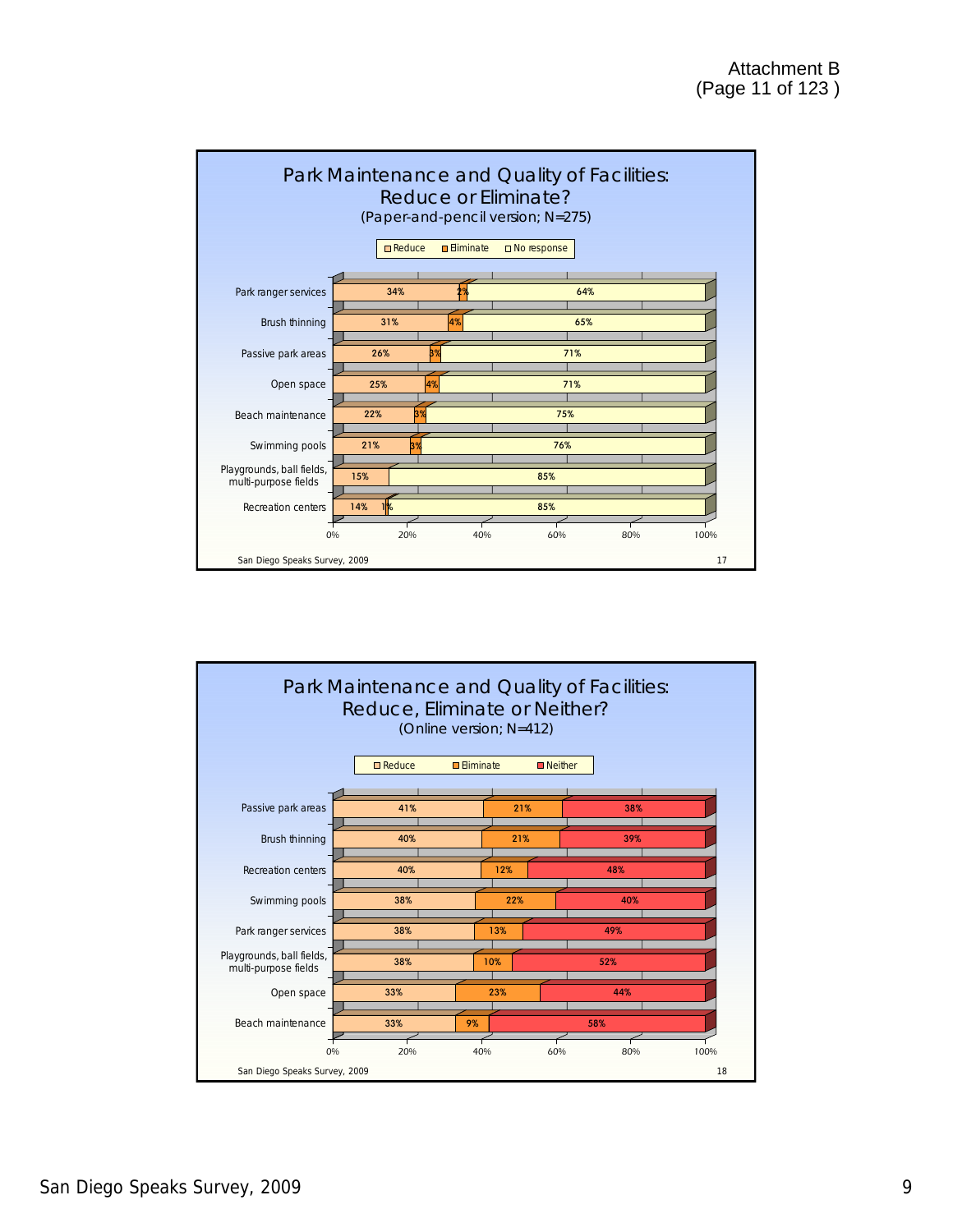

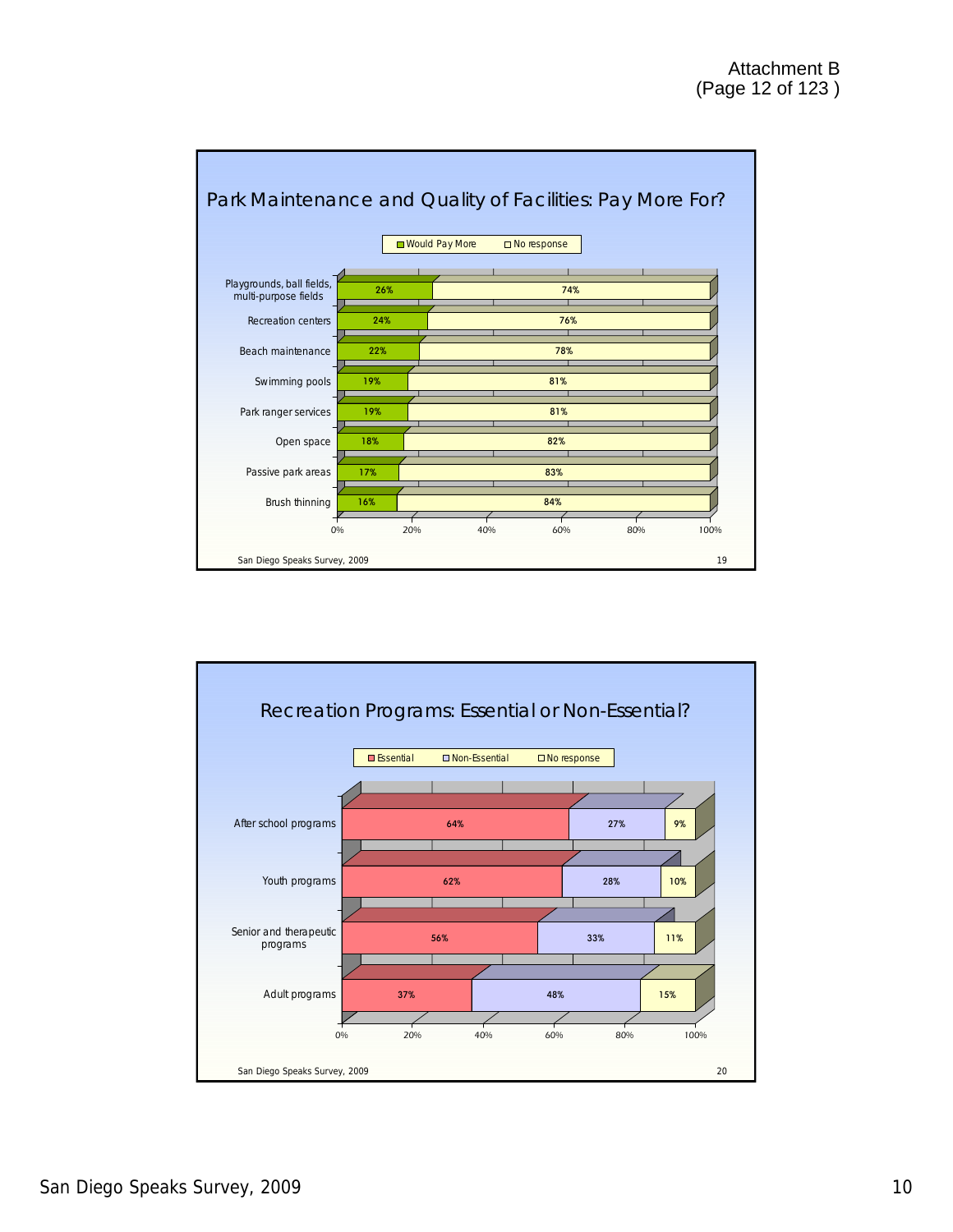

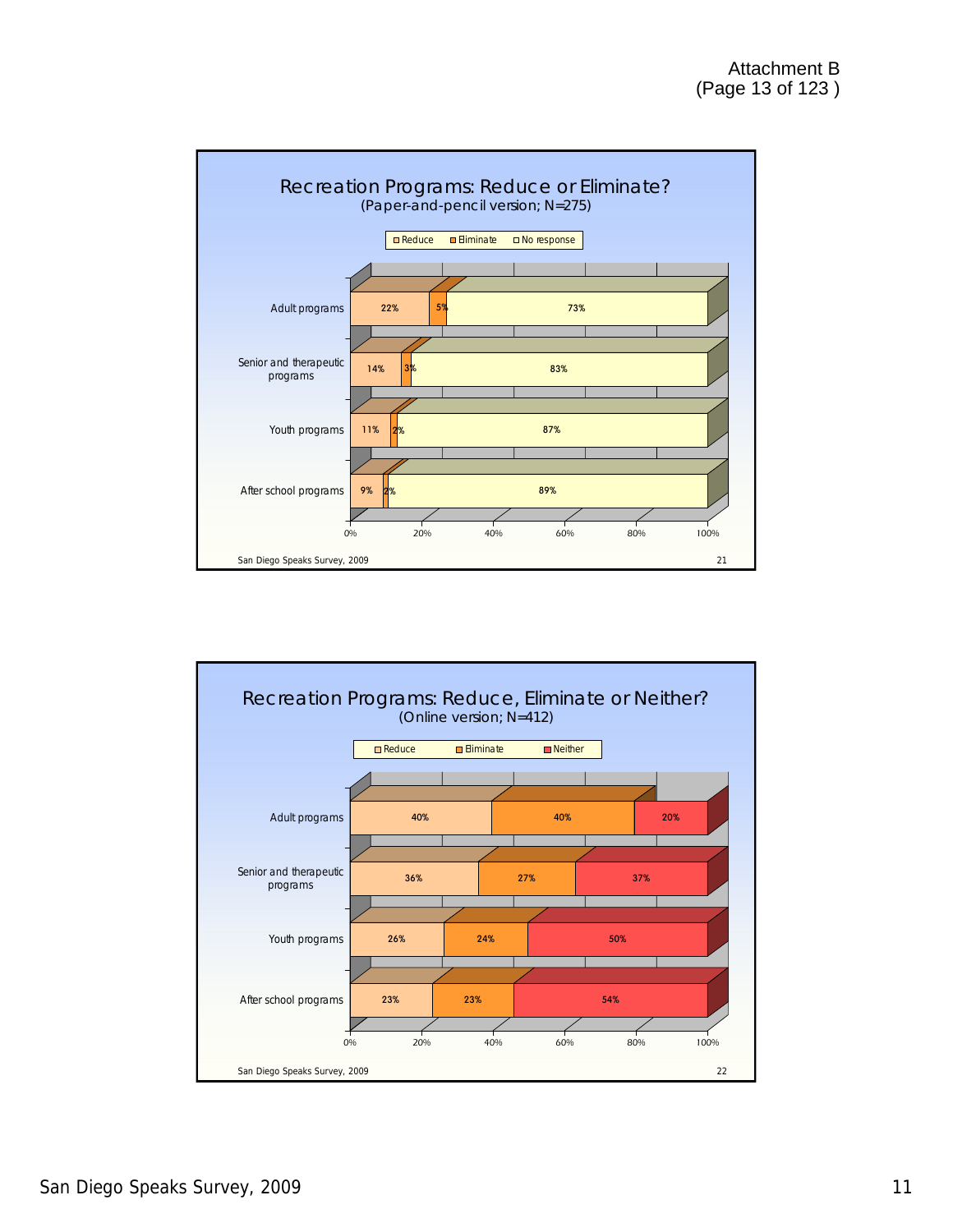

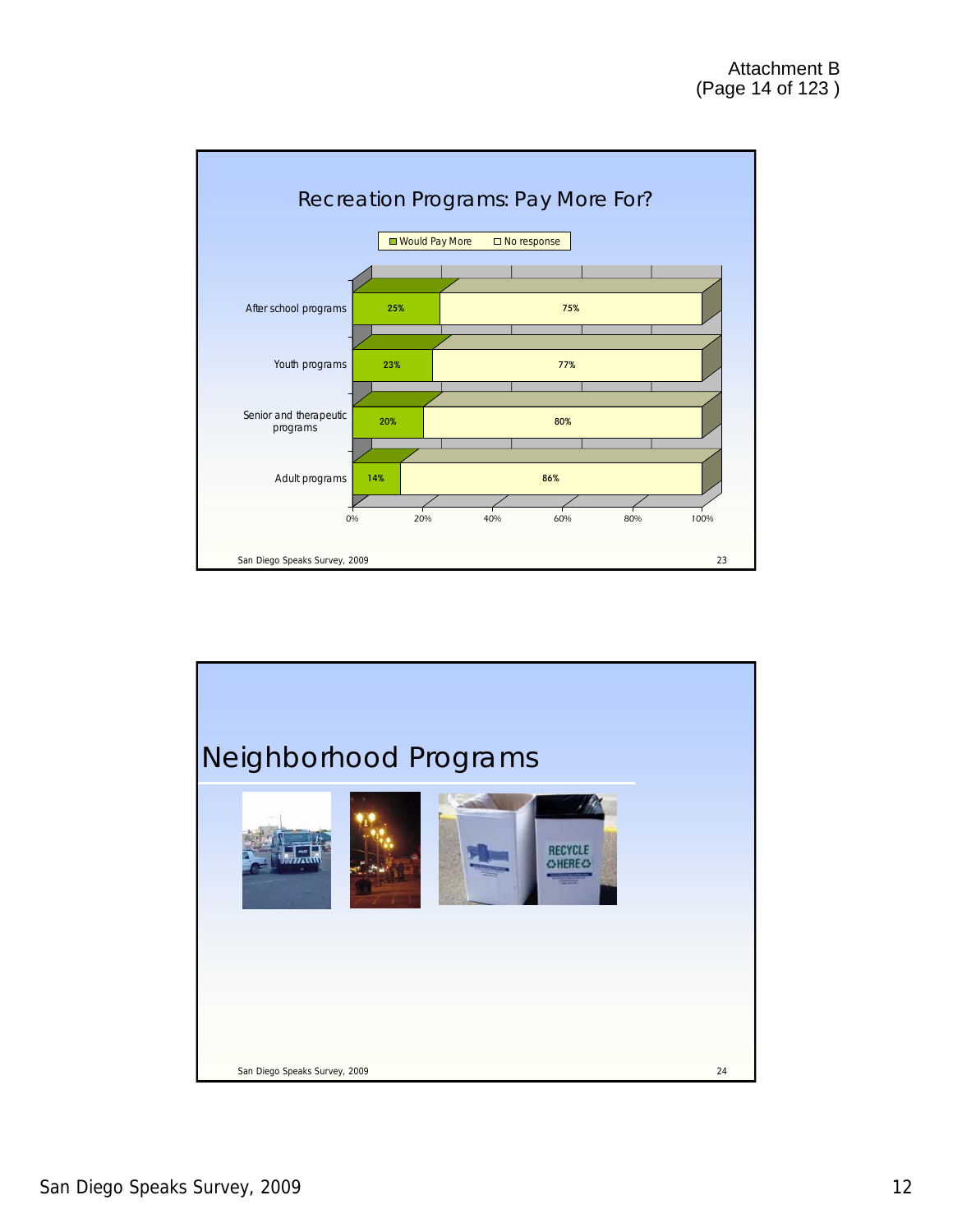

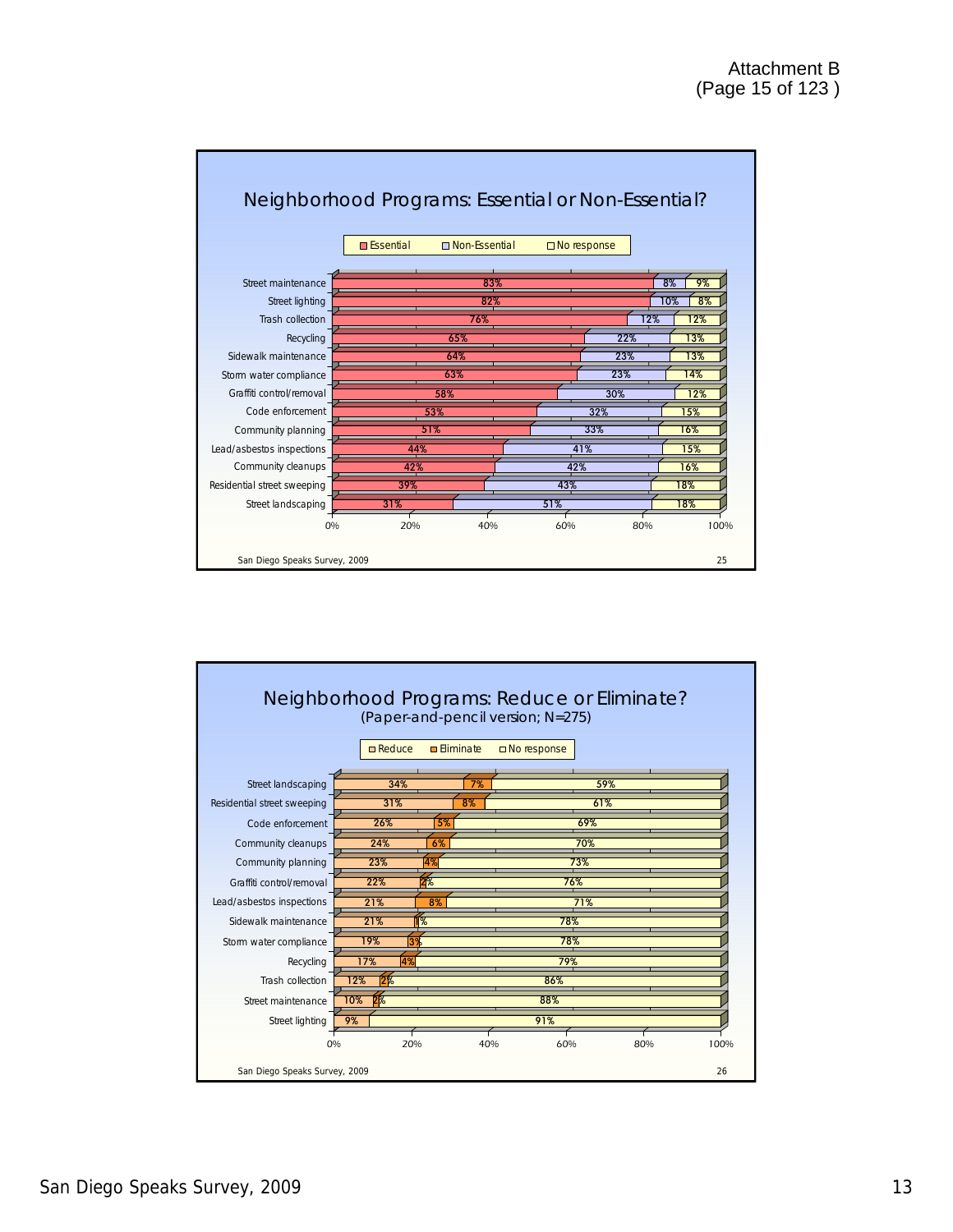

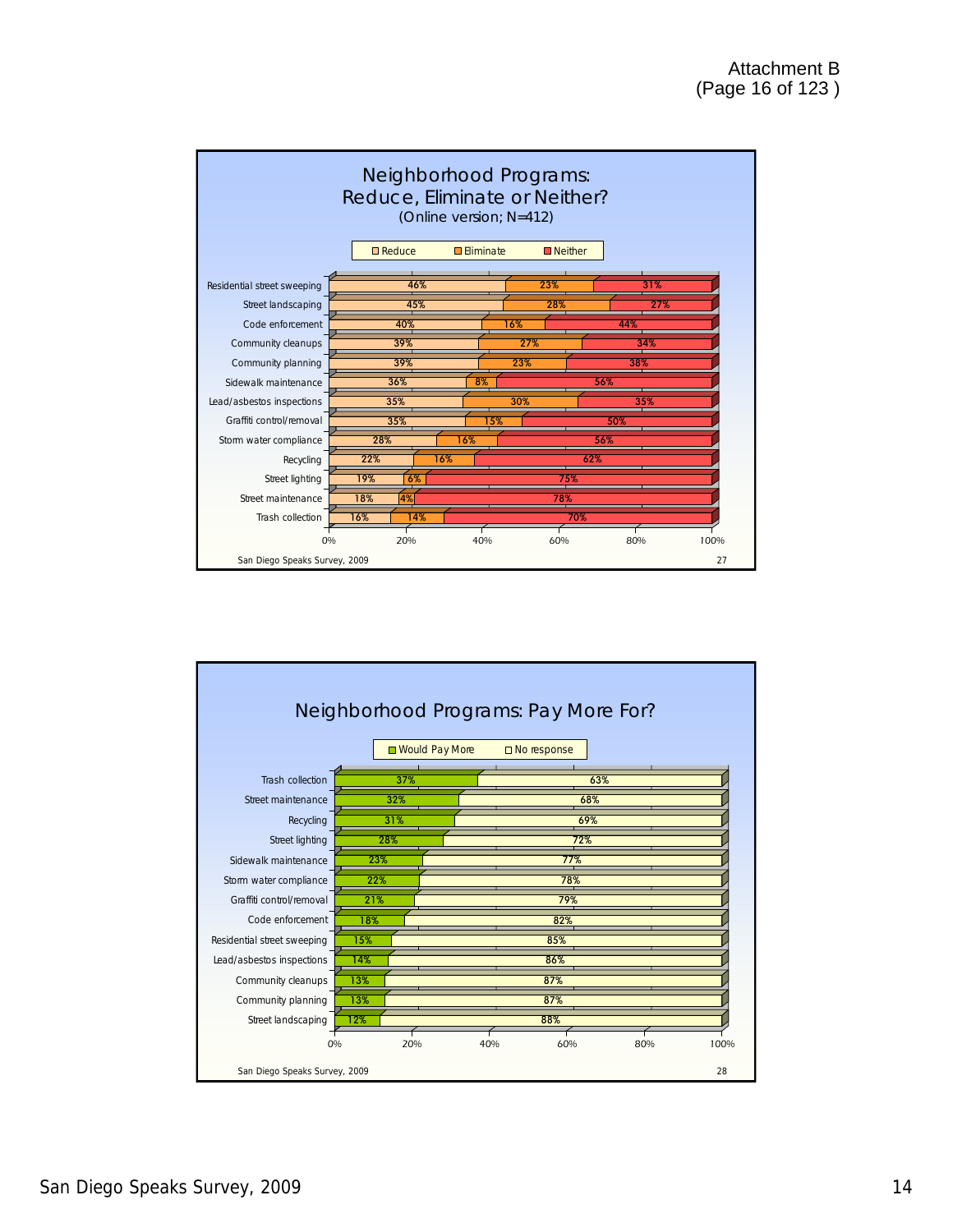

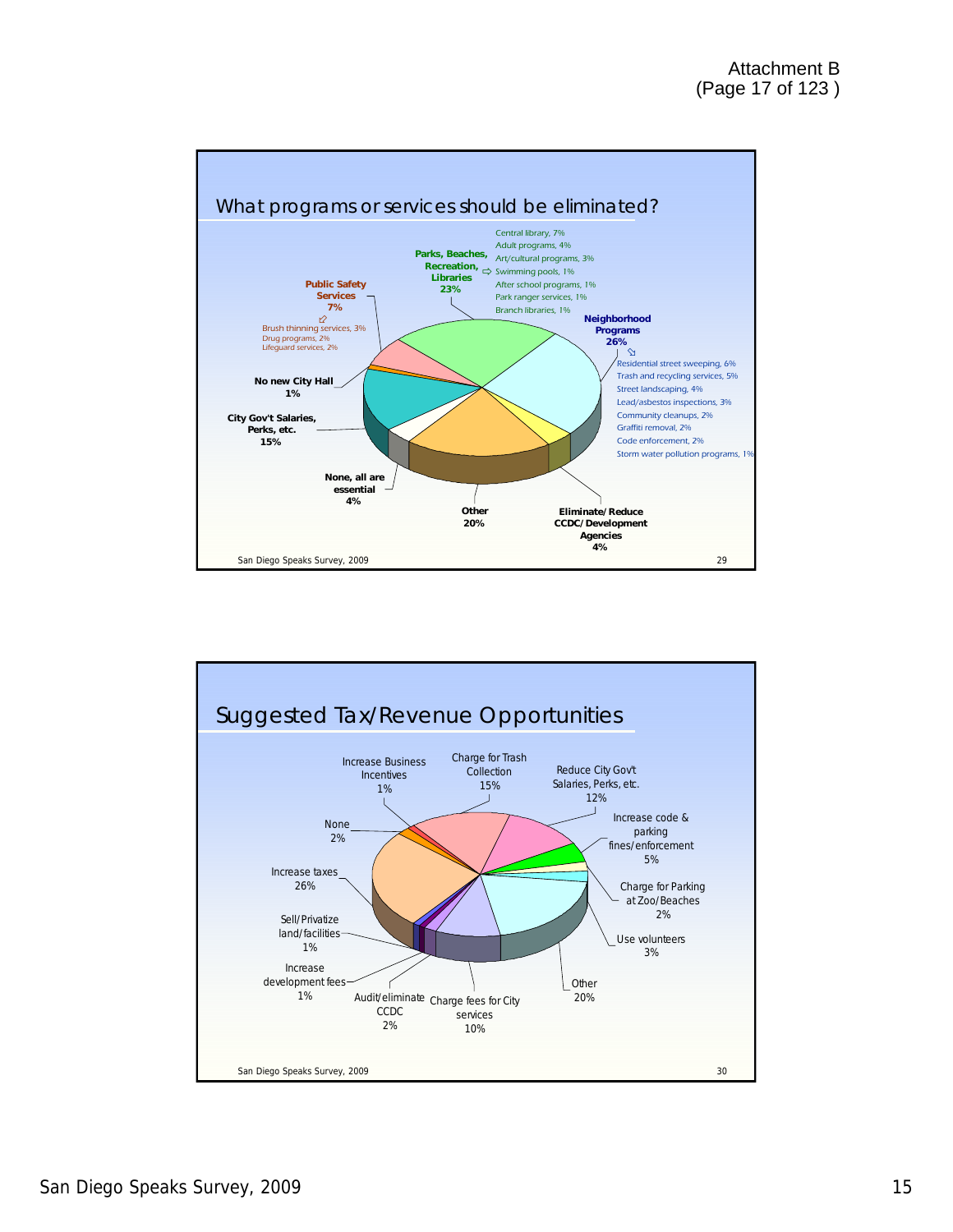|                                                | <b>Essential</b> | <b>Essential</b> | response |
|------------------------------------------------|------------------|------------------|----------|
| 911 emergency response                         | 92%              | 2%               | 5%       |
| Fire emergency services                        | 91%              | 3%               | 6%       |
| Overall police services                        | 84%              | 7%               | 9%       |
| Street maintenance                             | 83%              | 8%               | 9%       |
| <b>Street lighting</b>                         | 82%              | 10%              | 8%       |
| Police efforts: gang problems                  | 80%              | 12%              | 8%       |
| Trash collection                               | 76%              | 12%              | 12%      |
| Police efforts: reduce property crime          | 75%              | 14%              | 11%      |
| Playgrounds, ball fields, multi-purpose fields | 70%              | 18%              | 12%      |
| Neighborhood branch libraries                  | 69%              | 22%              | 9%       |
| Police efforts: drug problems                  | 67%              | 24%              | 9%       |
| Recreation centers                             | 66%              | 23%              | 11%      |
| Recycling                                      | 65%              | 22%              | 13%      |
| After school programs                          | 64%              | 27%              | 9%       |
| Sidewalk maintenance                           | 64%              | 23%              | 13%      |
| Storm water compliance                         | 63%              | 23%              | 14%      |
| Beach maintenance and quality of facilities    | 62%              | 21%              | 17%      |
| Youth rec center programs                      | 62%              | 28%              | 10%      |
| Fire brush management                          | 61%              | 24%              | 15%      |
| Lifequard services                             | 60%              | 24%              | 16%      |

|                                 | <b>Essential</b> | Non-<br><b>Essential</b> | <b>No</b><br>response |
|---------------------------------|------------------|--------------------------|-----------------------|
| Graffiti control/removal        | 58%              | 30%                      | 12%                   |
| Senior and therapeutic programs | 56%              | 33%                      | 11%                   |
| Fire prevention                 | 54%              | 30%                      | 15%                   |
| Park ranger services            | 53%              | 29%                      | 18%                   |
| Code enforcement                | 53%              | 32%                      | 15%                   |
| Library youth programs          | 51%              | 36%                      | 13%                   |
| Swimming pools                  | 51%              | 34%                      | 15%                   |
| Community planning              | 51%              | 33%                      | 16%                   |
| Brush thinning                  | 47%              | 36%                      | 17%                   |
| Passive park areas              | 46%              | 37%                      | 17%                   |
| Open space                      | 46%              | 37%                      | 17%                   |
| Lead/asbestos inspections       | 44%              | 41%                      | 15%                   |
| Main library downtown           | 42%              | 42%                      | 16%                   |
| Community cleanups              | 42%              | 42%                      | 16%                   |
| Residential street sweeping     | 39%              | 43%                      | 18%                   |
| Adult rec center programs       | 37%              | 48%                      | 15%                   |
| Art and cultural programs       | 36%              | 47%                      | 17%                   |
| Street landscaping              | 31%              | 51%                      | 18%                   |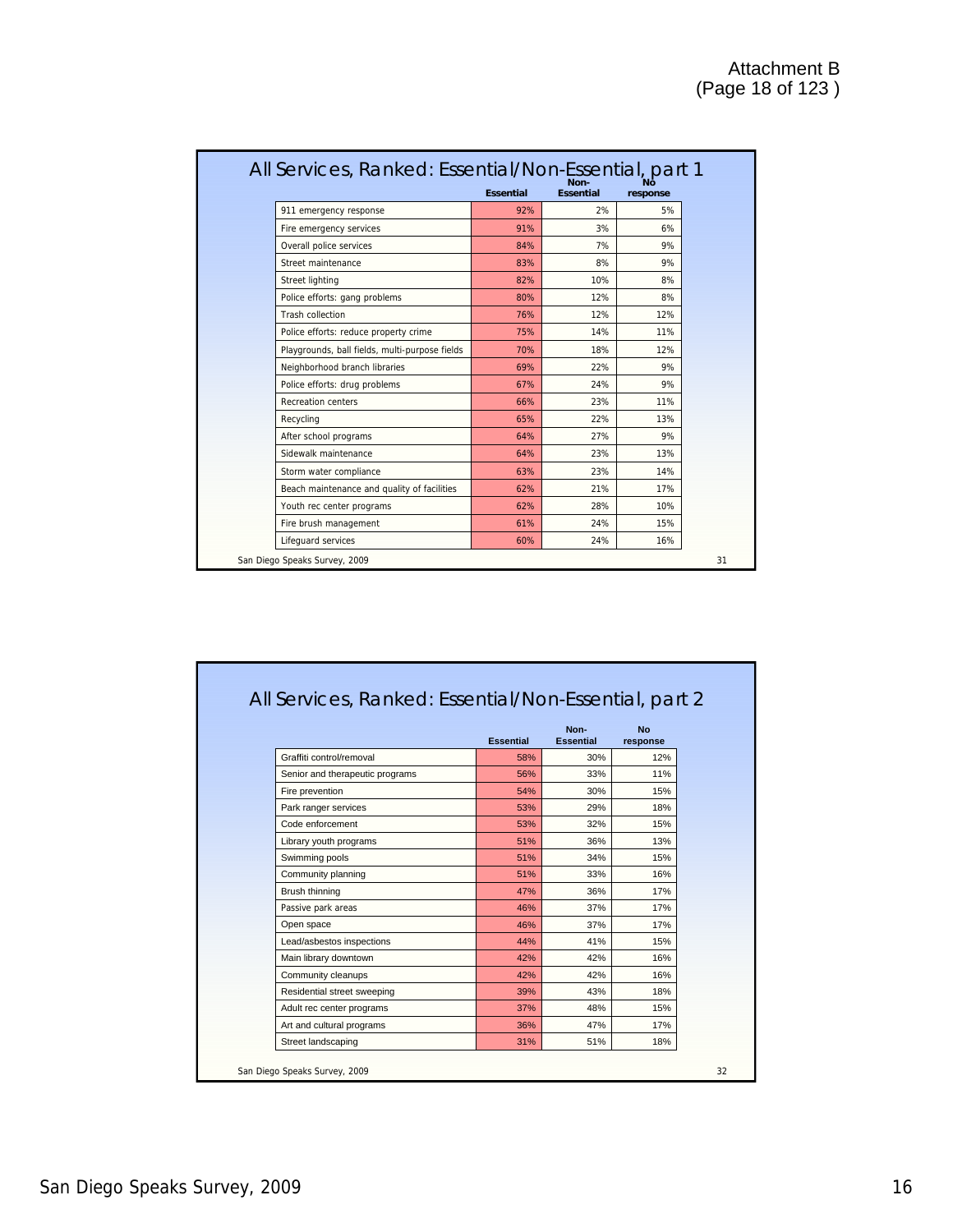T

| (Online respondents only; N=412)<br>Reduce<br>Eliminate<br><b>Neither</b> |     |     |     |  |
|---------------------------------------------------------------------------|-----|-----|-----|--|
|                                                                           |     |     |     |  |
| Residential street sweeping                                               | 46% | 23% | 31% |  |
| Street landscaping                                                        | 45% | 28% | 27% |  |
| Passive park areas                                                        | 41% | 21% | 38% |  |
| Art and cultural programs                                                 | 40% | 36% | 24% |  |
| Recreation centers                                                        | 40% | 12% | 48% |  |
| Brush thinning                                                            | 40% | 21% | 39% |  |
| Adult rec center programs                                                 | 40% | 40% | 20% |  |
| Code enforcement                                                          | 40% | 16% | 44% |  |
| Community cleanups                                                        | 39% | 27% | 34% |  |
| Community planning                                                        | 39% | 23% | 38% |  |
| Playgrounds, ball fields, multi-purpose fields                            | 38% | 10% | 52% |  |
| Park ranger services                                                      | 38% | 13% | 49% |  |
| Swimming pools                                                            | 38% | 22% | 40% |  |
| Fire prevention programs                                                  | 37% | 17% | 46% |  |
| Lifequard services                                                        | 36% | 9%  | 55% |  |
| Senior and therapeutic programs                                           | 36% | 27% | 37% |  |
| Sidewalk maintenance                                                      | 36% | 8%  | 56% |  |
| Graffiti control/removal                                                  | 35% | 15% | 50% |  |
| Lead/asbestos inspections                                                 | 35% | 30% | 35% |  |

| All Services, Ranked: Reduce/Eliminate/Neither, part 2 | Reduce | Eliminate | <b>Neither</b> |
|--------------------------------------------------------|--------|-----------|----------------|
| Library youth programs                                 | 34%    | 28%       | 38%            |
| Main Library downtown                                  | 33%    | 33%       | 34%            |
| Beach maintenance                                      | 33%    | 9%        | 58%            |
| Open space                                             | 33%    | 23%       | 44%            |
| Fire brush management                                  | 32%    | 14%       | 54%            |
| <b>Branch libraries</b>                                | 32%    | 13%       | 55%            |
| Storm water compliance                                 | 28%    | 16%       | 56%            |
| Police efforts: reduce property crime                  | 27%    | 5%        | 68%            |
| Police efforts: drug problems                          | 27%    | 13%       | 59%            |
| Youth rec center programs                              | 26%    | 24%       | 50%            |
| After school programs                                  | 23%    | 23%       | 54%            |
| Recycling                                              | 22%    | 16%       | 62%            |
| <b>Street lighting</b>                                 | 19%    | 6%        | 75%            |
| Police efforts: gang problems                          | 18%    | 6%        | 76%            |
| Street maintenance                                     | 18%    | 4%        | 78%            |
| Trash collection                                       | 16%    | 14%       | 70%            |
| Overall police services                                | 14%    | 2%        | 84%            |
| Fire emergency services                                | 8%     | 2%        | 90%            |
| 911 emergency response                                 | 4%     | 2%        | 94%            |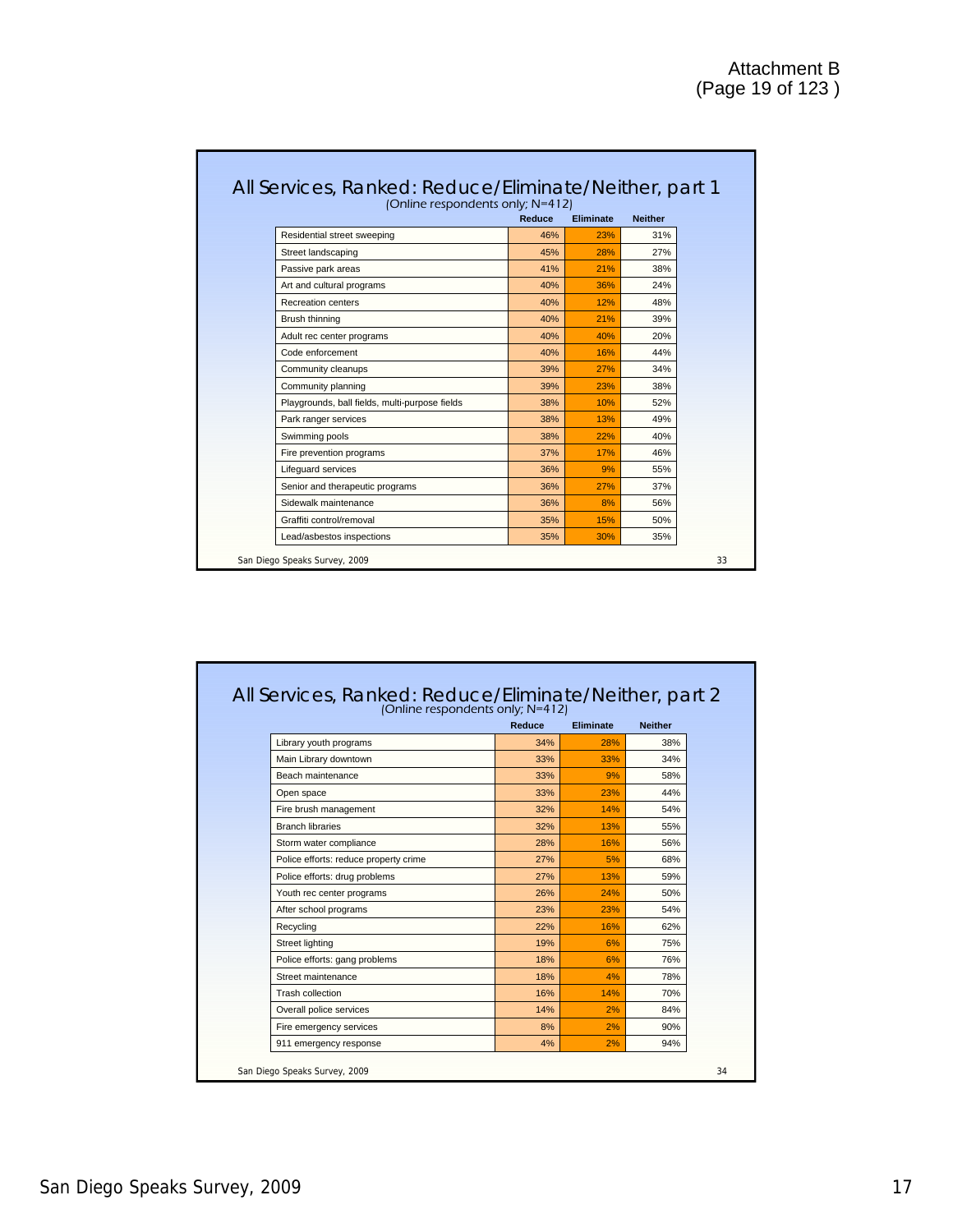| All Services, Ranked: Would Pay More For, part 1 |                       |             |    |  |  |  |
|--------------------------------------------------|-----------------------|-------------|----|--|--|--|
|                                                  | <b>Would Pay More</b> | No response |    |  |  |  |
| Trash collection                                 | 37%                   | 63%         |    |  |  |  |
| 911 emergency response                           | 36%                   | 64%         |    |  |  |  |
| Fire emergency services                          | 34%                   | 66%         |    |  |  |  |
| Overall police services                          | 32%                   | 68%         |    |  |  |  |
| Street maintenance                               | 32%                   | 68%         |    |  |  |  |
| Recycling                                        | 31%                   | 69%         |    |  |  |  |
| Police efforts: gang problems                    | 28%                   | 72%         |    |  |  |  |
| <b>Branch libraries</b>                          | 28%                   | 72%         |    |  |  |  |
| Street lighting                                  | 28%                   | 72%         |    |  |  |  |
| Playgrounds, ball fields, multi-purpose fields   | 26%                   | 74%         |    |  |  |  |
| After school programs                            | 25%                   | 75%         |    |  |  |  |
| Recreation centers                               | 24%                   | 76%         |    |  |  |  |
| Youth rec center programs                        | 23%                   | 77%         |    |  |  |  |
| Sidewalk maintenance                             | 23%                   | 77%         |    |  |  |  |
| Police efforts: drug problems                    | 22%                   | 78%         |    |  |  |  |
| Police efforts: reduce property crime            | 22%                   | 78%         |    |  |  |  |
| Beach maintenance                                | 22%                   | 78%         |    |  |  |  |
| Storm water compliance                           | 22%                   | 78%         |    |  |  |  |
| Graffiti control/removal                         | 21%                   | 79%         |    |  |  |  |
| San Diego Speaks Survey, 2009                    |                       |             | 35 |  |  |  |

|                                 | <b>Would Pay More</b><br>20% | No response<br>80% |  |
|---------------------------------|------------------------------|--------------------|--|
| Fire brush management           |                              |                    |  |
| Senior and therapeutic programs | 20%                          | 80%                |  |
| Library youth programs          | 19%                          | 81%                |  |
| Park ranger services            | 19%                          | 81%                |  |
| Swimming pools                  | 19%                          | 81%                |  |
| Open space                      | 18%                          | 82%                |  |
| Code enforcement                | 18%                          | 82%                |  |
| Fire prevention programs        | 17%                          | 83%                |  |
| Passive park areas              | 17%                          | 83%                |  |
| Lifeguard services              | 16%                          | 84%                |  |
| Main library downtown           | 16%                          | 84%                |  |
| Art and cultural programs       | 16%                          | 84%                |  |
| Brush thinning                  | 16%                          | 84%                |  |
| Residential street sweeping     | 15%                          | 85%                |  |
| Adult rec center programs       | 14%                          | 86%                |  |
| Lead/asbestos inspections       | 14%                          | 86%                |  |
| Community planning              | 13%                          | 87%                |  |
| Community cleanups              | 13%                          | 87%                |  |
| Street landscaping              | 12%                          | 88%                |  |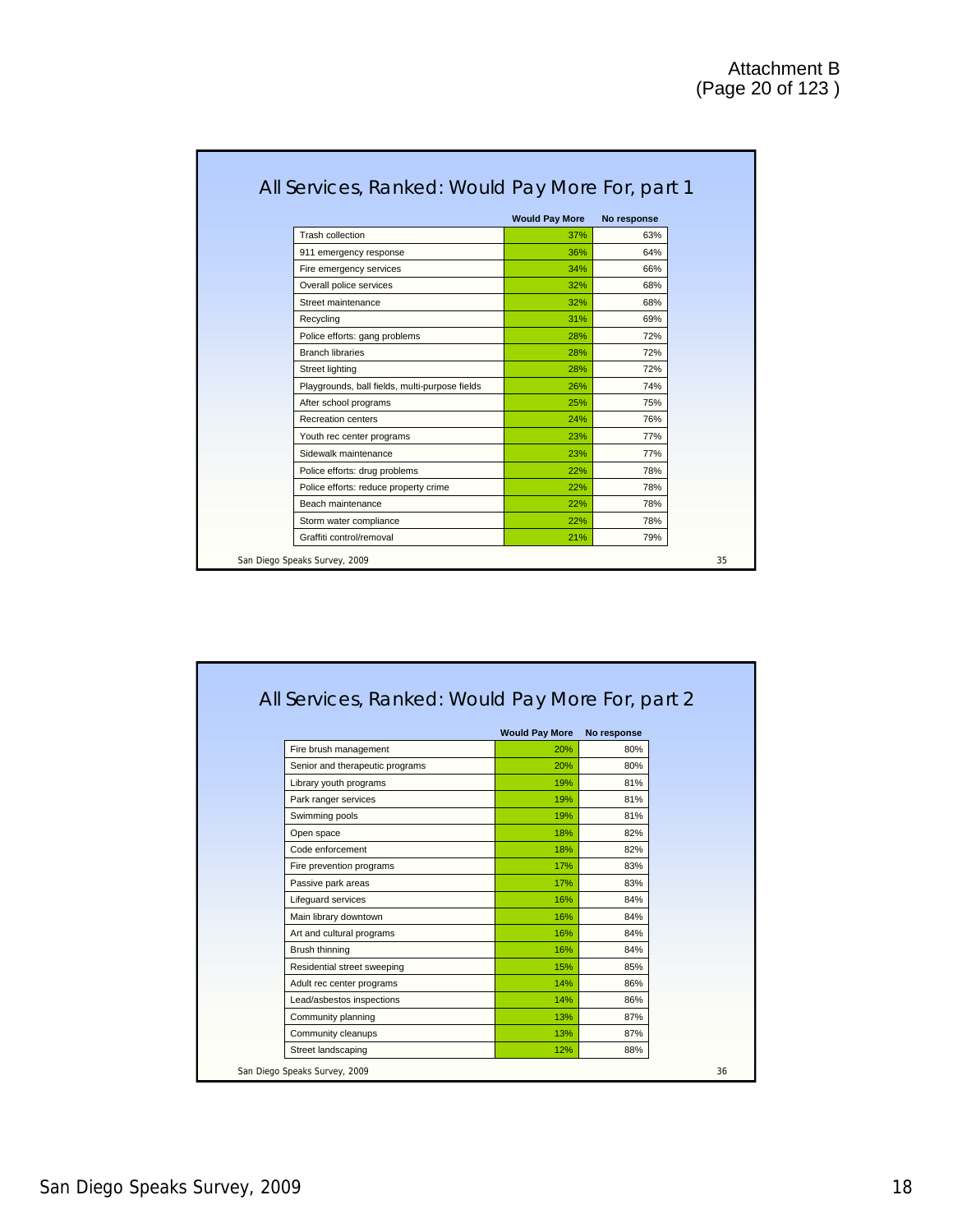# **Takeaway**

- Over one-fourth of respondents suggested raising taxes to offset costs.
- Public safety services are considered essential. Respondents are not willing to reduce or eliminate them, and some are even willing to pay more for key safety services such as 911 and fire emergency services.
- Many respondents are willing to pay for residential trash collection, and many suggested charging for this service as a way to increase revenue.
- There is a slight lack of confidence in the City's financial practices. Some respondents seem to resent what they consider to be high salaries and benefits awarded to City employees.
- Neighborhood programs and Park/Beaches/Recreation/Library services were the most frequently suggested services for reduction/elimination.
- Increasing taxes, charging for trash collection, and reducing City salaries/perks, were the top three suggestions for increasing City revenue.

San Diego Speaks Survey, 2009 37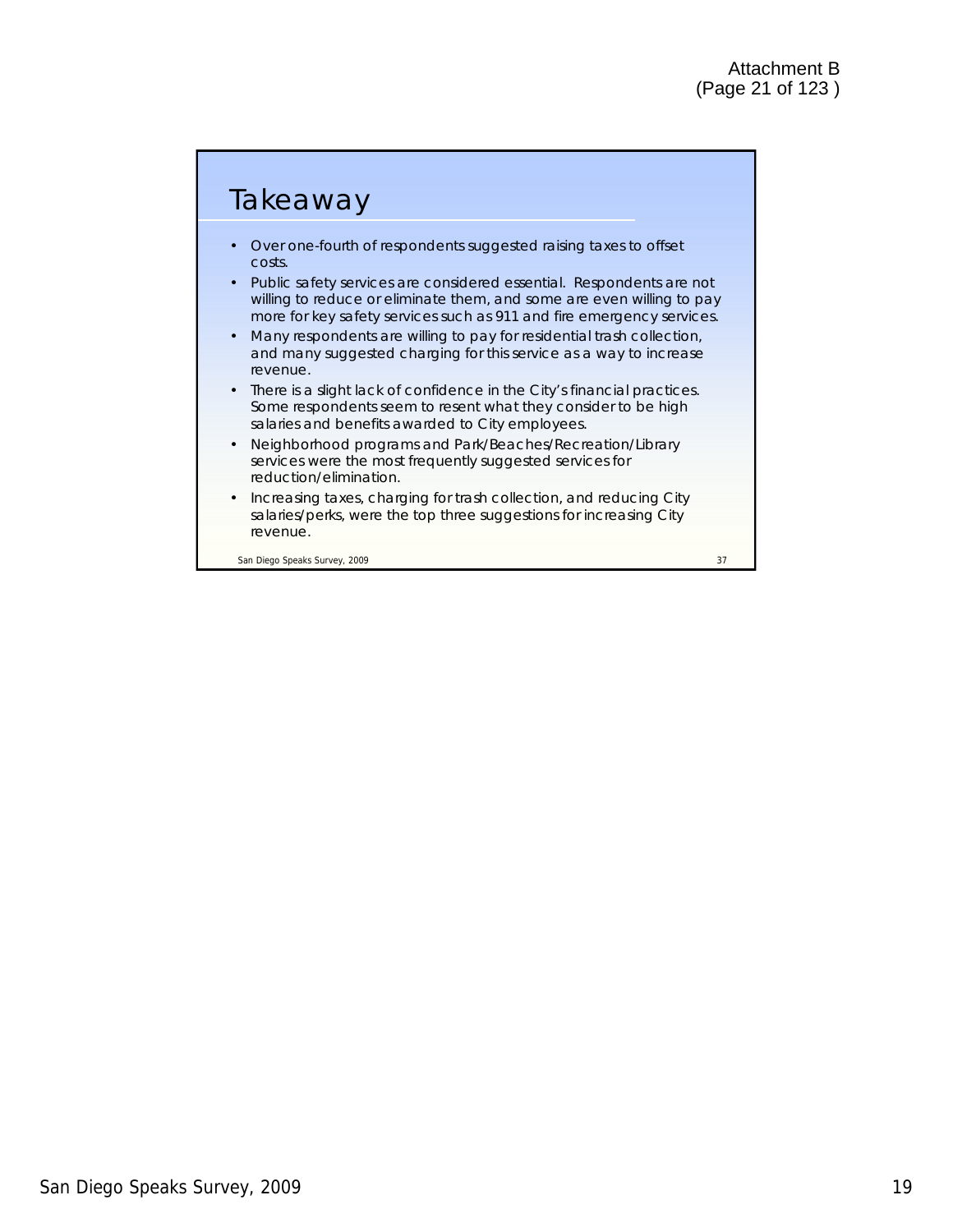APPENDIX A: FREQUENCY DISTRIBUTIONS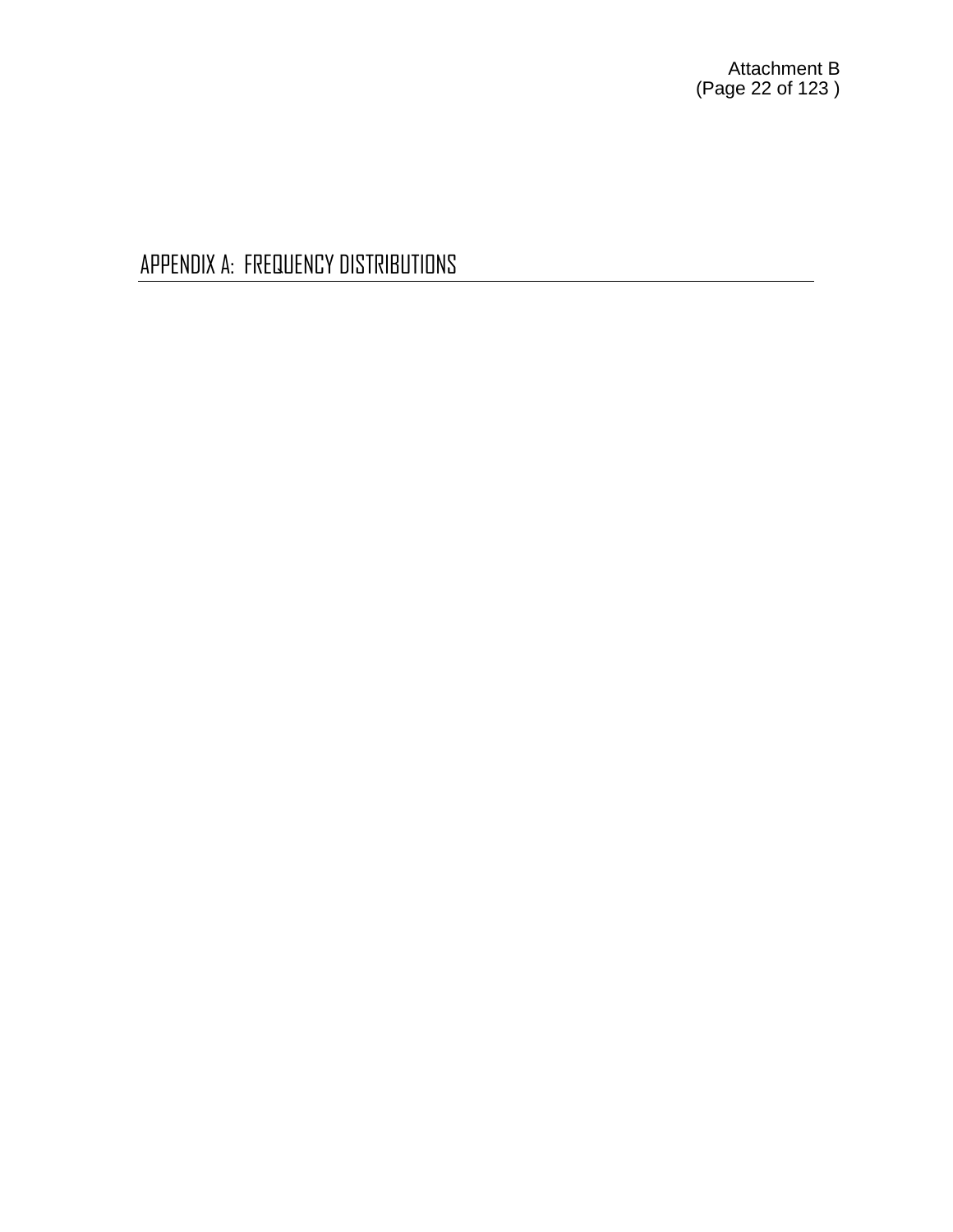### San Diego Speaks Survey

#### 2009

#### Frequency Distributions

Full Sample: n=687, Paper & Pencil: n=275, Online: n=412

#### **Mode Mode of Survey Delivery**

|       |                    |           |         | Valid   | Cumulative |
|-------|--------------------|-----------|---------|---------|------------|
|       |                    | Frequency | Percent | Percent | Percent    |
| Valid | 1 Paper and Pencil | 275       | 40.0    | 40.0    | 40.0       |
|       | 2 Online           | 412       | 60.0    | 60.0    | 100.0      |
|       | $\tau$ otal        | 687       | 100.0   | 100.0   |            |

#### **Q1\_1a Essential or Non-Essential: 911 emergency response services**

|       |                 |           |         | Valid   | Cumulative |
|-------|-----------------|-----------|---------|---------|------------|
|       |                 | Frequency | Percent | Percent | Percent    |
| Valid | Essential       | 635       | 92.4    | 92.4    | 92.4       |
|       | 2 Non-Essential | 15        | 2.2     | 2.2     | 94.6       |
|       | 9 NO RESPONSE   | 37        | 5.4     | 5.4     | 100.0      |
|       | Total           | 687       | 100.0   | 100.0   |            |

#### **Q1\_1b Reduce or Eliminate: 911 emergency response services - P&P Version**

|         |               |           |         | Valid   | Cumulative |
|---------|---------------|-----------|---------|---------|------------|
|         |               | Frequency | Percent | Percent | Percent    |
| Valid   | 1 Reduce      | 8         | 1.2     | 2.9     | 2.9        |
|         | 9 NO RESPONSE | 267       | 38.9    | 97.1    | 100.0      |
|         | Total         | 275       | 40.0    | 100.0   |            |
| Missing | 8 NOT ASKED   | 412       | 60.0    |         |            |
| Total   |               | 687       | 100.0   |         |            |

#### **Q1\_1bo Reduce, Eliminate or Neither: 911 emergency response services - Online Version**

|         |             |           |         | Valid   | Cumulative |
|---------|-------------|-----------|---------|---------|------------|
|         |             | Frequency | Percent | Percent | Percent    |
| Valid   | 0 Neither   | 387       | 56.3    | 93.9    | 93.9       |
|         | 1 Reduce    | 18        | 2.6     | 4.4     | 98.3       |
|         | 2 Eliminate | 7         | 1.0     | 1.7     | 100.0      |
|         | Total       | 412       | 60.0    | 100.0   |            |
| Missing | 8 NOT ASKED | 275       | 40.0    |         |            |
| Total   |             | 687       | 100.0   |         |            |

#### **Q1\_1c Pay More For: 911 emergency response services**

|       |                  |           |         | Valid   | Cumulative |
|-------|------------------|-----------|---------|---------|------------|
|       |                  | Frequency | Percent | Percent | Percent    |
| Valid | 1 Would Pay More | 244       | 35.5    | 35.5    | 35.5       |
|       | 9 NO RESPONSE    | 443       | 64.5    | 64.5    | 100.0      |
|       | Total            | 687       | 100.0   | 100.0   |            |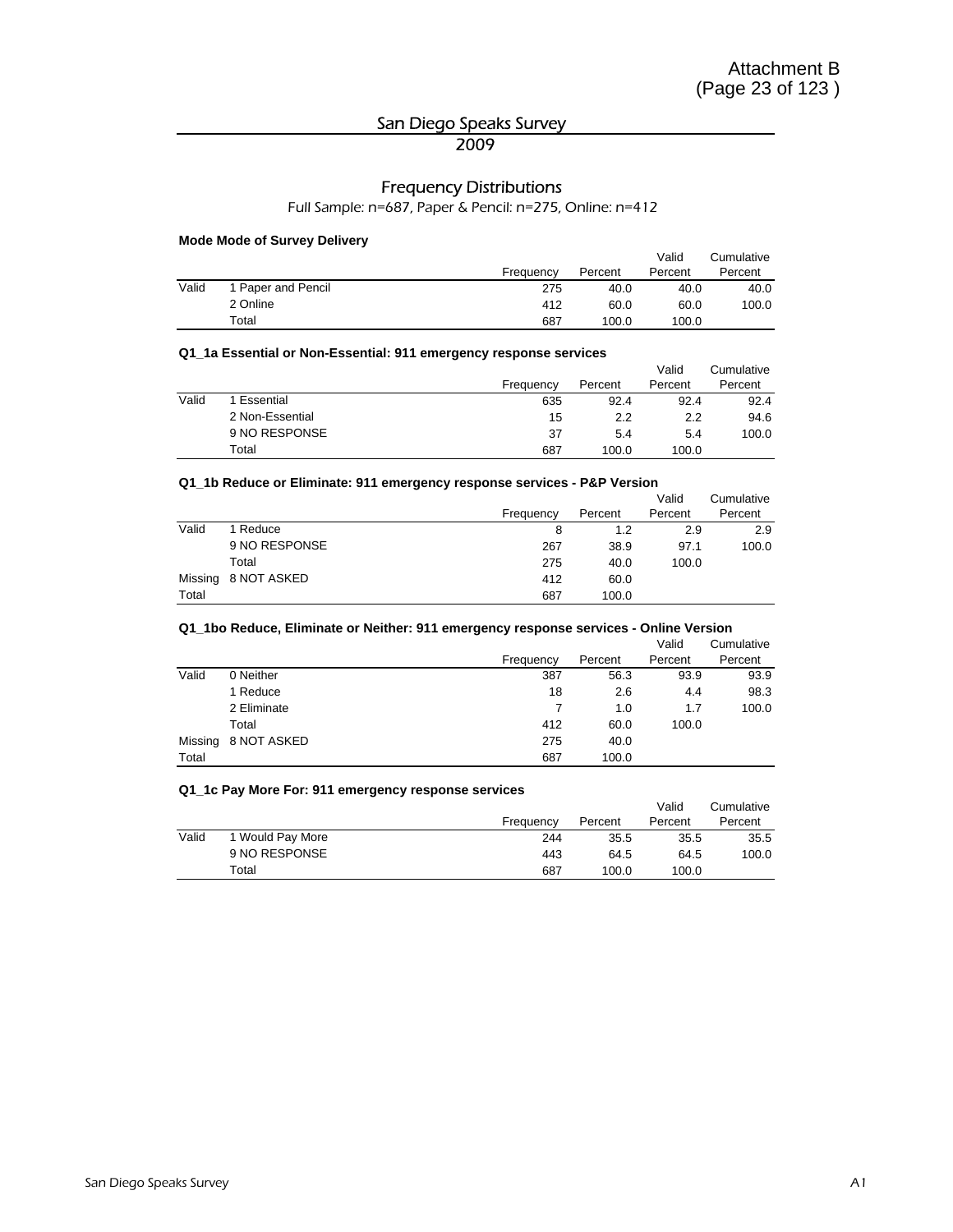#### **Q1\_2a Essential or Non-Essential: Overall Police services**

|       | w Lu Luuthuu VI Null Luuthuu, O Niul I Viivu Jul 11000 |           |         |         |            |  |  |  |
|-------|--------------------------------------------------------|-----------|---------|---------|------------|--|--|--|
|       |                                                        |           |         | Valid   | Cumulative |  |  |  |
|       |                                                        | Frequency | Percent | Percent | Percent    |  |  |  |
| Valid | 1 Essential                                            | 576       | 83.8    | 83.8    | 83.8       |  |  |  |
|       | 2 Non-Essential                                        | 51        | 7.4     | 7.4     | 91.3       |  |  |  |
|       | 9 NO RESPONSE                                          | 60        | 8.7     | 8.7     | 100.0      |  |  |  |
|       | Total                                                  | 687       | 100.0   | 100.0   |            |  |  |  |

#### **Q1\_2b Reduce or Eliminate: Overall Police services - P&P Version**

|       |                     |           |         | Valid   | Cumulative |
|-------|---------------------|-----------|---------|---------|------------|
|       |                     | Frequency | Percent | Percent | Percent    |
| Valid | 1 Reduce            | 22        | 3.2     | 8.0     | 8.0        |
|       | 9 NO RESPONSE       | 253       | 36.8    | 92.0    | 100.0      |
|       | Total               | 275       | 40.0    | 100.0   |            |
|       | Missing 8 NOT ASKED | 412       | 60.0    |         |            |
| Total |                     | 687       | 100.0   |         |            |

#### **Q1\_2bo Reduce, Eliminate or Neither: Overall Police services - Online Version**

|         |             |           |         | Valid   | Cumulative |
|---------|-------------|-----------|---------|---------|------------|
|         |             | Frequency | Percent | Percent | Percent    |
| Valid   | 0 Neither   | 345       | 50.2    | 83.7    | 83.7       |
|         | 1 Reduce    | 57        | 8.3     | 13.8    | 97.6       |
|         | 2 Eliminate | 10        | 1.5     | 2.4     | 100.0      |
|         | Total       | 412       | 60.0    | 100.0   |            |
| Missing | 8 NOT ASKED | 275       | 40.0    |         |            |
| Total   |             | 687       | 100.0   |         |            |

#### **Q1\_2c Pay More For: Pay More For: Overall Police services**

|       |                  |           |         | Valid   | Cumulative |
|-------|------------------|-----------|---------|---------|------------|
|       |                  | Frequency | Percent | Percent | Percent    |
| Valid | 1 Would Pay More | 218       | 31.7    | 31.7    | 31.7       |
|       | 9 NO RESPONSE    | 469       | 68.3    | 68.3    | 100.0      |
|       | Total            | 687       | 100.0   | 100.0   |            |

#### **Q1\_3a Essential or Non-Essential: Police efforts to address neighborhood property crimes**

|       |                 |           |         | Valid   | Cumulative |
|-------|-----------------|-----------|---------|---------|------------|
|       |                 | Frequency | Percent | Percent | Percent    |
| Valid | 1 Essential     | 514       | 74.8    | 74.8    | 74.8       |
|       | 2 Non-Essential | 95        | 13.8    | 13.8    | 88.6       |
|       | 9 NO RESPONSE   | 78        | 11.4    | 11.4    | 100.0      |
|       | Total           | 687       | 100.0   | 100.0   |            |

#### **Q1\_3b Reduce or Eliminate: Police efforts to address neighborhood property crimes - P&P Version**

|         |               |           |         | Valid   | Cumulative |
|---------|---------------|-----------|---------|---------|------------|
|         |               | Frequency | Percent | Percent | Percent    |
| Valid   | 1 Reduce      | 29        | 4.2     | 10.5    | 10.5       |
|         | 2 Eliminate   |           |         | .4      | 10.9       |
|         | 9 NO RESPONSE | 245       | 35.7    | 89.1    | 100.0      |
|         | Total         | 275       | 40.0    | 100.0   |            |
| Missing | 8 NOT ASKED   | 412       | 60.0    |         |            |
| Total   |               | 687       | 100.0   |         |            |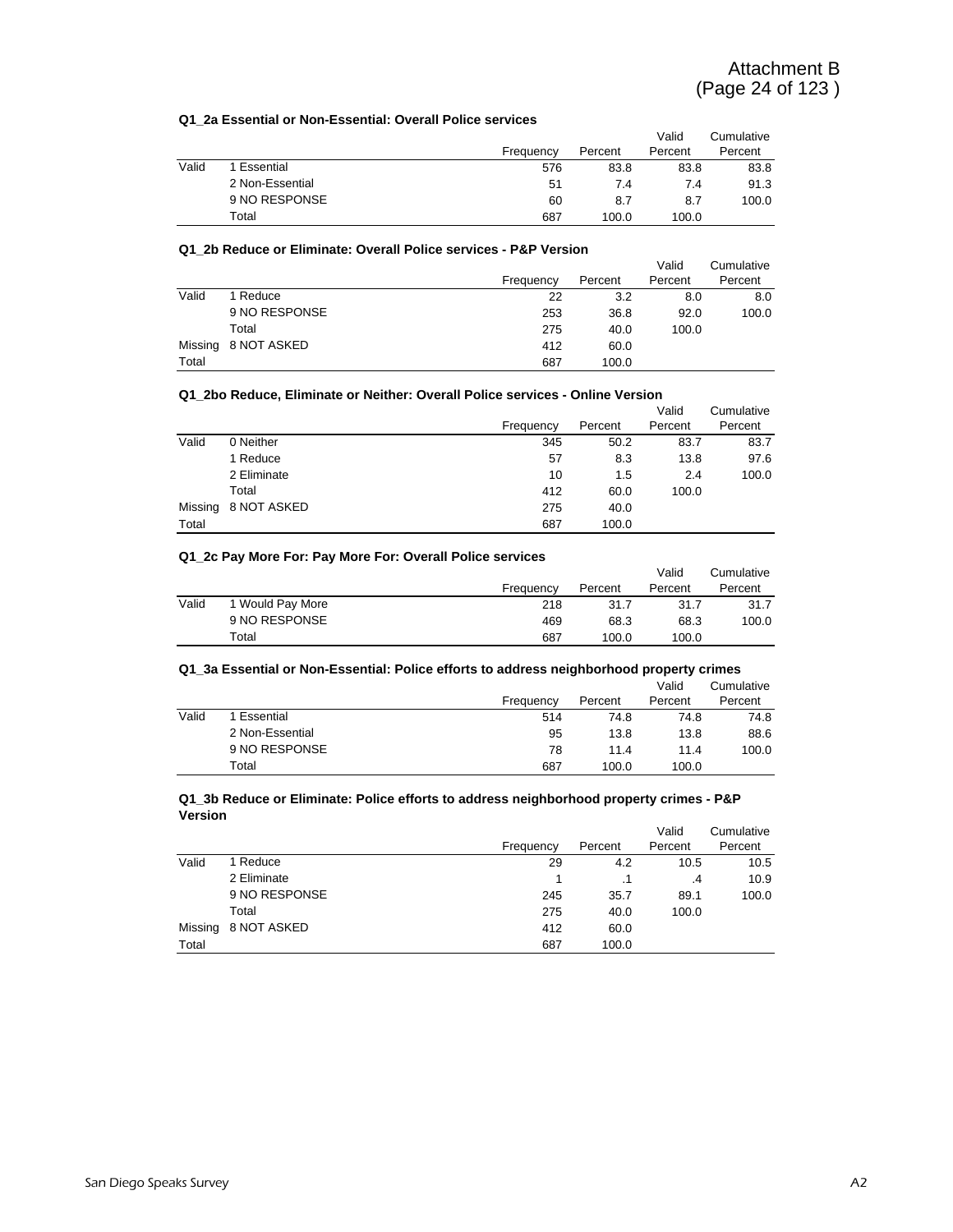#### **Q1\_3bo Reduce, Eliminate or Neither: Police efforts to address neighborhood property crimes - Online Version**

|         |             |           |         | Valid   | Cumulative |
|---------|-------------|-----------|---------|---------|------------|
|         |             | Frequency | Percent | Percent | Percent    |
| Valid   | 0 Neither   | 279       | 40.6    | 67.7    | 67.7       |
|         | 1 Reduce    | 114       | 16.6    | 27.7    | 95.4       |
|         | 2 Eliminate | 19        | 2.8     | 4.6     | 100.0      |
|         | Total       | 412       | 60.0    | 100.0   |            |
| Missing | 8 NOT ASKED | 275       | 40.0    |         |            |
| Total   |             | 687       | 100.0   |         |            |

#### **Q1\_3c Pay More For: Police efforts to address neighborhood property crimes**

|       |                  |           |         | Valid   | Cumulative |
|-------|------------------|-----------|---------|---------|------------|
|       |                  | Frequency | Percent | Percent | Percent    |
| Valid | 1 Would Pay More | 153       | 22.3    | 22.3    | 22.3       |
|       | 9 NO RESPONSE    | 534       | 77 7    | 77.7    | 100.0      |
|       | Total            | 687       | 100.0   | 100.0   |            |

#### **Q1\_4a Essential or Non-Essential: Police efforts to reduce drug problems**

|       |                 |           |         | Valid   | Cumulative |
|-------|-----------------|-----------|---------|---------|------------|
|       |                 | Frequency | Percent | Percent | Percent    |
| Valid | Essential       | 460       | 67.0    | 67.0    | 67.0       |
|       | 2 Non-Essential | 164       | 23.9    | 23.9    | 90.8       |
|       | 9 NO RESPONSE   | 63        | 9.2     | 9.2     | 100.0      |
|       | Total           | 687       | 100.0   | 100.0   |            |

#### **Q1\_4b Reduce or Eliminate: Police efforts to reduce drug problems - P&P Version**

|         |               |           |         | Valid   | Cumulative |
|---------|---------------|-----------|---------|---------|------------|
|         |               | Frequency | Percent | Percent | Percent    |
| Valid   | 1 Reduce      | 23        | 3.3     | 8.4     | 8.4        |
|         | 2 Eliminate   | 5         |         | 1.8     | 10.2       |
|         | 9 NO RESPONSE | 247       | 36.0    | 89.8    | 100.0      |
|         | Total         | 275       | 40.0    | 100.0   |            |
| Missing | 8 NOT ASKED   | 412       | 60.0    |         |            |
| Total   |               | 687       | 100.0   |         |            |

#### **Q1\_4bo Reduce, Eliminate or Neither: Police efforts to reduce drug problems - Online Version**

|         |             |           |         | Valid   | Cumulative |
|---------|-------------|-----------|---------|---------|------------|
|         |             | Frequency | Percent | Percent | Percent    |
| Valid   | 0 Neither   | 244       | 35.5    | 59.2    | 59.2       |
|         | 1 Reduce    | 113       | 16.4    | 27.4    | 86.7       |
|         | 2 Eliminate | 55        | 8.0     | 13.3    | 100.0      |
|         | Total       | 412       | 60.0    | 100.0   |            |
| Missing | 8 NOT ASKED | 275       | 40.0    |         |            |
| Total   |             | 687       | 100.0   |         |            |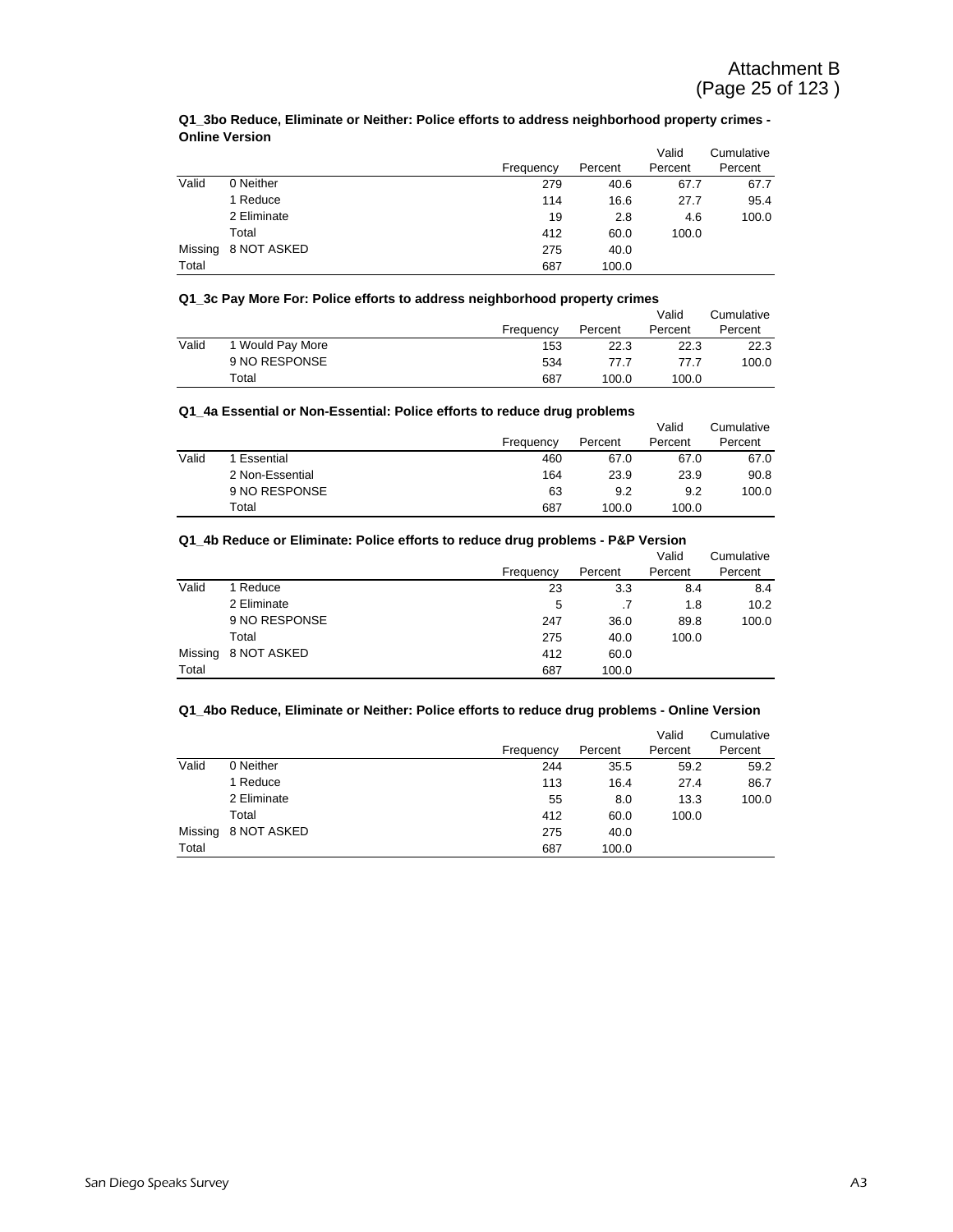#### **Q1\_4c Pay More For: Police efforts to reduce drug problems**

|       |                  | Frequency | Percent | Valid<br>Percent | Cumulative<br>Percent |
|-------|------------------|-----------|---------|------------------|-----------------------|
| Valid | 1 Would Pay More | 153       | 22.3    | 22.3             | 22.3                  |
|       | 9 NO RESPONSE    | 534       | 77.7    | 77.7             | 100.0                 |
|       | Total            | 687       | 100.0   | 100.0            |                       |

#### **Q1\_5a Essential or Non-Essential: Police efforts to reduce gang problems**

| at a coolinial of Non-coolinial. I once chorts to readed gaing propients |                 |           |         |         |            |  |  |
|--------------------------------------------------------------------------|-----------------|-----------|---------|---------|------------|--|--|
|                                                                          |                 |           |         | Valid   | Cumulative |  |  |
|                                                                          |                 | Frequency | Percent | Percent | Percent    |  |  |
| Valid                                                                    | 1 Essential     | 551       | 80.2    | 80.2    | 80.2       |  |  |
|                                                                          | 2 Non-Essential | 81        | 11.8    | 11.8    | 92.0       |  |  |
|                                                                          | 9 NO RESPONSE   | 55        | 8.0     | 8.0     | 100.0      |  |  |
|                                                                          | Total           | 687       | 100.0   | 100.0   |            |  |  |

#### **Q1\_5b Reduce or Eliminate: Police efforts to reduce gang problems - P&P Version**

|         |               |           |         | Valid   | Cumulative |
|---------|---------------|-----------|---------|---------|------------|
|         |               | Frequency | Percent | Percent | Percent    |
| Valid   | 1 Reduce      | 16        | 2.3     | 5.8     | 5.8        |
|         | 2 Eliminate   |           |         | .4      | 6.2        |
|         | 9 NO RESPONSE | 258       | 37.6    | 93.8    | 100.0      |
|         | Total         | 275       | 40.0    | 100.0   |            |
| Missing | 8 NOT ASKED   | 412       | 60.0    |         |            |
| Total   |               | 687       | 100.0   |         |            |

#### **Q1\_5bo Reduce, Eliminate or Neither: Police efforts to reduce gang problems - Online Version**

|         |             |           |         | Valid   | Cumulative |
|---------|-------------|-----------|---------|---------|------------|
|         |             | Frequency | Percent | Percent | Percent    |
| Valid   | 0 Neither   | 312       | 45.4    | 75.7    | 75.7       |
|         | 1 Reduce    | 76        | 11.1    | 18.4    | 94.2       |
|         | 2 Eliminate | 24        | 3.5     | 5.8     | 100.0      |
|         | Total       | 412       | 60.0    | 100.0   |            |
| Missing | 8 NOT ASKED | 275       | 40.0    |         |            |
| Total   |             | 687       | 100.0   |         |            |

#### **Q1\_5c Pay More For: Police efforts to reduce gang problems**

|       |                  |           |         | Valid   | Cumulative |
|-------|------------------|-----------|---------|---------|------------|
|       |                  | Frequency | Percent | Percent | Percent    |
| Valid | 1 Would Pay More | 191       | 27.8    | 27.8    | 27.8       |
|       | 9 NO RESPONSE    | 496       | 72.2    | 72.2    | 100.0      |
|       | Total            | 687       | 100.0   | 100.0   |            |

#### **Q1\_6a Essential or Non-Essential: Fire emergency services**

|       |                 |           |         | Valid   | Cumulative |
|-------|-----------------|-----------|---------|---------|------------|
|       |                 | Frequency | Percent | Percent | Percent    |
| Valid | 1 Essential     | 626       | 91.1    | 91.1    | 91.1       |
|       | 2 Non-Essential | 17        | 2.5     | 2.5     | 93.6       |
|       | 9 NO RESPONSE   | 44        | 6.4     | 6.4     | 100.0      |
|       | Total           | 687       | 100.0   | 100.0   |            |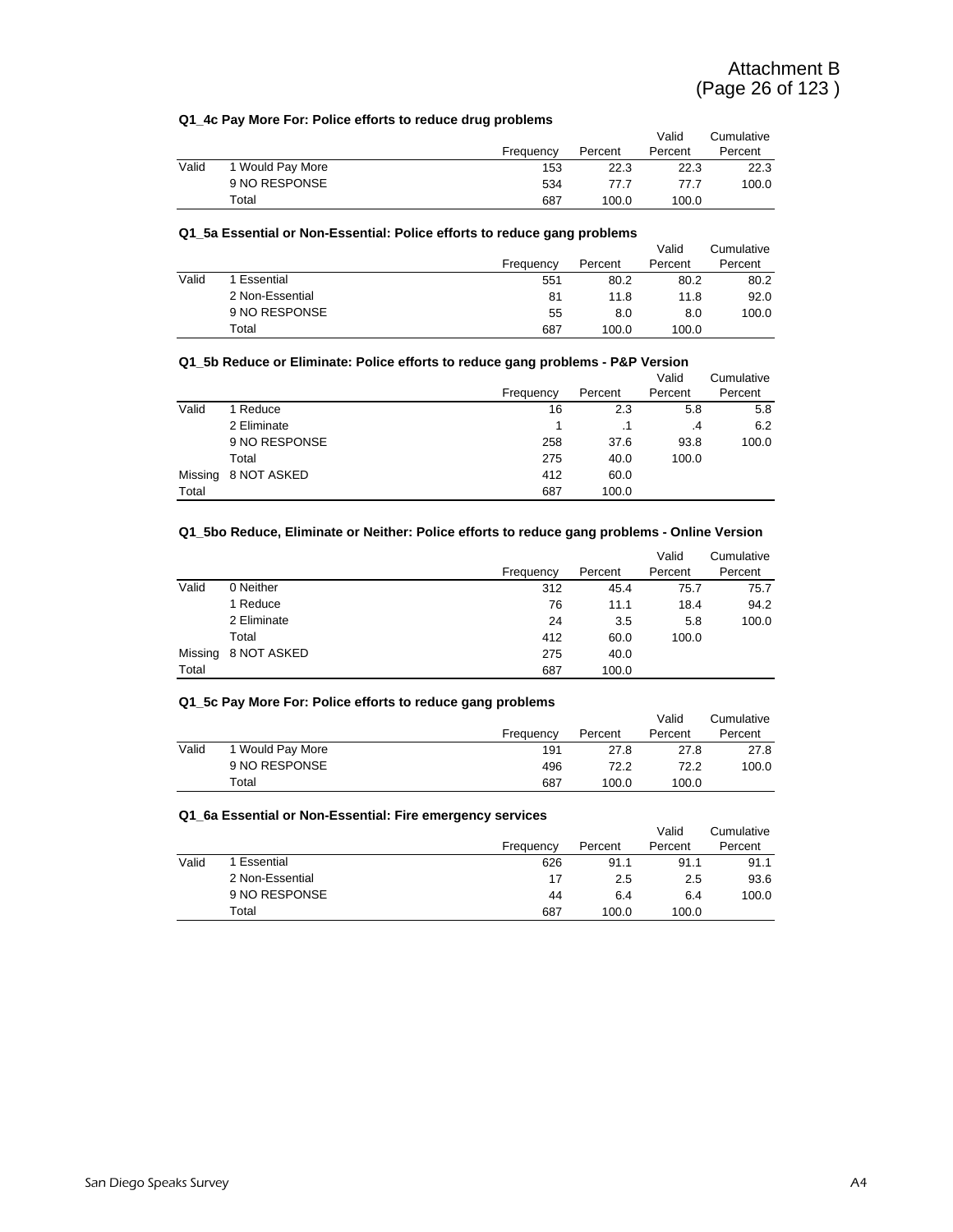#### **Q1\_6b Reduce or Eliminate: Fire emergency services - P&P Version**

|       |                     |           |         | Valid   | Cumulative |
|-------|---------------------|-----------|---------|---------|------------|
|       |                     | Frequency | Percent | Percent | Percent    |
| Valid | 1 Reduce            | 12        | 1.7     | 4.4     | 4.4        |
|       | 9 NO RESPONSE       | 263       | 38.3    | 95.6    | 100.0      |
|       | Total               | 275       | 40.0    | 100.0   |            |
|       | Missing 8 NOT ASKED | 412       | 60.0    |         |            |
| Total |                     | 687       | 100.0   |         |            |

#### **Q1\_6bo Reduce, Eliminate or Neither: Fire emergency services - Online Version**

|         |             |           |         | Valid   | Cumulative |
|---------|-------------|-----------|---------|---------|------------|
|         |             | Frequency | Percent | Percent | Percent    |
| Valid   | 0 Neither   | 373       | 54.3    | 90.5    | 90.5       |
|         | 1 Reduce    | 31        | 4.5     | 7.5     | 98.1       |
|         | 2 Eliminate | 8         | 1.2     | 1.9     | 100.0      |
|         | Total       | 412       | 60.0    | 100.0   |            |
| Missing | 8 NOT ASKED | 275       | 40.0    |         |            |
| Total   |             | 687       | 100.0   |         |            |

#### **Q1\_6c Pay More For: Fire emergency services**

|       |                  | Frequency | Percent | Valid<br>Percent | Cumulative<br>Percent |
|-------|------------------|-----------|---------|------------------|-----------------------|
| Valid | 1 Would Pay More | 233       | 33.9    | 33.9             | 33.9                  |
|       | 9 NO RESPONSE    | 454       | 66.1    | 66.1             | 100.0                 |
|       | Total            | 687       | 100.0   | 100.0            |                       |

#### **Q1\_7a Essential or Non-Essential: Lifeguard services**

|       | Q Pa Essential OP NOITESSENTIAL ENGUGIU SEI VICES |           |         |         |            |  |  |  |
|-------|---------------------------------------------------|-----------|---------|---------|------------|--|--|--|
|       |                                                   |           |         | Valid   | Cumulative |  |  |  |
|       |                                                   | Frequency | Percent | Percent | Percent    |  |  |  |
| Valid | 1 Essential                                       | 412       | 60.0    | 60.0    | 60.0       |  |  |  |
|       | 2 Non-Essential                                   | 163       | 23.7    | 23.7    | 83.7       |  |  |  |
|       | 9 NO RESPONSE                                     | 112       | 16.3    | 16.3    | 100.0      |  |  |  |
|       | Total                                             | 687       | 100.0   | 100.0   |            |  |  |  |

#### **Q1\_7b Reduce or Eliminate: Lifeguard services - P&P Version**

|         | Q1 7D Requee of Ellillingte. Lileguard Services - F&F Version |           |         |         |            |  |  |  |
|---------|---------------------------------------------------------------|-----------|---------|---------|------------|--|--|--|
|         |                                                               |           |         | Valid   | Cumulative |  |  |  |
|         |                                                               | Frequency | Percent | Percent | Percent    |  |  |  |
| Valid   | 1 Reduce                                                      | 77        | 11.2    | 28.0    | 28.0       |  |  |  |
|         | 2 Eliminate                                                   | 6         | .9      | 2.2     | 30.2       |  |  |  |
|         | 9 NO RESPONSE                                                 | 192       | 27.9    | 69.8    | 100.0      |  |  |  |
|         | Total                                                         | 275       | 40.0    | 100.0   |            |  |  |  |
| Missing | 8 NOT ASKED                                                   | 412       | 60.0    |         |            |  |  |  |
| Total   |                                                               | 687       | 100.0   |         |            |  |  |  |

#### **Q1\_7bo Reduce, Eliminate or Neither: Lifeguard services - Online Version**

|         |             |           |         | Valid   | Cumulative |
|---------|-------------|-----------|---------|---------|------------|
|         |             | Frequency | Percent | Percent | Percent    |
| Valid   | 0 Neither   | 226       | 32.9    | 54.9    | 54.9       |
|         | 1 Reduce    | 148       | 21.5    | 35.9    | 90.8       |
|         | 2 Eliminate | 38        | 5.5     | 9.2     | 100.0      |
|         | Total       | 412       | 60.0    | 100.0   |            |
| Missing | 8 NOT ASKED | 275       | 40.0    |         |            |
| Total   |             | 687       | 100.0   |         |            |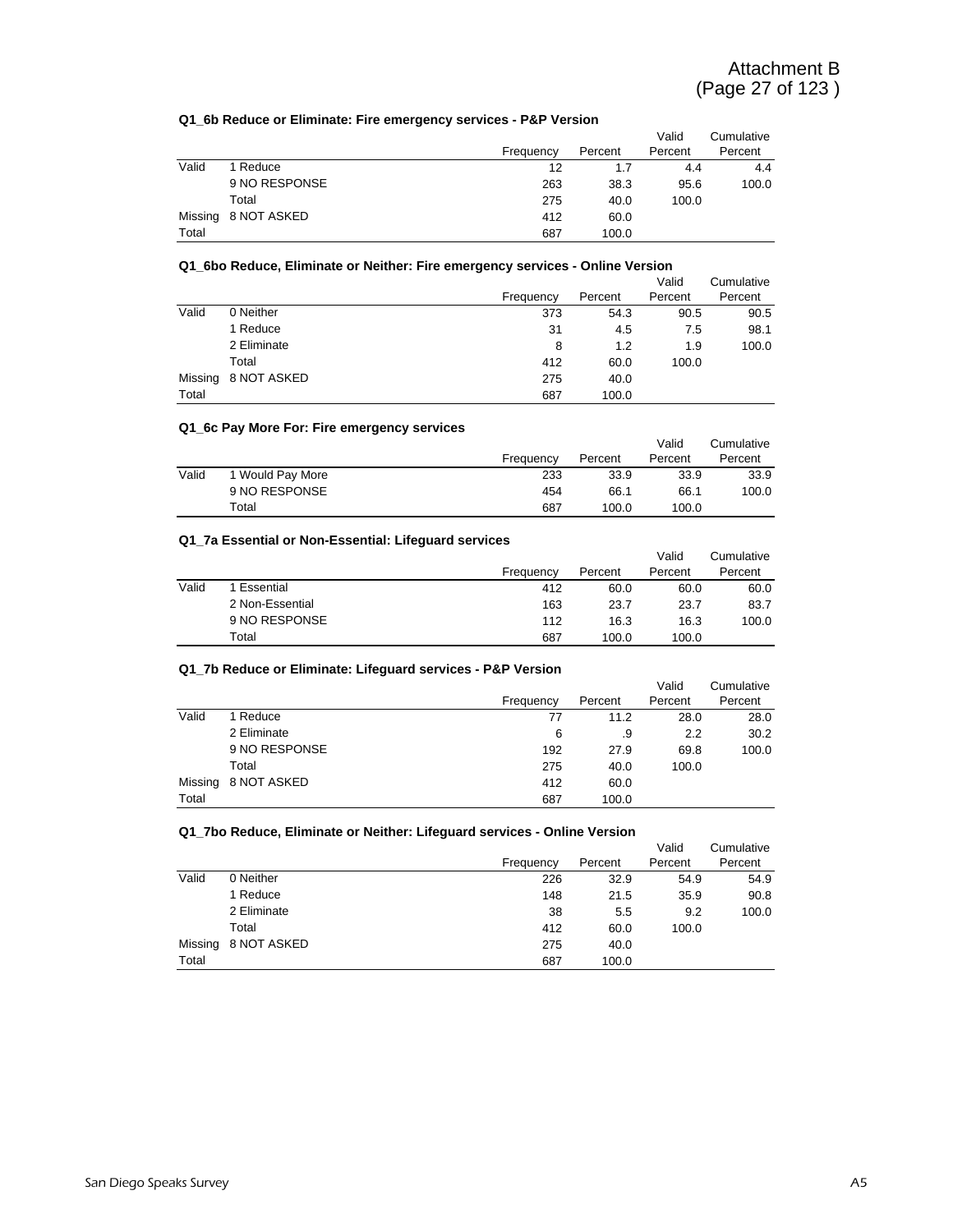#### **Q1\_7c Pay More For: Lifeguard services**

|       |                  | Frequency | Percent | Valid<br>Percent | Cumulative<br>Percent |
|-------|------------------|-----------|---------|------------------|-----------------------|
| Valid | 1 Would Pay More | 110       | 16.0    | 16.0             | 16.0                  |
|       | 9 NO RESPONSE    | 577       | 84.0    | 84.0             | 100.0                 |
|       | Total            | 687       | 100.0   | 100.0            |                       |

#### **Q1\_8a Essential or Non-Essential: Fire prevention programs**

|       | <b>Q: Ou ESSCHUU OF NOIFESSCHUUL FIIC DICYCHUOII DIOGRUMS</b> |           |         |         |            |
|-------|---------------------------------------------------------------|-----------|---------|---------|------------|
|       |                                                               |           |         | Valid   | Cumulative |
|       |                                                               | Frequency | Percent | Percent | Percent    |
| Valid | 1 Essential                                                   | 373       | 54.3    | 54.3    | 54.3       |
|       | 2 Non-Essential                                               | 208       | 30.3    | 30.3    | 84.6       |
|       | 9 NO RESPONSE                                                 | 106       | 15.4    | 15.4    | 100.0      |
|       | Total                                                         | 687       | 100.0   | 100.0   |            |

#### **Q1\_8b Reduce or Eliminate: Fire prevention programs - P&P Version**

|       | $\alpha$ . On nonder of Elliminate. The proteintent programs that terms in |           |         |         |            |  |  |  |
|-------|----------------------------------------------------------------------------|-----------|---------|---------|------------|--|--|--|
|       |                                                                            |           |         | Valid   | Cumulative |  |  |  |
|       |                                                                            | Frequency | Percent | Percent | Percent    |  |  |  |
| Valid | 1 Reduce                                                                   | 63        | 9.2     | 22.9    | 22.9       |  |  |  |
|       | 2 Eliminate                                                                |           | 1.0     | 2.5     | 25.5       |  |  |  |
|       | 9 NO RESPONSE                                                              | 205       | 29.8    | 74.5    | 100.0      |  |  |  |
|       | Total                                                                      | 275       | 40.0    | 100.0   |            |  |  |  |
|       | Missing 8 NOT ASKED                                                        | 412       | 60.0    |         |            |  |  |  |
| Total |                                                                            | 687       | 100.0   |         |            |  |  |  |

#### **Q1\_8bo Reduce, Eliminate or Neither: Fire prevention programs - Online Version**

|       |                     |           |         | Valid   | Cumulative |
|-------|---------------------|-----------|---------|---------|------------|
|       |                     | Frequency | Percent | Percent | Percent    |
| Valid | 0 Neither           | 188       | 27.4    | 45.6    | 45.6       |
|       | 1 Reduce            | 153       | 22.3    | 37.1    | 82.8       |
|       | 2 Eliminate         | 71        | 10.3    | 17.2    | 100.0      |
|       | Total               | 412       | 60.0    | 100.0   |            |
|       | Missing 8 NOT ASKED | 275       | 40.0    |         |            |
| Total |                     | 687       | 100.0   |         |            |

#### **Q1\_8c Pay More For: Fire prevention programs**

|       |                  |           |         | Valid   | Cumulative |
|-------|------------------|-----------|---------|---------|------------|
|       |                  | Frequency | Percent | Percent | Percent    |
| Valid | 1 Would Pay More | 118       | 17.2    | 17.2    | 17.2       |
|       | 9 NO RESPONSE    | 569       | 82.8    | 82.8    | 100.0      |
|       | Total            | 687       | 100.0   | 100.0   |            |

#### **Q1\_9a Essential or Non-Essential: Fire brush management**

|       |                 |           |         | Valid   | Cumulative |
|-------|-----------------|-----------|---------|---------|------------|
|       |                 | Frequency | Percent | Percent | Percent    |
| Valid | Essential       | 418       | 60.8    | 60.8    | 60.8       |
|       | 2 Non-Essential | 167       | 24.3    | 24.3    | 85.2       |
|       | 9 NO RESPONSE   | 102       | 14.8    | 14.8    | 100.0      |
|       | Total           | 687       | 100.0   | 100.0   |            |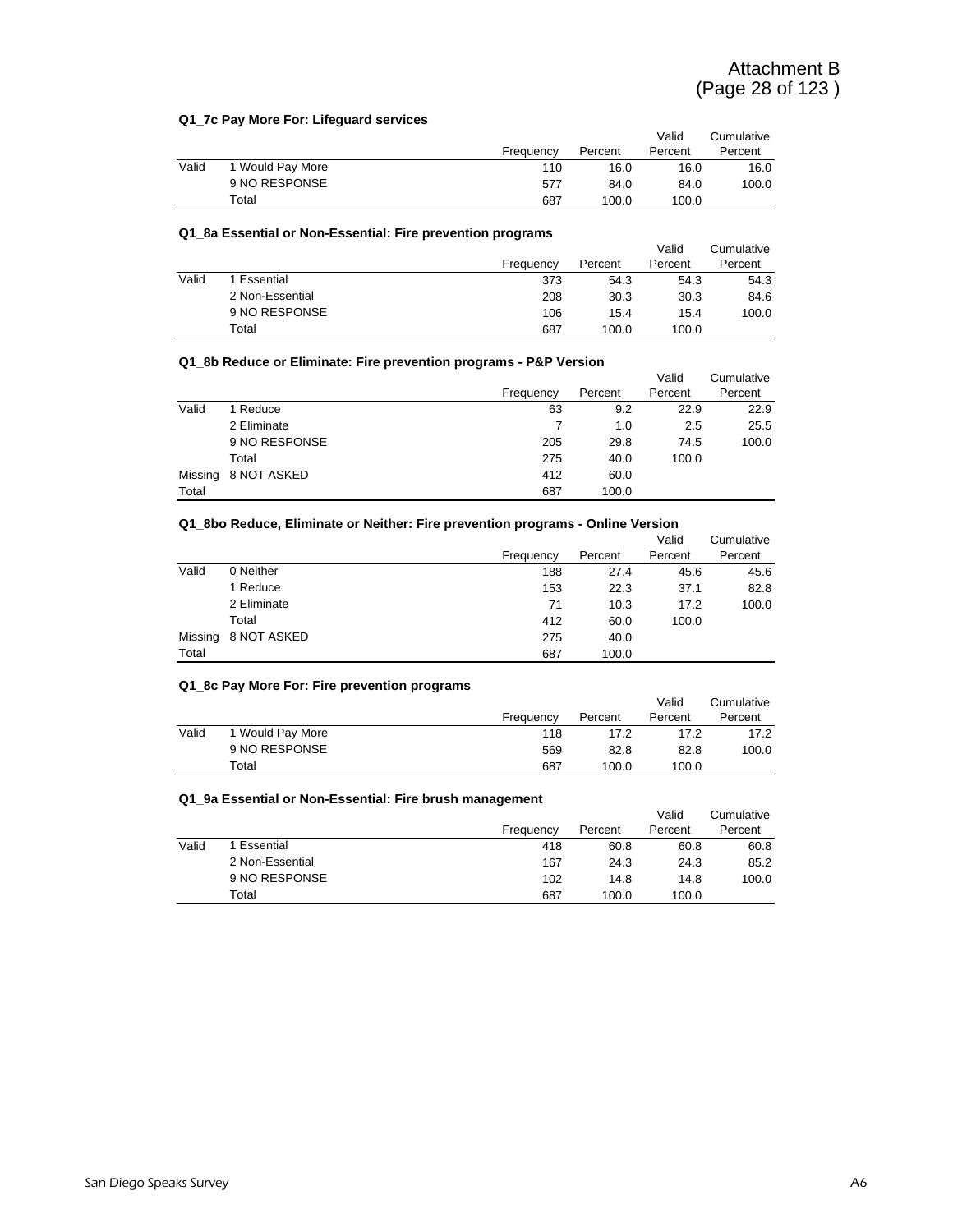#### **Q1\_9b Reduce or Eliminate: Fire brush management - P&P Version**

|         | WI JUNCULUS OF EMMINIQUE. I HE DI USH MIQHQUEMENT - I ON VEISION |           |           |         |            |  |  |  |
|---------|------------------------------------------------------------------|-----------|-----------|---------|------------|--|--|--|
|         |                                                                  |           |           | Valid   | Cumulative |  |  |  |
|         |                                                                  | Frequency | Percent   | Percent | Percent    |  |  |  |
| Valid   | 1 Reduce                                                         | 54        | 7.9       | 19.6    | 19.6       |  |  |  |
|         | 2 Eliminate                                                      | 3         | $\cdot$ 4 | 1.1     | 20.7       |  |  |  |
|         | 9 NO RESPONSE                                                    | 218       | 31.7      | 79.3    | 100.0      |  |  |  |
|         | Total                                                            | 275       | 40.0      | 100.0   |            |  |  |  |
| Missing | 8 NOT ASKED                                                      | 412       | 60.0      |         |            |  |  |  |
| Total   |                                                                  | 687       | 100.0     |         |            |  |  |  |

#### **Q1\_9bo Reduce, Eliminate or Neither: Fire brush management - Online Version**

|         |             |           |         | Valid   | Cumulative |
|---------|-------------|-----------|---------|---------|------------|
|         |             | Frequency | Percent | Percent | Percent    |
| Valid   | 0 Neither   | 221       | 32.2    | 53.6    | 53.6       |
|         | 1 Reduce    | 133       | 19.4    | 32.3    | 85.9       |
|         | 2 Eliminate | 58        | 8.4     | 14.1    | 100.0      |
|         | Total       | 412       | 60.0    | 100.0   |            |
| Missing | 8 NOT ASKED | 275       | 40.0    |         |            |
| Total   |             | 687       | 100.0   |         |            |

#### **Q1\_9c Pay More For: Fire brush management**

|       |                  |           |         | Valid   | Cumulative |
|-------|------------------|-----------|---------|---------|------------|
|       |                  | Frequency | Percent | Percent | Percent    |
| Valid | 1 Would Pay More | 137       | 19.9    | 19.9    | 19.9       |
|       | 9 NO RESPONSE    | 550       | 80.1    | 80.1    | 100.0      |
|       | Total            | 687       | 100.0   | 100.0   |            |

#### **Q2\_1a Essential or Non-Essential: Branch libraries in your neighborhood**

|       |                 |           |         | Valid   | Cumulative |
|-------|-----------------|-----------|---------|---------|------------|
|       |                 | Frequency | Percent | Percent | Percent    |
| Valid | Essential       | 471       | 68.6    | 68.6    | 68.6       |
|       | 2 Non-Essential | 152       | 22.1    | 22.1    | 90.7       |
|       | 9 NO RESPONSE   | 64        | 9.3     | 9.3     | 100.0      |
|       | Total           | 687       | 100.0   | 100.0   |            |

#### **Q2\_1b Reduce or Eliminate: Branch libraries in your neighborhood - P&P Version**

|         |               |           |         | Valid   | Cumulative |
|---------|---------------|-----------|---------|---------|------------|
|         |               | Frequency | Percent | Percent | Percent    |
| Valid   | 1 Reduce      | 35        | 5.1     | 12.7    | 12.7       |
|         | 2 Eliminate   | 2         | .3      |         | 13.5       |
|         | 9 NO RESPONSE | 238       | 34.6    | 86.5    | 100.0      |
|         | Total         | 275       | 40.0    | 100.0   |            |
| Missing | 8 NOT ASKED   | 412       | 60.0    |         |            |
| Total   |               | 687       | 100.0   |         |            |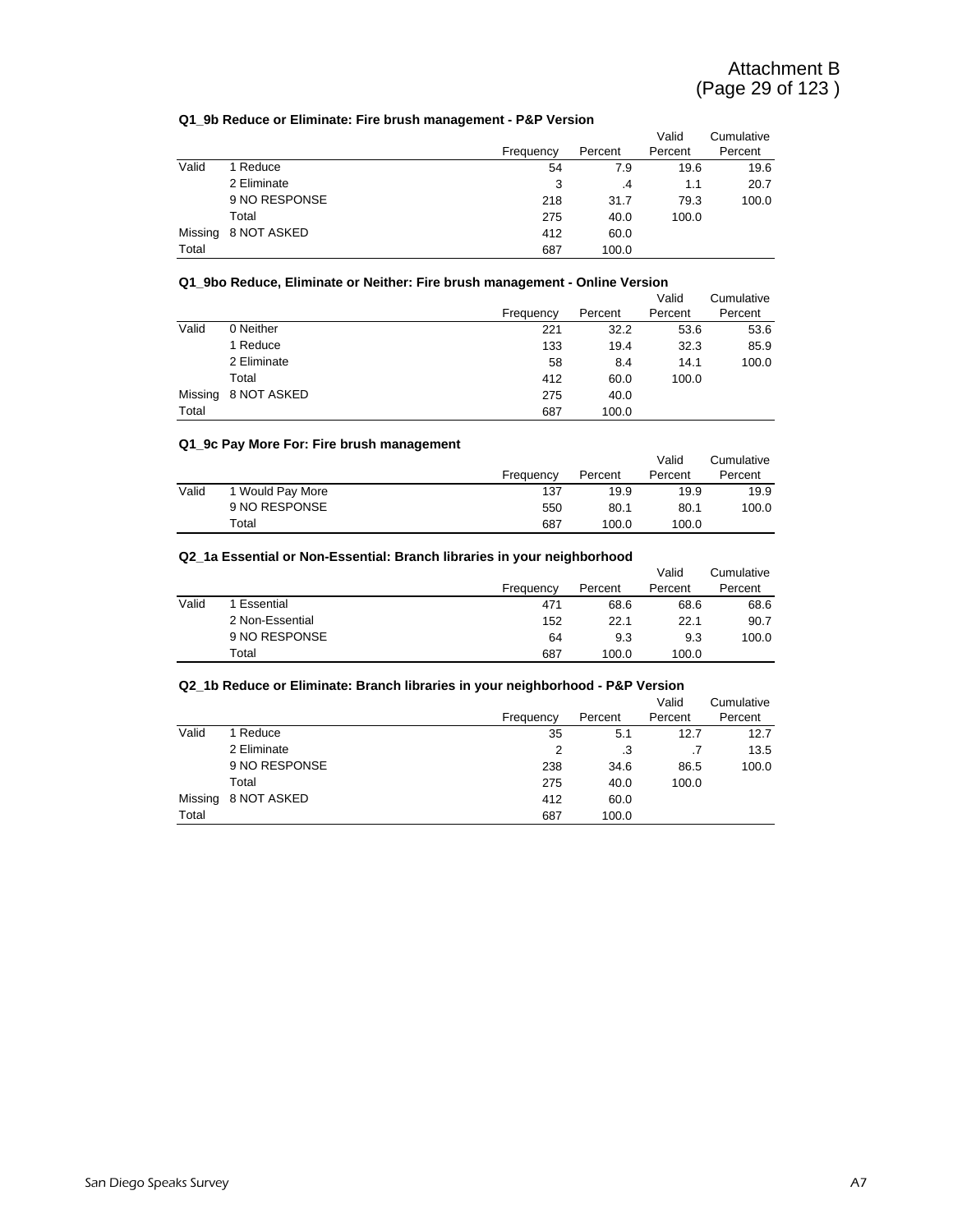#### **Q2\_1bo Reduce, Eliminate or Neither: Branch libraries in your neighborhood - Online Version**

|         |             | Frequency | Percent | Valid<br>Percent | Cumulative<br>Percent |
|---------|-------------|-----------|---------|------------------|-----------------------|
| Valid   | 0 Neither   | 225       | 32.8    | 54.6             | 54.6                  |
|         | 1 Reduce    | 134       | 19.5    | 32.5             | 87.1                  |
|         | 2 Eliminate | 53        | 7.7     | 12.9             | 100.0                 |
|         | Total       | 412       | 60.0    | 100.0            |                       |
| Missing | 8 NOT ASKED | 275       | 40.0    |                  |                       |
| Total   |             | 687       | 100.0   |                  |                       |

#### **Q2\_1c Pay More For: Branch libraries in your neighborhood**

|       |                  |           |         | Valid   | Cumulative |
|-------|------------------|-----------|---------|---------|------------|
|       |                  | Frequency | Percent | Percent | Percent    |
| Valid | 1 Would Pay More | 196       | 28.5    | 28.5    | 28.5       |
|       | 9 NO RESPONSE    | 491       | 71.5    | 71.5    | 100.0      |
|       | Total            | 687       | 100.0   | 100.0   |            |

#### **Q2\_2a Essential or Non-Essential: Main library downtown**

|       |                 |           |         | Valid   | Cumulative |
|-------|-----------------|-----------|---------|---------|------------|
|       |                 | Frequency | Percent | Percent | Percent    |
| Valid | 1 Essential     | 289       | 42.1    | 42.1    | 42.1       |
|       | 2 Non-Essential | 287       | 41.8    | 41.8    | 83.8       |
|       | 9 NO RESPONSE   | 111       | 16.2    | 16.2    | 100.0      |
|       | Total           | 687       | 100.0   | 100.0   |            |

#### **Q2\_2b Reduce or Eliminate: Main library downtown - P&P Version**

|         |               |           |         | Valid   | Cumulative |
|---------|---------------|-----------|---------|---------|------------|
|         |               | Frequency | Percent | Percent | Percent    |
| Valid   | 1 Reduce      | 62        | 9.0     | 22.5    | 22.5       |
|         | 2 Eliminate   | 29        | 4.2     | 10.5    | 33.1       |
|         | 9 NO RESPONSE | 184       | 26.8    | 66.9    | 100.0      |
|         | Total         | 275       | 40.0    | 100.0   |            |
| Missing | 8 NOT ASKED   | 412       | 60.0    |         |            |
| Total   |               | 687       | 100.0   |         |            |

#### **Q2\_2bo Reduce, Eliminate or Neither: Main library downtown - Online Version**

|         |             |           |         | Valid   | Cumulative |
|---------|-------------|-----------|---------|---------|------------|
|         |             | Frequency | Percent | Percent | Percent    |
| Valid   | 0 Neither   | 140       | 20.4    | 34.0    | 34.0       |
|         | 1 Reduce    | 134       | 19.5    | 32.5    | 66.5       |
|         | 2 Eliminate | 138       | 20.1    | 33.5    | 100.0      |
|         | Total       | 412       | 60.0    | 100.0   |            |
| Missing | 8 NOT ASKED | 275       | 40.0    |         |            |
| Total   |             | 687       | 100.0   |         |            |

#### **Q2\_2c Pay More For: Main library downtown**

|       |                  |           |         | Valid   | Cumulative |
|-------|------------------|-----------|---------|---------|------------|
|       |                  | Frequency | Percent | Percent | Percent    |
| Valid | 1 Would Pay More | 107       | 15.6    | 15.6    | 15.6       |
|       | 9 NO RESPONSE    | 580       | 84.4    | 84.4    | 100.0      |
|       | Total            | 687       | 100.0   | 100.0   |            |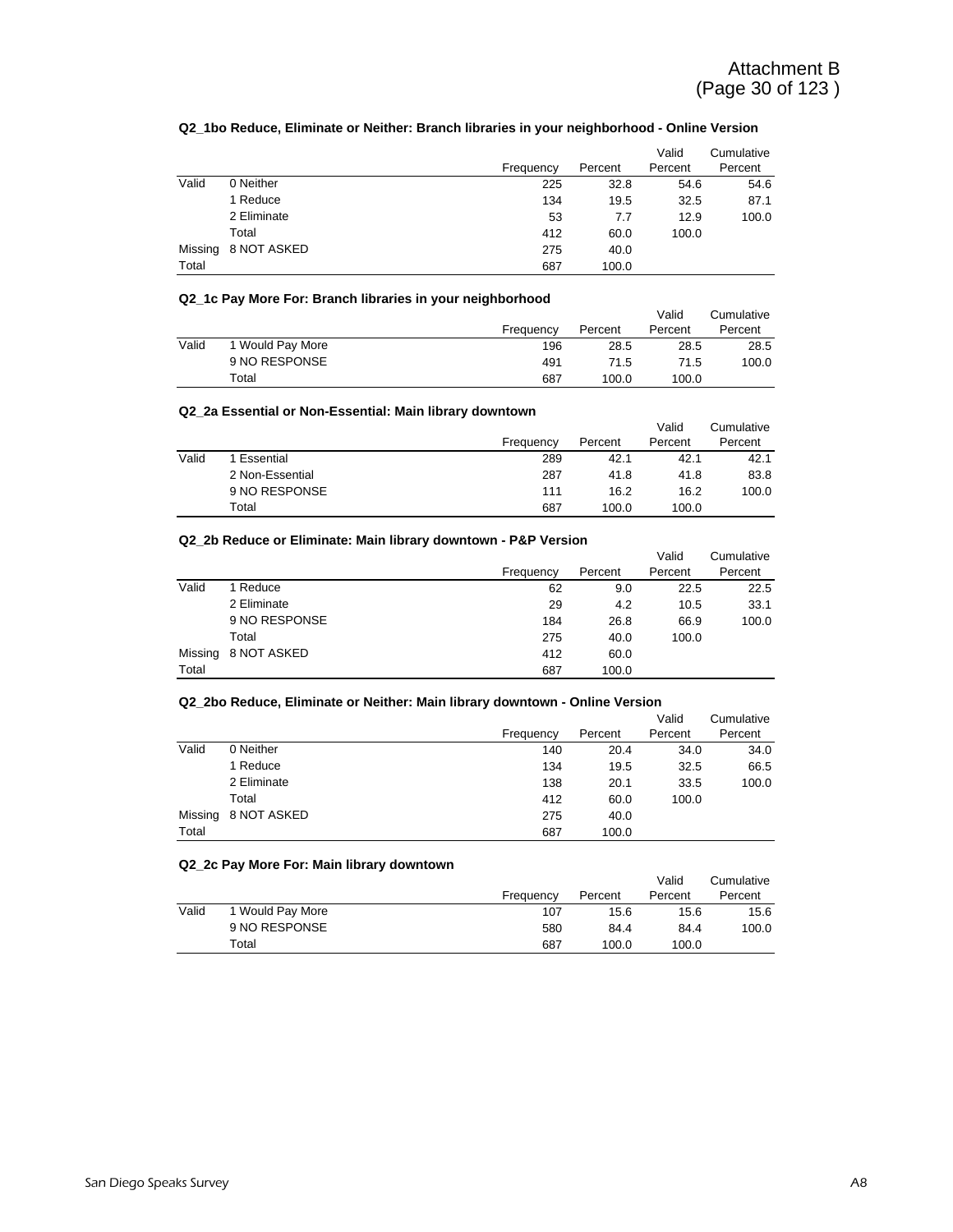#### **Q2\_3a Essential or Non-Essential: Library youth programs**

|       |                 | Frequency | Percent | Valid<br>Percent | Cumulative<br>Percent |
|-------|-----------------|-----------|---------|------------------|-----------------------|
| Valid | 1 Essential     | 352       | 51.2    | 51.2             | 51.2                  |
|       | 2 Non-Essential | 248       | 36.1    | 36.1             | 87.3                  |
|       | 9 NO RESPONSE   | 87        | 12.7    | 12.7             | 100.0                 |
|       | Total           | 687       | 100.0   | 100.0            |                       |

#### **Q2\_3b Reduce or Eliminate: Library youth programs - P&P Version**

|         |               |           |         | Valid   | Cumulative |
|---------|---------------|-----------|---------|---------|------------|
|         |               | Frequency | Percent | Percent | Percent    |
| Valid   | 1 Reduce      | 47        | 6.8     | 17.1    | 17.1       |
|         | 2 Eliminate   | 6         | .9      | 2.2     | 19.3       |
|         | 9 NO RESPONSE | 222       | 32.3    | 80.7    | 100.0      |
|         | Total         | 275       | 40.0    | 100.0   |            |
| Missing | 8 NOT ASKED   | 412       | 60.0    |         |            |
| Total   |               | 687       | 100.0   |         |            |

#### **Q2\_3bo Reduce, Eliminate or Neither: Library youth programs - Online Version**

|         |             |           |         | Valid   | Cumulative |
|---------|-------------|-----------|---------|---------|------------|
|         |             | Frequency | Percent | Percent | Percent    |
| Valid   | 0 Neither   | 157       | 22.9    | 38.1    | 38.1       |
|         | 1 Reduce    | 138       | 20.1    | 33.5    | 71.6       |
|         | 2 Eliminate | 117       | 17.0    | 28.4    | 100.0      |
|         | Total       | 412       | 60.0    | 100.0   |            |
| Missing | 8 NOT ASKED | 275       | 40.0    |         |            |
| Total   |             | 687       | 100.0   |         |            |

#### **Q2\_3c Pay More For: Library youth programs**

|       |                  |           |         | Valid   | Cumulative |
|-------|------------------|-----------|---------|---------|------------|
|       |                  | Frequency | Percent | Percent | Percent    |
| Valid | 1 Would Pay More | 132       | 19.2    | 19.2    | 19.2       |
|       | 9 NO RESPONSE    | 555       | 80.8    | 80.8    | 100.0      |
|       | Total            | 687       | 100.0   | 100.0   |            |

#### **Q2\_4a Essential or Non-Essential: Art and cultural programs**

|       |                 |           |         | Valid   | Cumulative |
|-------|-----------------|-----------|---------|---------|------------|
|       |                 | Frequency | Percent | Percent | Percent    |
| Valid | 1 Essential     | 247       | 36.0    | 36.0    | 36.0       |
|       | 2 Non-Essential | 323       | 47.0    | 47.0    | 83.0       |
|       | 9 NO RESPONSE   | 117       | 17.0    | 17.0    | 100.0      |
|       | Total           | 687       | 100.0   | 100.0   |            |

#### **Q2\_4b Reduce or Eliminate: Art and cultural programs - P&P Version**

|         |               |           |         | Valid   | Cumulative |
|---------|---------------|-----------|---------|---------|------------|
|         |               | Frequency | Percent | Percent | Percent    |
| Valid   | 1 Reduce      | 62        | 9.0     | 22.5    | 22.5       |
|         | 2 Eliminate   | 12        | 1.7     | 4.4     | 26.9       |
|         | 9 NO RESPONSE | 201       | 29.3    | 73.1    | 100.0      |
|         | Total         | 275       | 40.0    | 100.0   |            |
| Missing | 8 NOT ASKED   | 412       | 60.0    |         |            |
| Total   |               | 687       | 100.0   |         |            |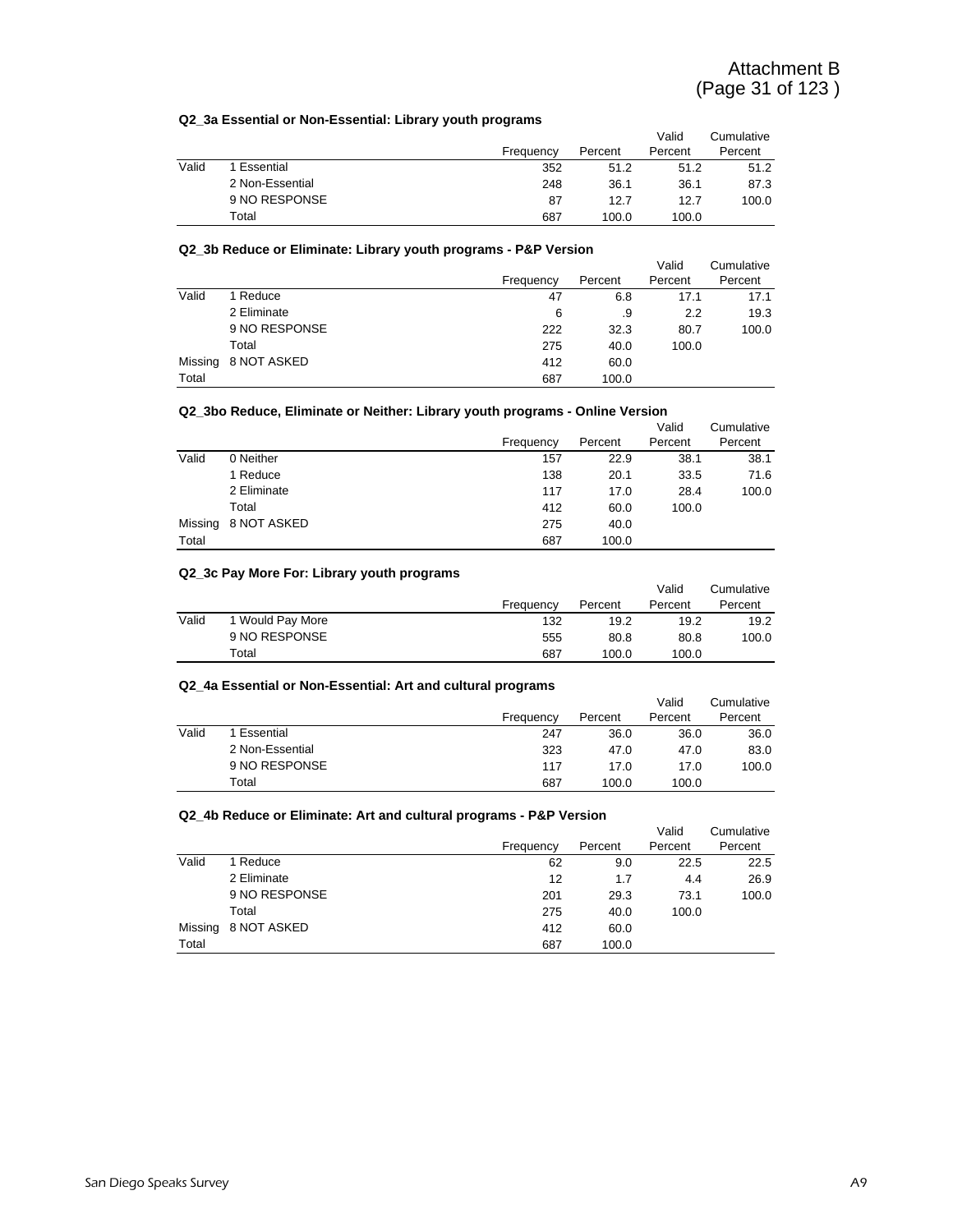|  |  |  |  |  |  |  | Q2_4bo Reduce, Eliminate or Neither: Art and cultural programs - Online Version |  |
|--|--|--|--|--|--|--|---------------------------------------------------------------------------------|--|
|--|--|--|--|--|--|--|---------------------------------------------------------------------------------|--|

|         |             |           |         | Valid   | Cumulative |
|---------|-------------|-----------|---------|---------|------------|
|         |             | Frequency | Percent | Percent | Percent    |
| Valid   | 0 Neither   | 101       | 14.7    | 24.5    | 24.5       |
|         | 1 Reduce    | 164       | 23.9    | 39.8    | 64.3       |
|         | 2 Eliminate | 147       | 21.4    | 35.7    | 100.0      |
|         | Total       | 412       | 60.0    | 100.0   |            |
| Missing | 8 NOT ASKED | 275       | 40.0    |         |            |
| Total   |             | 687       | 100.0   |         |            |

#### **Q2\_4c Pay More For: Art and cultural programs**

|       |                  |           |         | Valid   | Cumulative |
|-------|------------------|-----------|---------|---------|------------|
|       |                  | Frequency | Percent | Percent | Percent    |
| Valid | 1 Would Pay More | 110       | 16.0    | 16.0    | 16.0       |
|       | 9 NO RESPONSE    | 577       | 84.0    | 84.0    | 100.0      |
|       | Total            | 687       | 100.0   | 100.0   |            |

#### **Q2\_6a Essential or Non-Essential: Playgrounds, ball fields, multi-purpose fields**

|       |                 |           |         | Valid   | Cumulative |
|-------|-----------------|-----------|---------|---------|------------|
|       |                 | Frequency | Percent | Percent | Percent    |
| Valid | 1 Essential     | 484       | 70.5    | 70.5    | 70.5       |
|       | 2 Non-Essential | 123       | 17.9    | 17.9    | 88.4       |
|       | 9 NO RESPONSE   | 80        | 11.6    | 11.6    | 100.0      |
|       | Total           | 687       | 100.0   | 100.0   |            |

#### **Q2\_6b Reduce or Eliminate: Playgrounds, ball fields, multi-purpose fields - P&P Version**

|         |               |           |         | Valid   | Cumulative |
|---------|---------------|-----------|---------|---------|------------|
|         |               | Frequency | Percent | Percent | Percent    |
| Valid   | 1 Reduce      | 41        | 6.0     | 14.9    | 14.9       |
|         | 2 Eliminate   |           |         | .4      | 15.3       |
|         | 9 NO RESPONSE | 233       | 33.9    | 84.7    | 100.0      |
|         | Total         | 275       | 40.0    | 100.0   |            |
| Missing | 8 NOT ASKED   | 412       | 60.0    |         |            |
| Total   |               | 687       | 100.0   |         |            |

#### **Q2\_6bo Reduce, Eliminate or Neither: Playgrounds, ball fields, multi-purpose fields - Online Version**

|         |             |           |         | Valid   | Cumulative |
|---------|-------------|-----------|---------|---------|------------|
|         |             | Frequency | Percent | Percent | Percent    |
| Valid   | 0 Neither   | 215       | 31.3    | 52.2    | 52.2       |
|         | 1 Reduce    | 154       | 22.4    | 37.4    | 89.6       |
|         | 2 Eliminate | 43        | 6.3     | 10.4    | 100.0      |
|         | Total       | 412       | 60.0    | 100.0   |            |
| Missing | 8 NOT ASKED | 275       | 40.0    |         |            |
| Total   |             | 687       | 100.0   |         |            |

#### **Q2\_6c Pay More For: Playgrounds, ball fields, multi-purpose fields**

|       | <b>WE OCT By INCIET OF FIRING CONCERT INCIDE</b> , INCIDENT PUID DUST HERE |           |         |         |            |
|-------|----------------------------------------------------------------------------|-----------|---------|---------|------------|
|       |                                                                            |           |         | Valid   | Cumulative |
|       |                                                                            | Frequency | Percent | Percent | Percent    |
| Valid | 1 Would Pay More                                                           | 176       | 25.6    | 25.6    | 25.6       |
|       | 9 NO RESPONSE                                                              | 511       | 74.4    | 74.4    | 100.0      |
|       | Total                                                                      | 687       | 100.0   | 100.0   |            |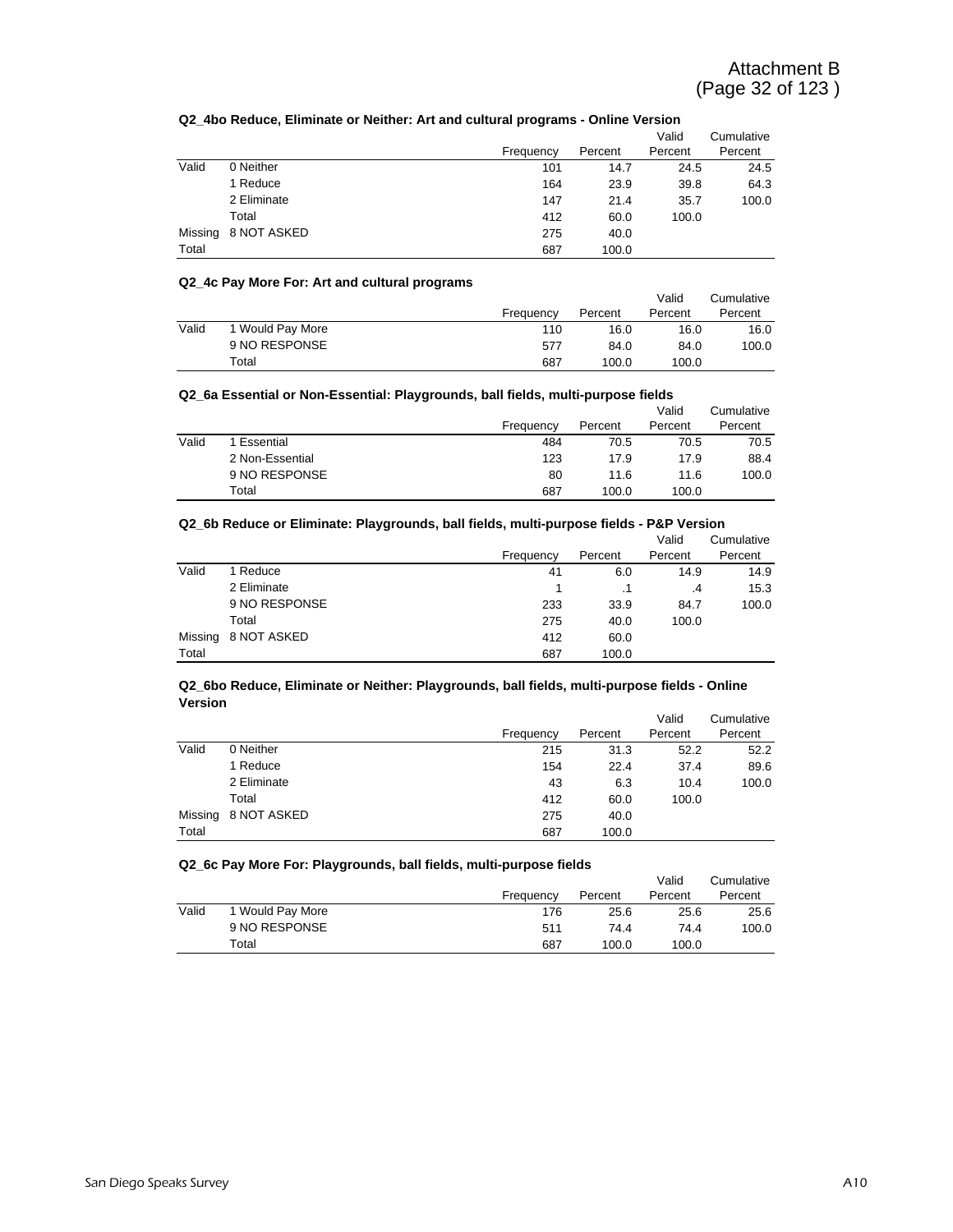#### **Q2\_7a Essential or Non-Essential: Recreation centers**

|       | we the coopinium of those coopinium thoofbullouit opinion o |           |         |         |            |  |  |  |
|-------|-------------------------------------------------------------|-----------|---------|---------|------------|--|--|--|
|       |                                                             |           |         | Valid   | Cumulative |  |  |  |
|       |                                                             | Frequency | Percent | Percent | Percent    |  |  |  |
| Valid | 1 Essential                                                 | 453       | 65.9    | 65.9    | 65.9       |  |  |  |
|       | 2 Non-Essential                                             | 159       | 23.1    | 23.1    | 89.1       |  |  |  |
|       | 9 NO RESPONSE                                               | 75        | 10.9    | 10.9    | 100.0      |  |  |  |
|       | Total                                                       | 687       | 100.0   | 100.0   |            |  |  |  |

#### **Q2\_7b Reduce or Eliminate: Recreation centers - P&P Version**

|         |               |           |         | Valid   | Cumulative |
|---------|---------------|-----------|---------|---------|------------|
|         |               | Frequency | Percent | Percent | Percent    |
| Valid   | 1 Reduce      | 39        | 5.7     | 14.2    | 14.2       |
|         | 2 Eliminate   | 2         | .3      |         | 14.9       |
|         | 9 NO RESPONSE | 234       | 34.1    | 85.1    | 100.0      |
|         | Total         | 275       | 40.0    | 100.0   |            |
| Missing | 8 NOT ASKED   | 412       | 60.0    |         |            |
| Total   |               | 687       | 100.0   |         |            |

#### **Q2\_7bo Reduce, Eliminate or Neither: Recreation centers - Online Version**

|       |                     |           |         | Valid   | Cumulative |
|-------|---------------------|-----------|---------|---------|------------|
|       |                     | Frequency | Percent | Percent | Percent    |
| Valid | 0 Neither           | 197       | 28.7    | 47.8    | 47.8       |
|       | 1 Reduce            | 164       | 23.9    | 39.8    | 87.6       |
|       | 2 Eliminate         | 51        | 7.4     | 12.4    | 100.0      |
|       | Total               | 412       | 60.0    | 100.0   |            |
|       | Missing 8 NOT ASKED | 275       | 40.0    |         |            |
| Total |                     | 687       | 100.0   |         |            |

#### **Q2\_7c Pay More For: Recreation centers**

|       |                  |           |         | Valid   | Cumulative |
|-------|------------------|-----------|---------|---------|------------|
|       |                  | Frequency | Percent | Percent | Percent    |
| Valid | 1 Would Pay More | 166       | 24.2    | 24.2    | 24.2       |
|       | 9 NO RESPONSE    | 521       | 75.8    | 75.8    | 100.0      |
|       | Total            | 687       | 100.0   | 100.0   |            |

#### **Q2\_8a Essential or Non-Essential: Swimming pools**

|       |                 |           |         | Valid   | Cumulative |
|-------|-----------------|-----------|---------|---------|------------|
|       |                 | Frequency | Percent | Percent | Percent    |
| Valid | 1 Essential     | 348       | 50.7    | 50.7    | 50.7       |
|       | 2 Non-Essential | 238       | 34.6    | 34.6    | 85.3       |
|       | 9 NO RESPONSE   | 101       | 14.7    | 14.7    | 100.0      |
|       | Total           | 687       | 100.0   | 100.0   |            |

#### **Q2\_8b Reduce or Eliminate: Swimming pools - P&P Version**

|         |               |           |         | Valid   | Cumulative |
|---------|---------------|-----------|---------|---------|------------|
|         |               | Frequency | Percent | Percent | Percent    |
| Valid   | 1 Reduce      | 57        | 8.3     | 20.7    | 20.7       |
|         | 2 Eliminate   | 8         | 1.2     | 2.9     | 23.6       |
|         | 9 NO RESPONSE | 210       | 30.6    | 76.4    | 100.0      |
|         | Total         | 275       | 40.0    | 100.0   |            |
| Missing | 8 NOT ASKED   | 412       | 60.0    |         |            |
| Total   |               | 687       | 100.0   |         |            |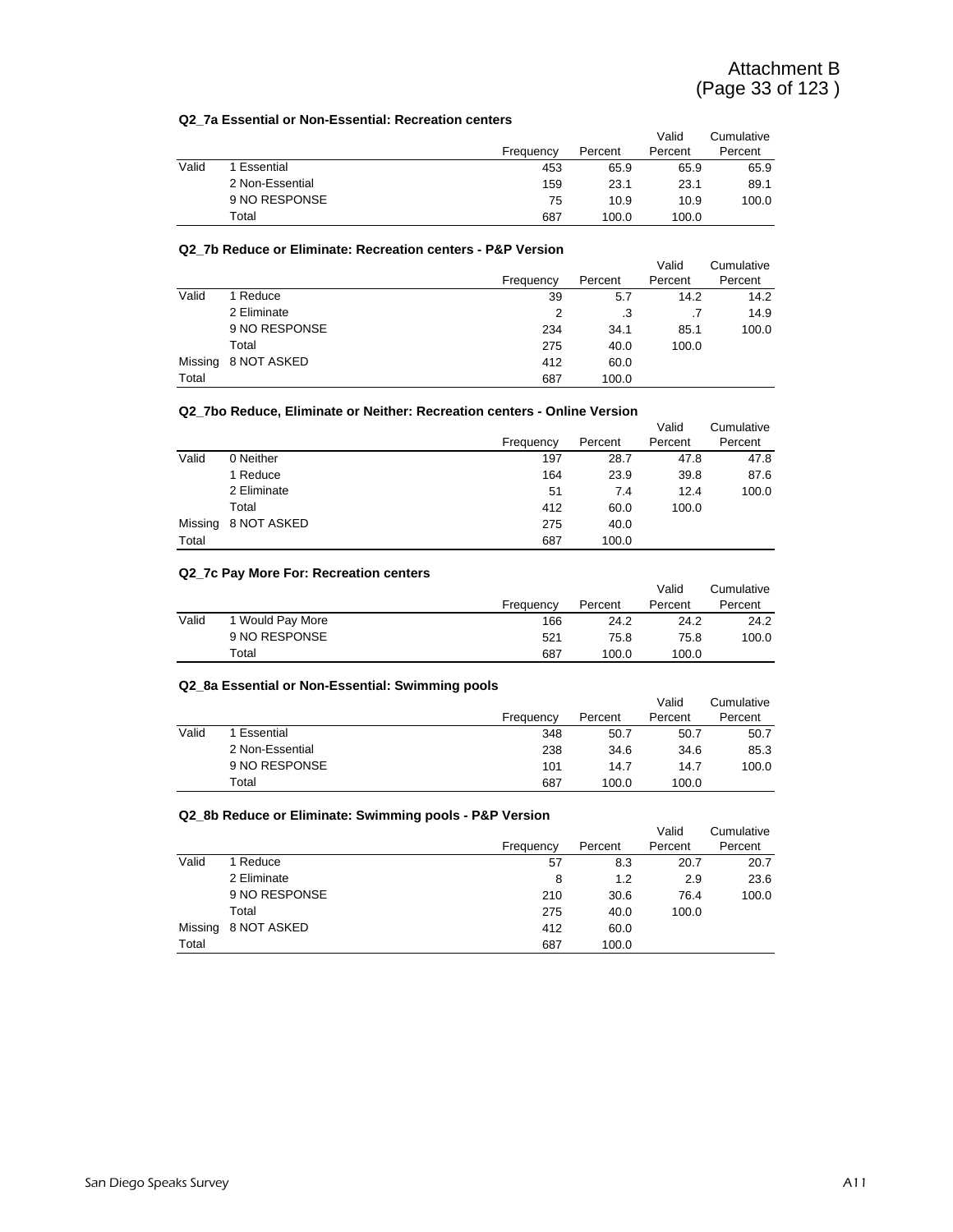#### **Q2\_8bo Reduce, Eliminate or Neither: Swimming pools - Online Version**

|         |             |           |         | Valid   | Cumulative |
|---------|-------------|-----------|---------|---------|------------|
|         |             | Frequency | Percent | Percent | Percent    |
| Valid   | 0 Neither   | 165       | 24.0    | 40.0    | 40.0       |
|         | 1 Reduce    | 158       | 23.0    | 38.3    | 78.4       |
|         | 2 Eliminate | 89        | 13.0    | 21.6    | 100.0      |
|         | Total       | 412       | 60.0    | 100.0   |            |
| Missing | 8 NOT ASKED | 275       | 40.0    |         |            |
| Total   |             | 687       | 100.0   |         |            |

#### **Q2\_8c Pay More For: Swimming pools**

|       | $\alpha$ . $\alpha$ , $\alpha$ , $\alpha$ , $\alpha$ , $\alpha$ , $\alpha$ , $\alpha$ , $\alpha$ , $\alpha$ , $\alpha$ , $\alpha$ |           |         |         |            |
|-------|-----------------------------------------------------------------------------------------------------------------------------------|-----------|---------|---------|------------|
|       |                                                                                                                                   |           |         | Valid   | Cumulative |
|       |                                                                                                                                   | Frequency | Percent | Percent | Percent    |
| Valid | 1 Would Pay More                                                                                                                  | 130       | 18.9    | 18.9    | 18.9       |
|       | 9 NO RESPONSE                                                                                                                     | 557       | 81.1    | 81.1    | 100.0      |
|       | Total                                                                                                                             | 687       | 100.0   | 100.0   |            |

#### **Q2\_9a Essential or Non-Essential: Passive park areas**

|       |                 |           |         | Valid   | Cumulative |
|-------|-----------------|-----------|---------|---------|------------|
|       |                 | Frequency | Percent | Percent | Percent    |
| Valid | Essential       | 318       | 46.3    | 46.3    | 46.3       |
|       | 2 Non-Essential | 254       | 37.0    | 37.0    | 83.3       |
|       | 9 NO RESPONSE   | 115       | 16.7    | 16.7    | 100.0      |
|       | Total           | 687       | 100.0   | 100.0   |            |

#### **Q2\_9b Reduce or Eliminate: Passive park areas - P&P Version**

|       |                     |           |         | Valid   | Cumulative |
|-------|---------------------|-----------|---------|---------|------------|
|       |                     | Frequency | Percent | Percent | Percent    |
| Valid | 1 Reduce            | 72        | 10.5    | 26.2    | 26.2       |
|       | 2 Eliminate         | 8         | 1.2     | 2.9     | 29.1       |
|       | 9 NO RESPONSE       | 195       | 28.4    | 70.9    | 100.0      |
|       | Total               | 275       | 40.0    | 100.0   |            |
|       | Missing 8 NOT ASKED | 412       | 60.0    |         |            |
| Total |                     | 687       | 100.0   |         |            |

#### **Q2\_9bo Reduce, Eliminate or Neither: Passive park areas - Online Version**

|         |             |           |         | Valid   | Cumulative |
|---------|-------------|-----------|---------|---------|------------|
|         |             | Frequency | Percent | Percent | Percent    |
| Valid   | 0 Neither   | 158       | 23.0    | 38.3    | 38.3       |
|         | 1 Reduce    | 167       | 24.3    | 40.5    | 78.9       |
|         | 2 Eliminate | 87        | 12.7    | 21.1    | 100.0      |
|         | Total       | 412       | 60.0    | 100.0   |            |
| Missing | 8 NOT ASKED | 275       | 40.0    |         |            |
| Total   |             | 687       | 100.0   |         |            |

|       | Q <sub>2</sub> 9c Pay More For: Passive park areas |           |         |         |            |
|-------|----------------------------------------------------|-----------|---------|---------|------------|
|       |                                                    |           |         | Valid   | Cumulative |
|       |                                                    | Frequency | Percent | Percent | Percent    |
| Valid | 1 Would Pay More                                   | 114       | 16.6    | 16.6    | 16.6       |
|       | 9 NO RESPONSE                                      | 573       | 83.4    | 83.4    | 100.0      |
|       | Total                                              | 687       | 100.0   | 100.0   |            |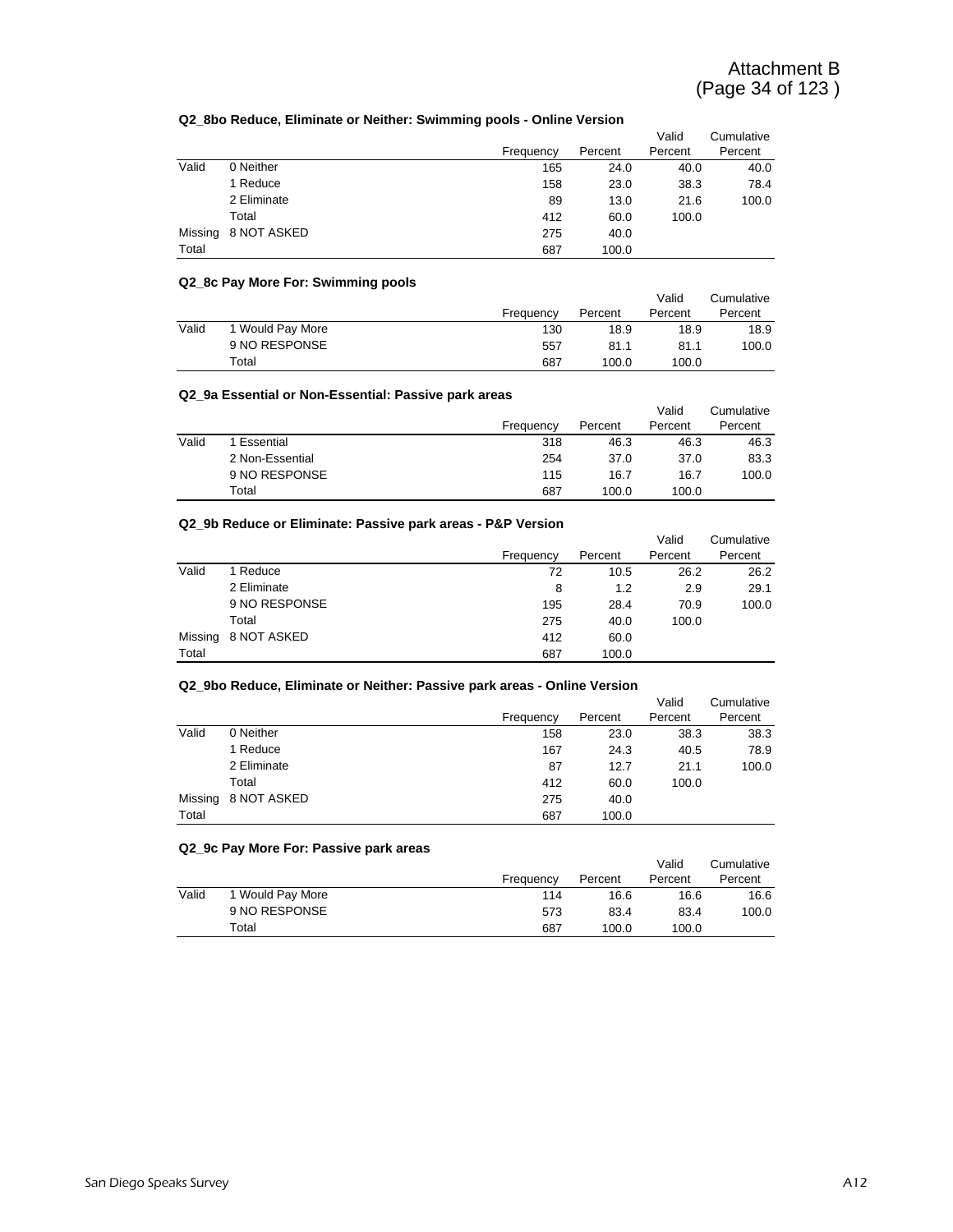#### **Q2\_10a Essential or Non-Essential: Open space**

|                 |           |         | Valid   | Cumulative |
|-----------------|-----------|---------|---------|------------|
|                 | Frequency | Percent | Percent | Percent    |
| 1 Essential     | 313       | 45.6    | 45.6    | 45.6       |
| 2 Non-Essential | 252       | 36.7    | 36.7    | 82.2       |
| 9 NO RESPONSE   | 122       | 17.8    | 17.8    | 100.0      |
| Total           | 687       | 100.0   | 100.0   |            |
|                 |           |         |         |            |

#### **Q2\_10b Reduce or Eliminate: Open space - P&P Version**

|         |               |           |         | Valid   | Cumulative |
|---------|---------------|-----------|---------|---------|------------|
|         |               | Frequency | Percent | Percent | Percent    |
| Valid   | 1 Reduce      | 68        | 9.9     | 24.7    | 24.7       |
|         | 2 Eliminate   | 10        | 1.5     | 3.6     | 28.4       |
|         | 9 NO RESPONSE | 197       | 28.7    | 71.6    | 100.0      |
|         | Total         | 275       | 40.0    | 100.0   |            |
| Missing | 8 NOT ASKED   | 412       | 60.0    |         |            |
| Total   |               | 687       | 100.0   |         |            |

#### **Q2\_10bo Reduce, Eliminate or Neither: Open space - Online Version**

|       | $\frac{1}{2}$ . The contract commute of the contract open open. $\frac{1}{2}$ |           |         |                  |                       |  |  |  |
|-------|-------------------------------------------------------------------------------|-----------|---------|------------------|-----------------------|--|--|--|
|       |                                                                               | Frequency | Percent | Valid<br>Percent | Cumulative<br>Percent |  |  |  |
|       |                                                                               |           |         |                  |                       |  |  |  |
| Valid | 0 Neither                                                                     | 183       | 26.6    | 44.4             | 44.4                  |  |  |  |
|       | 1 Reduce                                                                      | 136       | 19.8    | 33.0             | 77.4                  |  |  |  |
|       | 2 Eliminate                                                                   | 93        | 13.5    | 22.6             | 100.0                 |  |  |  |
|       | Total                                                                         | 412       | 60.0    | 100.0            |                       |  |  |  |
|       | Missing 8 NOT ASKED                                                           | 275       | 40.0    |                  |                       |  |  |  |
| Total |                                                                               | 687       | 100.0   |                  |                       |  |  |  |

#### **Q2\_10c Pay More For: Open space**

|       |                  |           |         | Valid   | Cumulative |
|-------|------------------|-----------|---------|---------|------------|
|       |                  | Frequency | Percent | Percent | Percent    |
| Valid | 1 Would Pay More | 123       | 17.9    | 17.9    | 17.9       |
|       | 9 NO RESPONSE    | 564       | 82.1    | 82.1    | 100.0      |
|       | Total            | 687       | 100.0   | 100.0   |            |

#### **Q2\_12a Essential or Non-Essential: After school programs**

|       |                 |           |         | Valid   | Cumulative |
|-------|-----------------|-----------|---------|---------|------------|
|       |                 | Frequency | Percent | Percent | Percent    |
| Valid | Essential       | 443       | 64.5    | 64.5    | 64.5       |
|       | 2 Non-Essential | 184       | 26.8    | 26.8    | 91.3       |
|       | 9 NO RESPONSE   | 60        | 8.7     | 8.7     | 100.0      |
|       | Total           | 687       | 100.0   | 100.0   |            |

#### **Q2\_12b Reduce or Eliminate: After school programs - P&P Version**

|         |               |           |         | Valid   | Cumulative |
|---------|---------------|-----------|---------|---------|------------|
|         |               | Frequency | Percent | Percent | Percent    |
| Valid   | 1 Reduce      | 25        | 3.6     | 9.1     | 9.1        |
|         | 2 Eliminate   | 4         | .6      | 1.5     | 10.5       |
|         | 9 NO RESPONSE | 246       | 35.8    | 89.5    | 100.0      |
|         | Total         | 275       | 40.0    | 100.0   |            |
| Missing | 8 NOT ASKED   | 412       | 60.0    |         |            |
| Total   |               | 687       | 100.0   |         |            |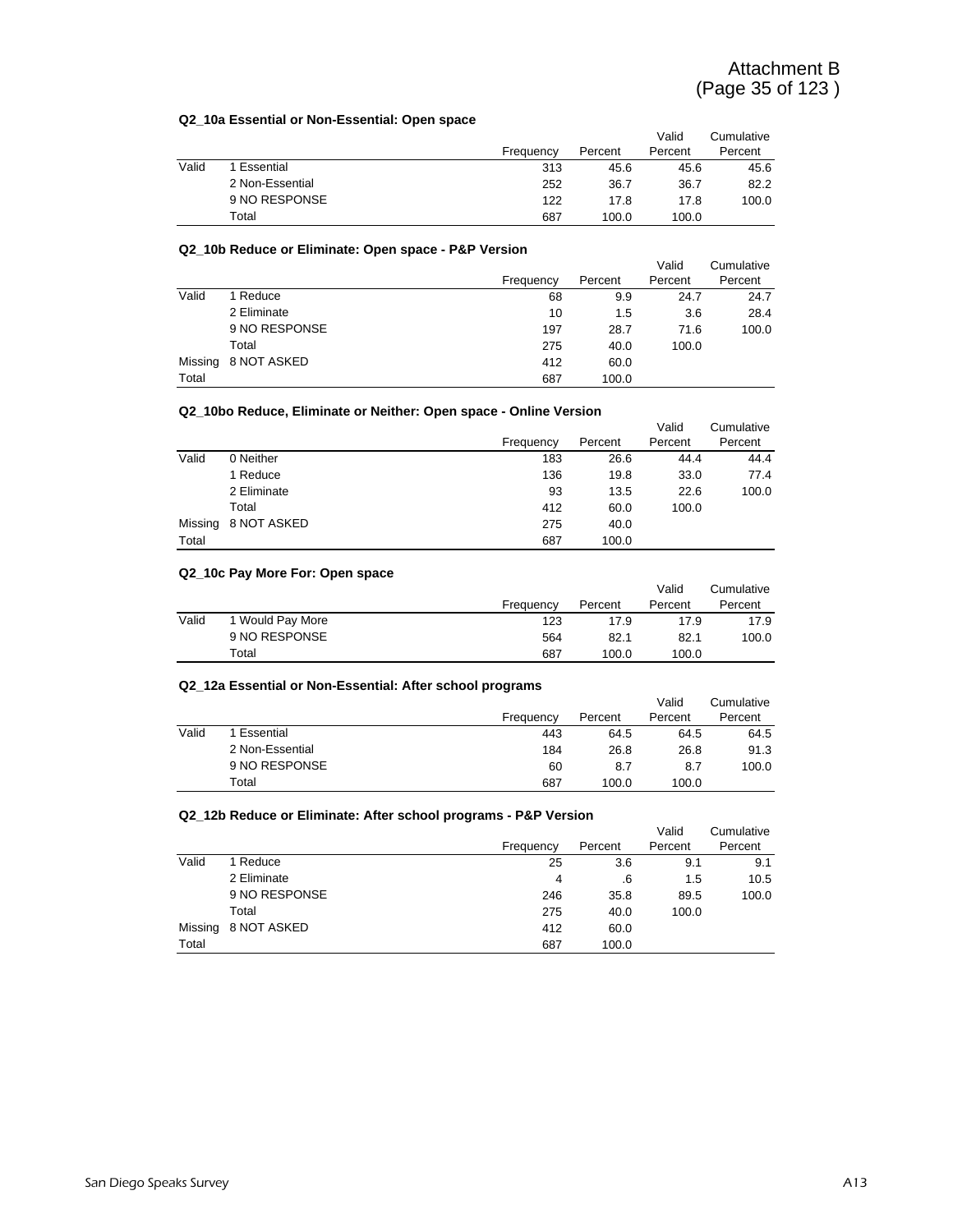#### **Q2\_12bo Reduce, Eliminate or Neither: After school programs - Online Version**

|         |             |           |         | Valid   | Cumulative |
|---------|-------------|-----------|---------|---------|------------|
|         |             | Frequency | Percent | Percent | Percent    |
| Valid   | 0 Neither   | 222       | 32.3    | 53.9    | 53.9       |
|         | 1 Reduce    | 97        | 14.1    | 23.5    | 77.4       |
|         | 2 Eliminate | 93        | 13.5    | 22.6    | 100.0      |
|         | Total       | 412       | 60.0    | 100.0   |            |
| Missing | 8 NOT ASKED | 275       | 40.0    |         |            |
| Total   |             | 687       | 100.0   |         |            |

#### **Q2\_12c Pay More For: After school programs**

|       |                  |           |         | Valid   | Cumulative |
|-------|------------------|-----------|---------|---------|------------|
|       |                  | Frequency | Percent | Percent | Percent    |
| Valid | 1 Would Pay More | 172       | 25.0    | 25.0    | 25.0       |
|       | 9 NO RESPONSE    | 515       | 75.0    | 75.0    | 100.0      |
|       | Total            | 687       | 100.0   | 100.0   |            |

#### **Q2\_13a Essential or Non-Essential: Youth programs**

|       |                 |           |         | Valid   | Cumulative |
|-------|-----------------|-----------|---------|---------|------------|
|       |                 | Frequency | Percent | Percent | Percent    |
| Valid | 1 Essential     | 428       | 62.3    | 62.3    | 62.3       |
|       | 2 Non-Essential | 193       | 28.1    | 28.1    | 90.4       |
|       | 9 NO RESPONSE   | 66        | 9.6     | 9.6     | 100.0      |
|       | Total           | 687       | 100.0   | 100.0   |            |

#### **Q2\_13b Reduce or Eliminate: Youth programs - P&P Version**

|       |                     |           |         | Valid   | Cumulative |
|-------|---------------------|-----------|---------|---------|------------|
|       |                     | Frequency | Percent | Percent | Percent    |
| Valid | 1 Reduce            | 31        | 4.5     | 11.3    | 11.3       |
|       | 2 Eliminate         | 5         |         | 1.8     | 13.1       |
|       | 9 NO RESPONSE       | 239       | 34.8    | 86.9    | 100.0      |
|       | Total               | 275       | 40.0    | 100.0   |            |
|       | Missing 8 NOT ASKED | 412       | 60.0    |         |            |
| Total |                     | 687       | 100.0   |         |            |

#### **Q2\_13bo Reduce, Eliminate or Neither: Youth programs - Online Version**

|         |             |           |         | Valid   | Cumulative |
|---------|-------------|-----------|---------|---------|------------|
|         |             | Frequency | Percent | Percent | Percent    |
| Valid   | 0 Neither   | 207       | 30.1    | 50.2    | 50.2       |
|         | 1 Reduce    | 108       | 15.7    | 26.2    | 76.5       |
|         | 2 Eliminate | 97        | 14.1    | 23.5    | 100.0      |
|         | Total       | 412       | 60.0    | 100.0   |            |
| Missing | 8 NOT ASKED | 275       | 40.0    |         |            |
| Total   |             | 687       | 100.0   |         |            |

#### **Q2\_13c Pay More For: Youth programs**  Valid Cumulative Frequency Percent Percent Percent Valid 1 Would Pay More 157 22.9 22.9 22.9 22.9 9 NO RESPONSE 530 77.1 77.1 100.0 Total 687 100.0 100.0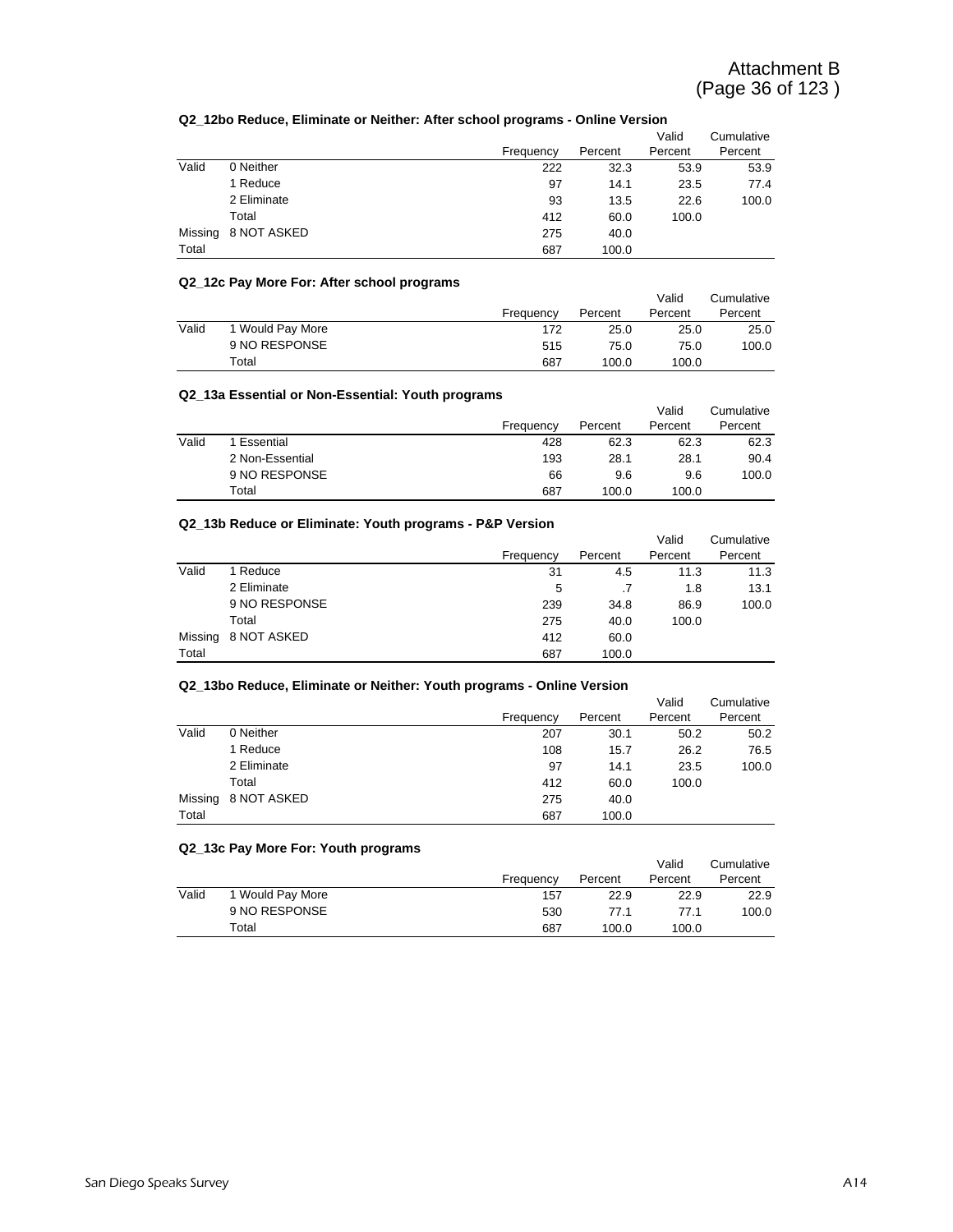## **Q2\_14a Essential or Non-Essential: Senior and therapeutic programs**

|       | QZ 140 LSSCHUGI VI NOIPLSSCHUGI. OCHIVI GHU UICIQDCUUC DIOGIQHIS |           |         |         |            |  |  |  |  |
|-------|------------------------------------------------------------------|-----------|---------|---------|------------|--|--|--|--|
|       |                                                                  |           |         | Valid   | Cumulative |  |  |  |  |
|       |                                                                  | Frequency | Percent | Percent | Percent    |  |  |  |  |
| Valid | Essential                                                        | 381       | 55.5    | 55.5    | 55.5       |  |  |  |  |
|       | 2 Non-Essential                                                  | 228       | 33.2    | 33.2    | 88.6       |  |  |  |  |
|       | 9 NO RESPONSE                                                    | 78        | 11.4    | 11.4    | 100.0      |  |  |  |  |
|       | Total                                                            | 687       | 100.0   | 100.0   |            |  |  |  |  |

## **Q2\_14b Reduce or Eliminate: Senior and therapeutic programs - P&P Version**

|         |               |           |         | Valid   | Cumulative |
|---------|---------------|-----------|---------|---------|------------|
|         |               | Frequency | Percent | Percent | Percent    |
| Valid   | 1 Reduce      | 39        | 5.7     | 14.2    | 14.2       |
|         | 2 Eliminate   | 8         | 1.2     | 2.9     | 17.1       |
|         | 9 NO RESPONSE | 228       | 33.2    | 82.9    | 100.0      |
|         | Total         | 275       | 40.0    | 100.0   |            |
| Missing | 8 NOT ASKED   | 412       | 60.0    |         |            |
| Total   |               | 687       | 100.0   |         |            |

## **Q2\_14bo Reduce, Eliminate or Neither: Senior and therapeutic programs - Online Version**

|         |             |           |         | Valid   | Cumulative |
|---------|-------------|-----------|---------|---------|------------|
|         |             | Frequency | Percent | Percent | Percent    |
| Valid   | 0 Neither   | 151       | 22.0    | 36.7    | 36.7       |
|         | 1 Reduce    | 147       | 21.4    | 35.7    | 72.3       |
|         | 2 Eliminate | 114       | 16.6    | 27.7    | 100.0      |
|         | Total       | 412       | 60.0    | 100.0   |            |
| Missing | 8 NOT ASKED | 275       | 40.0    |         |            |
| Total   |             | 687       | 100.0   |         |            |

## **Q2\_14c Pay More For: Senior and therapeutic programs**

|       |                  |           |         | Valid   | Cumulative |
|-------|------------------|-----------|---------|---------|------------|
|       |                  | Frequency | Percent | Percent | Percent    |
| Valid | 1 Would Pay More | 140       | 20.4    | 20.4    | 20.4       |
|       | 9 NO RESPONSE    | 547       | 79.6    | 79.6    | 100.0      |
|       | Total            | 687       | 100.0   | 100.0   |            |

#### **Q2\_15a Essential or Non-Essential: Adult programs**

|       |                 |           |         | Valid   | Cumulative |
|-------|-----------------|-----------|---------|---------|------------|
|       |                 | Frequency | Percent | Percent | Percent    |
| Valid | Essential       | 253       | 36.8    | 36.8    | 36.8       |
|       | 2 Non-Essential | 328       | 47.7    | 47.7    | 84.6       |
|       | 9 NO RESPONSE   | 106       | 15.4    | 15.4    | 100.0      |
|       | Total           | 687       | 100.0   | 100.0   |            |

#### **Q2\_15b Reduce or Eliminate: Adult programs - P&P Version**

|         |               |           |         | Valid   | Cumulative |
|---------|---------------|-----------|---------|---------|------------|
|         |               | Frequency | Percent | Percent | Percent    |
| Valid   | 1 Reduce      | 61        | 8.9     | 22.2    | 22.2       |
|         | 2 Eliminate   | 13        | 1.9     | 4.7     | 26.9       |
|         | 9 NO RESPONSE | 201       | 29.3    | 73.1    | 100.0      |
|         | Total         | 275       | 40.0    | 100.0   |            |
| Missing | 8 NOT ASKED   | 412       | 60.0    |         |            |
| Total   |               | 687       | 100.0   |         |            |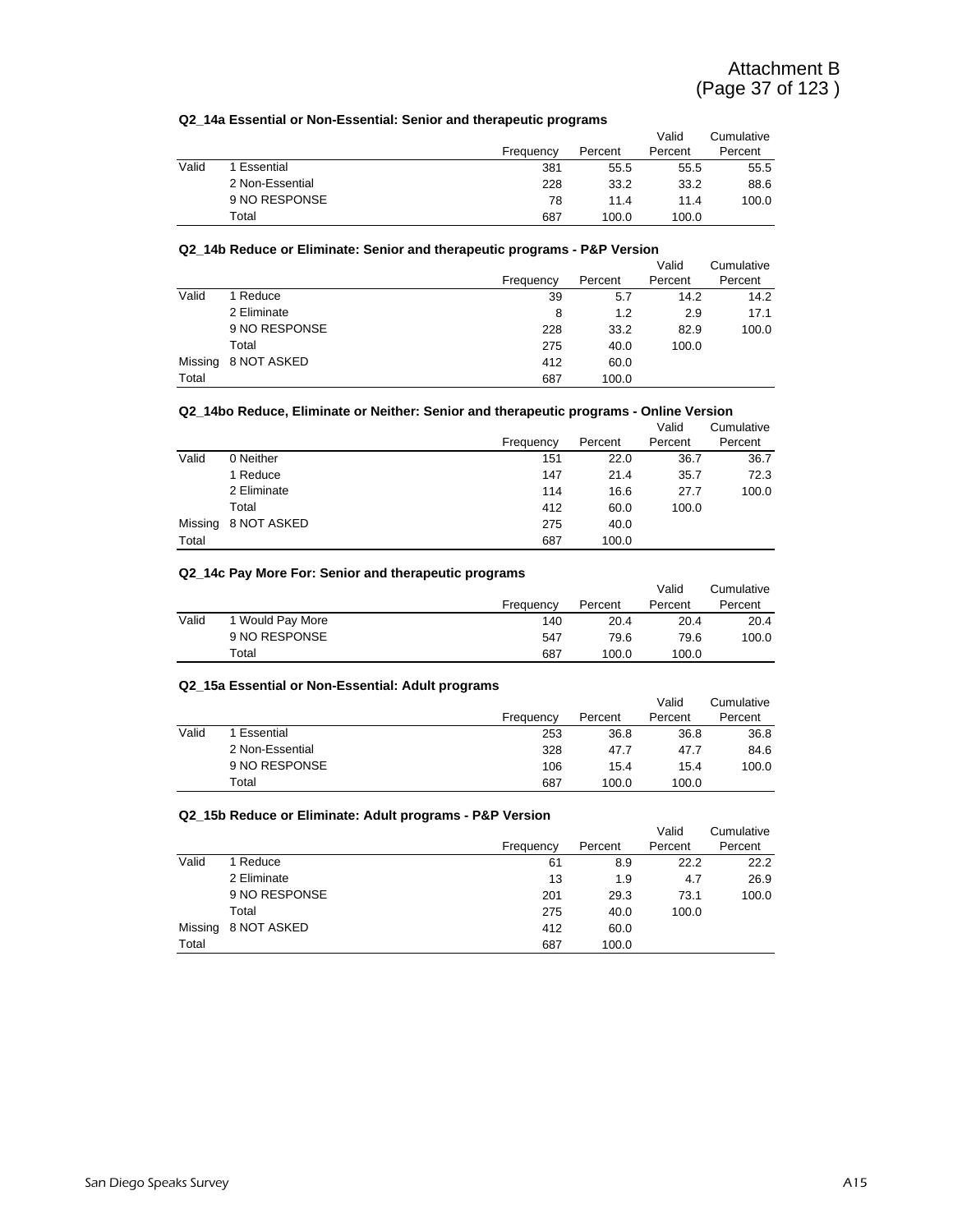## **Q2\_15bo Reduce, Eliminate or Neither: Adult programs - Online Version**

|         |             |           |         | Valid   | Cumulative |
|---------|-------------|-----------|---------|---------|------------|
|         |             | Frequency | Percent | Percent | Percent    |
| Valid   | 0 Neither   | 84        | 12.2    | 20.4    | 20.4       |
|         | 1 Reduce    | 163       | 23.7    | 39.6    | 60.0       |
|         | 2 Eliminate | 165       | 24.0    | 40.0    | 100.0      |
|         | Total       | 412       | 60.0    | 100.0   |            |
| Missing | 8 NOT ASKED | 275       | 40.0    |         |            |
| Total   |             | 687       | 100.0   |         |            |

#### **Q2\_15c Pay More For: Adult programs**

| $\alpha$ . $\alpha$ , $\alpha$ , $\alpha$ , $\alpha$ , $\alpha$ , $\alpha$ , $\alpha$ , $\alpha$ |                  |           |         |         |            |  |  |
|--------------------------------------------------------------------------------------------------|------------------|-----------|---------|---------|------------|--|--|
|                                                                                                  |                  |           |         | Valid   | Cumulative |  |  |
|                                                                                                  |                  | Frequency | Percent | Percent | Percent    |  |  |
| Valid                                                                                            | 1 Would Pay More | 93        | 13.5    | 13.5    | 13.5       |  |  |
|                                                                                                  | 9 NO RESPONSE    | 594       | 86.5    | 86.5    | 100.0      |  |  |
|                                                                                                  | Total            | 687       | 100.0   | 100.0   |            |  |  |

# **Q2\_16a Essential or Non-Essential: Beach maintenance and quality of facilities**

|       |                 |           |         | Valid   | Cumulative |
|-------|-----------------|-----------|---------|---------|------------|
|       |                 | Frequency | Percent | Percent | Percent    |
| Valid | 1 Essential     | 425       | 61.9    | 61.9    | 61.9       |
|       | 2 Non-Essential | 146       | 21.3    | 21.3    | 83.1       |
|       | 9 NO RESPONSE   | 116       | 16.9    | 16.9    | 100.0      |
|       | Total           | 687       | 100.0   | 100.0   |            |

## **Q2\_16b Reduce or Eliminate: Beach maintenance and quality of facilities - P&P Version**

|       |                     |           |         | Valid   | Cumulative |
|-------|---------------------|-----------|---------|---------|------------|
|       |                     | Frequency | Percent | Percent | Percent    |
| Valid | 1 Reduce            | 59        | 8.6     | 21.5    | 21.5       |
|       | 2 Eliminate         | 9         | 1.3     | 3.3     | 24.7       |
|       | 9 NO RESPONSE       | 207       | 30.1    | 75.3    | 100.0      |
|       | Total               | 275       | 40.0    | 100.0   |            |
|       | Missing 8 NOT ASKED | 412       | 60.0    |         |            |
| Total |                     | 687       | 100.0   |         |            |

#### **Q2\_16bo Reduce, Eliminate or Neither: Beach maintenance and quality of facilities - Online Version**

|         |             |           |         | Valid   | Cumulative |
|---------|-------------|-----------|---------|---------|------------|
|         |             | Frequency | Percent | Percent | Percent    |
| Valid   | 0 Neither   | 240       | 34.9    | 58.3    | 58.3       |
|         | 1 Reduce    | 134       | 19.5    | 32.5    | 90.8       |
|         | 2 Eliminate | 38        | 5.5     | 9.2     | 100.0      |
|         | Total       | 412       | 60.0    | 100.0   |            |
| Missing | 8 NOT ASKED | 275       | 40.0    |         |            |
| Total   |             | 687       | 100.0   |         |            |

## **Q2\_16c Pay More For: Beach maintenance and quality of facilities**

|       | <b>Example 1995</b> To the U.S. Double internative and guainy of Romance |           |         |         |            |
|-------|--------------------------------------------------------------------------|-----------|---------|---------|------------|
|       |                                                                          |           |         | Valid   | Cumulative |
|       |                                                                          | Frequency | Percent | Percent | Percent    |
| Valid | 1 Would Pay More                                                         | 149       | 21.7    | 21.7    | 21.7       |
|       | 9 NO RESPONSE                                                            | 538       | 78.3    | 78.3    | 100.0      |
|       | Total                                                                    | 687       | 100.0   | 100.0   |            |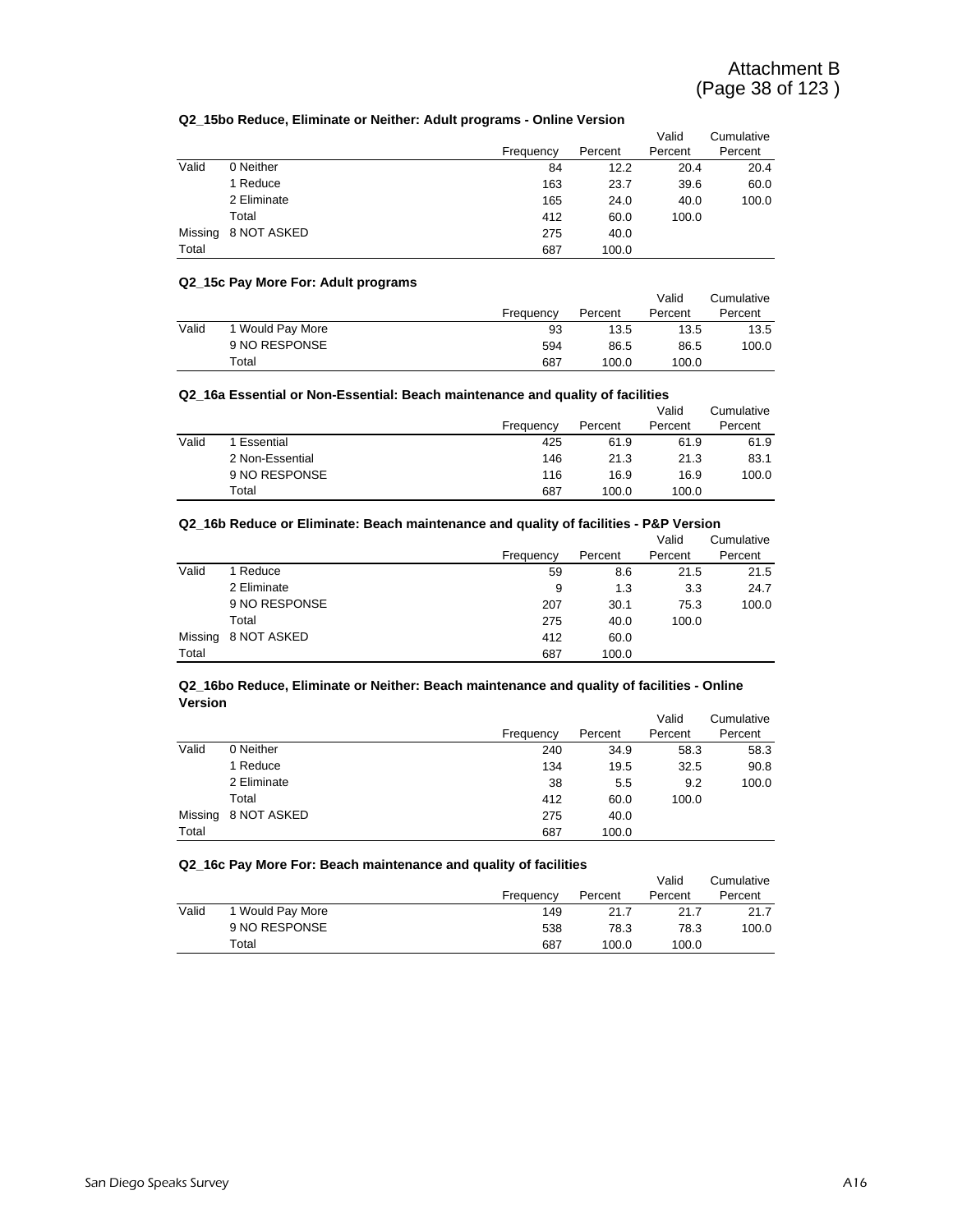## **Q2\_17a Essential or Non-Essential: Parks ranger services**

| AL THE ESSUIMATURE INSITESSUIMANT ANNOTAING TON THUSS |                 |           |         |         |            |  |  |  |
|-------------------------------------------------------|-----------------|-----------|---------|---------|------------|--|--|--|
|                                                       |                 |           |         | Valid   | Cumulative |  |  |  |
|                                                       |                 | Frequency | Percent | Percent | Percent    |  |  |  |
| Valid                                                 | 1 Essential     | 364       | 53.0    | 53.0    | 53.0       |  |  |  |
|                                                       | 2 Non-Essential | 201       | 29.3    | 29.3    | 82.2       |  |  |  |
|                                                       | 9 NO RESPONSE   | 122       | 17.8    | 17.8    | 100.0      |  |  |  |
|                                                       | Total           | 687       | 100.0   | 100.0   |            |  |  |  |

#### **Q2\_17b Reduce or Eliminate: Parks ranger services - P&P Version**

|         |               |           |         | Valid   | Cumulative |
|---------|---------------|-----------|---------|---------|------------|
|         |               | Frequency | Percent | Percent | Percent    |
| Valid   | 1 Reduce      | 93        | 13.5    | 33.8    | 33.8       |
|         | 2 Eliminate   |           | 1.0     | 2.5     | 36.4       |
|         | 9 NO RESPONSE | 175       | 25.5    | 63.6    | 100.0      |
|         | Total         | 275       | 40.0    | 100.0   |            |
| Missing | 8 NOT ASKED   | 412       | 60.0    |         |            |
| Total   |               | 687       | 100.0   |         |            |

## **Q2\_17bo Reduce, Eliminate or Neither: Parks ranger services - Online Version**

|       |                     |           |         | Valid   | Cumulative |
|-------|---------------------|-----------|---------|---------|------------|
|       |                     | Frequency | Percent | Percent | Percent    |
| Valid | 0 Neither           | 199       | 29.0    | 48.3    | 48.3       |
|       | 1 Reduce            | 158       | 23.0    | 38.3    | 86.7       |
|       | 2 Eliminate         | 55        | 8.0     | 13.3    | 100.0      |
|       | Total               | 412       | 60.0    | 100.0   |            |
|       | Missing 8 NOT ASKED | 275       | 40.0    |         |            |
| Total |                     | 687       | 100.0   |         |            |

## **Q2\_17c Pay More For: Parks ranger services**

|       |                  |           |         | Valid   | Cumulative |
|-------|------------------|-----------|---------|---------|------------|
|       |                  | Frequency | Percent | Percent | Percent    |
| Valid | 1 Would Pay More | 127       | 18.5    | 18.5    | 18.5       |
|       | 9 NO RESPONSE    | 560       | 81.5    | 81.5    | 100.0      |
|       | Total            | 687       | 100.0   | 100.0   |            |

#### **Q2\_18a Essential or Non-Essential: Brush thinning on parkland**

|       |                 |           |         | Valid   | Cumulative |
|-------|-----------------|-----------|---------|---------|------------|
|       |                 | Frequency | Percent | Percent | Percent    |
| Valid | 1 Essential     | 325       | 47.3    | 47.3    | 47.3       |
|       | 2 Non-Essential | 247       | 36.0    | 36.0    | 83.3       |
|       | 9 NO RESPONSE   | 115       | 16.7    | 16.7    | 100.0      |
|       | Total           | 687       | 100.0   | 100.0   |            |

#### **Q2\_18b Reduce or Eliminate: Brush thinning on parkland - P&P Version**

|         |               |           |         | Valid   | Cumulative |
|---------|---------------|-----------|---------|---------|------------|
|         |               | Frequency | Percent | Percent | Percent    |
| Valid   | 1 Reduce      | 86        | 12.5    | 31.3    | 31.3       |
|         | 2 Eliminate   | 11        | 1.6     | 4.0     | 35.3       |
|         | 9 NO RESPONSE | 178       | 25.9    | 64.7    | 100.0      |
|         | Total         | 275       | 40.0    | 100.0   |            |
| Missing | 8 NOT ASKED   | 412       | 60.0    |         |            |
| Total   |               | 687       | 100.0   |         |            |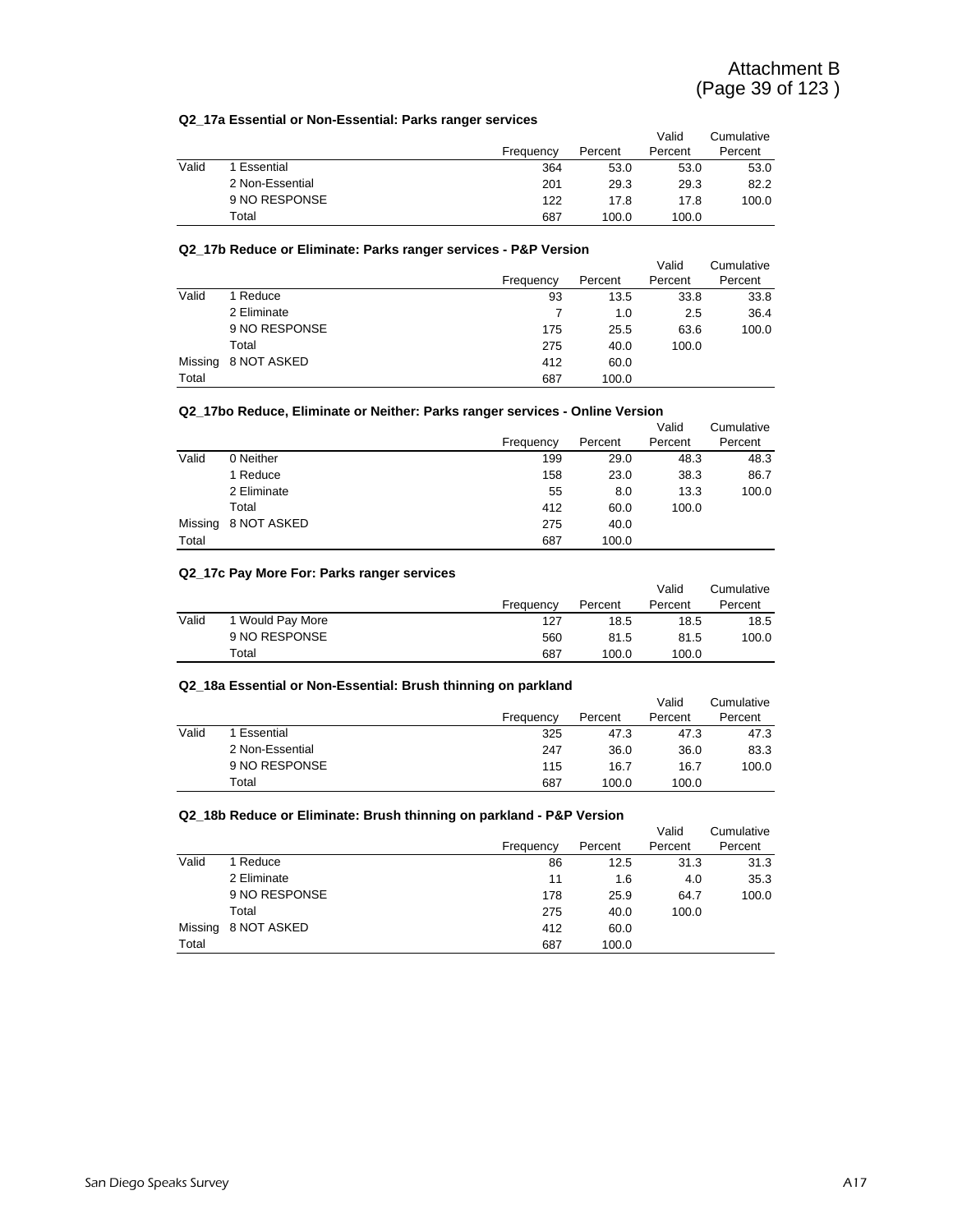## **Q2\_18bo Reduce, Eliminate or Neither: Brush thinning on parkland - Online Version**

|         |             |           |         | Valid   | Cumulative |
|---------|-------------|-----------|---------|---------|------------|
|         |             | Frequency | Percent | Percent | Percent    |
| Valid   | 0 Neither   | 159       | 23.1    | 38.6    | 38.6       |
|         | 1 Reduce    | 166       | 24.2    | 40.3    | 78.9       |
|         | 2 Eliminate | 87        | 12.7    | 21.1    | 100.0      |
|         | Total       | 412       | 60.0    | 100.0   |            |
| Missing | 8 NOT ASKED | 275       | 40.0    |         |            |
| Total   |             | 687       | 100.0   |         |            |

## **Q2\_18c Pay More For: Brush thinning on parkland**

|       |                  |           |         | Valid   | Cumulative |  |  |  |
|-------|------------------|-----------|---------|---------|------------|--|--|--|
|       |                  | Frequency | Percent | Percent | Percent    |  |  |  |
| Valid | 1 Would Pay More | 110       | 16.0    | 16.0    | 16.0       |  |  |  |
|       | 9 NO RESPONSE    | 577       | 84.0    | 84.0    | 100.0      |  |  |  |
|       | Total            | 687       | 100.0   | 100.0   |            |  |  |  |

## **Q3\_1a Essential or Non-Essential: Efforts to control/remove graffiti**

|       |                 |           |         | Valid   | Cumulative |
|-------|-----------------|-----------|---------|---------|------------|
|       |                 | Frequency | Percent | Percent | Percent    |
| Valid | 1 Essential     | 398       | 57.9    | 57.9    | 57.9       |
|       | 2 Non-Essential | 208       | 30.3    | 30.3    | 88.2       |
|       | 9 NO RESPONSE   | 81        | 11.8    | 11.8    | 100.0      |
|       | Total           | 687       | 100.0   | 100.0   |            |

## **Q3\_1b Reduce or Eliminate: Efforts to control/remove graffiti - P&P Version**

|       |                     |           |         | Valid   | Cumulative |
|-------|---------------------|-----------|---------|---------|------------|
|       |                     | Frequency | Percent | Percent | Percent    |
| Valid | 1 Reduce            | 62        | 9.0     | 22.5    | 22.5       |
|       | 2 Eliminate         | 5         |         | 1.8     | 24.4       |
|       | 9 NO RESPONSE       | 208       | 30.3    | 75.6    | 100.0      |
|       | Total               | 275       | 40.0    | 100.0   |            |
|       | Missing 8 NOT ASKED | 412       | 60.0    |         |            |
| Total |                     | 687       | 100.0   |         |            |

## **Q3\_1bo Reduce, Eliminate or Neither: Efforts to control/remove graffiti - Online Version**

|         |             |           |         | Valid   | Cumulative |
|---------|-------------|-----------|---------|---------|------------|
|         |             | Frequency | Percent | Percent | Percent    |
| Valid   | 0 Neither   | 204       | 29.7    | 49.5    | 49.5       |
|         | 1 Reduce    | 146       | 21.3    | 35.4    | 85.0       |
|         | 2 Eliminate | 62        | 9.0     | 15.0    | 100.0      |
|         | Total       | 412       | 60.0    | 100.0   |            |
| Missing | 8 NOT ASKED | 275       | 40.0    |         |            |
| Total   |             | 687       | 100.0   |         |            |

#### **Q3\_1c Pay More For: Efforts to control/remove graffiti**

|       |                  |           |         | Valid   | Cumulative |
|-------|------------------|-----------|---------|---------|------------|
|       |                  | Frequency | Percent | Percent | Percent    |
| Valid | 1 Would Pay More | 143       | 20.8    | 20.8    | 20.8       |
|       | 9 NO RESPONSE    | 544       | 79.2    | 79.2    | 100.0      |
|       | Total            | 687       | 100.0   | 100.0   |            |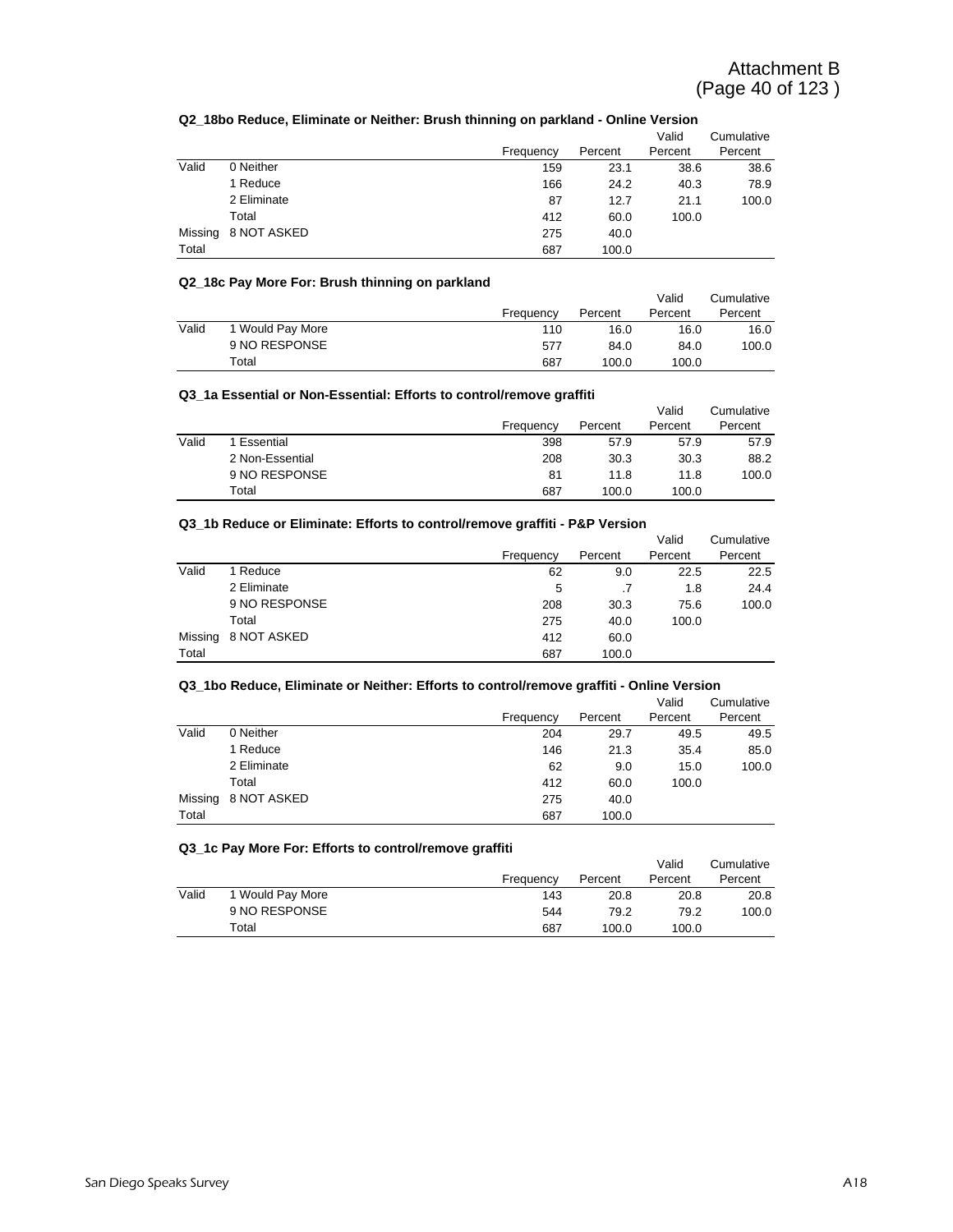## **Q3\_2a Essential or Non-Essential: Neighborhood code enforcement**

|       | QUI LA LOOGIILIAI UI NUII-LOOGIILIAI. NGIYIIDUI IIUUU CUUG GIIIUI COIIIGIIL |           |         |         |            |  |  |  |  |
|-------|-----------------------------------------------------------------------------|-----------|---------|---------|------------|--|--|--|--|
|       |                                                                             |           |         | Valid   | Cumulative |  |  |  |  |
|       |                                                                             | Frequency | Percent | Percent | Percent    |  |  |  |  |
| Valid | 1 Essential                                                                 | 361       | 52.5    | 52.5    | 52.5       |  |  |  |  |
|       | 2 Non-Essential                                                             | 222       | 32.3    | 32.3    | 84.9       |  |  |  |  |
|       | 9 NO RESPONSE                                                               | 104       | 15.1    | 15.1    | 100.0      |  |  |  |  |
|       | Total                                                                       | 687       | 100.0   | 100.0   |            |  |  |  |  |

#### **Q3\_2b Reduce or Eliminate: Neighborhood code enforcement - P&P Version**

|         |               |           |         | Valid   | Cumulative |
|---------|---------------|-----------|---------|---------|------------|
|         |               | Frequency | Percent | Percent | Percent    |
| Valid   | 1 Reduce      | 71        | 10.3    | 25.8    | 25.8       |
|         | 2 Eliminate   | 15        | 2.2     | 5.5     | 31.3       |
|         | 9 NO RESPONSE | 189       | 27.5    | 68.7    | 100.0      |
|         | Total         | 275       | 40.0    | 100.0   |            |
| Missing | 8 NOT ASKED   | 412       | 60.0    |         |            |
| Total   |               | 687       | 100.0   |         |            |

## **Q3\_2bo Reduce, Eliminate or Neither: Neighborhood code enforcement - Online Version**

|       |                     |           |         | Valid   | Cumulative |
|-------|---------------------|-----------|---------|---------|------------|
|       |                     | Frequency | Percent | Percent | Percent    |
| Valid | 0 Neither           | 180       | 26.2    | 43.7    | 43.7       |
|       | 1 Reduce            | 165       | 24.0    | 40.0    | 83.7       |
|       | 2 Eliminate         | 67        | 9.8     | 16.3    | 100.0      |
|       | Total               | 412       | 60.0    | 100.0   |            |
|       | Missing 8 NOT ASKED | 275       | 40.0    |         |            |
| Total |                     | 687       | 100.0   |         |            |

## **Q3\_2c Pay More For: Neighborhood code enforcement**

|       |                  | Frequency | Percent | Valid<br>Percent | Cumulative<br>Percent |
|-------|------------------|-----------|---------|------------------|-----------------------|
| Valid | 1 Would Pay More | 125       | 18.2    | 18.2             | 18.2                  |
|       | 9 NO RESPONSE    | 562       | 81.8    | 81.8             | 100.0                 |
|       | Total            | 687       | 100.0   | 100.0            |                       |

#### **Q3\_3a Essential or Non-Essential: Residential street sweeping**

|       |                 |           |         | Valid   | Cumulative |
|-------|-----------------|-----------|---------|---------|------------|
|       |                 | Frequency | Percent | Percent | Percent    |
| Valid | Essential       | 269       | 39.2    | 39.2    | 39.2       |
|       | 2 Non-Essential | 296       | 43.1    | 43.1    | 82.2       |
|       | 9 NO RESPONSE   | 122       | 17.8    | 17.8    | 100.0      |
|       | Total           | 687       | 100.0   | 100.0   |            |

#### **Q3\_3b Reduce or Eliminate: Residential street sweeping - P&P Version**

|         |               |           |         | Valid   | Cumulative |
|---------|---------------|-----------|---------|---------|------------|
|         |               | Frequency | Percent | Percent | Percent    |
| Valid   | 1 Reduce      | 84        | 12.2    | 30.5    | 30.5       |
|         | 2 Eliminate   | 22        | 3.2     | 8.0     | 38.5       |
|         | 9 NO RESPONSE | 169       | 24.6    | 61.5    | 100.0      |
|         | Total         | 275       | 40.0    | 100.0   |            |
| Missing | 8 NOT ASKED   | 412       | 60.0    |         |            |
| Total   |               | 687       | 100.0   |         |            |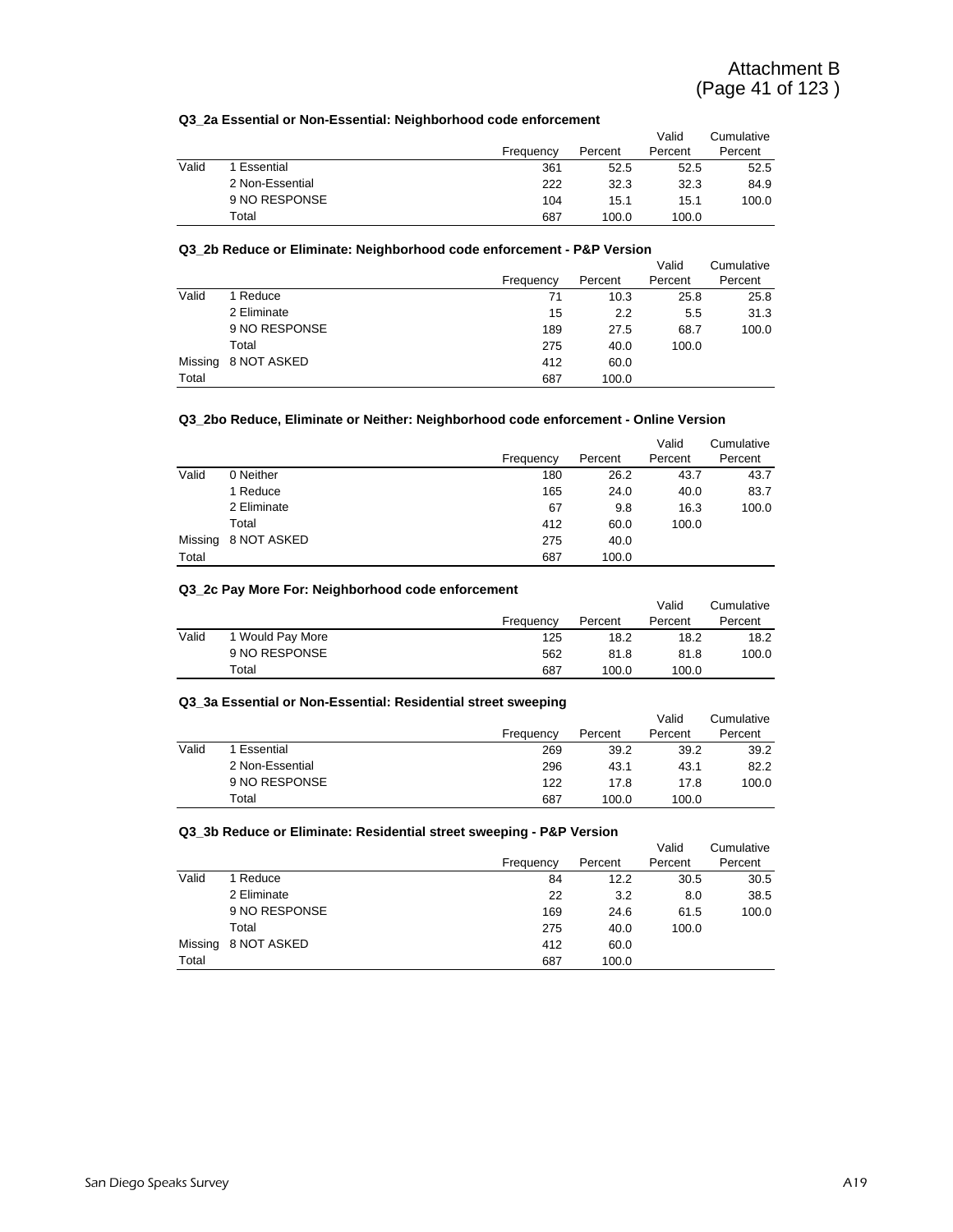## **Q3\_3bo Reduce, Eliminate or Neither: Residential street sweeping - Online Version**

|         |             |           |         | Valid   | Cumulative |
|---------|-------------|-----------|---------|---------|------------|
|         |             | Frequency | Percent | Percent | Percent    |
| Valid   | 0 Neither   | 127       | 18.5    | 30.8    | 30.8       |
|         | 1 Reduce    | 190       | 27.7    | 46.1    | 76.9       |
|         | 2 Eliminate | 95        | 13.8    | 23.1    | 100.0      |
|         | Total       | 412       | 60.0    | 100.0   |            |
| Missing | 8 NOT ASKED | 275       | 40.0    |         |            |
| Total   |             | 687       | 100.0   |         |            |

## **Q3\_3c Pay More For: Residential street sweeping**

|       | <u>was oping more roll noordening on oor on ooping</u> |           |         |         |            |
|-------|--------------------------------------------------------|-----------|---------|---------|------------|
|       |                                                        |           |         | Valid   | Cumulative |
|       |                                                        | Frequency | Percent | Percent | Percent    |
| Valid | 1 Would Pay More                                       | 102       | 14.8    | 14.8    | 14.8       |
|       | 9 NO RESPONSE                                          | 585       | 85.2    | 85.2    | 100.0      |
|       | Total                                                  | 687       | 100.0   | 100.0   |            |

## **Q3\_4a Essential or Non-Essential: Street lighting**

|       |                 |           |         | Valid   | Cumulative |
|-------|-----------------|-----------|---------|---------|------------|
|       |                 | Frequency | Percent | Percent | Percent    |
| Valid | 1 Essential     | 563       | 82.0    | 82.0    | 82.0       |
|       | 2 Non-Essential | 69        | 10.0    | 10.0    | 92.0       |
|       | 9 NO RESPONSE   | 55        | 8.0     | 8.0     | 100.0      |
|       | Total           | 687       | 100.0   | 100.0   |            |

## **Q3\_4b Reduce or Eliminate: Street lighting - P&P Version**

|       |                     |           |         | Valid   | Cumulative |
|-------|---------------------|-----------|---------|---------|------------|
|       |                     | Frequency | Percent | Percent | Percent    |
| Valid | 1 Reduce            | 25        | 3.6     | 9.1     | 9.1        |
|       | 2 Eliminate         |           |         | $\cdot$ | 9.5        |
|       | 9 NO RESPONSE       | 249       | 36.2    | 90.5    | 100.0      |
|       | Total               | 275       | 40.0    | 100.0   |            |
|       | Missing 8 NOT ASKED | 412       | 60.0    |         |            |
| Total |                     | 687       | 100.0   |         |            |

## **Q3\_4bo Reduce, Eliminate or Neither: Street lighting - Online Version**

|         |             |           |         | Valid   | Cumulative |
|---------|-------------|-----------|---------|---------|------------|
|         |             | Frequency | Percent | Percent | Percent    |
| Valid   | 0 Neither   | 308       | 44.8    | 74.8    | 74.8       |
|         | 1 Reduce    | 80        | 11.6    | 19.4    | 94.2       |
|         | 2 Eliminate | 24        | 3.5     | 5.8     | 100.0      |
|         | Total       | 412       | 60.0    | 100.0   |            |
| Missing | 8 NOT ASKED | 275       | 40.0    |         |            |
| Total   |             | 687       | 100.0   |         |            |

| Q3 4c Pay More For: Street lighting |                  |           |         |         |            |  |  |
|-------------------------------------|------------------|-----------|---------|---------|------------|--|--|
|                                     |                  |           |         | Valid   | Cumulative |  |  |
|                                     |                  | Frequency | Percent | Percent | Percent    |  |  |
| Valid                               | 1 Would Pay More | 193       | 28.1    | 28.1    | 28.1       |  |  |
|                                     | 9 NO RESPONSE    | 494       | 71.9    | 71.9    | 100.0      |  |  |
|                                     | Total            | 687       | 100.0   | 100.0   |            |  |  |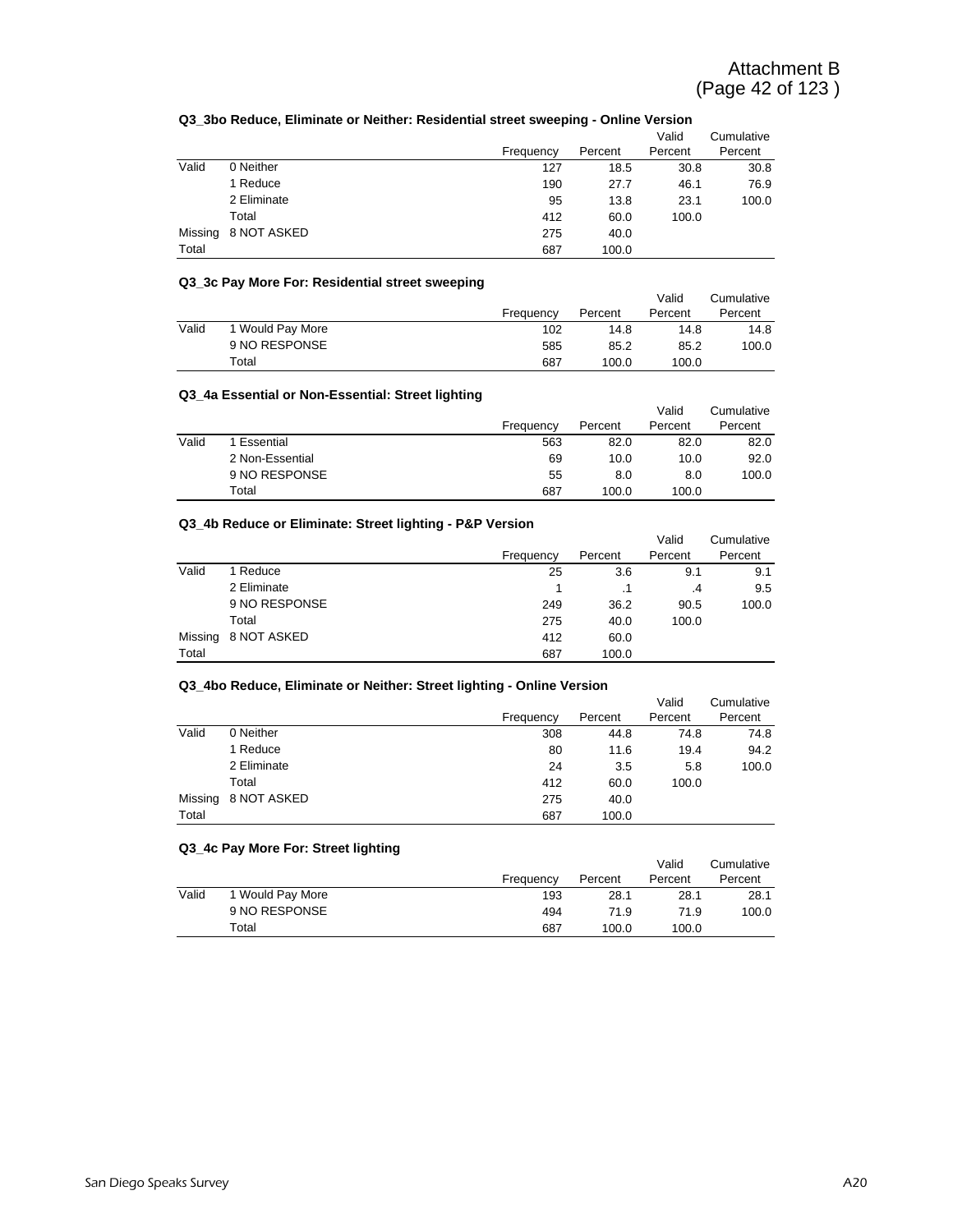## **Q3\_5a Essential or Non-Essential: Street maintenance**

| wo od Eggerhad of Non-Eggerhad. Ou ook munikendinoe |                 |           |         |         |            |  |  |  |
|-----------------------------------------------------|-----------------|-----------|---------|---------|------------|--|--|--|
|                                                     |                 |           |         | Valid   | Cumulative |  |  |  |
|                                                     |                 | Frequency | Percent | Percent | Percent    |  |  |  |
| Valid                                               | 1 Essential     | 571       | 83.1    | 83.1    | 83.1       |  |  |  |
|                                                     | 2 Non-Essential | 58        | 8.4     | 8.4     | 91.6       |  |  |  |
|                                                     | 9 NO RESPONSE   | 58        | 8.4     | 8.4     | 100.0      |  |  |  |
|                                                     | Total           | 687       | 100.0   | 100.0   |            |  |  |  |

#### **Q3\_5b Reduce or Eliminate: Street maintenance - P&P Version**

|         |               |           |         | Valid   | Cumulative |
|---------|---------------|-----------|---------|---------|------------|
|         |               | Frequency | Percent | Percent | Percent    |
| Valid   | 1 Reduce      | 29        | 4.2     | 10.5    | 10.5       |
|         | 2 Eliminate   | 4         | .6      | 1.5     | 12.0       |
|         | 9 NO RESPONSE | 242       | 35.2    | 88.0    | 100.0      |
|         | Total         | 275       | 40.0    | 100.0   |            |
| Missing | 8 NOT ASKED   | 412       | 60.0    |         |            |
| Total   |               | 687       | 100.0   |         |            |

#### **Q3\_5bo Reduce, Eliminate or Neither: Street maintenance - Online Version**

|       |                     |           |         | Valid   | Cumulative |
|-------|---------------------|-----------|---------|---------|------------|
|       |                     | Frequency | Percent | Percent | Percent    |
| Valid | 0 Neither           | 320       | 46.6    | 77.7    | 77.7       |
|       | 1 Reduce            | 75        | 10.9    | 18.2    | 95.9       |
|       | 2 Eliminate         | 17        | 2.5     | 4.1     | 100.0      |
|       | Total               | 412       | 60.0    | 100.0   |            |
|       | Missing 8 NOT ASKED | 275       | 40.0    |         |            |
| Total |                     | 687       | 100.0   |         |            |

## **Q3\_5c Pay More For: Street maintenance**

|       |                  |           |         | Valid   | Cumulative |
|-------|------------------|-----------|---------|---------|------------|
|       |                  | Frequency | Percent | Percent | Percent    |
| Valid | 1 Would Pay More | 220       | 32.0    | 32.0    | 32.0       |
|       | 9 NO RESPONSE    | 467       | 68.0    | 68.0    | 100.0      |
|       | Total            | 687       | 100.0   | 100.0   |            |

#### **Q3\_6a Essential or Non-Essential: Street landscaping**

|       |                 |           |         | Valid   | Cumulative |
|-------|-----------------|-----------|---------|---------|------------|
|       |                 | Frequency | Percent | Percent | Percent    |
| Valid | 1 Essential     | 214       | 31.1    | 31.1    | 31.1       |
|       | 2 Non-Essential | 352       | 51.2    | 51.2    | 82.4       |
|       | 9 NO RESPONSE   | 121       | 17.6    | 17.6    | 100.0      |
|       | Total           | 687       | 100.0   | 100.0   |            |

## **Q3\_6b Reduce or Eliminate: Street landscaping - P&P Version**

|         |               |           |         | Valid   | Cumulative |
|---------|---------------|-----------|---------|---------|------------|
|         |               | Frequency | Percent | Percent | Percent    |
| Valid   | 1 Reduce      | 92        | 13.4    | 33.5    | 33.5       |
|         | 2 Eliminate   | 20        | 2.9     | 7.3     | 40.7       |
|         | 9 NO RESPONSE | 163       | 23.7    | 59.3    | 100.0      |
|         | Total         | 275       | 40.0    | 100.0   |            |
| Missing | 8 NOT ASKED   | 412       | 60.0    |         |            |
| Total   |               | 687       | 100.0   |         |            |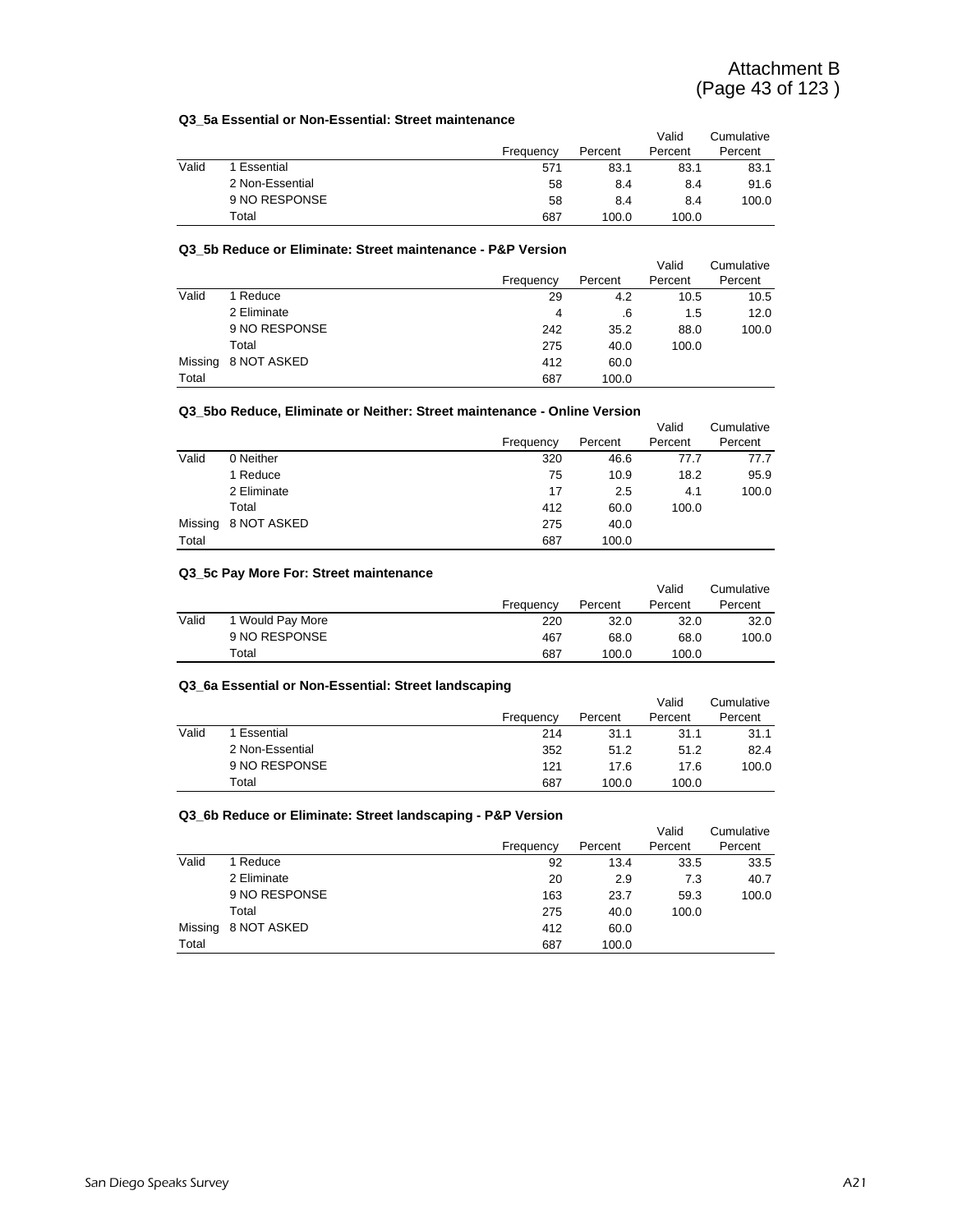## **Q3\_6bo Reduce, Eliminate or Neither: Street landscaping - Online Version**

|         |             |           |         | Valid   | Cumulative |
|---------|-------------|-----------|---------|---------|------------|
|         |             | Frequency | Percent | Percent | Percent    |
| Valid   | 0 Neither   | 110       | 16.0    | 26.7    | 26.7       |
|         | 1 Reduce    | 187       | 27.2    | 45.4    | 72.1       |
|         | 2 Eliminate | 115       | 16.7    | 27.9    | 100.0      |
|         | Total       | 412       | 60.0    | 100.0   |            |
| Missing | 8 NOT ASKED | 275       | 40.0    |         |            |
| Total   |             | 687       | 100.0   |         |            |

## **Q3\_6c Pay More For: Street landscaping**

|       |                  |           |         | Valid   | Cumulative |
|-------|------------------|-----------|---------|---------|------------|
|       |                  | Frequency | Percent | Percent | Percent    |
| Valid | 1 Would Pay More | 81        | 11.8    | 11.8    | 11.8       |
|       | 9 NO RESPONSE    | 606       | 88.2    | 88.2    | 100.0      |
|       | Total            | 687       | 100.0   | 100.0   |            |

## **Q3\_7a Essential or Non-Essential: Sidewalk maintenance**

|       |                 |           |         | Valid   | Cumulative |
|-------|-----------------|-----------|---------|---------|------------|
|       |                 | Frequency | Percent | Percent | Percent    |
| Valid | 1 Essential     | 442       | 64.3    | 64.3    | 64.3       |
|       | 2 Non-Essential | 154       | 22.4    | 22.4    | 86.8       |
|       | 9 NO RESPONSE   | 91        | 13.2    | 13.2    | 100.0      |
|       | Total           | 687       | 100.0   | 100.0   |            |

## **Q3\_7b Reduce or Eliminate: Sidewalk maintenance - P&P Version**

|       |                     |           |         | Valid   | Cumulative |
|-------|---------------------|-----------|---------|---------|------------|
|       |                     | Frequency | Percent | Percent | Percent    |
| Valid | 1 Reduce            | 57        | 8.3     | 20.7    | 20.7       |
|       | 2 Eliminate         | 4         | .6      | 1.5     | 22.2       |
|       | 9 NO RESPONSE       | 214       | 31.1    | 77.8    | 100.0      |
|       | Total               | 275       | 40.0    | 100.0   |            |
|       | Missing 8 NOT ASKED | 412       | 60.0    |         |            |
| Total |                     | 687       | 100.0   |         |            |

#### **Q3\_7bo Reduce, Eliminate or Neither: Sidewalk maintenance - Online Version**

|         |             |           |         | Valid   | Cumulative |
|---------|-------------|-----------|---------|---------|------------|
|         |             | Frequency | Percent | Percent | Percent    |
| Valid   | 0 Neither   | 233       | 33.9    | 56.6    | 56.6       |
|         | 1 Reduce    | 147       | 21.4    | 35.7    | 92.2       |
|         | 2 Eliminate | 32        | 4.7     | 7.8     | 100.0      |
|         | Total       | 412       | 60.0    | 100.0   |            |
| Missing | 8 NOT ASKED | 275       | 40.0    |         |            |
| Total   |             | 687       | 100.0   |         |            |

#### **Q3\_7c Pay More For: Sidewalk maintenance**

|       |                  | Frequency | Percent | Valid<br>Percent | Cumulative<br>Percent |
|-------|------------------|-----------|---------|------------------|-----------------------|
|       |                  |           |         |                  |                       |
| Valid | 1 Would Pay More | 156       | 22.7    | 22.7             | 22.7                  |
|       | 9 NO RESPONSE    | 531       | 77.3    | 77.3             | 100.0                 |
|       | Total            | 687       | 100.0   | 100.0            |                       |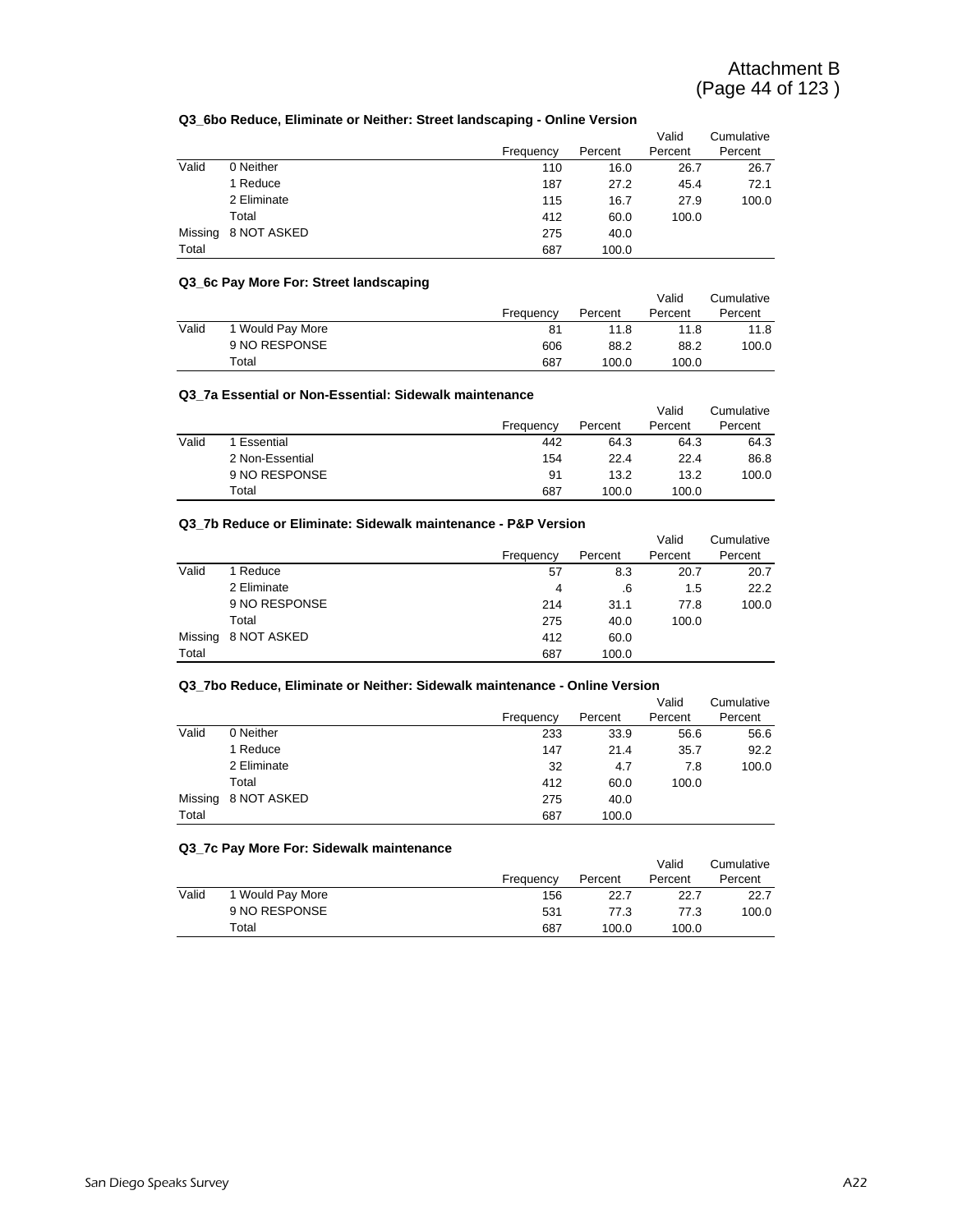## **Q3\_8a Essential or Non-Essential: Storm Water pollution prevention and compliance**

|       |                 |           |         | Valid   | Cumulative |
|-------|-----------------|-----------|---------|---------|------------|
|       |                 | Frequency | Percent | Percent | Percent    |
| Valid | 1 Essential     | 431       | 62.7    | 62.7    | 62.7       |
|       | 2 Non-Essential | 160       | 23.3    | 23.3    | 86.0       |
|       | 9 NO RESPONSE   | 96        | 14.0    | 14.0    | 100.0      |
|       | Total           | 687       | 100.0   | 100.0   |            |

## **Q3\_8b Reduce or Eliminate: Storm Water pollution prevention and compliance - P&P Version**

|         |               |           |         | Valid   | Cumulative |
|---------|---------------|-----------|---------|---------|------------|
|         |               | Frequency | Percent | Percent | Percent    |
| Valid   | 1 Reduce      | 53        | 7.7     | 19.3    | 19.3       |
|         | 2 Eliminate   | 9         | 1.3     | 3.3     | 22.5       |
|         | 9 NO RESPONSE | 213       | 31.0    | 77.5    | 100.0      |
|         | Total         | 275       | 40.0    | 100.0   |            |
| Missing | 8 NOT ASKED   | 412       | 60.0    |         |            |
| Total   |               | 687       | 100.0   |         |            |

#### **Q3\_8bo Reduce, Eliminate or Neither: Storm Water pollution prevention and compliance - Online Version**

|         |             |           |         | Valid   | Cumulative |
|---------|-------------|-----------|---------|---------|------------|
|         |             | Frequency | Percent | Percent | Percent    |
| Valid   | 0 Neither   | 230       | 33.5    | 55.8    | 55.8       |
|         | 1 Reduce    | 115       | 16.7    | 27.9    | 83.7       |
|         | 2 Eliminate | 67        | 9.8     | 16.3    | 100.0      |
|         | Total       | 412       | 60.0    | 100.0   |            |
| Missing | 8 NOT ASKED | 275       | 40.0    |         |            |
| Total   |             | 687       | 100.0   |         |            |

## **Q3\_8c Pay More For: Storm Water pollution prevention and compliance**

|       |                  |           |         | Valid   | Cumulative |
|-------|------------------|-----------|---------|---------|------------|
|       |                  | Frequency | Percent | Percent | Percent    |
| Valid | 1 Would Pay More | 154       | 22.4    | 22.4    | 22.4       |
|       | 9 NO RESPONSE    | 533       | 77.6    | 77.6    | 100.0      |
|       | Total            | 687       | 100.0   | 100.0   |            |

## **Q3\_9a Essential or Non-Essential: Community planning**

|       |                 | Frequency | Percent | Valid<br>Percent | Cumulative<br>Percent |
|-------|-----------------|-----------|---------|------------------|-----------------------|
| Valid | 1 Essential     | 353       | 51.4    | 51.4             | 51.4                  |
|       | 2 Non-Essential | 227       | 33.0    | 33.0             | 84.4                  |
|       | 9 NO RESPONSE   | 107       | 15.6    | 15.6             | 100.0                 |
|       | Total           | 687       | 100.0   | 100.0            |                       |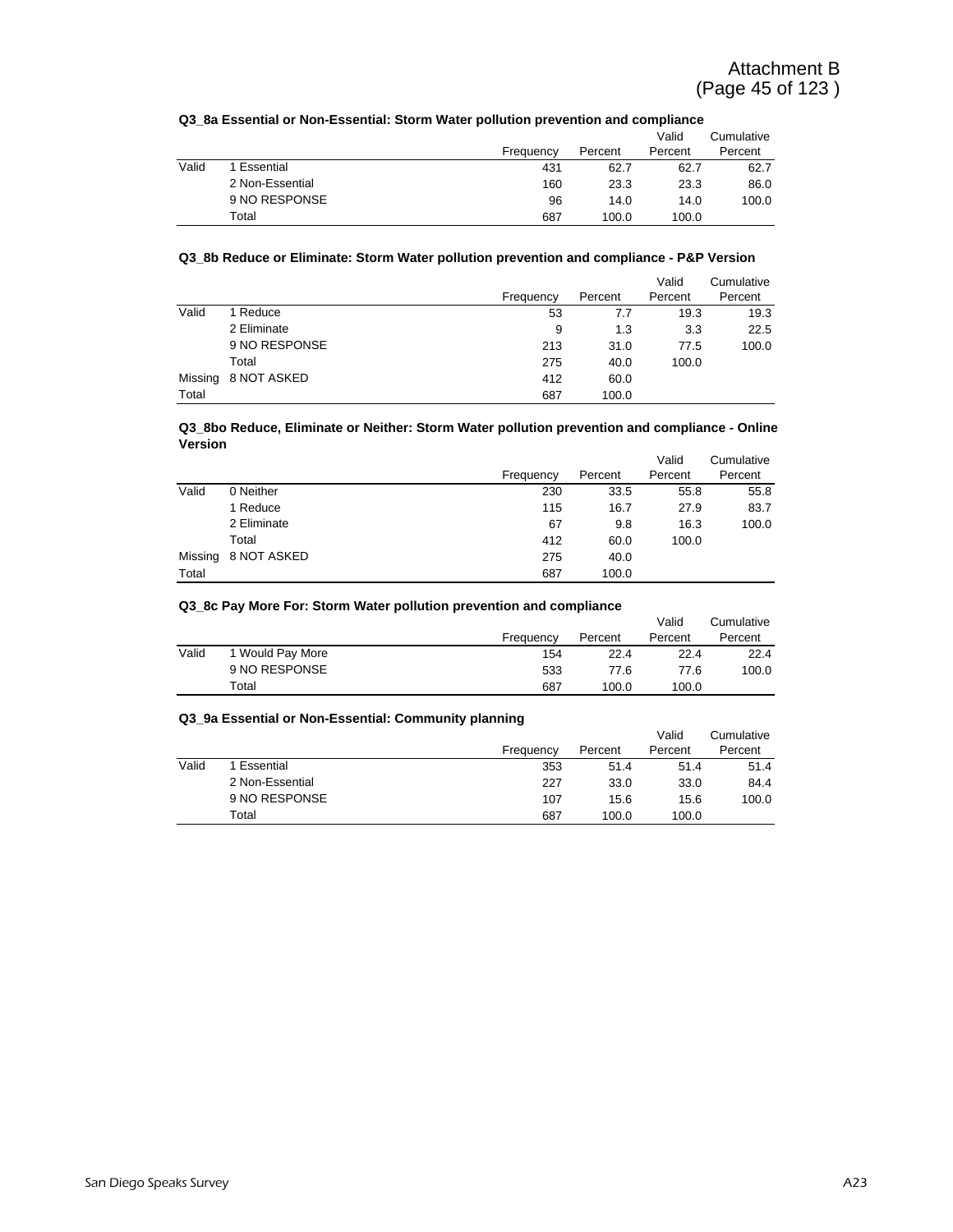## **Q3\_9b Reduce or Eliminate: Community planning - P&P Version**

|         | $\alpha$ , $\alpha$ , $\alpha$ , $\alpha$ , $\alpha$ , $\alpha$ , $\alpha$ , $\alpha$ , $\alpha$ , $\alpha$ , $\alpha$ , $\alpha$ , $\alpha$ , $\alpha$ , $\alpha$ , $\alpha$ , $\alpha$ , $\alpha$ , $\alpha$ , $\alpha$ , $\alpha$ , $\alpha$ , $\alpha$ , $\alpha$ , $\alpha$ , $\alpha$ , $\alpha$ , $\alpha$ , $\alpha$ , $\alpha$ , $\alpha$ , $\alpha$ , $\alpha$ , $\alpha$ , $\alpha$ , $\alpha$ , $\alpha$ , |           |         |         |            |
|---------|------------------------------------------------------------------------------------------------------------------------------------------------------------------------------------------------------------------------------------------------------------------------------------------------------------------------------------------------------------------------------------------------------------------------|-----------|---------|---------|------------|
|         |                                                                                                                                                                                                                                                                                                                                                                                                                        |           |         | Valid   | Cumulative |
|         |                                                                                                                                                                                                                                                                                                                                                                                                                        | Frequency | Percent | Percent | Percent    |
| Valid   | 1 Reduce                                                                                                                                                                                                                                                                                                                                                                                                               | 64        | 9.3     | 23.3    | 23.3       |
|         | 2 Eliminate                                                                                                                                                                                                                                                                                                                                                                                                            | 10        | 1.5     | 3.6     | 26.9       |
|         | 9 NO RESPONSE                                                                                                                                                                                                                                                                                                                                                                                                          | 201       | 29.3    | 73.1    | 100.0      |
|         | Total                                                                                                                                                                                                                                                                                                                                                                                                                  | 275       | 40.0    | 100.0   |            |
| Missing | 8 NOT ASKED                                                                                                                                                                                                                                                                                                                                                                                                            | 412       | 60.0    |         |            |
| Total   |                                                                                                                                                                                                                                                                                                                                                                                                                        | 687       | 100.0   |         |            |

## **Q3\_9bo Reduce, Eliminate or Neither: Community planning - Online Version**

|         | Q3 9bo Reduce, Eliminate or Neither: Community planning - Online Version |           |         |         |            |
|---------|--------------------------------------------------------------------------|-----------|---------|---------|------------|
|         |                                                                          |           |         | Valid   | Cumulative |
|         |                                                                          | Frequency | Percent | Percent | Percent    |
| Valid   | 0 Neither                                                                | 157       | 22.9    | 38.1    | 38.1       |
|         | 1 Reduce                                                                 | 162       | 23.6    | 39.3    | 77.4       |
|         | 2 Eliminate                                                              | 93        | 13.5    | 22.6    | 100.0      |
|         | Total                                                                    | 412       | 60.0    | 100.0   |            |
| Missing | 8 NOT ASKED                                                              | 275       | 40.0    |         |            |
| Total   |                                                                          | 687       | 100.0   |         |            |

## **Q3\_9c Pay More For: Community planning**

|       |                  |           |         | Valid   | Cumulative |
|-------|------------------|-----------|---------|---------|------------|
|       |                  | Frequency | Percent | Percent | Percent    |
| Valid | 1 Would Pay More | 89        | 13.0    | 13.0    | 13.0       |
|       | 9 NO RESPONSE    | 598       | 87.0    | 87.0    | 100.0      |
|       | Total            | 687       | 100.0   | 100.0   |            |

## **Q3\_10a Essential or Non-Essential: Residential trash collection services**

|       |                 |           |         | Valid   | Cumulative |
|-------|-----------------|-----------|---------|---------|------------|
|       |                 | Frequency | Percent | Percent | Percent    |
| Valid | 1 Essential     | 522       | 76.0    | 76.0    | 76.0       |
|       | 2 Non-Essential | 85        | 12.4    | 12.4    | 88.4       |
|       | 9 NO RESPONSE   | 80        | 11.6    | 11.6    | 100.0      |
|       | Total           | 687       | 100.0   | 100.0   |            |

#### **Q3\_10b Reduce or Eliminate: Residential trash collection services - P&P Version**

|         |               |           |         | Valid   | Cumulative |
|---------|---------------|-----------|---------|---------|------------|
|         |               | Frequency | Percent | Percent | Percent    |
| Valid   | 1 Reduce      | 33        | 4.8     | 12.0    | 12.0       |
|         | 2 Eliminate   | 6         | .9      | 2.2     | 14.2       |
|         | 9 NO RESPONSE | 236       | 34.4    | 85.8    | 100.0      |
|         | Total         | 275       | 40.0    | 100.0   |            |
| Missing | 8 NOT ASKED   | 412       | 60.0    |         |            |
| Total   |               | 687       | 100.0   |         |            |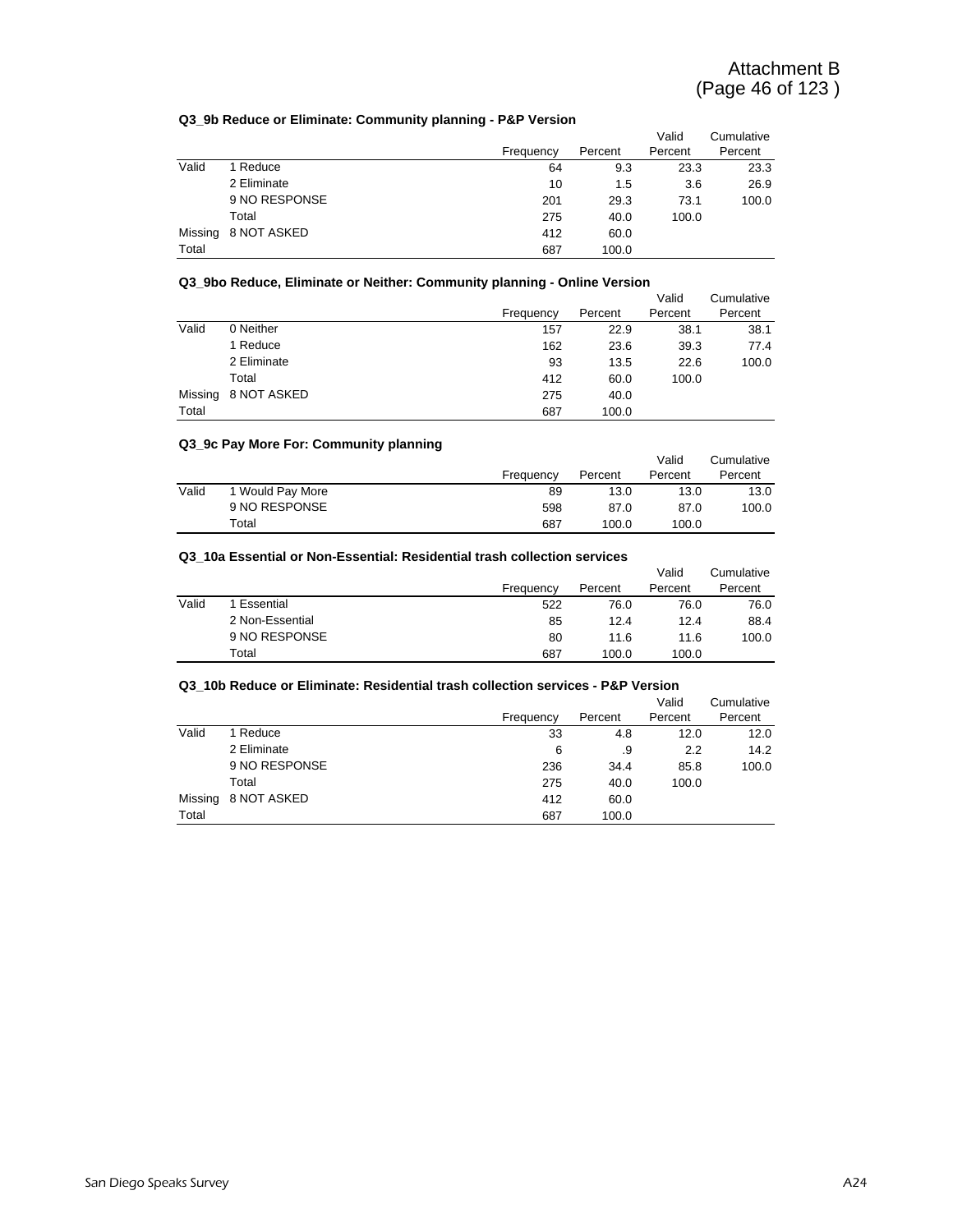## **Q3\_10bo Reduce, Eliminate or Neither: Residential trash collection services - Online Version**

|         |             | Frequency | Percent | Valid<br>Percent | Cumulative<br>Percent |
|---------|-------------|-----------|---------|------------------|-----------------------|
| Valid   | 0 Neither   | 291       | 42.4    | 70.6             | 70.6                  |
|         | 1 Reduce    | 65        | 9.5     | 15.8             | 86.4                  |
|         | 2 Eliminate | 56        | 8.2     | 13.6             | 100.0                 |
|         | Total       | 412       | 60.0    | 100.0            |                       |
| Missing | 8 NOT ASKED | 275       | 40.0    |                  |                       |
| Total   |             | 687       | 100.0   |                  |                       |

## **Q3\_10c Pay More For: Residential trash collection services**

|       |                  |           |         | Valid   | Cumulative |
|-------|------------------|-----------|---------|---------|------------|
|       |                  | Frequency | Percent | Percent | Percent    |
| Valid | 1 Would Pay More | 252       | 36.7    | 36.7    | 36.7       |
|       | 9 NO RESPONSE    | 435       | 63.3    | 63.3    | 100.0      |
|       | Total            | 687       | 100.0   | 100.0   |            |

## **Q3\_11a Essential or Non-Essential: Residential recycling services**

|       | wo Tha Essential of Non-Essential. Residential recycling services |           |         |         |            |  |  |  |  |
|-------|-------------------------------------------------------------------|-----------|---------|---------|------------|--|--|--|--|
|       |                                                                   |           |         | Valid   | Cumulative |  |  |  |  |
|       |                                                                   | Frequency | Percent | Percent | Percent    |  |  |  |  |
| Valid | 1 Essential                                                       | 443       | 64.5    | 64.5    | 64.5       |  |  |  |  |
|       | 2 Non-Essential                                                   | 153       | 22.3    | 22.3    | 86.8       |  |  |  |  |
|       | 9 NO RESPONSE                                                     | 91        | 13.2    | 13.2    | 100.0      |  |  |  |  |
|       | Total                                                             | 687       | 100.0   | 100.0   |            |  |  |  |  |

#### **Q3\_11b Reduce or Eliminate: Residential recycling services - P&P Version**

|         |               |           |         | Valid   | Cumulative |
|---------|---------------|-----------|---------|---------|------------|
|         |               | Frequency | Percent | Percent | Percent    |
| Valid   | Reduce        | 47        | 6.8     | 17.1    | 17.1       |
|         | 2 Eliminate   | 12        | 1.7     | 4.4     | 21.5       |
|         | 9 NO RESPONSE | 216       | 31.4    | 78.5    | 100.0      |
|         | Total         | 275       | 40.0    | 100.0   |            |
| Missing | 8 NOT ASKED   | 412       | 60.0    |         |            |
| Total   |               | 687       | 100.0   |         |            |

## **Q3\_11bo Reduce, Eliminate or Neither: Residential recycling services - Online Version**

|         |             |           |         | Valid   | Cumulative |
|---------|-------------|-----------|---------|---------|------------|
|         |             | Frequency | Percent | Percent | Percent    |
| Valid   | 0 Neither   | 258       | 37.6    | 62.6    | 62.6       |
|         | 1 Reduce    | 89        | 13.0    | 21.6    | 84.2       |
|         | 2 Eliminate | 65        | 9.5     | 15.8    | 100.0      |
|         | Total       | 412       | 60.0    | 100.0   |            |
| Missing | 8 NOT ASKED | 275       | 40.0    |         |            |
| Total   |             | 687       | 100.0   |         |            |

## **Q3\_11c Pay More For: Residential recycling services**

|       |                  |           |         | Valid   | Cumulative |
|-------|------------------|-----------|---------|---------|------------|
|       |                  | Frequency | Percent | Percent | Percent    |
| Valid | 1 Would Pay More | 214       | 31.1    | 31.1    | 31.1       |
|       | 9 NO RESPONSE    | 473       | 68.9    | 68.9    | 100.0      |
|       | Total            | 687       | 100.0   | 100.0   |            |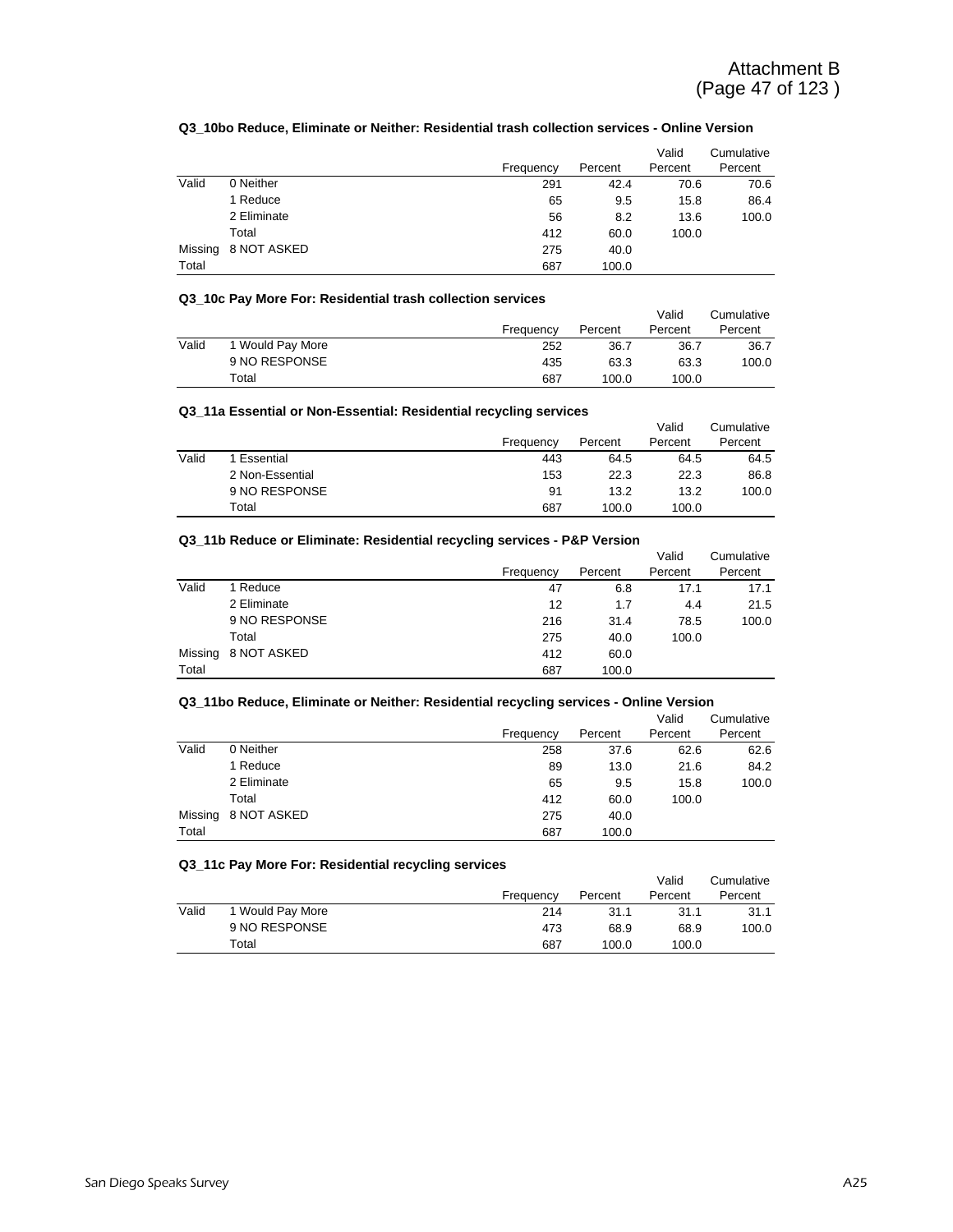## **Q3\_12a Essential or Non-Essential: Community cleanups**

|       | av Tra Essential of Non-Essentian. Commitmity cicamaps |           |         |         |            |  |  |  |  |
|-------|--------------------------------------------------------|-----------|---------|---------|------------|--|--|--|--|
|       |                                                        |           |         | Valid   | Cumulative |  |  |  |  |
|       |                                                        | Frequency | Percent | Percent | Percent    |  |  |  |  |
| Valid | 1 Essential                                            | 290       | 42.2    | 42.2    | 42.2       |  |  |  |  |
|       | 2 Non-Essential                                        | 290       | 42.2    | 42.2    | 84.4       |  |  |  |  |
|       | 9 NO RESPONSE                                          | 107       | 15.6    | 15.6    | 100.0      |  |  |  |  |
|       | Total                                                  | 687       | 100.0   | 100.0   |            |  |  |  |  |

## **Q3\_12b Reduce or Eliminate: Community cleanups - P&P Version**

|         |               |           |         | Valid   | Cumulative |
|---------|---------------|-----------|---------|---------|------------|
|         |               | Frequency | Percent | Percent | Percent    |
| Valid   | 1 Reduce      | 66        | 9.6     | 24.0    | 24.0       |
|         | 2 Eliminate   | 17        | 2.5     | 6.2     | 30.2       |
|         | 9 NO RESPONSE | 192       | 27.9    | 69.8    | 100.0      |
|         | Total         | 275       | 40.0    | 100.0   |            |
| Missing | 8 NOT ASKED   | 412       | 60.0    |         |            |
| Total   |               | 687       | 100.0   |         |            |

## **Q3\_12bo Reduce, Eliminate or Neither: Community cleanups - Online Version**

|       |                     |           |         | Valid   | Cumulative |
|-------|---------------------|-----------|---------|---------|------------|
|       |                     | Frequency | Percent | Percent | Percent    |
| Valid | 0 Neither           | 140       | 20.4    | 34.0    | 34.0       |
|       | 1 Reduce            | 161       | 23.4    | 39.1    | 73.1       |
|       | 2 Eliminate         | 111       | 16.2    | 26.9    | 100.0      |
|       | Total               | 412       | 60.0    | 100.0   |            |
|       | Missing 8 NOT ASKED | 275       | 40.0    |         |            |
| Total |                     | 687       | 100.0   |         |            |

## **Q3\_12c Pay More For: Community cleanups**

|       |                  |           |         | Valid   | Cumulative |
|-------|------------------|-----------|---------|---------|------------|
|       |                  | Frequency | Percent | Percent | Percent    |
| Valid | 1 Would Pay More | 89        | 13.0    | 13.0    | 13.0       |
|       | 9 NO RESPONSE    | 598       | 87.0    | 87.0    | 100.0      |
|       | Total            | 687       | 100.0   | 100.0   |            |

#### **Q3\_13a Essential or Non-Essential: Lead and asbestos inspections**

|       |                 |           |         | Valid   | Cumulative |
|-------|-----------------|-----------|---------|---------|------------|
|       |                 | Frequency | Percent | Percent | Percent    |
| Valid | Essential       | 301       | 43.8    | 43.8    | 43.8       |
|       | 2 Non-Essential | 283       | 41.2    | 41.2    | 85.0       |
|       | 9 NO RESPONSE   | 103       | 15.0    | 15.0    | 100.0      |
|       | Total           | 687       | 100.0   | 100.0   |            |

#### **Q3\_13b Reduce or Eliminate: Lead and asbestos inspections - P&P Version**

|         |               |           |         | Valid   | Cumulative |
|---------|---------------|-----------|---------|---------|------------|
|         |               | Frequency | Percent | Percent | Percent    |
| Valid   | 1 Reduce      | 59        | 8.6     | 21.5    | 21.5       |
|         | 2 Eliminate   | 21        | 3.1     | 7.6     | 29.1       |
|         | 9 NO RESPONSE | 195       | 28.4    | 70.9    | 100.0      |
|         | Total         | 275       | 40.0    | 100.0   |            |
| Missing | 8 NOT ASKED   | 412       | 60.0    |         |            |
| Total   |               | 687       | 100.0   |         |            |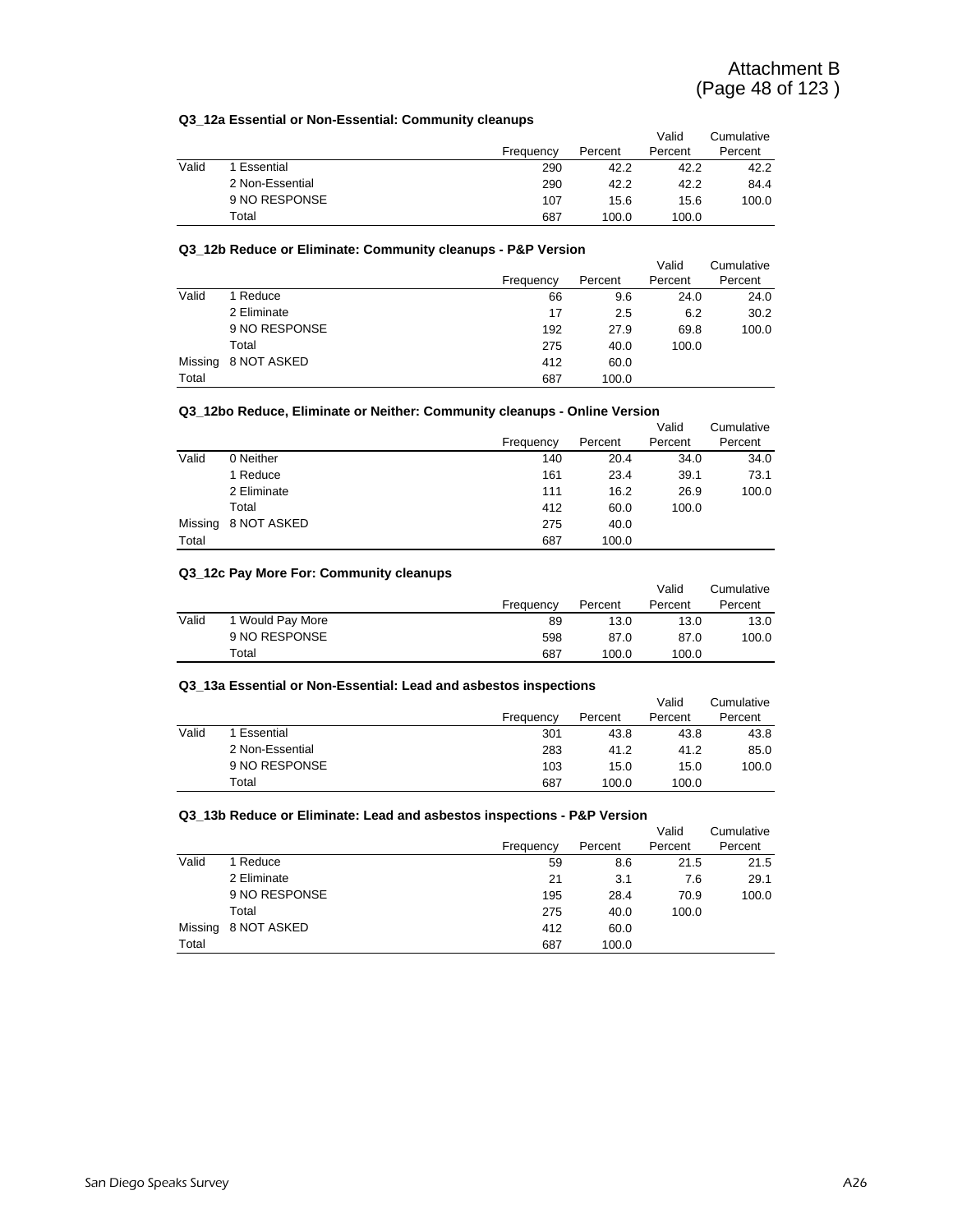|  |  |  |  |  |  | Q3_13bo Reduce, Eliminate or Neither: Lead and asbestos inspections - Online Version |
|--|--|--|--|--|--|--------------------------------------------------------------------------------------|
|--|--|--|--|--|--|--------------------------------------------------------------------------------------|

|         |             |           |         | Valid   | Cumulative |
|---------|-------------|-----------|---------|---------|------------|
|         |             | Frequency | Percent | Percent | Percent    |
| Valid   | 0 Neither   | 142       | 20.7    | 34.5    | 34.5       |
|         | 1 Reduce    | 145       | 21.1    | 35.2    | 69.7       |
|         | 2 Eliminate | 125       | 18.2    | 30.3    | 100.0      |
|         | Total       | 412       | 60.0    | 100.0   |            |
| Missing | 8 NOT ASKED | 275       | 40.0    |         |            |
| Total   |             | 687       | 100.0   |         |            |

# **Q3\_13c Pay More For: Lead and asbestos inspections**

|       | QUI TUCT QV IVIUI C I UI. LEGU GIIU QUUCUUS IIISDECUUIIS |           |         |         |            |
|-------|----------------------------------------------------------|-----------|---------|---------|------------|
|       |                                                          |           |         | Valid   | Cumulative |
|       |                                                          | Frequency | Percent | Percent | Percent    |
| Valid | 1 Would Pay More                                         | 97        | 14.1    | 14.1    | 14.1       |
|       | 9 NO RESPONSE                                            | 590       | 85.9    | 85.9    | 100.0      |
|       | Total                                                    | 687       | 100.0   | 100.0   |            |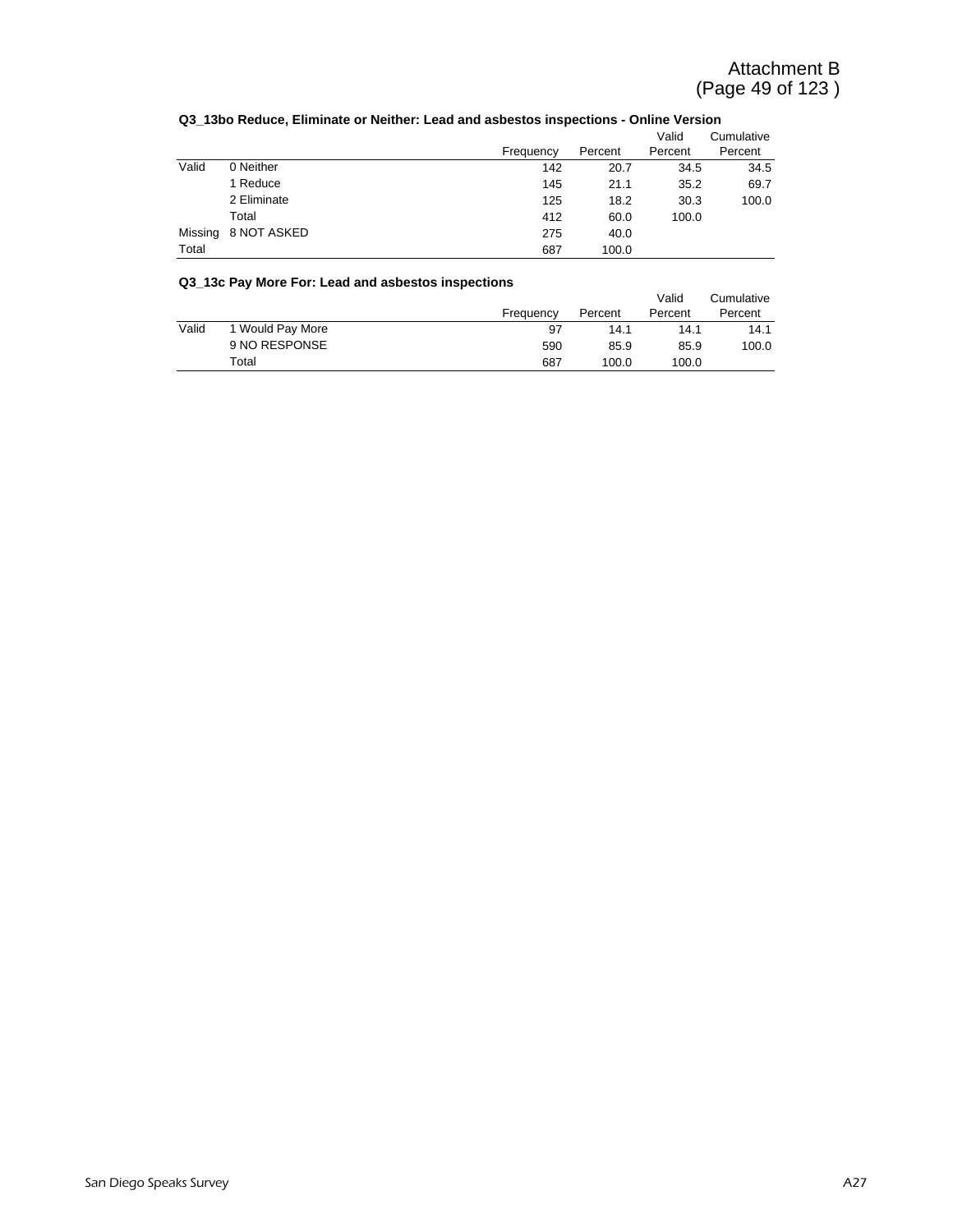|       |                                              |                |                | Valid      | Cumulative |
|-------|----------------------------------------------|----------------|----------------|------------|------------|
|       |                                              | Frequency      | Percent        | Percent    | Percent    |
| Valid | 1 City Gov't Salaries, Perks, Pensions, etc. | 150            | 15.0           | 15.0       | 15.0       |
|       | 2 Development & Development agencies         | 43             | 4.3            | 4.3        | 19.4       |
|       | 3 All Essential - None Should Be Eliminated  | 36             | 3.6            | 3.6        | 23.0       |
|       | 4 No New City Hall                           | 6              | 6.6            | 6.6        | 23.6       |
|       | 110 Overall police services                  | $\overline{2}$ | $\overline{2}$ | $\cdot$    | 23.8       |
|       | 112 Drug Programs                            | 16             | 1.6            | 1.6        | 25.4       |
|       | 113 Police efforts: gang problems            | 3              | .3             | .3         | 25.7       |
|       | 120 Lifequard Services                       | 18             | 1.8            | 1.8        | 27.5       |
|       | 130 Fire prevention programs                 | $\overline{4}$ | .4             | .4         | 27.9       |
|       | 131 Brush thinning                           | 25             | 2.5            | 2.5        | 30.4       |
|       | 201 Branch libraries                         | 14             | 1.4            | 1.4        | 31.8       |
|       | 202 Central Library                          | 71             | 7.1            | 7.1        | 38.9       |
|       | 203 Library youth programs                   | $\overline{2}$ | $\overline{2}$ | $\cdot$ .2 | 39.1       |
|       | 210 Art/Cultural programs                    | 34             | 3.4            | 3.4        | 42.5       |
|       | 220 Park maintenance                         | 5              | .5             | .5         | 43.0       |
|       | 221 Playground maintenance                   | 1              | $\cdot$ 1      | $\cdot$ 1  | 43.1       |
|       | 222 Rec centers                              | 1              | $\cdot$ 1      | $\cdot$ 1  | 43.2       |
|       | 223 Swimming pools                           | 14             | 1.4            | 1.4        | 44.6       |
|       | 225 Open space maintenance                   | 8              | .8             | .8         | 45.4       |
|       | 230 Rec programs                             | $\overline{2}$ | $\cdot$        | $\cdot$ .2 | 45.6       |
|       | 231 After school programs                    | 13             | 1.3            | 1.3        | 46.9       |
|       | 232 Youth programs                           | 6              | .6             | .6         | 47.5       |
|       | 233 Senior programs                          | 5              | .5             | .5         | 48.0       |
|       | 234 Adult programs                           | 35             | 3.5            | 3.5        | 51.6       |
|       | 240 Beach maintenance                        | $\overline{2}$ | $\overline{2}$ | $\cdot$ .2 | 51.8       |
|       | 250 Park Ranger services                     | 11             | 1.1            | 1.1        | 52.9       |
|       | 261 Golf course                              | $\overline{7}$ | .7             | $\cdot$ 7  | 53.6       |
|       | 301 Graffiti removal                         | 22             | 2.2            | 2.2        | 55.8       |
|       | 302 Neighborhood code enforcement            | 17             | 1.7            | 1.7        | 57.5       |
|       | 303 Residential street sweeping              | 57             | 5.7            | 5.7        | 63.2       |
|       | 305 Street maintenance                       | $\mathbf{1}$   | $\cdot$ 1      | $\cdot$ 1  | 63.3       |
|       | 306 Street landscaping                       | 36             | 3.6            | 3.6        | 66.9       |
|       | 308 Storm water pollution program            | 11             | 1.1            | 1.1        | 68.0       |
|       | 309 Community planning                       | 12             | 1.2            | 1.2        | 69.2       |
|       | 310 Trash/Recycling                          | 51             | 5.1            | 5.1        | 74.3       |
|       | 311 Residential recycling services           | 10             | 1.0            | 1.0        | 75.3       |
|       | 312 Community cleanups                       | 16             | 1.6            | 1.6        | 76.9       |
|       | 313 Lead/Asbestos inspections                | 27             | 2.7            | 2.7        | 79.6       |
|       | 997 Other                                    | 203            | 20.4           | 20.4       | 100.0      |
|       | Total                                        | 997            | 100.0          | 100.0      |            |

# **CODEQ4 Q4 Codes: Identify three programs or services that should be eliminated**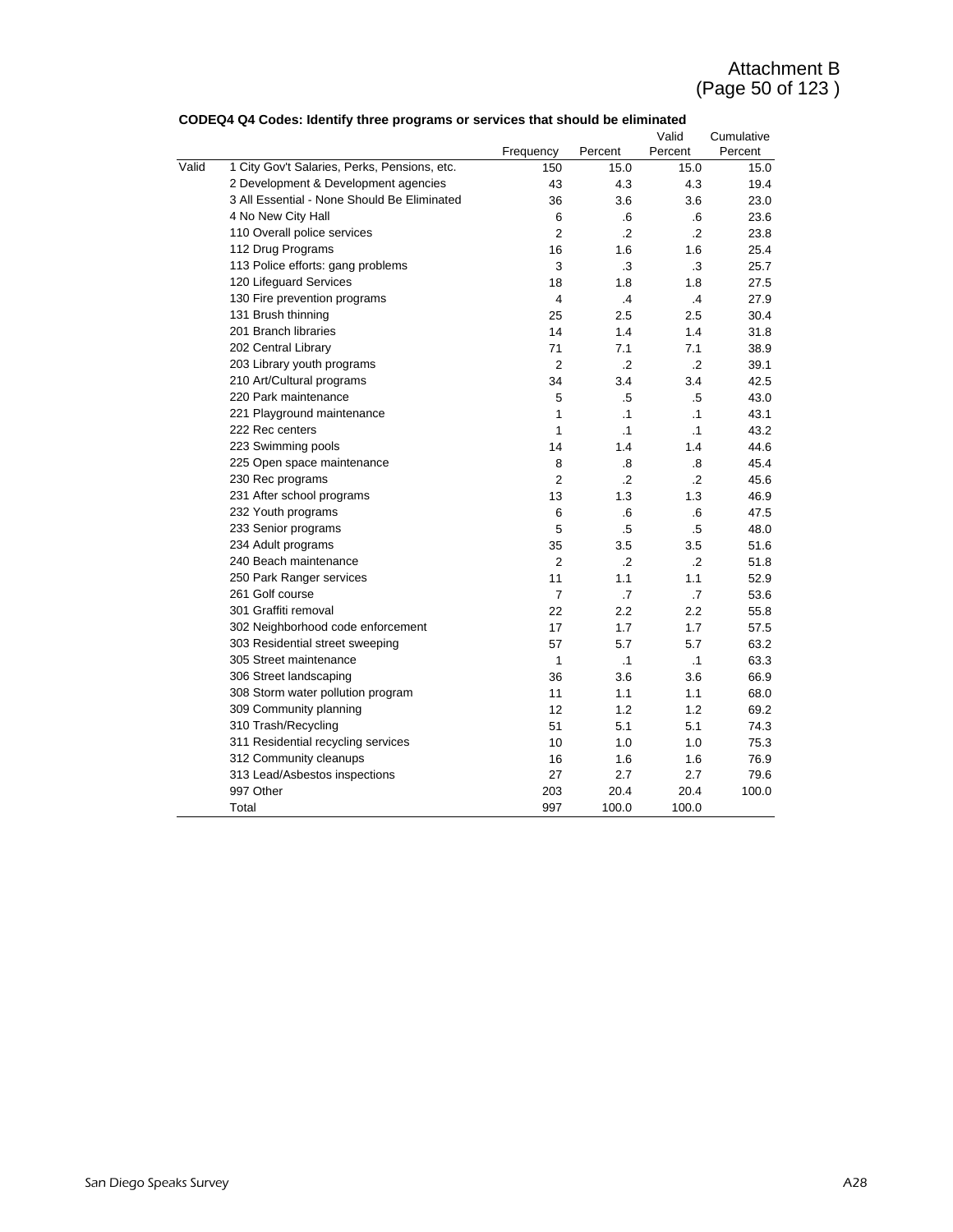|       |                                              |           |         | Valid   | Cumulative |
|-------|----------------------------------------------|-----------|---------|---------|------------|
|       |                                              | Frequency | Percent | Percent | Percent    |
| Valid | 1 Reduce City Gov't Salaries, Perks, etc.    | 150       | 15.0    | 15.0    | 15.0       |
|       | 2 Development & Development agencies         | 43        | 4.3     | 4.3     | 19.4       |
|       | 3 None - All are essential                   | 36        | 3.6     | 3.6     | 23.0       |
|       | 4 No New City Hall                           | 6         | .6      | .6      | 23.6       |
|       | 100 Public Safety Service mention            | 68        | 6.8     | 6.8     | 30.4       |
|       | 200 Parks/Beaches/Rec/Libraries/Arts mention | 231       | 23.2    | 23.2    | 53.6       |
|       | 300 Neighborhood Programs mention            | 260       | 26.1    | 26.1    | 79.6       |
|       | 997 Other                                    | 203       | 20.4    | 20.4    | 100.0      |
|       | Total                                        | 997       | 100.0   | 100.0   |            |

# **Q4COND Condensed Q4 Codes: Identify three programs or services that should be eliminated**

## **CODEQ5 Q5 Codes: Identify three tax and/or revenue options that should be implemented**

|       |                                                                            |           |         | Valid   | Cumulative |
|-------|----------------------------------------------------------------------------|-----------|---------|---------|------------|
|       |                                                                            | Frequency | Percent | Percent | Percent    |
| Valid | 1 Increase Taxes                                                           | 265       | 25.8    | 25.8    | 25.8       |
|       | 2 Charge for Trash Collection                                              | 158       | 15.4    | 15.4    | 41.2       |
|       | 3 Reduce City Gov't Employee Wages, Pensions,<br>Benefits, Outsource, etc. | 125       | 12.2    | 12.2    | 53.4       |
|       | 4 Increase Enforcement/Fines on Code/Parking<br>Violations                 | 46        | 4.5     | 4.5     | 57.8       |
|       | 5 Charge for Parking at Zoo, Beaches                                       | 25        | 2.4     | 2.4     | 60.3       |
|       | 6 Use Volunteer Labor                                                      | 28        | 2.7     | 2.7     | 63.0       |
|       | 7 None                                                                     | 21        | 2.0     | 2.0     | 65.0       |
|       | 8 Audit/Eliminate CCDC                                                     | 18        | 1.8     | 1.8     | 66.8       |
|       | 9 Charge Fee for City Services (Library, Sports,<br>Pools, etc.)           | 106       | 10.3    | 10.3    | 77.1       |
|       | 10 Increase development fees                                               | 12        | 1.2     | 1.2     | 78.3       |
|       | 11 Sell/privatize land/facilities                                          | 13        | 1.3     | 1.3     | 79.6       |
|       | 13 Increase business incentives                                            | 10        | 1.0     | 1.0     | 80.5       |
|       | 97 Other                                                                   | 200       | 19.5    | 19.5    | 100.0      |
|       | Total                                                                      | 1027      | 100.0   | 100.0   |            |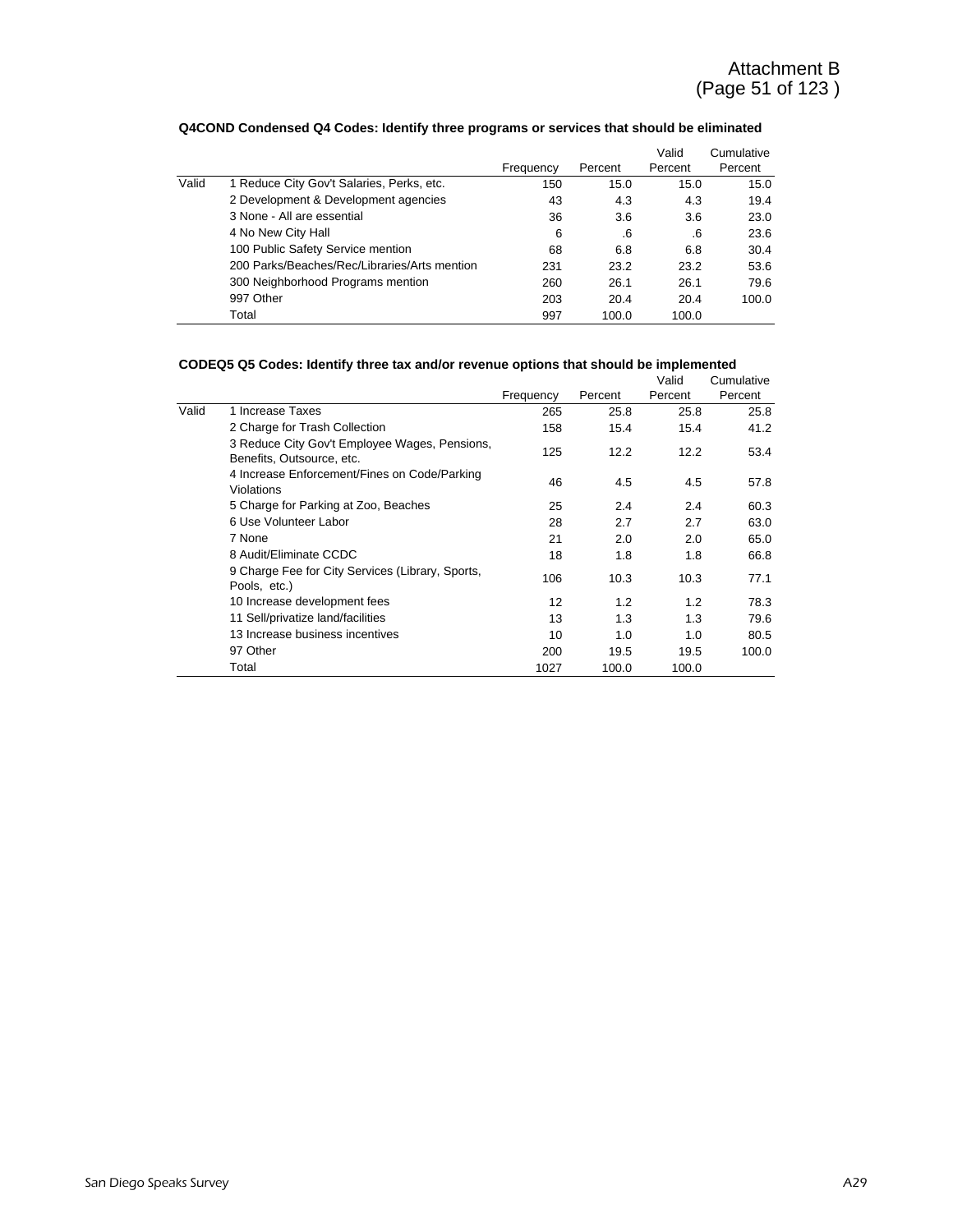APPENDIX B: Q4 OPEN-ENDS WITH CODES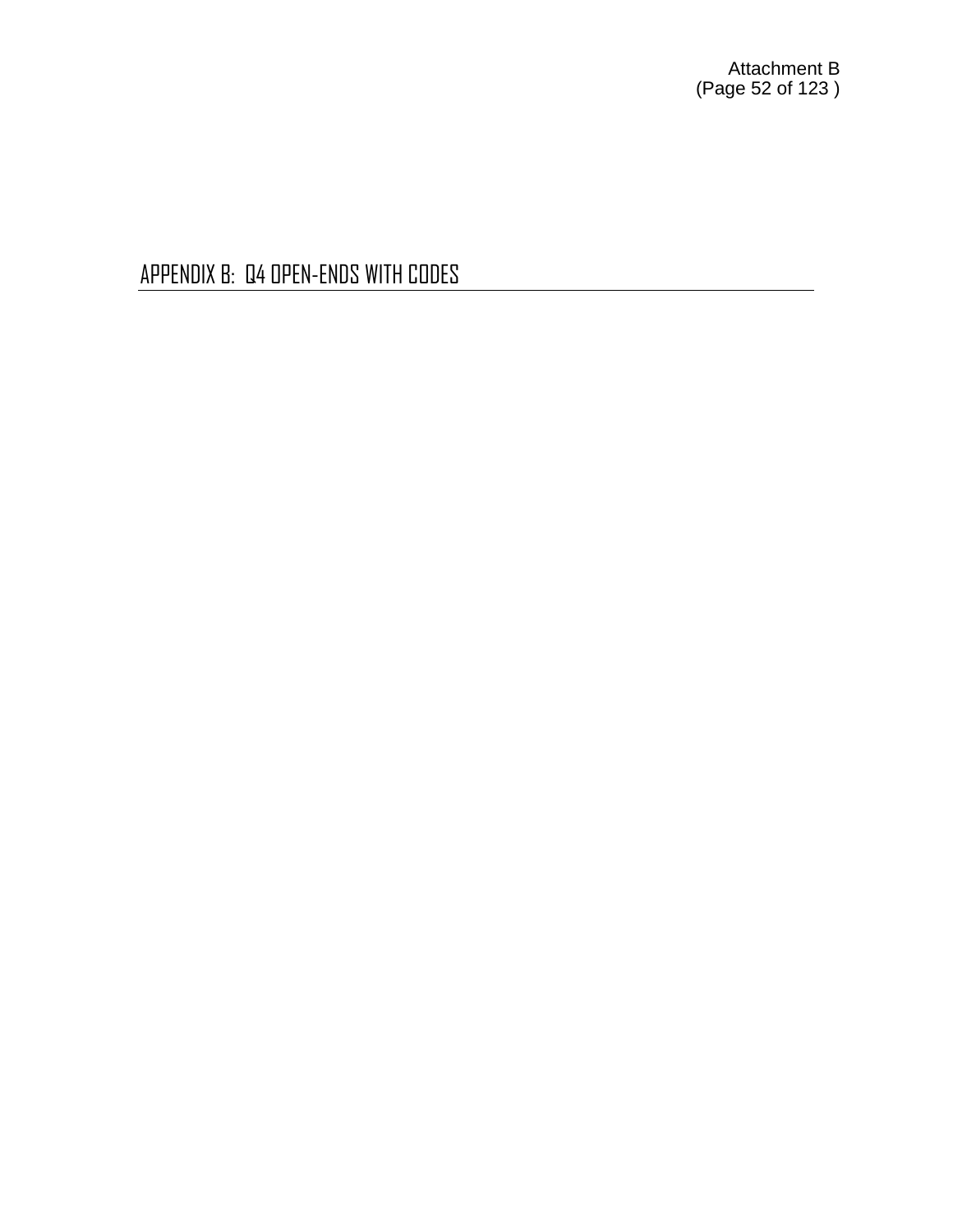| Code | O4: Identify three programs or services that should be eliminated.                                                    |
|------|-----------------------------------------------------------------------------------------------------------------------|
|      | business office                                                                                                       |
|      | business office                                                                                                       |
|      | Merge DSD with Planning (Planning & Review as it WAS)                                                                 |
|      | trips by bureaucrats to other cities to "check" on how they're handling problems                                      |
|      | Eliminate advisory board/commissions that have little or no impact or are not statutorily mandated.                   |
|      | reduce management layers in departments                                                                               |
|      | bring management benefits in line with all other employees managed by competition program                             |
|      | enhanced flex benefits and vacations for management                                                                   |
|      | Expense accounts for city employees should be eliminated or at least meet very strict quidelines.                     |
|      | Catering at all city functions                                                                                        |
|      | travel outside city of San Diego                                                                                      |
|      | half size of staff for elected officials                                                                              |
|      | City council should take a 5% decrease in pay                                                                         |
|      | all city employees no pay for any holidays                                                                            |
|      | city employee DROP                                                                                                    |
|      | pension system                                                                                                        |
|      | city middle management                                                                                                |
|      | City pensions need to be reduced!                                                                                     |
|      | retirement pay that is excessive                                                                                      |
|      | Cut city staff to a 35-hour workweek. No layoffs. Everyone shares the pain.                                           |
|      | cut employment by 5%                                                                                                  |
|      | <b>DROP</b> program                                                                                                   |
|      | pension excesses                                                                                                      |
|      | overtime pay                                                                                                          |
|      | cut staff                                                                                                             |
|      | drop the DROP program                                                                                                 |
|      | Cut pension benefits on firemen.                                                                                      |
|      | fewer staff for council people; council does not receive pension benefits                                             |
|      | reduction of salaries of city employees earning more than 100K. Once those reductions are made there would be no need |
|      | to cut any community services.                                                                                        |
|      | 1 middle management reduction                                                                                         |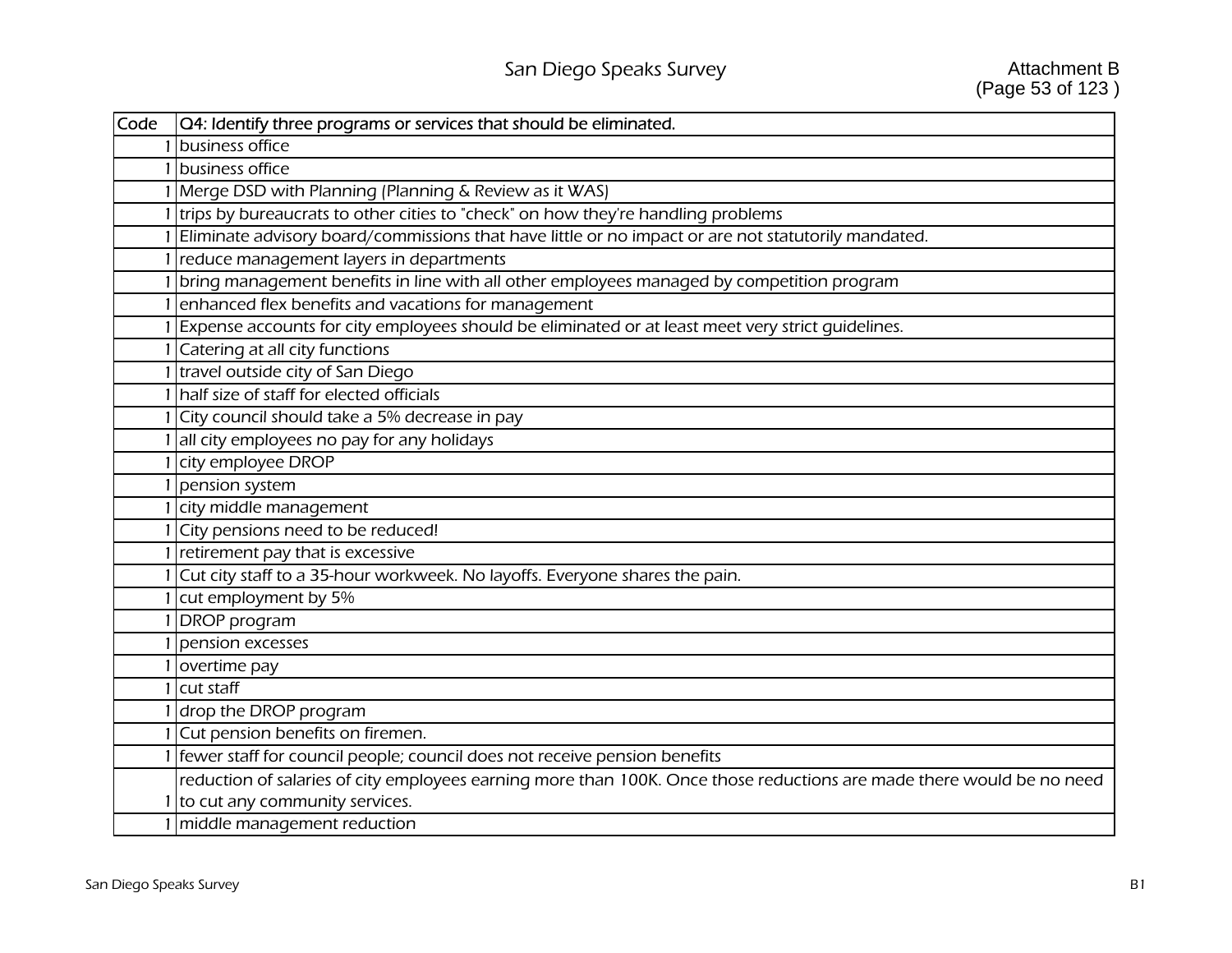| new participants in DROP                                                                                               |
|------------------------------------------------------------------------------------------------------------------------|
| cut wages and persons; not services                                                                                    |
| overpaid mayor's staff, Julie Dubick and Gerry Brauer; reduce compensation for city employees, they earn too much      |
| pension plan                                                                                                           |
| Pensions and +100K employees                                                                                           |
| pensions at 120% retirement                                                                                            |
| Pensions we cannot fund                                                                                                |
| the pension plan needs to go!!!                                                                                        |
| 1 Reduce top administrators pay and benefits, cut duplicated services.                                                 |
| stop the DROP program                                                                                                  |
| drop program                                                                                                           |
| 1 the pension situation                                                                                                |
| top management-heavy departments and obscene pension and DROP programs! Fix that.                                      |
| use of high paid consultants by the city                                                                               |
| cut most middle management                                                                                             |
| eliminate all charitable contributions to 501C3's-the government should not be using tax money for these no matter how |
| worthy they seem. Private cities should support those they deem worthy.                                                |
| eliminate six to six programs                                                                                          |
| Soft money such as car allowances for city council members                                                             |
| soft money per diems etc for city council and administrative personnel                                                 |
| retreats, workshops, etc. for city agencies. Let them stay at their desks and "retreat" in the conference rooms        |
| reduce staff of council members and mayor 5 reduce staff of port district, SANDAG, all other administrative groups 6   |
| 1 reduce pensions for city employees to parallel to outside the city jobs                                              |
| High paid City executives should all take pay cuts.                                                                    |
| the DROP program                                                                                                       |
| hiring ignorant staff who make dymb decisions.                                                                         |
| Reduce the illegal pension fund.                                                                                       |
| Stop the fraudulent overtime the fire dept, etc has been engaged in, ripping off the taxpayers.                        |
| <b>DROP</b> program                                                                                                    |
| Annual travel allowances to City Council.                                                                              |
| 1 Cut Industrial Leave and Long Term Disability- Use Workmans Comp only                                                |
| 1 DROP Program                                                                                                         |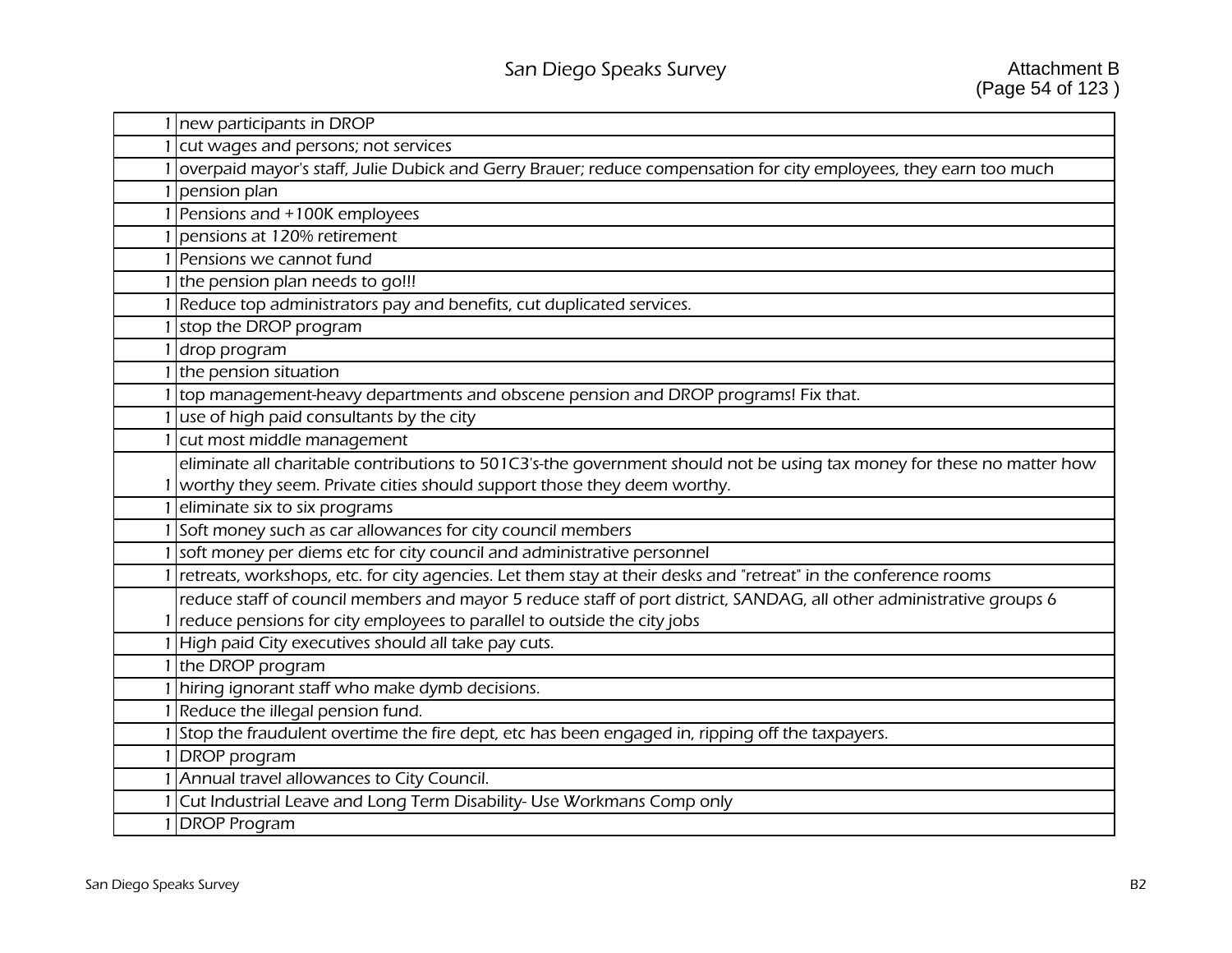| Eliminate the Mayor as the City Manager form of government                                                                |
|---------------------------------------------------------------------------------------------------------------------------|
| Eliminate some of the top heavy management positions                                                                      |
| Fat support staffs for elected officials                                                                                  |
| Fire Dept. - Junior Lifeguard Program Summer Camp and staffing empty beachs during winter and 10 hour shifts that run     |
| into nighttime hours.                                                                                                     |
| city pension & benefits system must be re-engineered. It is unsustainable and we may as well take care of that RIGHT      |
| NOW. Does anyone out there understand that WE ALL HAVE TO MAKE SACRIFICES TO MAKE SURE ALL OF US                          |
| Mayor's PR and other non-essential people in Mayor's office.                                                              |
| Get rid of all salaried positions (over \$50K) of Development Corporations                                                |
| Retirement at highest paid level.                                                                                         |
| rehiring retired gov't employees so they can double dip                                                                   |
| Eliminate "DROP" Program                                                                                                  |
| All of the State and City workers should take a 10% pay cut, have benefits reduced 25% and 15% should be let go.          |
| Cut the police force by 40 percent.                                                                                       |
| Cut the fire protection employees by 40 percent.                                                                          |
| Excessive overtime for City employees.                                                                                    |
| administrative positions                                                                                                  |
| car allowances, city council staff, mayor's staff; reduce all their salaries                                              |
| Mayor's office and Reduce the city council meetings that take place                                                       |
| City employee pension benefits                                                                                            |
| City worker pensions Bonuses for non emergency personnel City arborist                                                    |
| Cut 15% from the departments below - not the Library or Parks: Business Office Cable TV Program (CityTV) Citizens'        |
| Assistance Resources City Clerk City Planning & Community Investment Debt Management Development S                        |
| Cut council and mayor staff in half.                                                                                      |
| Negotiate elimination of DROP(can't possibly save money when people retire retire earlier and use retiree medical earlier |
| and bad public policy) and SPSP (shouldn't have this program when the retirement is so good                               |
| Cut pension obligations                                                                                                   |
| defined bebefit pensions lifetime medical for retirees susidizing arts and pro sports                                     |
| DROP Pension living wage requirements                                                                                     |
| DROP program                                                                                                              |
| E.O.C.P. - This department does not add any value to city contracts and only increases the burden and expense to          |
| contractors and creates a whole new layer to bog down and already difficult process. I has no value                       |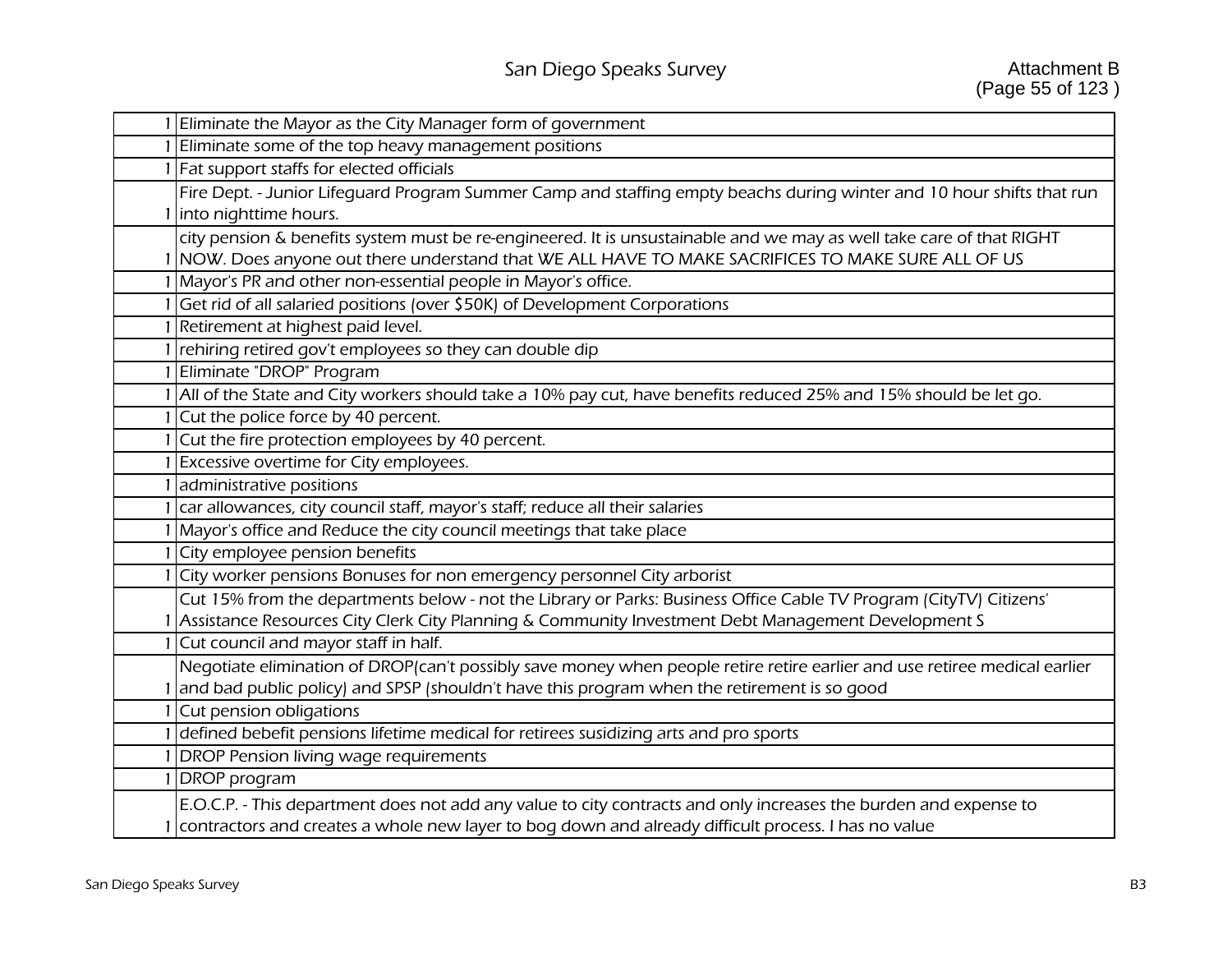| Eliminate outrageous illegal pensions                                                                                       |
|-----------------------------------------------------------------------------------------------------------------------------|
| Eliminate State employee pension funds. Every one should be on the same page. Reduce the number of paid police              |
| officers. Outsource as much as possible to the private sector inviting bids to reduce the cost of serv                      |
| Eliminate the DROP;                                                                                                         |
| excess retirement benefits any arts or cultural program                                                                     |
| fewer management positions Pay employees based on production                                                                |
| fire employees that don't produce                                                                                           |
| drop program                                                                                                                |
| eliminate 1 staff person per Councilmember ans 2 n the Mayor's staff                                                        |
| Half of the fire departmentkeep cadre and have back up qualified fire force such as National Guard and Marine Reserve       |
| layers of management                                                                                                        |
| layers of management in many city departments; .                                                                            |
| DROP;                                                                                                                       |
| political perks                                                                                                             |
| lifetime medical for retirees defined benefit plan                                                                          |
| City employee retirement - it was illegal to fund a pension with money the city didn't have.                                |
| city council staff                                                                                                          |
| mayor p.r.staff                                                                                                             |
| Mayors Office and 2 City Council People                                                                                     |
| Mayor's Office,                                                                                                             |
| Mayors office,                                                                                                              |
| reduce fire from 4 to 3 per engine                                                                                          |
| Pension fund "double dipping" - paid for 5 yrs. work with retirement                                                        |
| Pensions and 13th month pays for city employees. Reduce salaries of all politicians. Also, reduce their perks.              |
| Pensions, lavish pay, pensions.                                                                                             |
| police overtime reduce police service for special events reduce fire overtime                                               |
| Reduce pension benefits and freeze pay for all city employees for two (2) years. Cut middle mgt. staff by 30% Eliminate the |
| Supplemental Income Program for city employees.                                                                             |
| Reduce salaries of city council members.                                                                                    |
| reduce the pay of all council members and mayoral positions until the budget is balanced.                                   |
| Reduce wages and the unaffordable pension plan.                                                                             |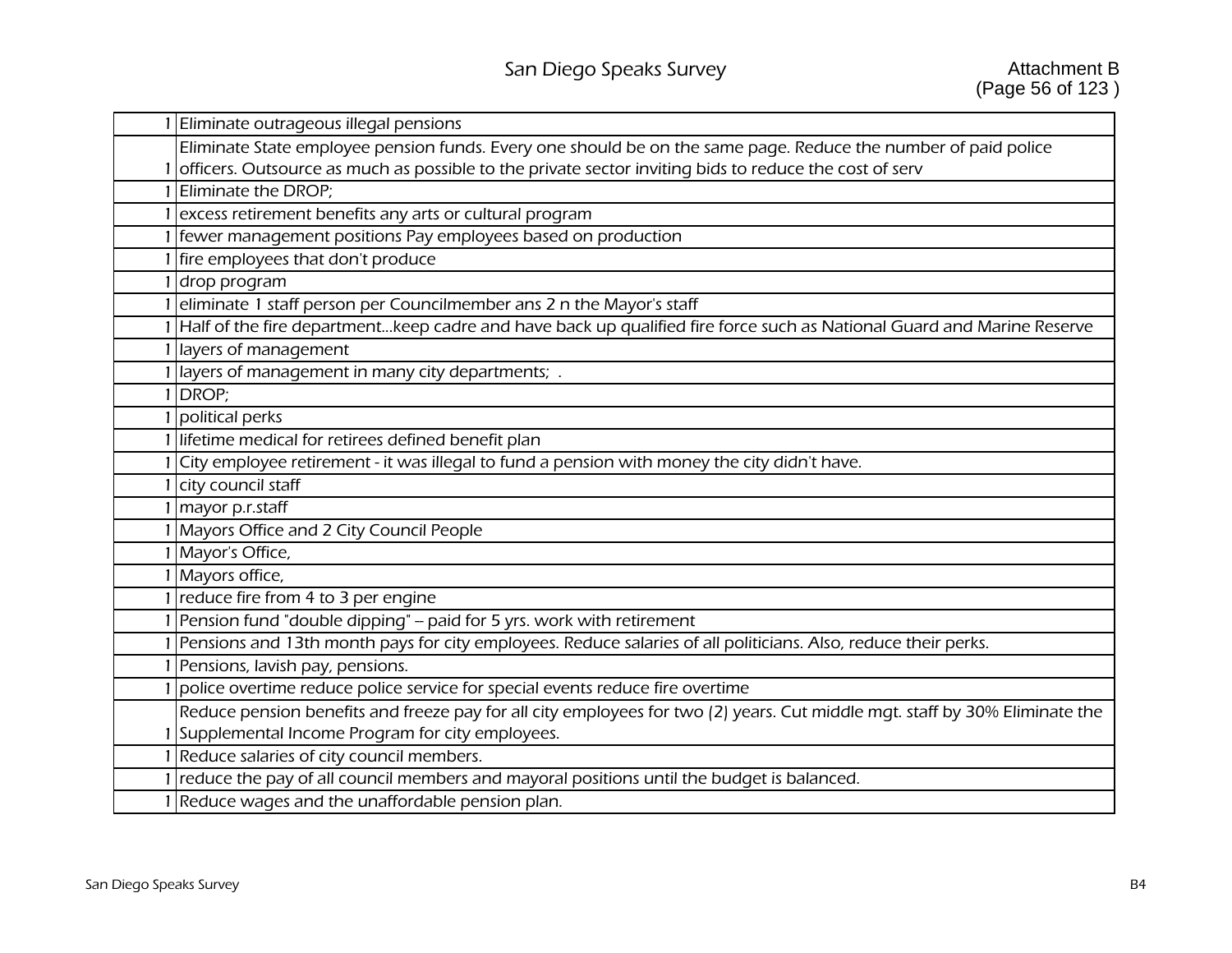| remove 1 fireman from each of the Engine Companies, over 70% of their calls are medical aids and 2 fireman, 1 engineer           |
|----------------------------------------------------------------------------------------------------------------------------------|
| and 1 captain is NOT Neeed                                                                                                       |
| Rethink the way fire services are provided. It is obscene that firefighters routinely earn well into the 6 figures and retire at |
| age 50 with over 90% salary. The pension problem will never be fixed until the fire                                              |
| Eliminate any workers allowed to leave early from work without adequate supervision that makes sure they actually do             |
| their job, or reduce jobs if workers are persistently leaving early indicating a lack of work.                                   |
| The mayors office. Reduce pay for city council. Creation of "parks" as ballfields is a travesty, why can't we have open space    |
| available for all to use!!!!!                                                                                                    |
| The mayor's staff, the city council's staff and many redundant city executive positions.                                         |
| The pensioners that are in the "million dollar club" as profiled on tv. Shame on them                                            |
| Retirement with full salary Retirement with full healthcare                                                                      |
| unions pensions more pensions                                                                                                    |
| Staff departments, such as Personnel should be reduced drastically - especially top heavy management                             |
| All city jobs should be contracted to private contractors.                                                                       |
| REDUCE LAYERS OF MANAGEMENT REDUCE O/T PAY CITY WIDE                                                                             |
| Union retirement benefits.                                                                                                       |
|                                                                                                                                  |
| The mayors' office                                                                                                               |
| Fire Department overtime                                                                                                         |
| traffic police                                                                                                                   |
| Teachers pay increase unions                                                                                                     |
| rec centers open on a rotating bases elemate staff and operating hours by half remaining staff rotates between centers on        |
| an every other day basis.                                                                                                        |
| Perhaps not eliminated but cut back, maybe police and firefighters take reduced hours or rotate reduced schedules.               |
| Eliminate those services that are not needed to preserve society's well being. Emergency services                                |
| reduce employee benefits at the top!! retiring at 80% of last salary is crazy                                                    |
| <b>City Council</b>                                                                                                              |
| Double employee pensions                                                                                                         |
| Council community offices                                                                                                        |
| Closed or "secret" announcements of job openingscity should be looking for qualified employees at the lowest salary. The         |
| City already has generous benefits. It doesn't need to overpay on wages to qualified pe                                          |
| Significantly reduce the budget of the City Attorney and massively reduce outside counsel costs.                                 |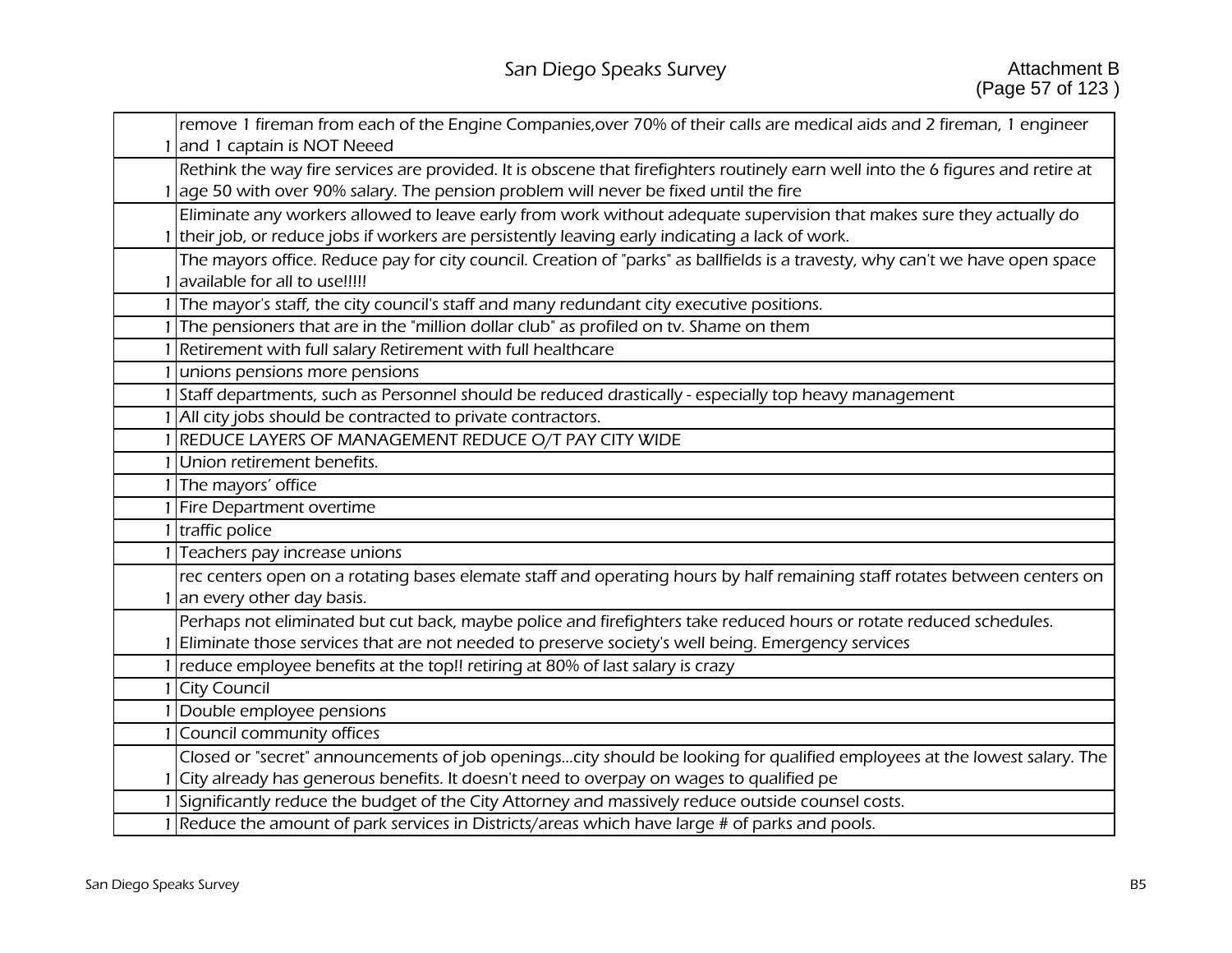| All services should be put to bid in the private sector. Disband the teachers, fire, police and other city service unions. Go to |
|----------------------------------------------------------------------------------------------------------------------------------|
| a merit system for all services and pay. City Govm't needs to learn to live within i                                             |
| firefighter overtime, police overtime                                                                                            |
| City employees using city vehicles for private use. Cit council members should only be paid thirty cents a mile for using        |
| their private vehicles while doing only city business.                                                                           |
| Home - the people should not suffer because of too many of our city employees = elected officials.                               |
| police take home car usage. It is not cost effective. Cost us millions.                                                          |
| employee car reimbursement                                                                                                       |
| union representation                                                                                                             |
| second level management                                                                                                          |
| The Business Office                                                                                                              |
| $2$ CCDC                                                                                                                         |
| $2$ CCDC                                                                                                                         |
| $2$ CCDC                                                                                                                         |
| $2$ CCDC                                                                                                                         |
| 2 CCDC and SEDC                                                                                                                  |
| 2 CCDC; redevelopment                                                                                                            |
| 2 CCDC; SEDC                                                                                                                     |
| 2 CCDC; SEDC                                                                                                                     |
| CCDC - no audit - no money. If CCDC auditors cannot reach into the files of anyone that has done business with CCDC -            |
| there is no real audit!                                                                                                          |
| consolidate redevelopment agencies                                                                                               |
| eliminate CCDC                                                                                                                   |
| 2 eliminate paid CCDC and SEDC positions                                                                                         |
| 2 Merge SEDC into city developments services and eliminate CCDC                                                                  |
| SEDC/CCDC - downtown redevelopment is on a roll - let's get money back that is owed and phase out agency funds for               |
| $2$ general fund.                                                                                                                |
| equal opportunity contracting; center city development corporations;                                                             |
| 2 SEDC                                                                                                                           |
| 2 Redevelopment people; stop building apartments - we have a water shortage.                                                     |
| 2 redevelopment programs;                                                                                                        |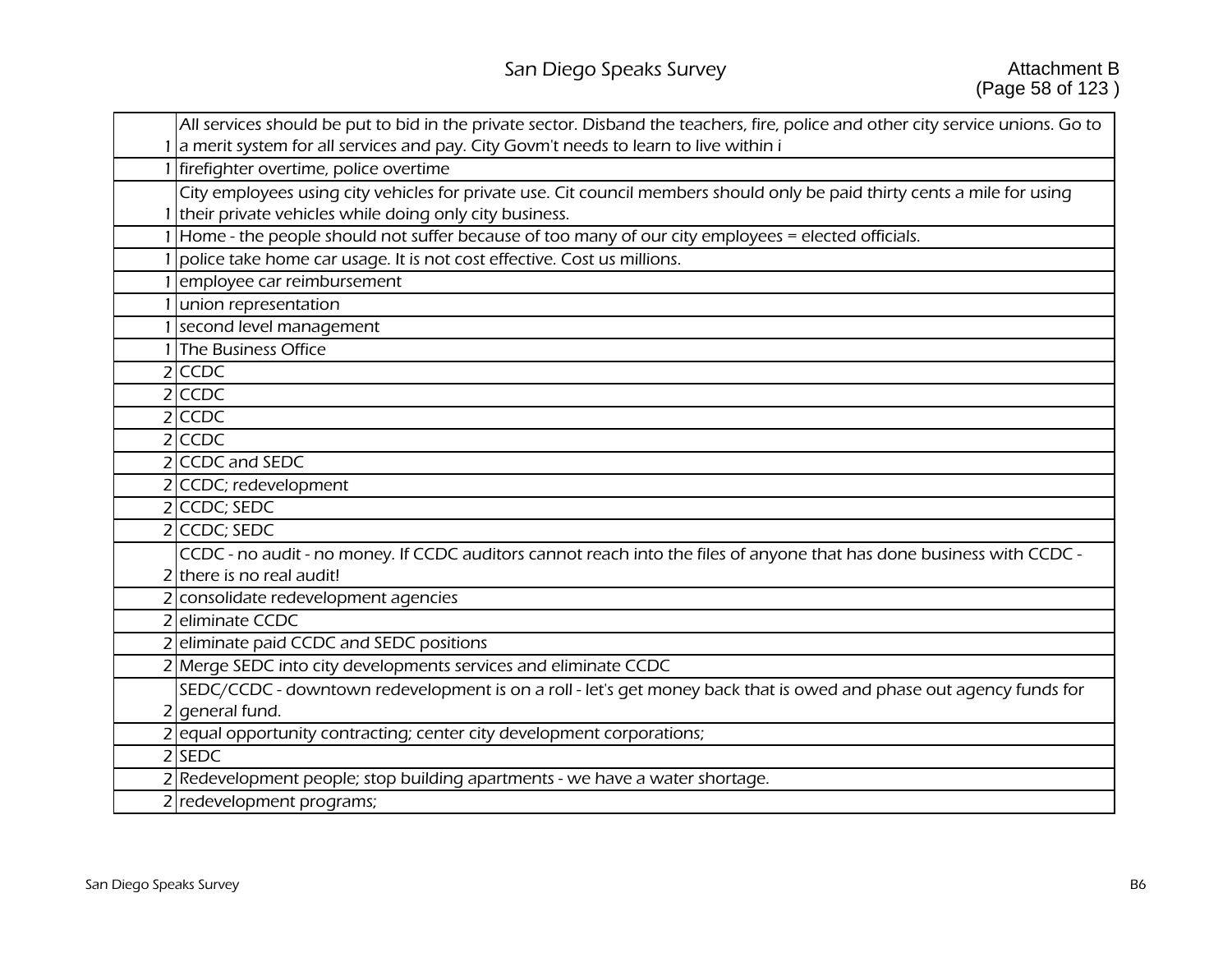| reduce general fund activities related to development permitting less demand in short term; prioritize capital projects |
|-------------------------------------------------------------------------------------------------------------------------|
| 2 toward maintenance of existing facilities over new facilities                                                         |
| 2 Disband CCDC                                                                                                          |
| 2 CCDC/SEDC                                                                                                             |
| 2 CCDC/ECDC Redevelopment Agencies                                                                                      |
| 2 Eliminate CCDC & SEDC                                                                                                 |
| 2 CCCD should be reabsorbed in the city.                                                                                |
| 2 SEDC                                                                                                                  |
| 2 Merge CCDC & All other Development Corporations with the Redevelopment Agency/Real Estate Assets Dept.                |
| 2 SEDC/CCDC                                                                                                             |
| $2$ CCDC                                                                                                                |
| 2 ccdc and related 'urban revitalization projects'.                                                                     |
| 2 CCDC SEDC                                                                                                             |
| CCDC, promotion activities that support big local businesses (let them do their own promotion), North Bay Redevelopment |
| 2 District                                                                                                              |
| Centre City Development Corp, its work is done residential street sweeping Airport Commission, its work done years ago  |
| examine all boards and commissions with paid members                                                                    |
| 2 CCDC. They have outlived their usefullness. Get our money back.                                                       |
| $2$ CCDC                                                                                                                |
| 2 CCDC & SEDC                                                                                                           |
| 2 CCDC and SEDC                                                                                                         |
| 2 building dept                                                                                                         |
| 2 Downtown redevelopment agency                                                                                         |
| CCDC and SEDC - move under Redevelopment Agency Vehicle Allowance for Elected Officials - use mileage rate, like        |
| 2 everyone else.                                                                                                        |
| 2 CCDC and SEDC                                                                                                         |
| Downtown improvements! Put the money where it's greatest need is - district 4!                                          |
| 2 Stop Downtown redevelopment.                                                                                          |
| Mission Valley Unified Planning Group because it only speaks for development at the expense of health and wellbeing of  |
| 2 Mission Valley's neighboring communities.                                                                             |
| 3 All of these programs are essential.                                                                                  |
| 3 I feel all services are important.                                                                                    |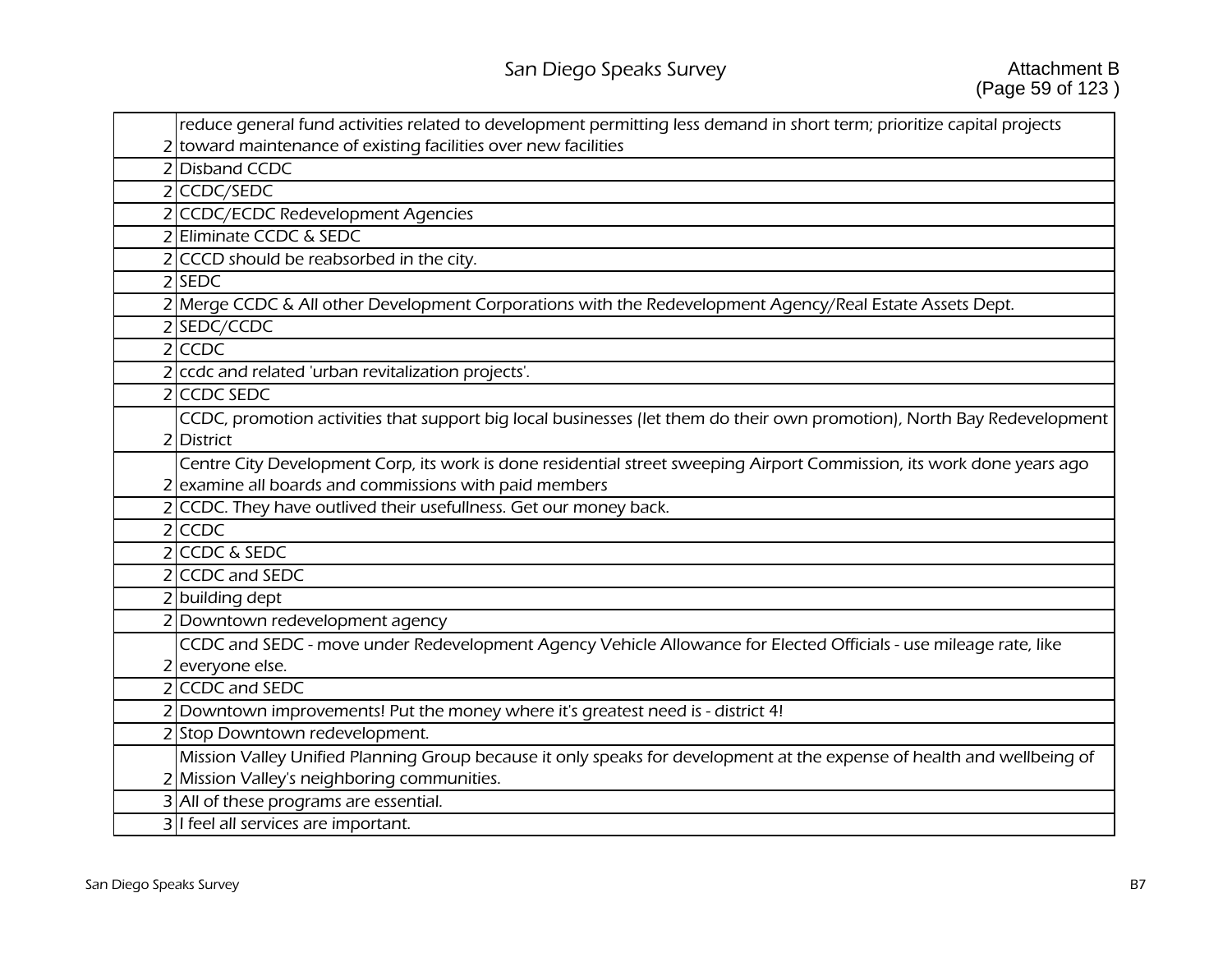| 3 None                                                                                                             |
|--------------------------------------------------------------------------------------------------------------------|
| 3 There is nothing on these lists that should be cut and it is truly pathetic that we would be given such a list!  |
| 3 Any programs that do not help the communities with public safety, residential, health, culturally and education. |
| 3 Anything that provides for the rich or people doing well. Fourth district cannot afford any more cuts.           |
| 3 Cannot afford to eliminate any more services                                                                     |
| 3 eliminating essential services is not the answer - but how can we increase more funding coming into the city?    |
| 3 First need to see prioritized list then make value judgments!                                                    |
| 3 I can't recommend any!                                                                                           |
| 3 I can't think of one to eliminate                                                                                |
| 3 I cannot think of what to eliminate                                                                              |
| 3 I do not know of any at this time.                                                                               |
| 3 I don't know of any that should be eliminated some can/could be reduced -                                        |
| 3 Most everything seems to be essential.                                                                           |
| 3 None - I'd prefer not to choose between any of these services.                                                   |
| 3 none - we don't have enough as it is                                                                             |
| 3 None of these services should be eliminated.                                                                     |
| 3 None- but many could be reduced in open hours or charge small fees.                                              |
| 3Unsure!                                                                                                           |
| 3 I can't say what should be eliminated because I haven't done any research on the value added in the programs,    |
| 3 none                                                                                                             |
| 3 none                                                                                                             |
| 3 none                                                                                                             |
| 3 NONE                                                                                                             |
| 3 NONE                                                                                                             |
| 3 none                                                                                                             |
| 3 none                                                                                                             |
| 3 None                                                                                                             |
| 3 None                                                                                                             |
| None - They are already bare boned. Crime goes up during hard times. We need MORE NOT LESS FIRE PROTECTION.        |
| 3 Management of the city's finances has been terrible! The community suffers while special interests get th        |
| 3 None. Our tax money should be spent more wisely                                                                  |
| 3 not sure                                                                                                         |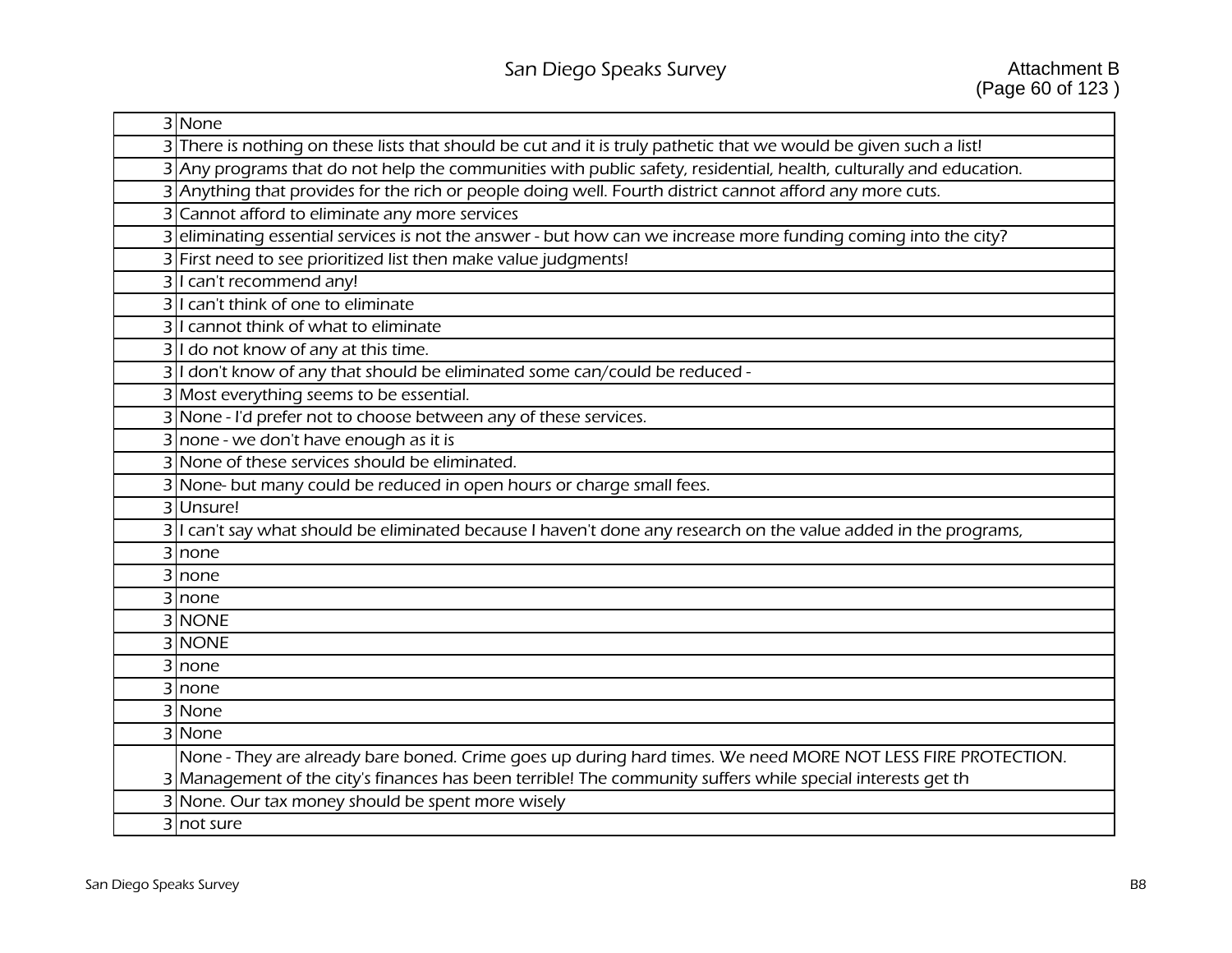| Nothing without cutting taxes. However, in this spend thrift mentality if you are going to cut services the cuts should focus |
|-------------------------------------------------------------------------------------------------------------------------------|
| 3 on those that promote illegal activities (needle exchange, paying for services to illeg                                     |
| 3 Don't eliminate services, do a better job with available resources.                                                         |
| personally feel more programs should be increased rather than decreasednever use pools but increase local library             |
| 3 hoursvery, personal                                                                                                         |
| 4 new city hall                                                                                                               |
| 4 Eliminate program regarding building a new city administration building.                                                    |
| 4 No new city hall.                                                                                                           |
| 4 No new city hall.                                                                                                           |
| 4 no new city hall                                                                                                            |
| 4 New government office construction                                                                                          |
| 110 stop program                                                                                                              |
| 110 police                                                                                                                    |
| 112 Stop enforcing nonviolent drug offenses - possession, use, minor sales                                                    |
| 112 needle exchange                                                                                                           |
| 112 the needle exchange program for drug users                                                                                |
| 112 Police reducing drug probs-social workers can do this                                                                     |
| 112 drug enforcement                                                                                                          |
| 112 Drug enforcement operations.                                                                                              |
| 112 Drug enforcement. What a complete waste of resources!                                                                     |
| 112 Drug laws, prostitution laws, firearms regulation                                                                         |
| 112 drug prevention                                                                                                           |
| 112 Giving out needles to addicts                                                                                             |
| 112 drug programs                                                                                                             |
| 112 Drug programs                                                                                                             |
| 112 Police efforts to reduce drug problems                                                                                    |
| 112 drug law enforcement, prostitution law enforcement                                                                        |
| 112 DARE                                                                                                                      |
| 112 Drug enforcement                                                                                                          |
| 113 gang prevention                                                                                                           |
| 113 gang programs                                                                                                             |
| 113 Police gang witch hunts                                                                                                   |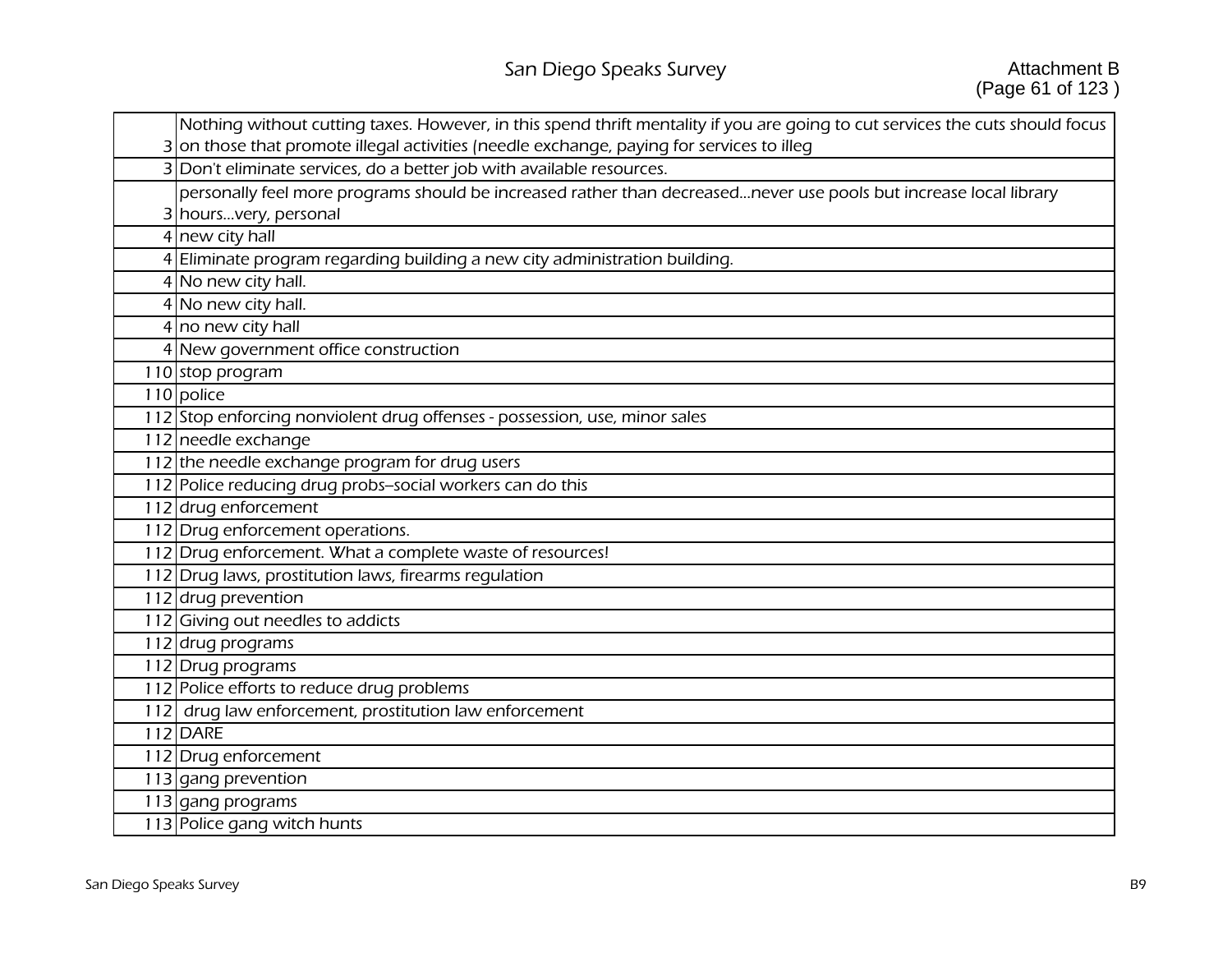|     | 120 lifequards except between Memorial and Labor Day.                                                                      |
|-----|----------------------------------------------------------------------------------------------------------------------------|
|     | 120 eliminate lifequard services;                                                                                          |
|     | 120 lifequard services                                                                                                     |
|     | 120 lifeguard services                                                                                                     |
|     | 120 lifequard services                                                                                                     |
|     | 120 Life Guards                                                                                                            |
|     | 120 Life Guards (use volunteers) -                                                                                         |
|     | 120 Look into Lifeguards being represented by MEA (SPSP)and also receiving LifeSafety benefits (3% at 50 retirement)       |
|     | 120 Lifequard Services-let the county do it!!!                                                                             |
|     | 120 Lifeguards-swim at your own risk.                                                                                      |
|     | 120 Lifequards                                                                                                             |
|     | 120 Lifequard - reduced hours during the weekday during the school year                                                    |
|     | 120 Lifeguards                                                                                                             |
|     | 120 Lifeguards                                                                                                             |
|     | 120 lifeguards,                                                                                                            |
|     | 120 Lifequard services in winter                                                                                           |
|     | 120 lifequards and park maintenance etc. should be privatized                                                              |
|     | 120 Lifeguards                                                                                                             |
|     | 130 fire prevention programs                                                                                               |
|     | 130 fire prevention education                                                                                              |
|     | 130 Fire prevention - the videos are out to the public, just start airing them on the website                              |
|     | 130 fire prevention programs                                                                                               |
|     | 131 Brush thinning                                                                                                         |
|     | 131 Brush thinning                                                                                                         |
|     | 131 bush thinning on parkland                                                                                              |
|     | 131 brush thinning or parkland                                                                                             |
|     | 131 brush thinning                                                                                                         |
| 131 | brush thinning on parkland                                                                                                 |
|     | 131 brush thinning on parkland                                                                                             |
|     | 131 Recruit neighborhood or volunteers to clear brush and passive park lands.                                              |
|     | Brush and weed abatement programs carried out by the fire department, if any exist. This needs to be the responsibility of |
|     | 131 the property owner and non-compliance should result in a penalty.                                                      |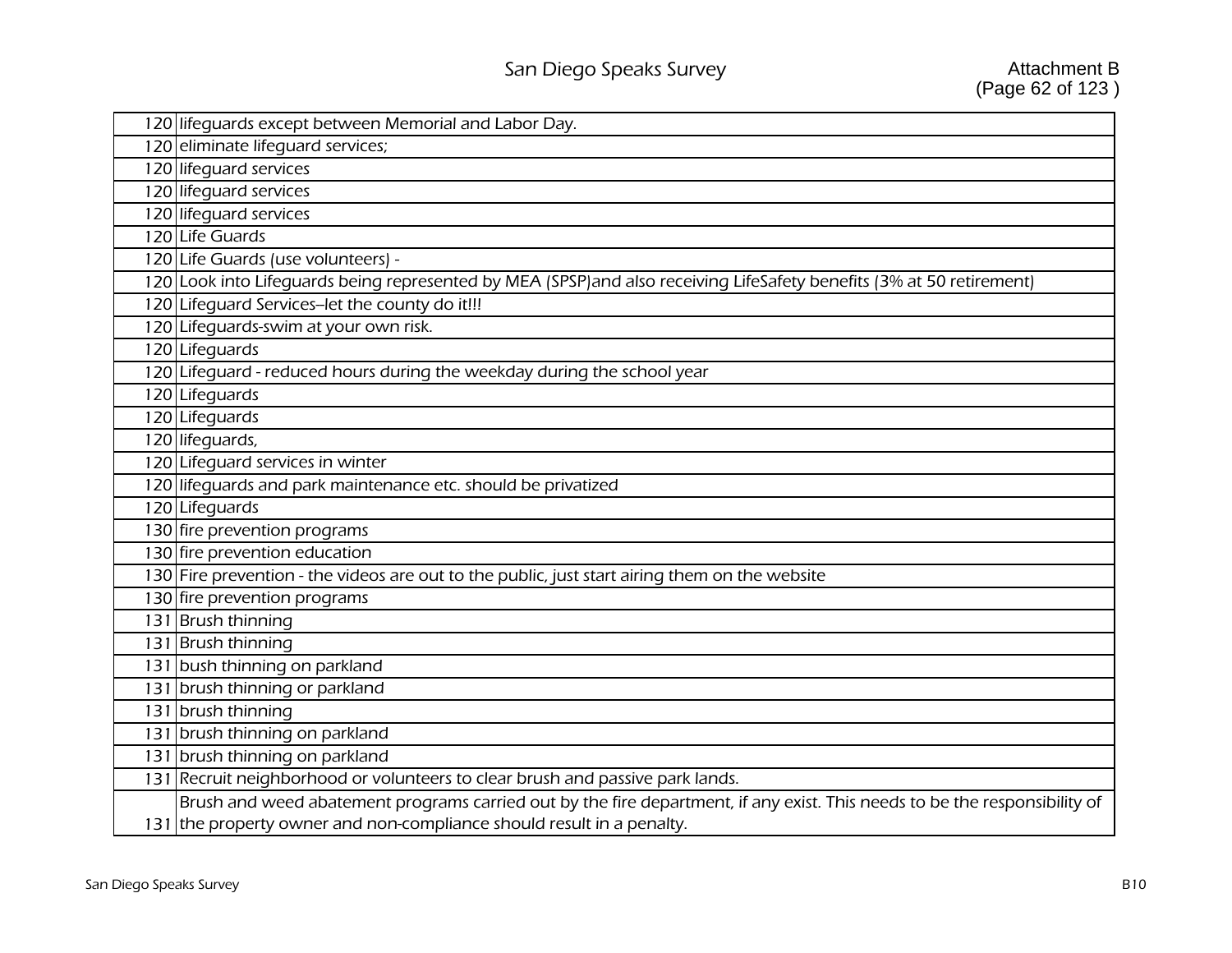|     | 131 brush thinning on park land                                                                                              |
|-----|------------------------------------------------------------------------------------------------------------------------------|
|     | misquided brush removal that destroys natural chaparral. Pay attention to the plant experts and save money. Require that     |
|     | 131 homeowners fire proof their homes, rather than that brush be eliminated. No more wood shake                              |
|     | 131 Open space brush clearance                                                                                               |
|     | 131 Wildlands brush clearance                                                                                                |
|     | 131 clearing shrubs on private property                                                                                      |
|     | 131 brush clearance (allow property owners to carry this out)                                                                |
| 131 | brush management                                                                                                             |
|     | brush removal - take a fire ecology class and learn that chaparral and natives are essentail to this landscape, and removing |
|     | 131 it just makes fires worse. better yet, tax the hell out of people who buy homes in high                                  |
|     | 131 Brush thinning on parkland open space maintenance                                                                        |
|     | 131 Fire brush management Brush thinning on parkland                                                                         |
|     | 131 clearing California native plants in a false effort to prevent fires.                                                    |
| 131 | brush thinning                                                                                                               |
|     | 131 Fire brush management                                                                                                    |
|     | 131 brush clearing                                                                                                           |
| 131 | brush thinning                                                                                                               |
| 131 | Brush clearing programs are a waste of money and promote wildfires by encouraging weedy plant species!!                      |
|     | 201 libraries                                                                                                                |
| 201 | Libraries in wealthy communities                                                                                             |
|     | 201 libraries                                                                                                                |
|     | 201 close libaries                                                                                                           |
|     | 201 Libraries                                                                                                                |
|     | 201 some of the libraries                                                                                                    |
|     | 201 Libraries                                                                                                                |
|     | 201 Libraries                                                                                                                |
|     | 201 Libraries                                                                                                                |
|     | 201 libraries                                                                                                                |
|     | 201 libraries                                                                                                                |
|     | 201 libraries                                                                                                                |
|     | 201 Library services                                                                                                         |
|     | 201 Libraries                                                                                                                |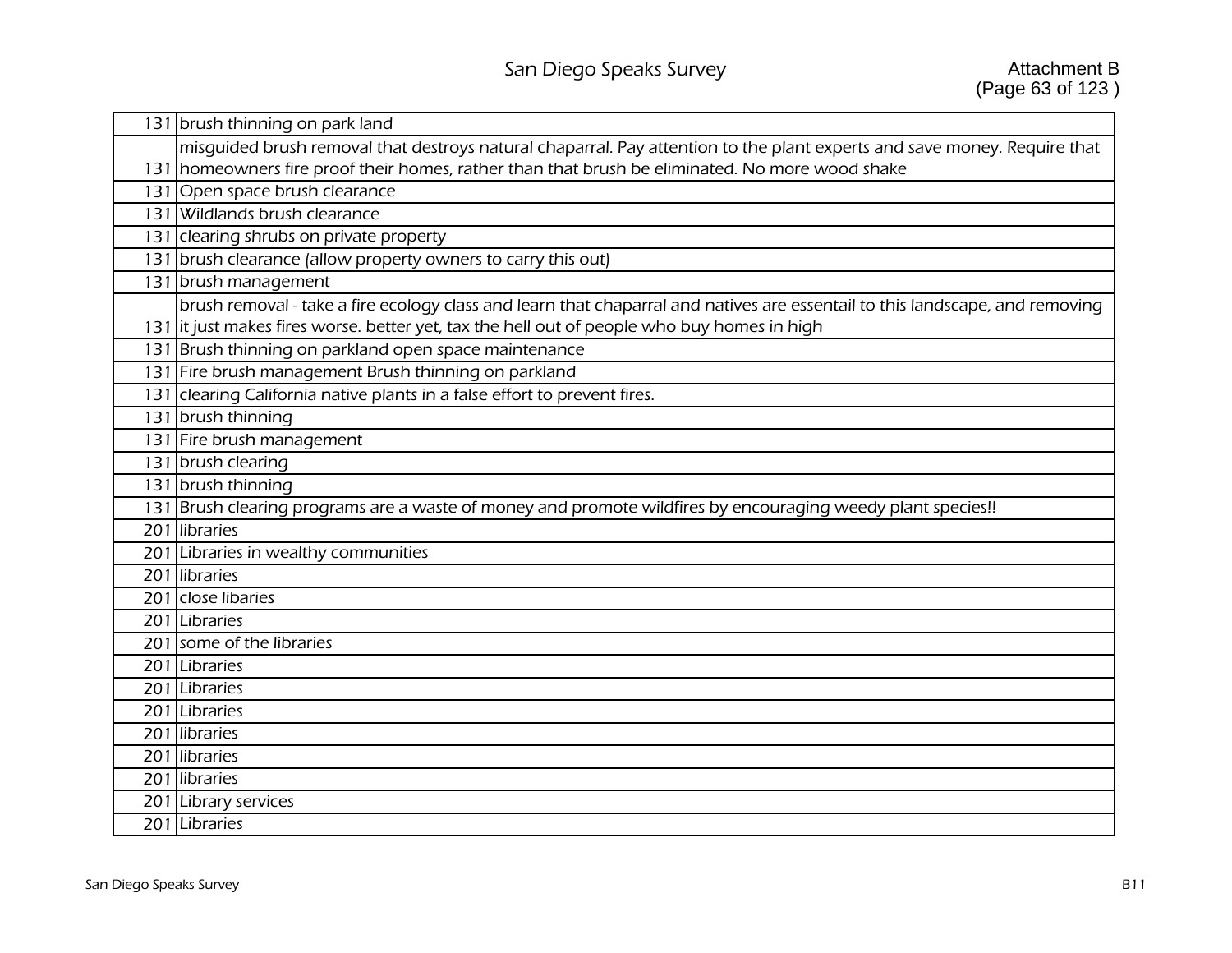| 202 downtown library                                                                                    |
|---------------------------------------------------------------------------------------------------------|
| 202 central library                                                                                     |
| 202 Central library                                                                                     |
| 202 Central library                                                                                     |
| 202 Central library                                                                                     |
| 202 central library                                                                                     |
| 202 Downtown library                                                                                    |
| 202 Downtown library                                                                                    |
| 202 downtown main library                                                                               |
| 202 main library downtown                                                                               |
| 202 Eliminate new development of the main library.                                                      |
| 202 New library downtown should be put on hold. Money should be redirected to branch libraries.         |
| 202 New library downtown: don't develop, and donor dollars given go to keeping existing libraries open. |
| 202 New main library is not necessary                                                                   |
| 202 No new downtown library.                                                                            |
| 202 main library downtown                                                                               |
| 202 postpone central library - internet/branches - books                                                |
| 202 sell and close central library (focus on branches)                                                  |
| 202 new library                                                                                         |
| 202 main library                                                                                        |
| 202 downtown library                                                                                    |
| 202 central library                                                                                     |
| 202 High school/library combination is not a good idea and should be dropped.                           |
| 202 Downtown library proposal.                                                                          |
| 202 Downtown Central Library                                                                            |
| 202 Main Library downtown                                                                               |
| 202 Down town library                                                                                   |
| 202 main library but maintain suppling branches                                                         |
| 202 planning downtown library, for now                                                                  |
| 202 support for downtown library expansion.                                                             |
| 202 Downtown library                                                                                    |
| $\overline{202}$ downtown library;                                                                      |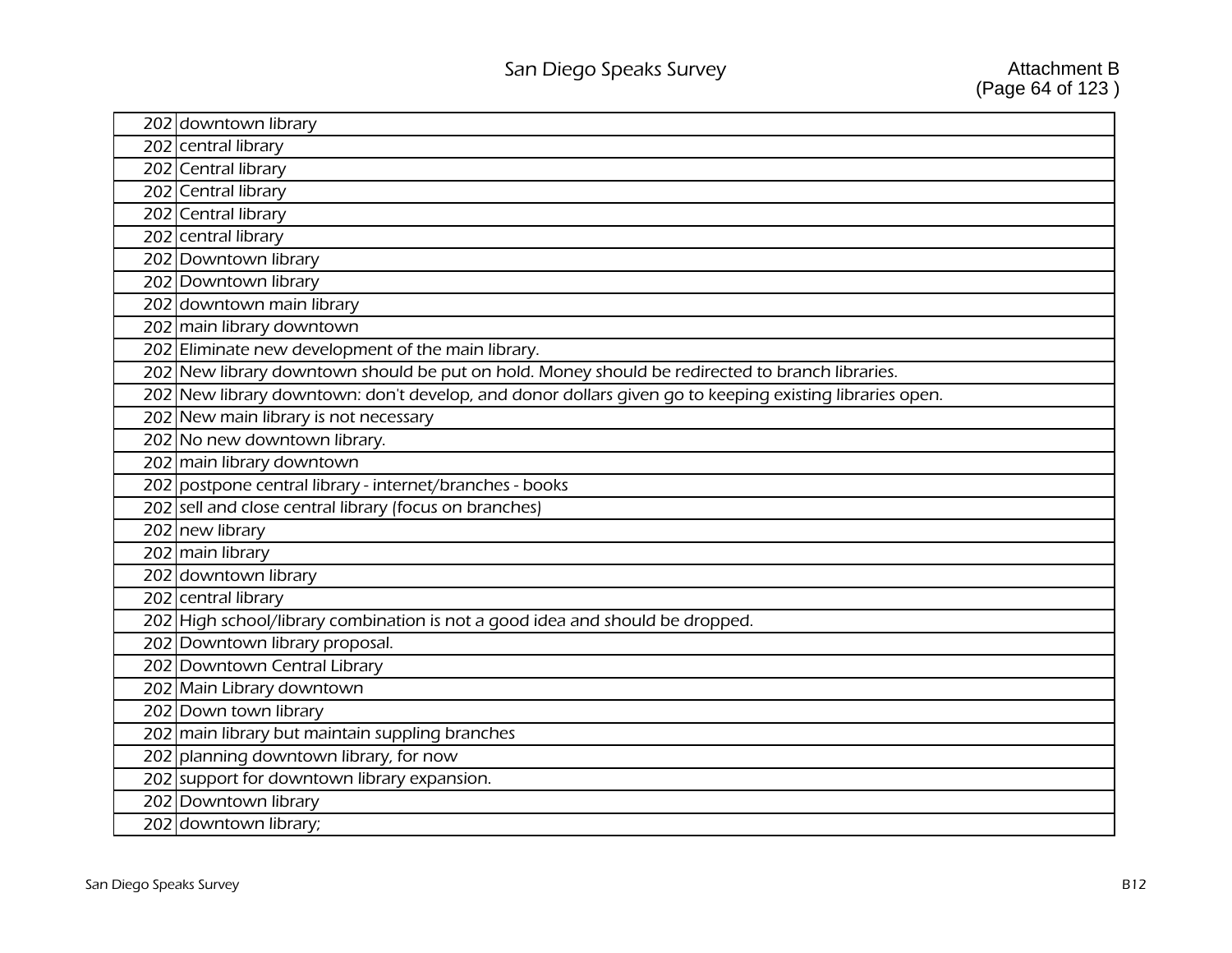| 202 Down town Library                                                                                                     |
|---------------------------------------------------------------------------------------------------------------------------|
| 202 downtown library                                                                                                      |
| 202 Downtown Library                                                                                                      |
| 202 downtown library (all we need is a warehouse from where books can be sent to branches);                               |
| 202 Downtown library                                                                                                      |
| 202 Downtown library project                                                                                              |
| 202 downtown library                                                                                                      |
| 202 Downtown library                                                                                                      |
| 202 Eliminate downtown library                                                                                            |
| $202$ new main library. We don't need it unless it is paid for by donations                                               |
| 202 New Main Library                                                                                                      |
| 202 Main Downtown Library                                                                                                 |
| 202 Main Library - there is no need with the internet.                                                                    |
| 202 main library                                                                                                          |
| 202 Main library                                                                                                          |
| 202 Main Library downtown                                                                                                 |
| 202 Main Library eliminated                                                                                               |
| 202 Main Library                                                                                                          |
| 202 Main Library                                                                                                          |
| 202 New Central Library downtown                                                                                          |
| 202 new library                                                                                                           |
| 202 downtown library                                                                                                      |
| 202 downtown library                                                                                                      |
| 202 sidewalk maintenance                                                                                                  |
| 202 downtown library,                                                                                                     |
| 202 The construction of the new main library                                                                              |
| 202 The idea of a central library.                                                                                        |
| $\overline{20}$ 2 downtown library                                                                                        |
| 202 new main library (for now)                                                                                            |
| 202 Stop constructing facilities that require ongoing maintenance-such as skate parks, downtown library, etc. Pick three! |
| 202 Library services (or at least outsource operations)                                                                   |
| 202 Library and Parks/Recs. programs should be elminated for now - until we're in a better financial situation.           |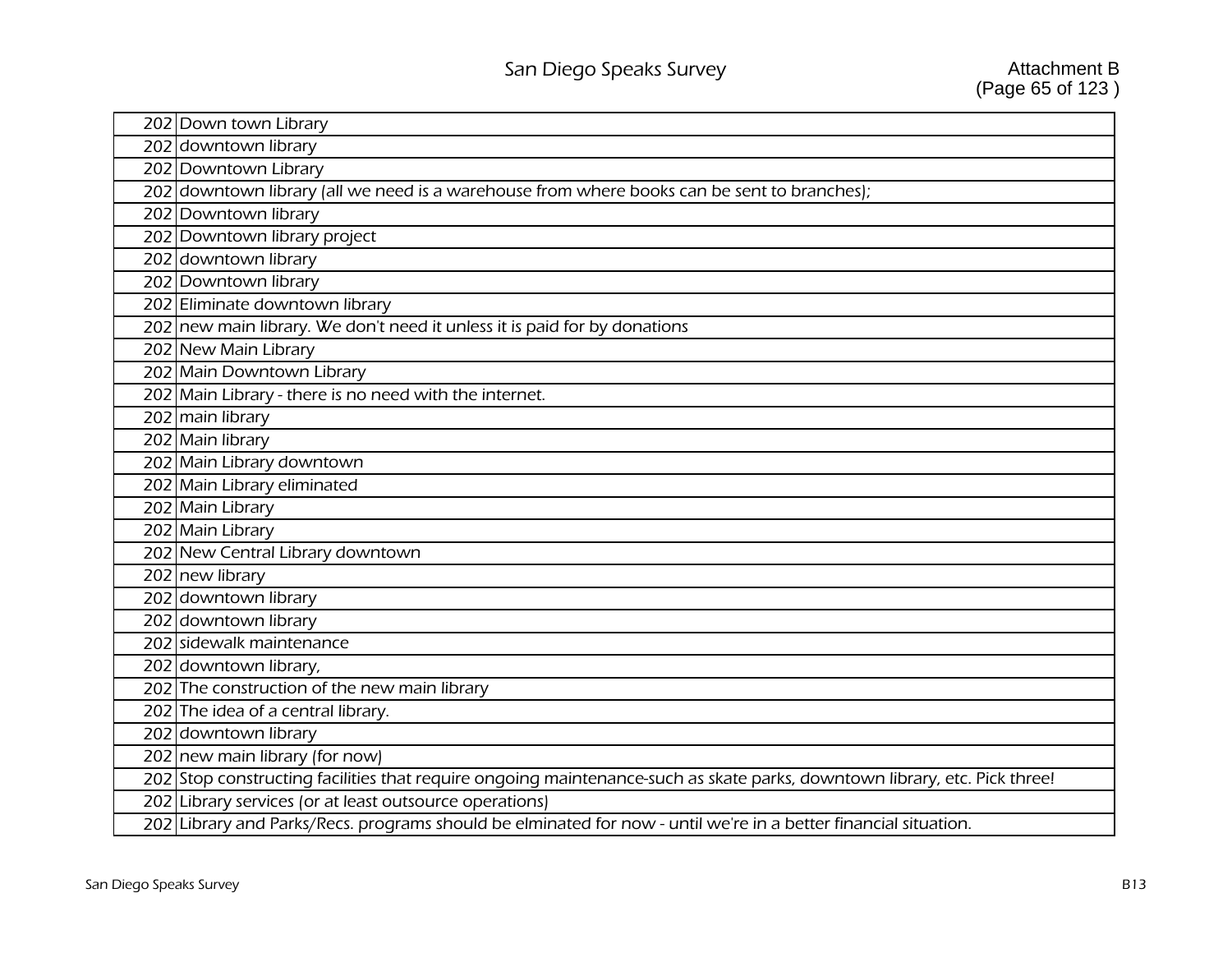| 202 Library                                                                                                               |
|---------------------------------------------------------------------------------------------------------------------------|
| 202 Library                                                                                                               |
| 202 Library                                                                                                               |
| 202 Privatize the libraries, Just for starters.                                                                           |
| 202 All Library programs Reduce libraries to one large branch per council district.                                       |
| any City funds that are given to the San Diego Library Foundation (including staff, space, materials, and donations meant |
| 202 for the branches that are diverted into the Foundation, etc.) Water Department customer ser                           |
| 202 library                                                                                                               |
| 203 Library youth programs                                                                                                |
| 203 Free youth library programs                                                                                           |
| 210 Arts and culture money should be moved to youth programs and services;                                                |
| 210 Art and culture programs                                                                                              |
| 210 Arts and cultural programs                                                                                            |
| 210 Art/culture programs.                                                                                                 |
| 210 Art and culture                                                                                                       |
| 210 arts and cultural services programs                                                                                   |
| 210 arts and cultural programs at this time                                                                               |
| 210 arts and culture commission (replace with volunteers)                                                                 |
| 210 Arts and culture                                                                                                      |
| 210 Art and cultural programs                                                                                             |
| 210 art and cultural programs                                                                                             |
| 210 Art and Cultural programs.                                                                                            |
| 210 Art/Cutural Programs                                                                                                  |
| 210 arts and culture programs; these can be performed by existing entities                                                |
| 210 Arts cultural subsidies                                                                                               |
| $\overline{210}$ arts program                                                                                             |
| 210 arts/culture                                                                                                          |
| 210 art & cultural programs                                                                                               |
| 210 Arts and culture programs                                                                                             |
| 210 Art and cultural programs                                                                                             |
| 210 Funding of Arts should be eliminated entirely.                                                                        |
| 210 arts and cultural programs                                                                                            |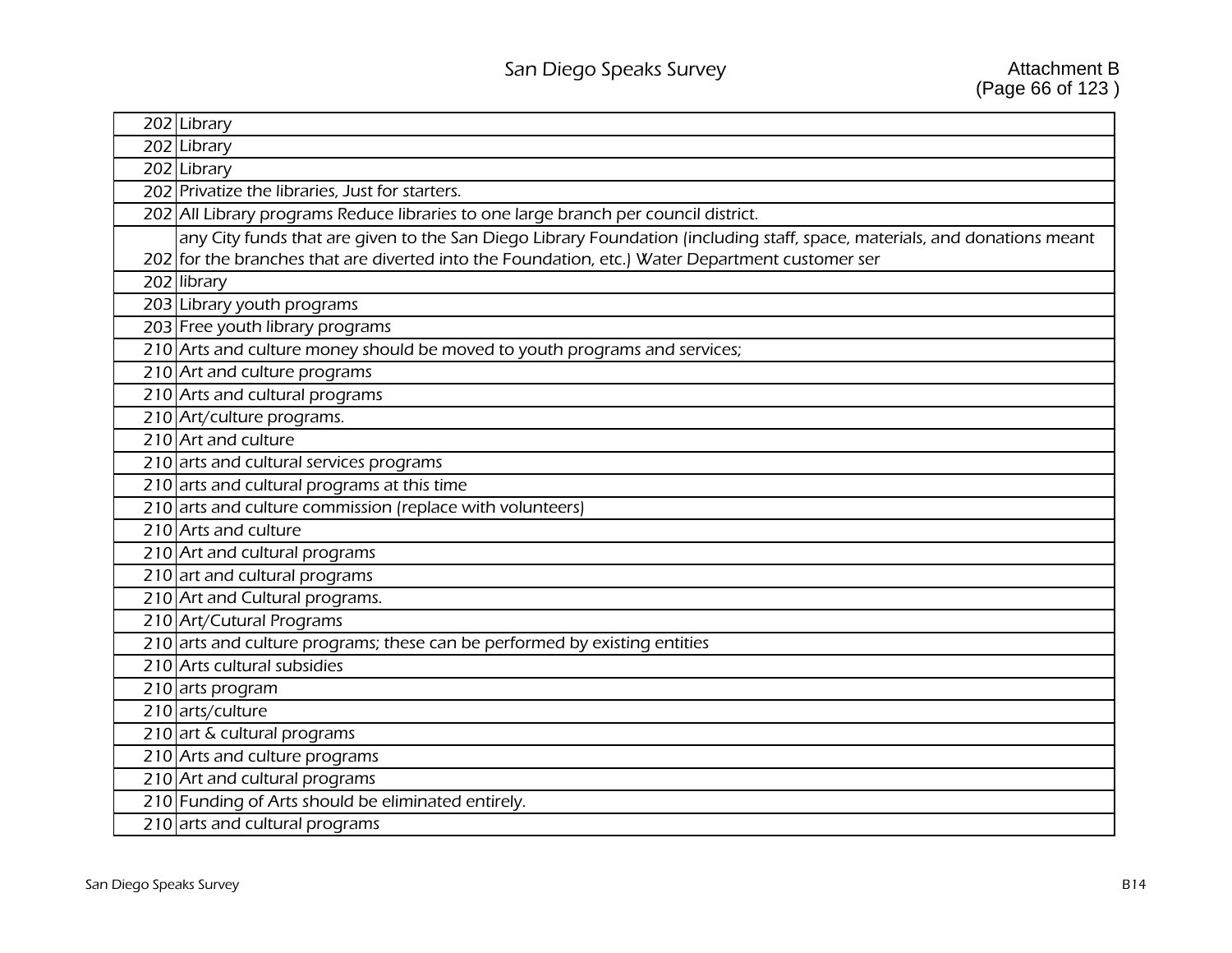|            | 210 Arts & Culture                                                                                                         |
|------------|----------------------------------------------------------------------------------------------------------------------------|
| $210$ arts |                                                                                                                            |
|            | 210 Art & cultural programs (temporarily)                                                                                  |
|            | 210 art/cultural programs                                                                                                  |
|            | 210 arts contributions                                                                                                     |
|            | 210 arts funding.                                                                                                          |
| $210$ arts |                                                                                                                            |
|            | $210$ art & cultural programs                                                                                              |
|            | 210 We could eliminate recreation, arts and cultural activities                                                            |
|            | 210 All art and culture programs                                                                                           |
|            | you have to eliminate all the unnecessary programs like arts, camps etc. These should be strictly user pay only and should |
|            | 210 be profitable for the city                                                                                             |
|            | $210$ public art                                                                                                           |
|            | 220 passive park areas maintenance                                                                                         |
|            | 220 open space maintenance                                                                                                 |
|            | high maintenance green spaces should be turned over to community gardens or should be planted in publicly accessible,      |
|            | 220 low maintenance plants or edibles or turned over to a non-profit for management in such a way t                        |
|            | 220 Open Space                                                                                                             |
|            | 220 Park maintenance - reduce the watering of grass areas to twice per week and for much shorter time.                     |
|            | 221 playground fields                                                                                                      |
|            | 222 Close recreation centers                                                                                               |
|            | 223 perhaps one to put on hold would be swimming pools.                                                                    |
|            | 223 swimming pool                                                                                                          |
|            | 223 Swimming Pools                                                                                                         |
|            | 223 Close swimming pools,                                                                                                  |
|            | 223 public swimming pools                                                                                                  |
|            | 223 swimming pools                                                                                                         |
|            | 223 Swimming Pools.                                                                                                        |
|            | 223 Swimming pools                                                                                                         |
|            | 223 Community swimming pools                                                                                               |
|            | 223 swimming pools                                                                                                         |
|            | 223 pools                                                                                                                  |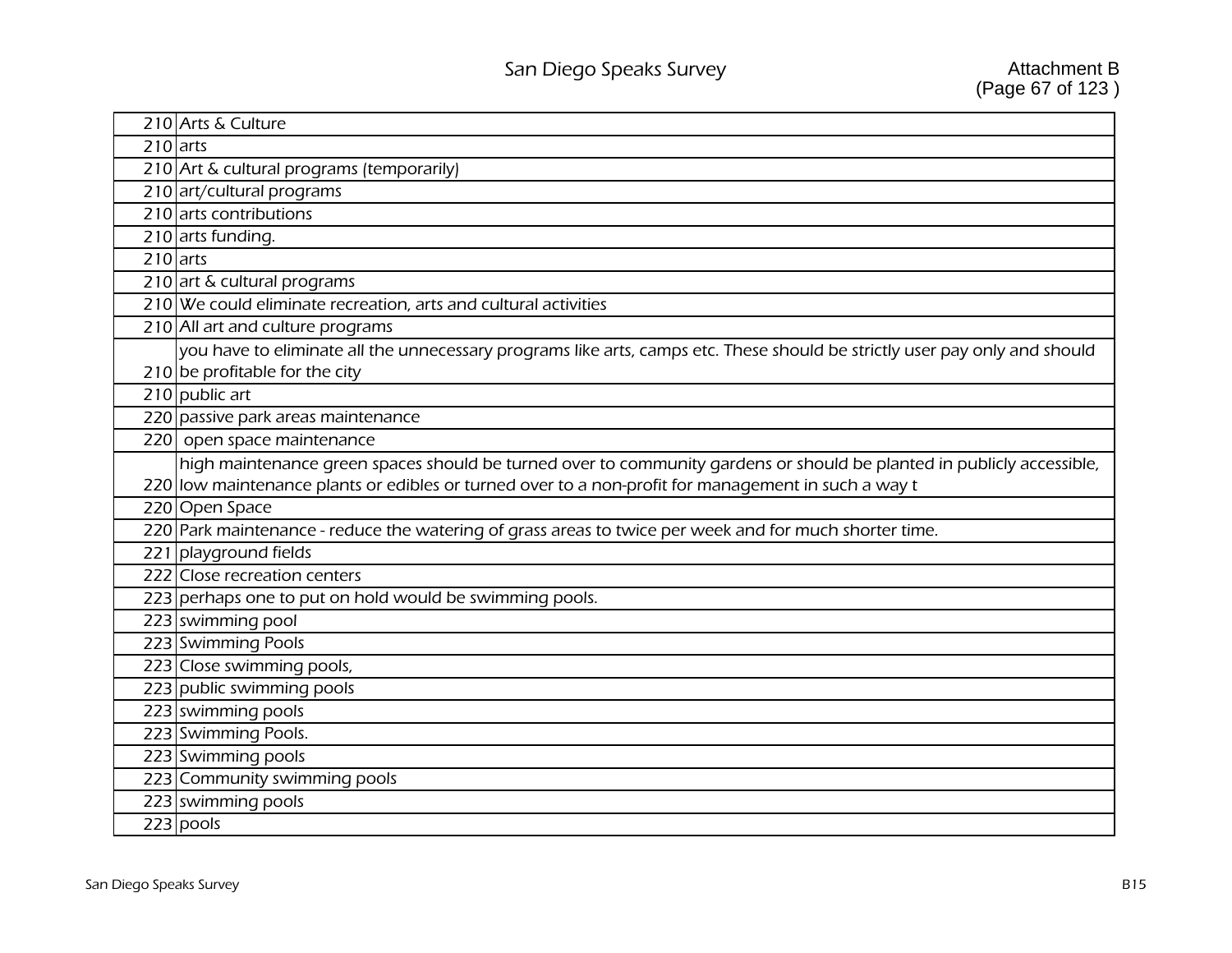| 223 swimming pools                                                                                                         |
|----------------------------------------------------------------------------------------------------------------------------|
| 223 Swimming pools                                                                                                         |
| 223 Winter swimming pools                                                                                                  |
| 225 open space                                                                                                             |
| 225 Maintenance of open spaces (use volunteers)                                                                            |
| 225 open space                                                                                                             |
| $\overline{225}$ open spaces                                                                                               |
| 225 open space maintenance                                                                                                 |
| 225 passive park areas                                                                                                     |
| 225 Natural vegetation restoration projects in parks                                                                       |
| 225 open space services                                                                                                    |
| 230 Recreation programs                                                                                                    |
| 230 Recreation programs                                                                                                    |
| 231 after school programs that are also offered by non-profits                                                             |
| 231 Rec Programs (after-school)                                                                                            |
| 231 After school program,                                                                                                  |
| 231 after school programs                                                                                                  |
| After school programs that focus more on babysitting than on education. My tax money shouldn't go to babysitting. I        |
| 231 would cut any and all programs that encourage parents to become even more out of touch with their                      |
| 231 after school programs                                                                                                  |
| 231 Aftger school programs                                                                                                 |
| 231 After school programs                                                                                                  |
| 231 After School programs                                                                                                  |
| 231 after school progrms for kids.                                                                                         |
| 231 after school programs                                                                                                  |
| 231 after school programs                                                                                                  |
| Afternoon kids programs, programs for kids in libraries and open space programs. Put the kids to work on projects they can |
| 231 handle that will benefit the community. They don't need to be entertained all of the time.                             |
| 232 youth programs;                                                                                                        |
| 232 Rec Programs (youth)                                                                                                   |
| 232 youth program                                                                                                          |
| 232 youth programs                                                                                                         |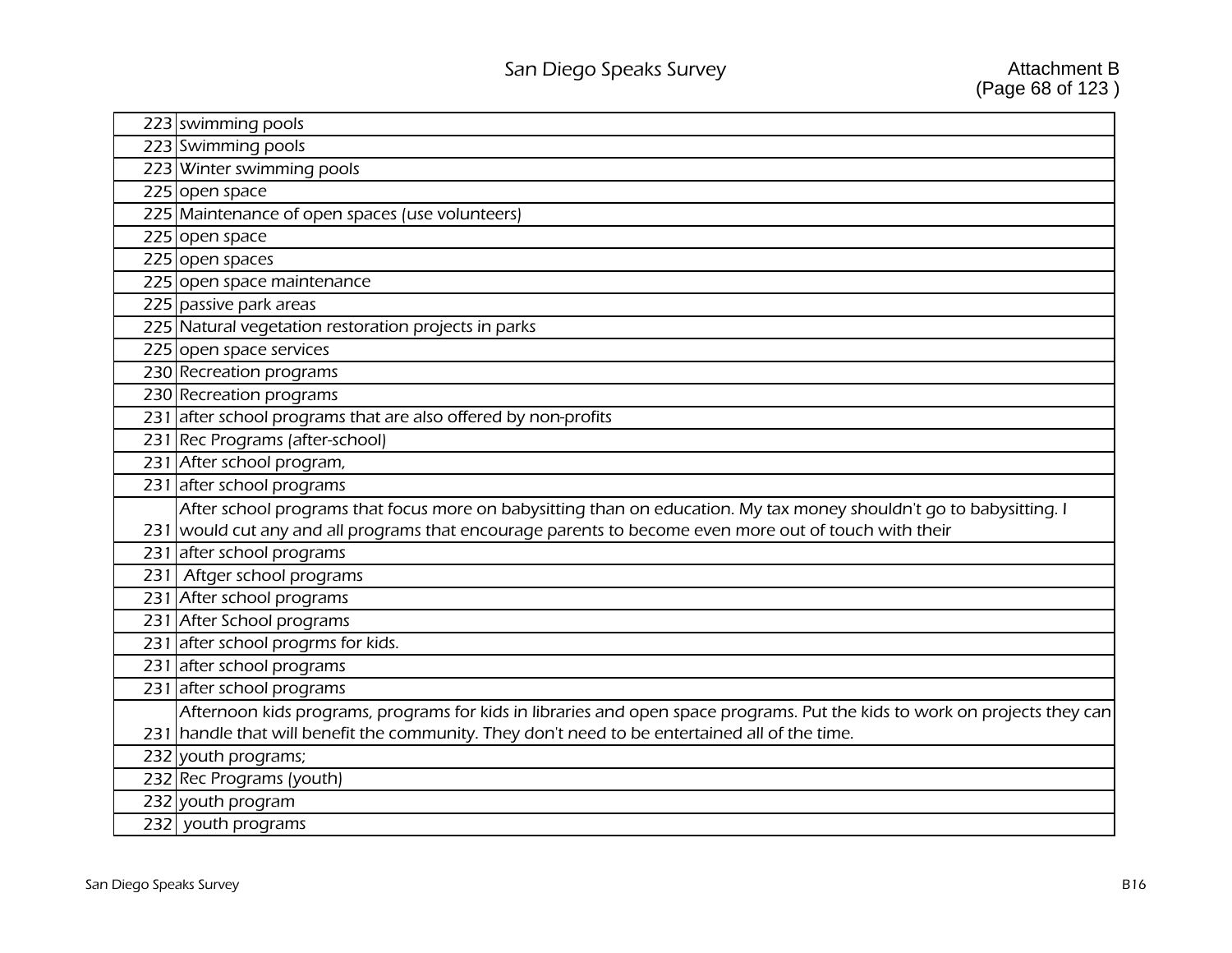| 232 youth programs<br>232 Youth programs<br>233 Rec Programs (senior)         |  |
|-------------------------------------------------------------------------------|--|
|                                                                               |  |
|                                                                               |  |
|                                                                               |  |
| 233 Senior citizens activities. I am 63 and do not need help from the city.   |  |
| 233 senior theroputic porgrams                                                |  |
| 233 elder programs                                                            |  |
| 233 Senior Programs                                                           |  |
| 234 adult programs                                                            |  |
| 234 Adult programs, senior programs                                           |  |
| 234 adult park and recreation programs                                        |  |
| 234 Senior and adult rec programs (YMCAs, etc. can provide);                  |  |
| 234 adult recreation programs                                                 |  |
|                                                                               |  |
| 234 adult programs                                                            |  |
| 234 adult programs                                                            |  |
| 234 adult education                                                           |  |
| 234 Adult Programs                                                            |  |
| 234 Adult rec                                                                 |  |
| 234 adult rec programs                                                        |  |
| 234 adult rec programs, cultural and arts programs, free trash service        |  |
| 234 Adult Rec Services                                                        |  |
| 234 Adult recreation programs                                                 |  |
| 234 adult program                                                             |  |
| 234 adult programs                                                            |  |
| 234 Any funded adult programs at rec centers (require adults to pay to play). |  |
| 234 adult programs                                                            |  |
| 234 adult programs                                                            |  |
| 234 adult programs                                                            |  |
| 234 adult programs                                                            |  |
| 234 Eliminate or make self sustaining adult recreation.                       |  |
| 234 Adult programs                                                            |  |
| 234 Adult programs                                                            |  |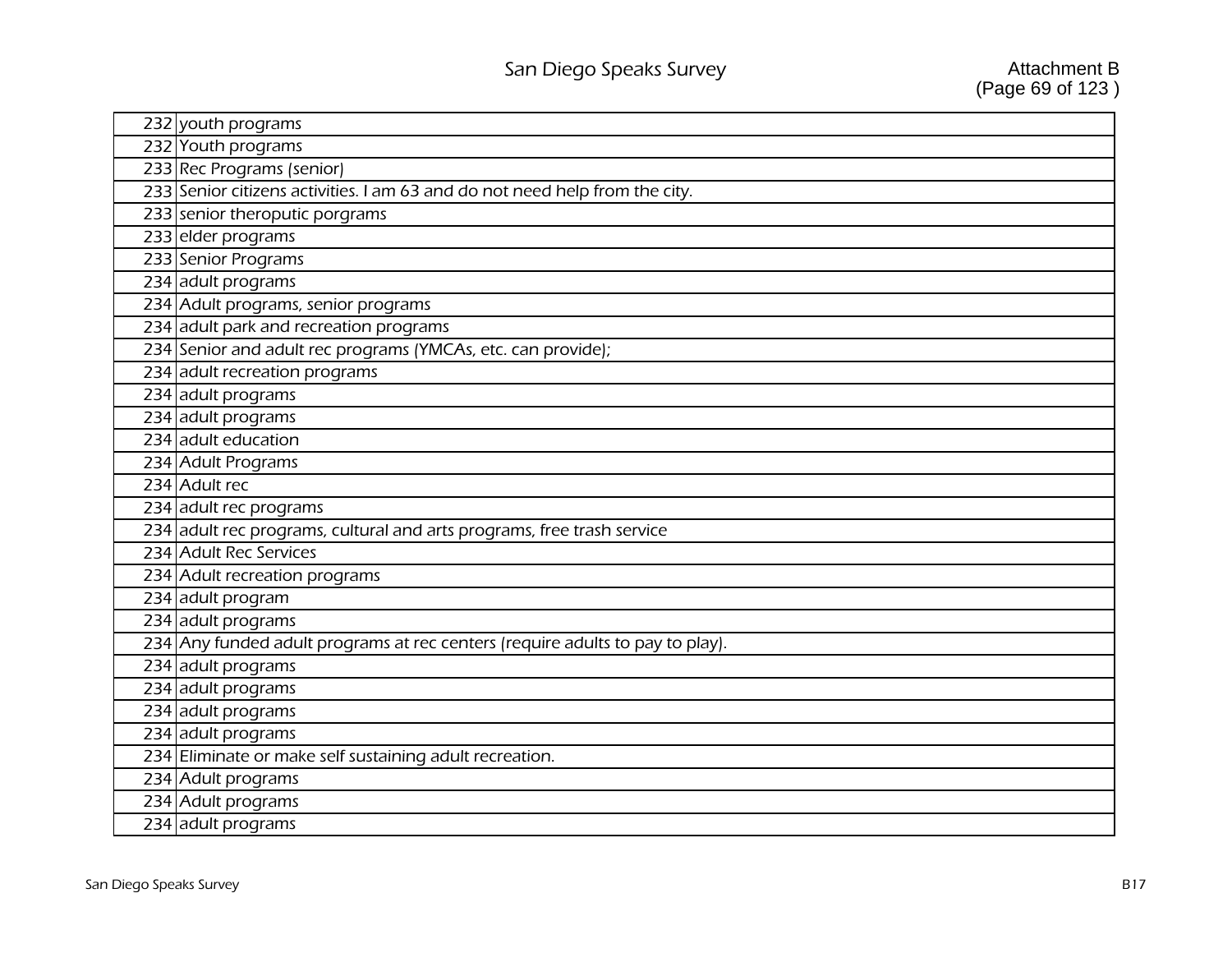|     | 234 Adult programs - reductions necessary. The City should form partnerships w/local business to provide career services. |
|-----|---------------------------------------------------------------------------------------------------------------------------|
|     | 234 Adult programs                                                                                                        |
|     | 234 Adult Recreation Programs                                                                                             |
|     | 234 adult programs                                                                                                        |
|     | 234 Adult Community programs                                                                                              |
|     | 234 adult recreation programs                                                                                             |
|     | 234 Adult Recreation Programs                                                                                             |
|     | 234 adult programs                                                                                                        |
|     | 234 Adult programs                                                                                                        |
|     | 234 Rec Programs (adult)                                                                                                  |
|     | 240 beach maintenance                                                                                                     |
|     | 240 beach maintenance                                                                                                     |
|     | 250 park ranger                                                                                                           |
|     | 250 los park rangers (park rangers);                                                                                      |
|     | 250 Park ranger services                                                                                                  |
|     | 250 park ranger service                                                                                                   |
|     | 250 Park ranger services                                                                                                  |
|     | 250 park ranger                                                                                                           |
|     | 250 park maintenance and quality of facilities                                                                            |
|     | 250 park ranger                                                                                                           |
|     | 250 park rangers                                                                                                          |
|     | 250 Park Rangers                                                                                                          |
|     | 250 park ranger service                                                                                                   |
|     | 261 Cut golf courses                                                                                                      |
|     | 261 Eliminate the golf service programs                                                                                   |
|     | 261 Golf course run by the city                                                                                           |
|     | 261 Municipal golf courses                                                                                                |
| 261 | Municipal golf courses                                                                                                    |
| 261 | Golf course                                                                                                               |
| 261 | Golf courses and Mt hope Cemetary should be sold, leased or fees substantially increased.                                 |
| 301 | Graffiti removal service cost could be minimized if law breakers had to clean it up.                                      |
|     | 301 graffiti removal                                                                                                      |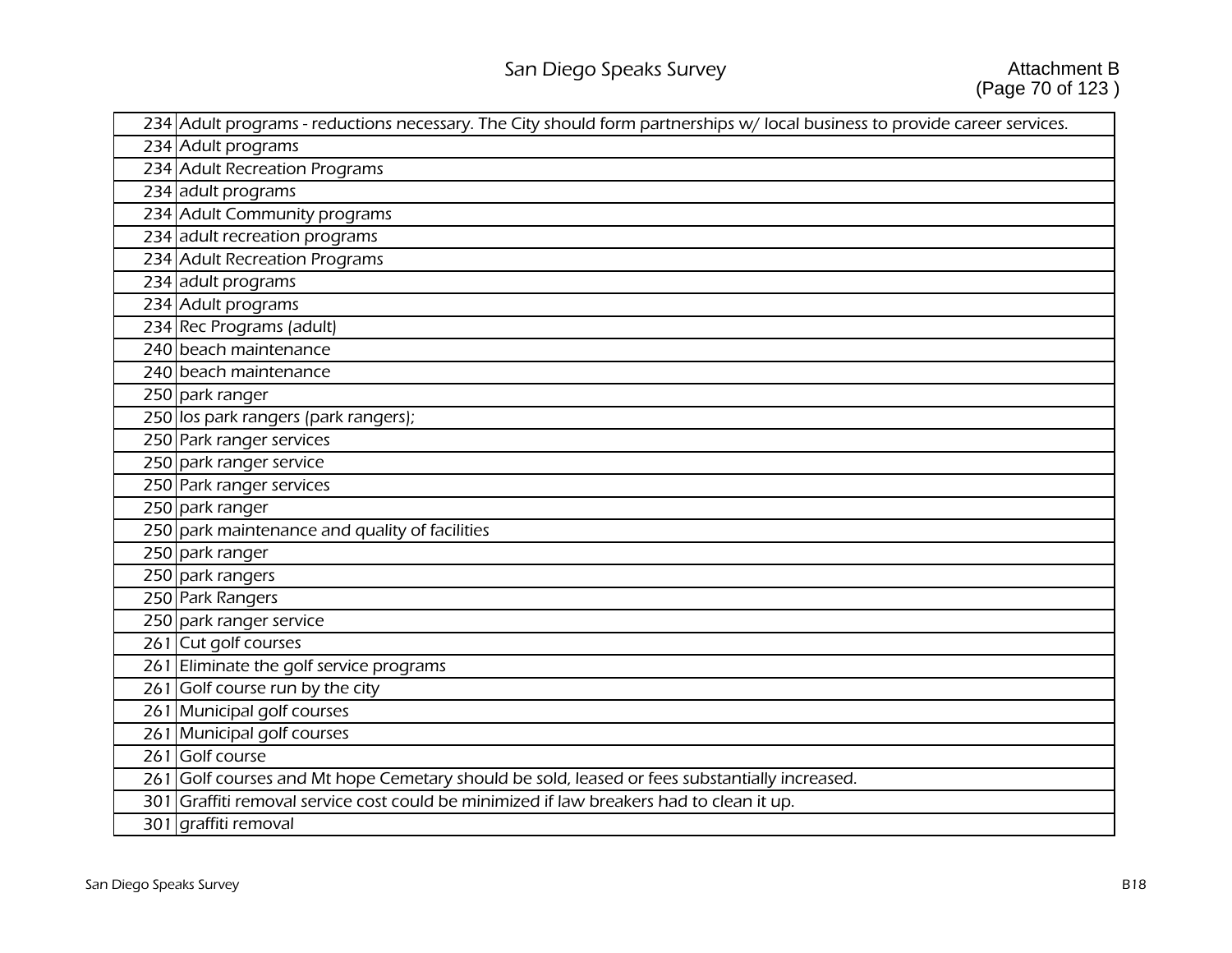| 301 graffiti control                                                                                                    |
|-------------------------------------------------------------------------------------------------------------------------|
| 301 graffiti removal - volunteers only                                                                                  |
| 301 graffiti - leave it to volunteers                                                                                   |
| 301 graffiti removal: use community organizations - pride in neighborhood;                                              |
| 301 graffiti removal                                                                                                    |
| 301 graffiti removal                                                                                                    |
| 301 effort to control and remove graffiti                                                                               |
| 301 effort to control remove graffiti                                                                                   |
| 301 Also, graffiti we can deal with, although it's ugly.                                                                |
| 301 graffiti                                                                                                            |
| 301 removing graffiti                                                                                                   |
| 301 control/remove graffiti                                                                                             |
| 301 Efforts to control/remove graffiti (Include in Community Service Program)                                           |
| 301 graffiti abatement                                                                                                  |
| 301 graffiti clean-up                                                                                                   |
| 301 Graffiti control, (should be neighborhood implemented)                                                              |
| 301 Graffiti removal                                                                                                    |
| 301 Graffiti                                                                                                            |
| 301 graffiti                                                                                                            |
| 301 Communities clean up their own graffiti.                                                                            |
| 302 code enforcement - ineffective - use volunteers                                                                     |
| 302 code enforcement                                                                                                    |
| How about increasing codes so that residents take a more active part in their community, get residents to understand we |
| 302 (the city) has no money for regular maintenance.                                                                    |
| 302 neighborhood code enforcement                                                                                       |
| 302 neighborhood code enforcement                                                                                       |
| 302 neighborhood code enforcements                                                                                      |
| 302 neighborhood code enforcement;                                                                                      |
| 302 neighborhood code enforcement                                                                                       |
| 302 neighborhood code enforcement                                                                                       |
| 302 Neighborhood code enforcement                                                                                       |
| 302 Neighborhood Code enforcement                                                                                       |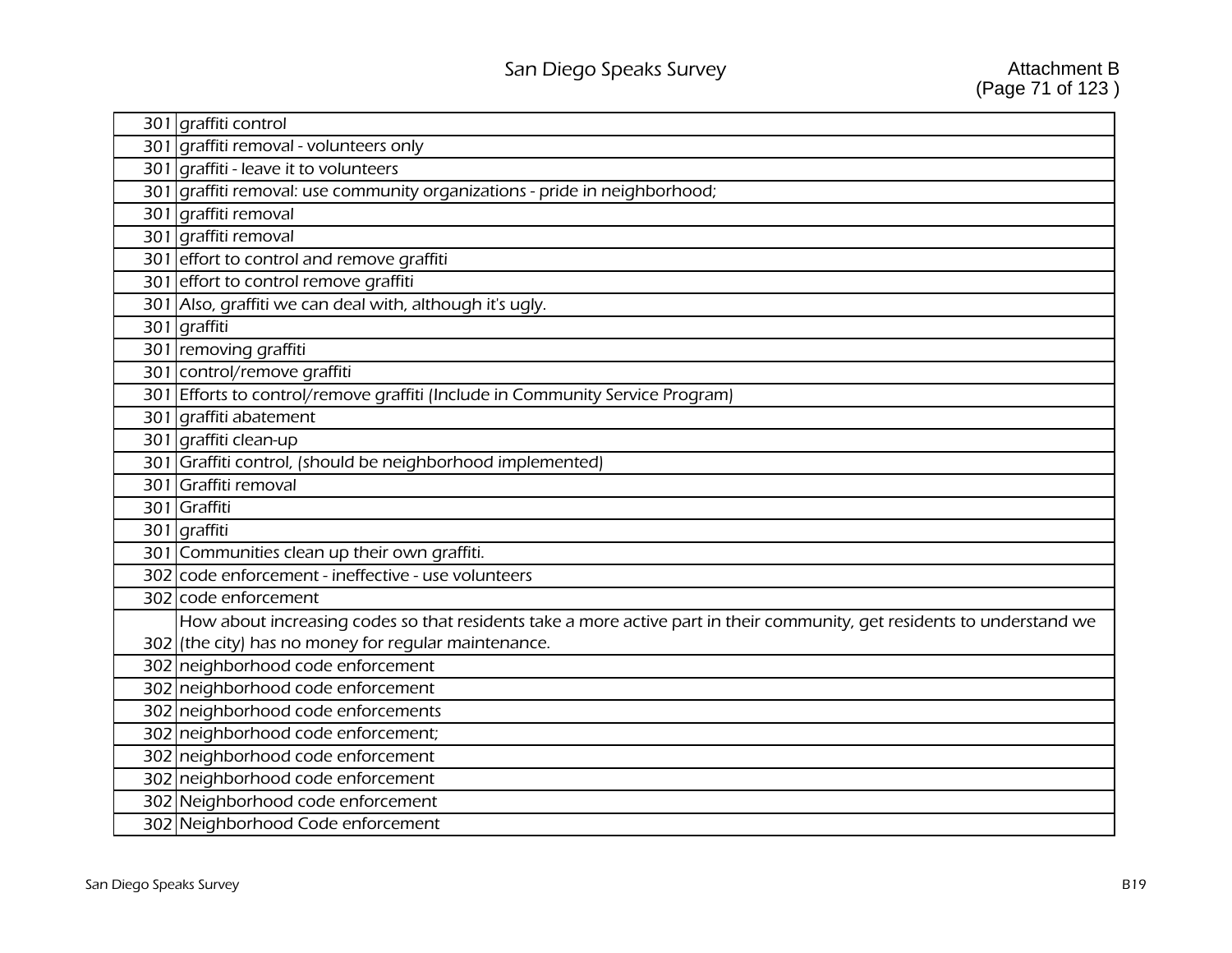| 302 Neighborhood code enforcement                                                                                |
|------------------------------------------------------------------------------------------------------------------|
| 302 code enforcement                                                                                             |
| 302 code enforcement                                                                                             |
| 302 Code enforcement operations.                                                                                 |
| 302 code enforcement                                                                                             |
| 302 Neighborhood Code Enforcement                                                                                |
| 303 residential street sweeping                                                                                  |
| 303 residential street sweeping                                                                                  |
| 303 residential street sweeping                                                                                  |
| 303 Street sweeping.                                                                                             |
| 303 Reduce street sweeping, back to twice a month                                                                |
| 303 residential street cleaning                                                                                  |
| 303 residential street cleaning appears ineffective from my 50+ years experience with it                         |
| 303 residential street sweeping                                                                                  |
| 303 residential street sweeping                                                                                  |
| 303 residential/street sweeping                                                                                  |
| 303 street sweeping                                                                                              |
| 303 residential street sweeping                                                                                  |
| 303 Street sweeping                                                                                              |
| 303 Street sweeping (even if temporarily)                                                                        |
| street sweeping in some neighborhoods should be around home owner should be able to keep clean in front of there |
| 303 homes.                                                                                                       |
| 303 Street sweeping is a huge waste of funds. It's the resident's responsibility.                                |
| 303 street sweeping residential                                                                                  |
| 303 Street sweeping-what if people take some responsibility for their own street? Set out and do it.             |
| 303 street sweeping                                                                                              |
| 303 Sweeping streets                                                                                             |
| 303 Also street maintenance is unnecessary, although people usually don't like it. We can deal with it.          |
| 303 street sweeping - leave it to volunteers                                                                     |
| 303 street cleaning                                                                                              |
| 303 sidewalk maintenance                                                                                         |
| 303 sidewalk maintenance                                                                                         |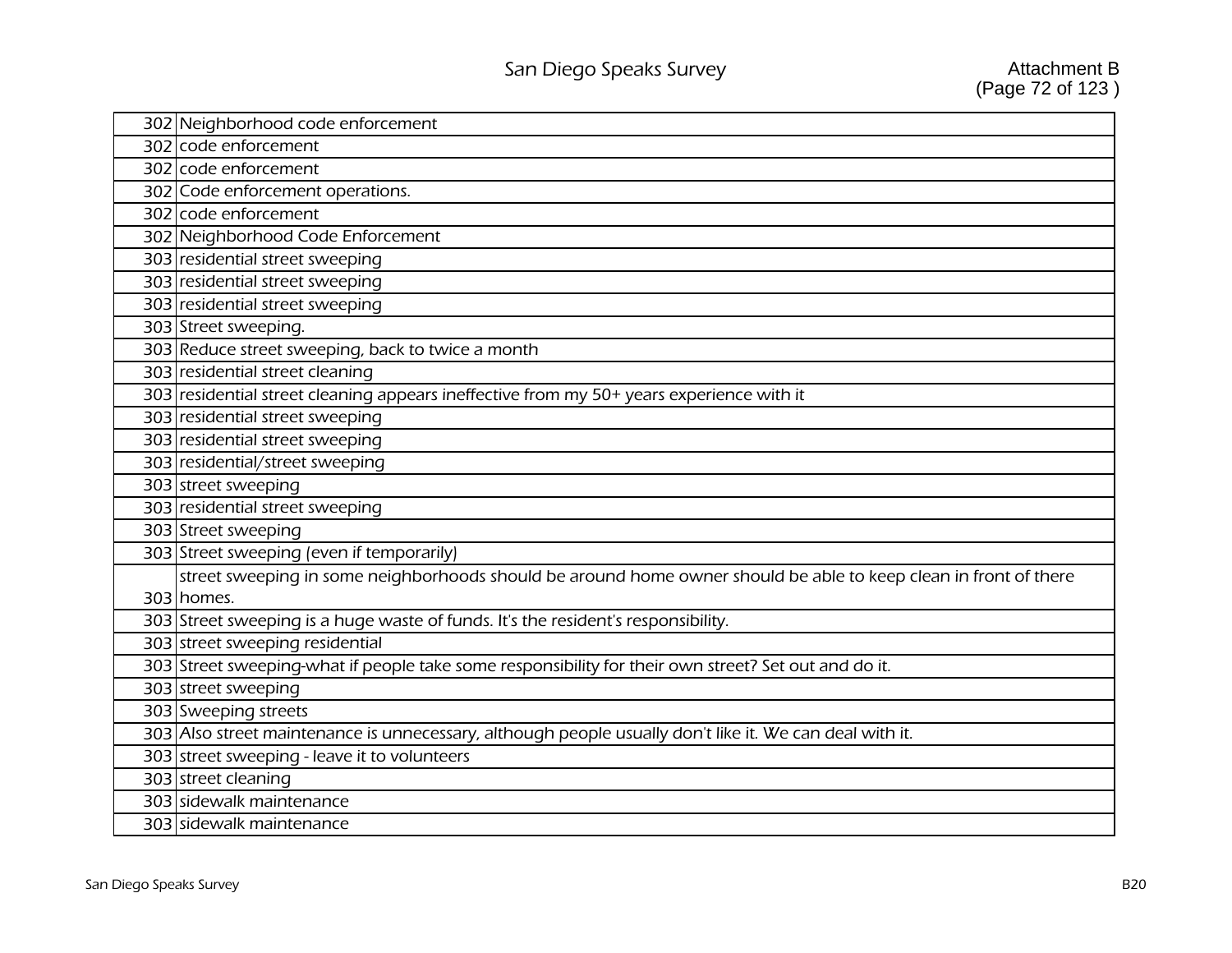|          | 303 street sweeping (omit residential 2-lane streets)                                                                      |
|----------|----------------------------------------------------------------------------------------------------------------------------|
|          | 303 eliminate or greatly reduce street sweeping                                                                            |
|          | 303 street sweeping on residential streets                                                                                 |
|          | 303 Street Sweepingif neighborhoods want it they should pay.                                                               |
|          | 303 street landscaping                                                                                                     |
|          | 303 swtreet ladscaping                                                                                                     |
|          | 303 Street sweeping.                                                                                                       |
|          | 303 street sweeping - this isn't new england, leaves barely fall to the ground here. waste of money.                       |
|          | 303 street sweeping                                                                                                        |
|          | 303 Street Sweeping (ask for neighborhood clean ups)                                                                       |
|          | 303 reduce street sweeping                                                                                                 |
|          | 303 Street Sweeping – it does nothing but create dust                                                                      |
|          | 303 street sweeping,                                                                                                       |
|          | 303 eliminate street sweeping                                                                                              |
|          | 303 Residential street sweeping                                                                                            |
|          | 303 city street cleaning should only occur if trash pickup leaves a mess.                                                  |
|          | 303 residential street sweeping                                                                                            |
|          | 303 Residential street sweeping                                                                                            |
|          | 303 residential street sweeping                                                                                            |
|          | 303 street sweeping                                                                                                        |
|          | 303 Street Sweeping - ineffective anyway                                                                                   |
|          | 303 Street sweeping                                                                                                        |
|          | 303 Street sweeping                                                                                                        |
|          | 303 Street sweeping                                                                                                        |
|          | 303 Street sweeping                                                                                                        |
|          | 303 street sweeping, just places dirt on sidewalk                                                                          |
|          | Street sweeping. Any money or reduced cost services to profit-making enterprises, e.g. sports, tourist-oriented companies, |
| 303 etc. |                                                                                                                            |
|          | 303 Street sweeping.                                                                                                       |
|          | 303 Street landscaping for next 2 years.                                                                                   |
|          | 303 street sweeping                                                                                                        |
|          | 303 Sidewalk maintainance                                                                                                  |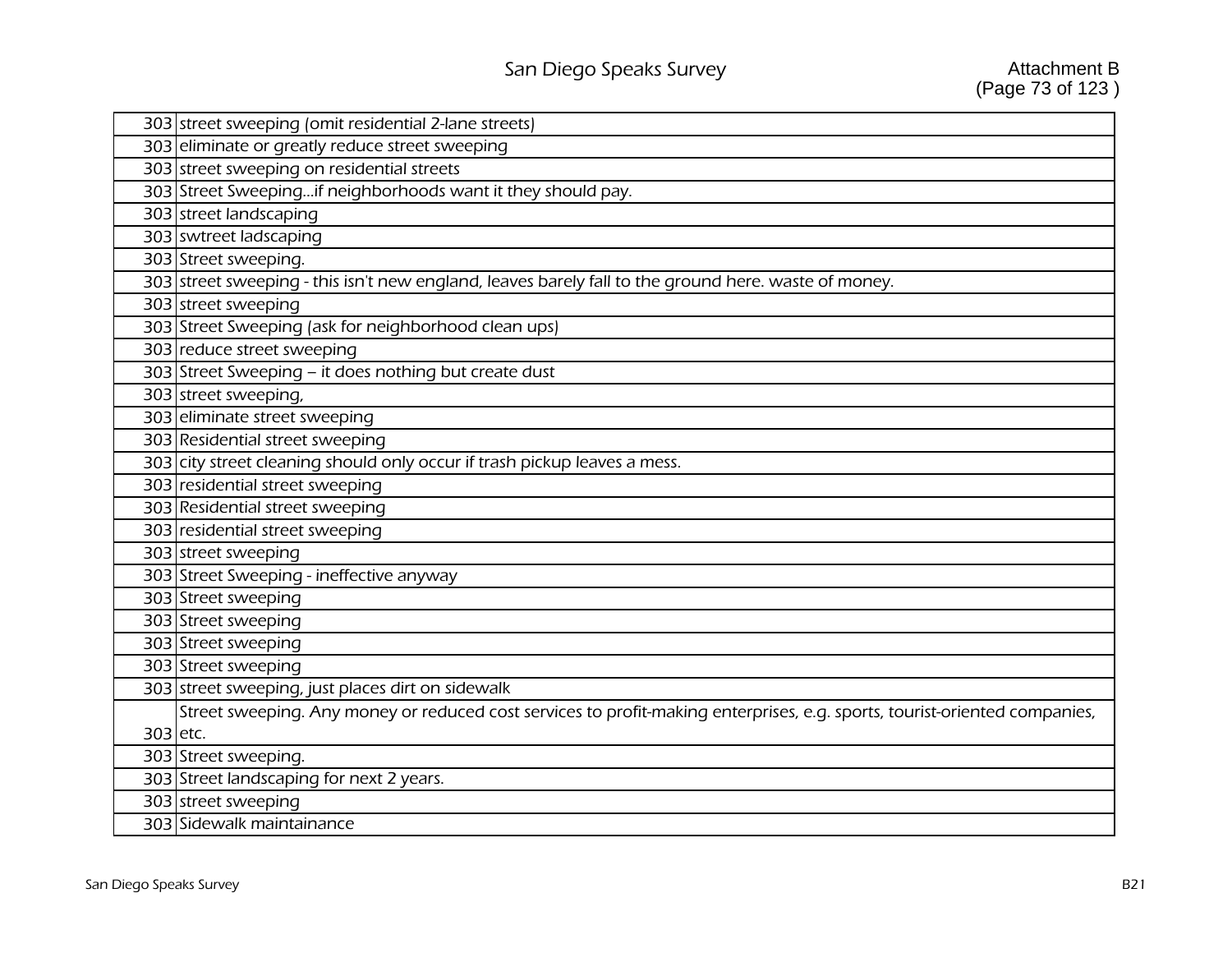| 303 street and sidewalk etc.                                                                                             |
|--------------------------------------------------------------------------------------------------------------------------|
| 305 street maintenance                                                                                                   |
| 306 street landscaping                                                                                                   |
| 306 Find ways to involve youth in landscaping.                                                                           |
| 306 street landscaping                                                                                                   |
| 306 street landscaping                                                                                                   |
| 306 street landscaping                                                                                                   |
| 306 street landscaping: zeroscape no irrigation                                                                          |
| 306 street landscaping                                                                                                   |
| 306 street landscaping                                                                                                   |
| 306 street landscaping;                                                                                                  |
| 306 street landscaping;                                                                                                  |
| 306 street landscaping                                                                                                   |
| 306 street landscaping                                                                                                   |
| 306 landscaping                                                                                                          |
| 306 street landscaping                                                                                                   |
| 306 street landscaping                                                                                                   |
| 306 street landscaping                                                                                                   |
| 306 street landscaping                                                                                                   |
| 306 street landscaping                                                                                                   |
| 306 street landscaping;                                                                                                  |
| 306 landscaping/watering along highways - keep to very basic maintenance                                                 |
| 306 street landscaping                                                                                                   |
| 306 street landscaping                                                                                                   |
| street landscaping - unless you are going to employ a company who does native plants, street landscaping is a huge waste |
| 306 of water and time.                                                                                                   |
| 306 street landscaping                                                                                                   |
| 306 highway landscaping                                                                                                  |
| 306 landscaping on city property should be kept to a minimum                                                             |
| 306 landscaping maintenance (could be similar to trash pickup on highway sponsorship)                                    |
| 306 Street landscaping                                                                                                   |
| 306 street landscaping                                                                                                   |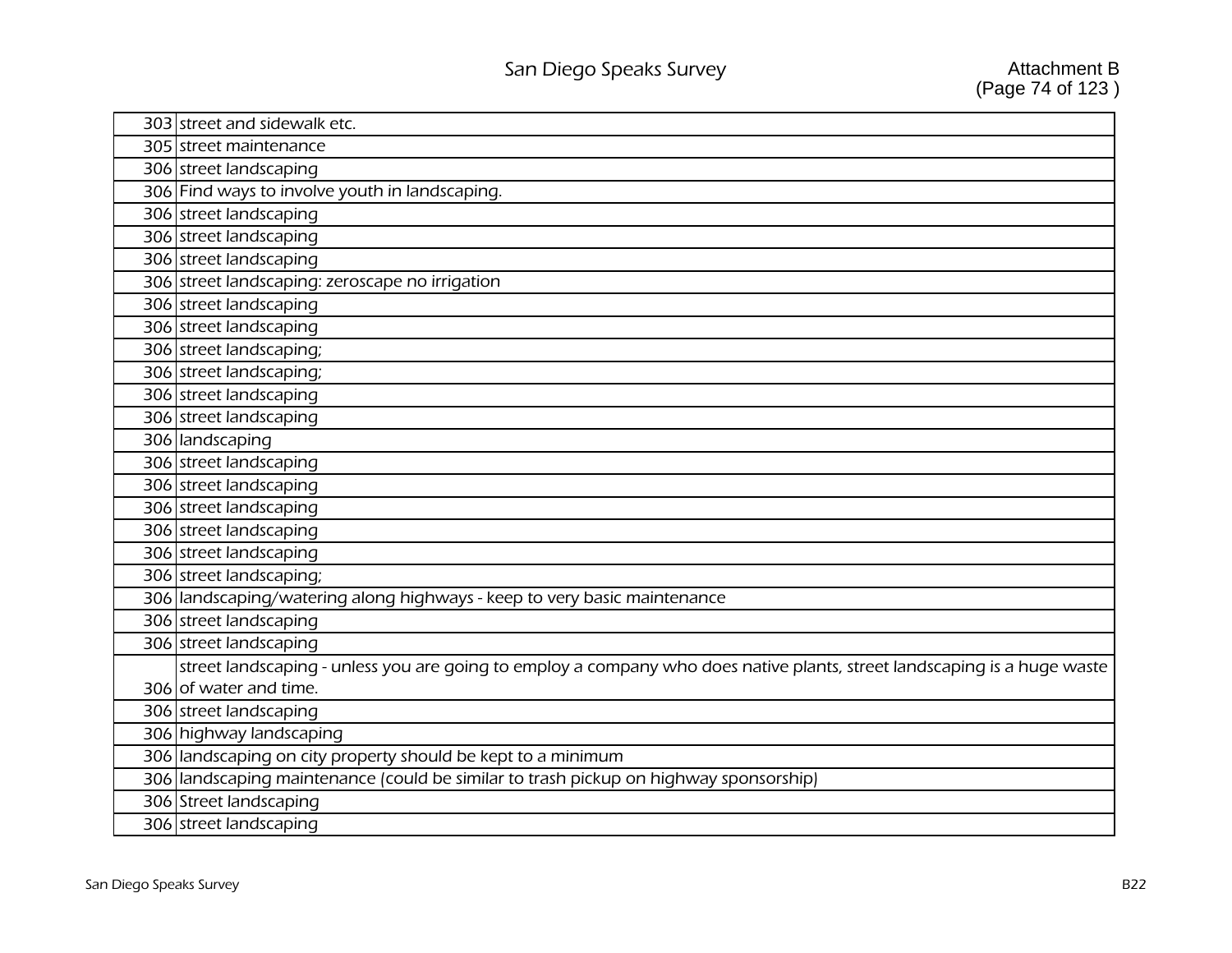| 306 landscaping programs                            |
|-----------------------------------------------------|
| 306 Landscaping of streets                          |
| 306 Contract landscape services                     |
| 306 street landscaping                              |
| 306 Center Divide landscaping additions             |
| 306 street landscaping                              |
| 306 unnecessary landscaping                         |
| 308 storm water pollutions                          |
| 308 storm water program                             |
| 308 Storm water education;                          |
| 308 storm water pollution                           |
| 308 Storm water programs                            |
| 308 Storm Water Pollution                           |
| 308 storm water pollution efforts                   |
| 308 storm water pollution prevention and compliance |
| 308 Storm water and pollution services,             |
| 308 Storm Water pollution prevention and compliance |
| 308 storm drain enforcement                         |
| 309 community planning                              |
| 309 Planificacion de la comunidad (city planning);  |
| 309 community planning                              |
| 309 community planning                              |
| 309 community planning                              |
| 309 community planning                              |
| 309 community planning efforts                      |
| 309 community planning                              |
| 309 Community planning/organizing                   |
| 309 community planning,                             |
| 309 Community Planning                              |
| 309 Community planning updates                      |
| 310 weekly trash service during winter              |
| 310 trash collection                                |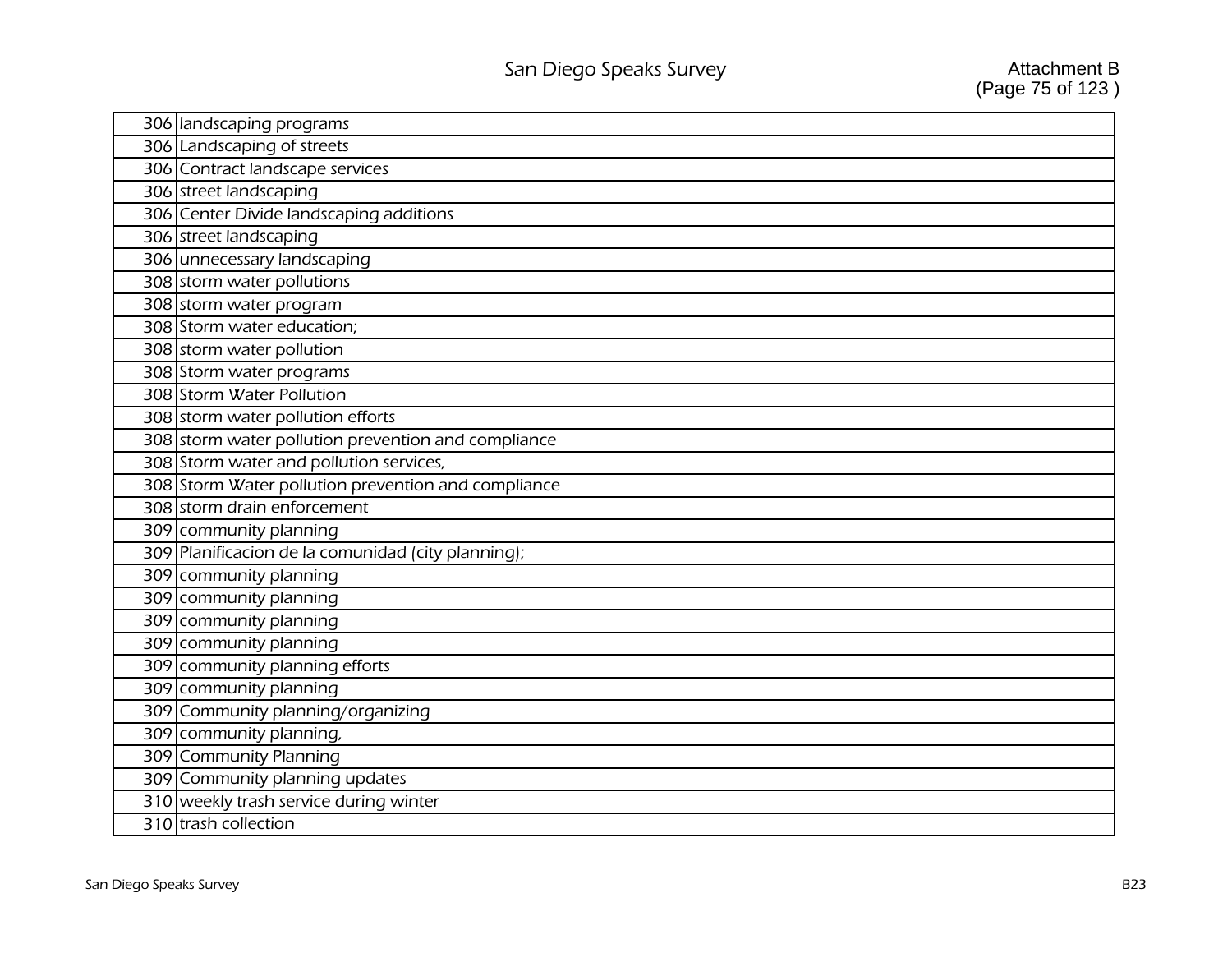| 310 residential recycling services                                                                                     |
|------------------------------------------------------------------------------------------------------------------------|
| 310 charge us for trash pick-up                                                                                        |
| 310 free trash - tax me                                                                                                |
| 310 Free trash                                                                                                         |
| 310 privatize trash collection;                                                                                        |
| 310 recycling                                                                                                          |
| 310 recycling services                                                                                                 |
| 310 residential trash collection (increase a fee)                                                                      |
| 310 Trash collection                                                                                                   |
| 310 Trash collection (make homeowners pay)                                                                             |
| 310 Trash pick-up - pay for                                                                                            |
| 310 trash pick-up                                                                                                      |
| 310 trash/recycle: private                                                                                             |
| 310 Trash/recycling should be mandatorily paid for by citizens.                                                        |
| 310 Free trash pick-up                                                                                                 |
| 310 Trash collection/recycling services (City should not be doing this in the first place)                             |
| 310 Make people pay for their trash pick-up. I live in an HOA and we pay for our trash.                                |
| 310 Free trash pick-up                                                                                                 |
| 310 municipal trash collection                                                                                         |
| 310 city paid trash pick up city                                                                                       |
| 310 free trash collection                                                                                              |
| 310 Free trash pick up.                                                                                                |
| 310 free trash pickup                                                                                                  |
| 310 Free Trash Pickup.                                                                                                 |
| Free trash and recycling should be changed to CHARGE for this service-charge people who use this service; DON'T charge |
| 310 all of us through higher taxes or other fees.                                                                      |
| 310 Free trash pick up                                                                                                 |
| Everyone else in the county pays for trash pickup. The City trash service does a good job, but could be better if they |
| 310 charged.                                                                                                           |
| 310 trash services                                                                                                     |
| 310 Trash Service                                                                                                      |
| 310 Free Trash Collection,                                                                                             |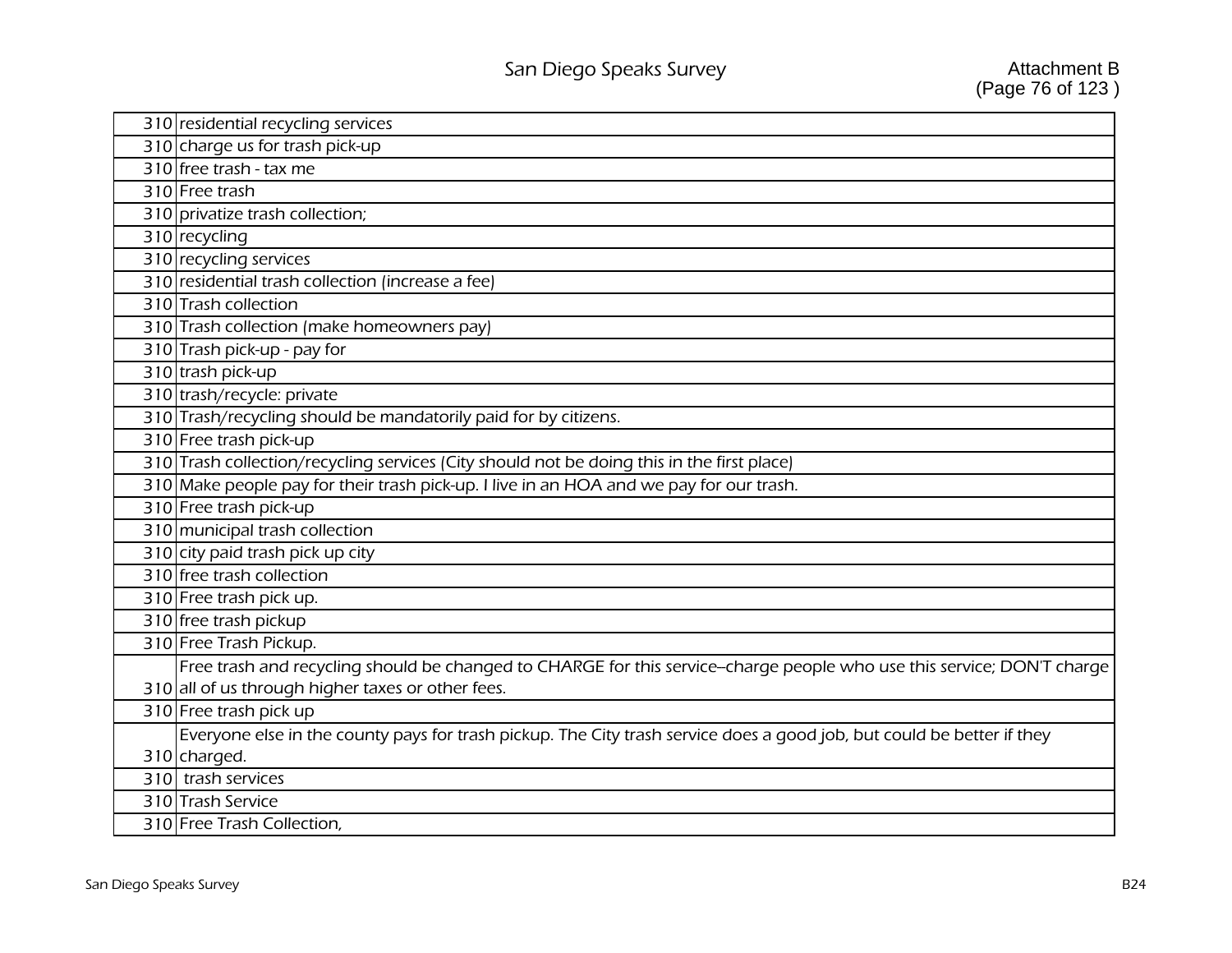|     | 310 Contract trash service and landscape services                                                                                                                                                                            |
|-----|------------------------------------------------------------------------------------------------------------------------------------------------------------------------------------------------------------------------------|
|     | 310 trash p/u every other week                                                                                                                                                                                               |
|     | 310 Outsource trash pickup                                                                                                                                                                                                   |
|     | Paying for trash pick up is common, as I pay every 3 months and they will pick up large items and haul them away for us.<br>310 Helps keep the neighborhood clean and they dispose of the articles in the correct manner. Wa |
|     | 310 Privatize the trash collection                                                                                                                                                                                           |
|     | Privatize Trash pick up or charge residents for pickup - the city should research comparible charges for service in similar                                                                                                  |
|     | 310 sized cities.                                                                                                                                                                                                            |
|     | 310 residential trash collection                                                                                                                                                                                             |
|     | 310 FREE TRASH PICK UP,                                                                                                                                                                                                      |
|     | 310 Trash collection every other week.                                                                                                                                                                                       |
|     | 310 Trash collection                                                                                                                                                                                                         |
|     | 310 Trash collection                                                                                                                                                                                                         |
|     | 310 Trash collection                                                                                                                                                                                                         |
|     | 310 Trash collection                                                                                                                                                                                                         |
|     | 310 free trash collection                                                                                                                                                                                                    |
|     | 310 trash pick-up                                                                                                                                                                                                            |
|     | 310 trash service                                                                                                                                                                                                            |
|     | 310 trash services                                                                                                                                                                                                           |
|     | 310 We support paying for trash pick up                                                                                                                                                                                      |
|     | 310 Eliminate trash pick-up; neighborhoods should pay for them; it does not need to be a city service.                                                                                                                       |
|     | 311 Residential recyclinf                                                                                                                                                                                                    |
|     | 311 residential recycling services                                                                                                                                                                                           |
|     | 311 residential recycling                                                                                                                                                                                                    |
|     | 311 residential recycling services                                                                                                                                                                                           |
|     | 311 paid recycling pick up                                                                                                                                                                                                   |
|     | 311 Free recycle collection.                                                                                                                                                                                                 |
| 311 | outsource recycling                                                                                                                                                                                                          |
|     | 311 residential recycling                                                                                                                                                                                                    |
|     | 311 recycling                                                                                                                                                                                                                |
|     | 311 recycling services                                                                                                                                                                                                       |
|     | 312 community clean-up                                                                                                                                                                                                       |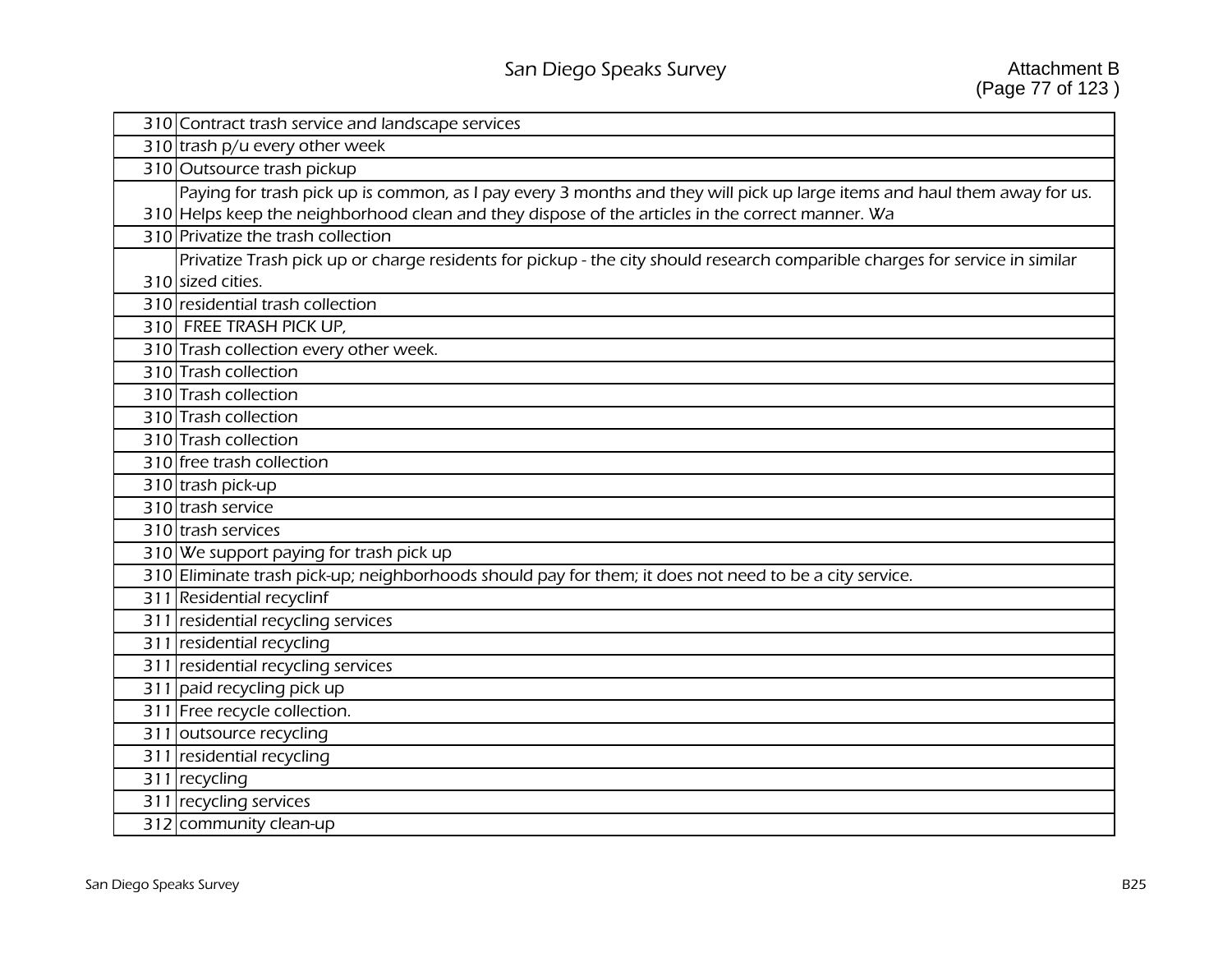| 312 community cleanups (let communities do this)                                                    |
|-----------------------------------------------------------------------------------------------------|
| 312 Communities can clean up their own neighborhoods.                                               |
| 312 community cleanup                                                                               |
| 312 Community cleanups should be wholly provided by volunteer groups.                               |
| 312 community cleanup - volunteers                                                                  |
| 312 community cleanups should be eliminated;                                                        |
| 312 community cleanups                                                                              |
| 312 neighborhood clean-ups                                                                          |
| 312 community cleanups                                                                              |
| 312 community cleanups                                                                              |
| 312 community cleanups                                                                              |
| 312 community cleanups. leave to communities                                                        |
| 312 community cleanup                                                                               |
| 312 Community Cleanups (these should be organized by district representatives as volunteer efforts) |
| 312 community clean up programs                                                                     |
| 313 lead and asbestos inspections (temporarily)                                                     |
| 313 lead and asbestos inspections                                                                   |
| 313 lead and asbestos inspection                                                                    |
| 313 lead and asbestos inspections                                                                   |
| 313 lead and inspections for asbestos                                                               |
| 313 lead and asbestos inspection                                                                    |
| 313 Lead/asbestos inspection people knew it's bad for them.                                         |
| 313 lead/asbestos inspections - should have heard conflicts w/ past 25-40 years                     |
| 313 lead and asbestos inspections should be paid by the owner of the real estate                    |
| 313 lead and asbestos inspection                                                                    |
| 313 lead and asbestos inspections                                                                   |
| 313 Lead/Asbestos inspection (the capability is available in private sector)                        |
| 313 asbestos inspections                                                                            |
| 313 lead and asbestos special inspectors                                                            |
| 313 Asbestos and lead testing                                                                       |
| 313 lead/asbestos inspection                                                                        |
| 313 asbestos/lead inspections                                                                       |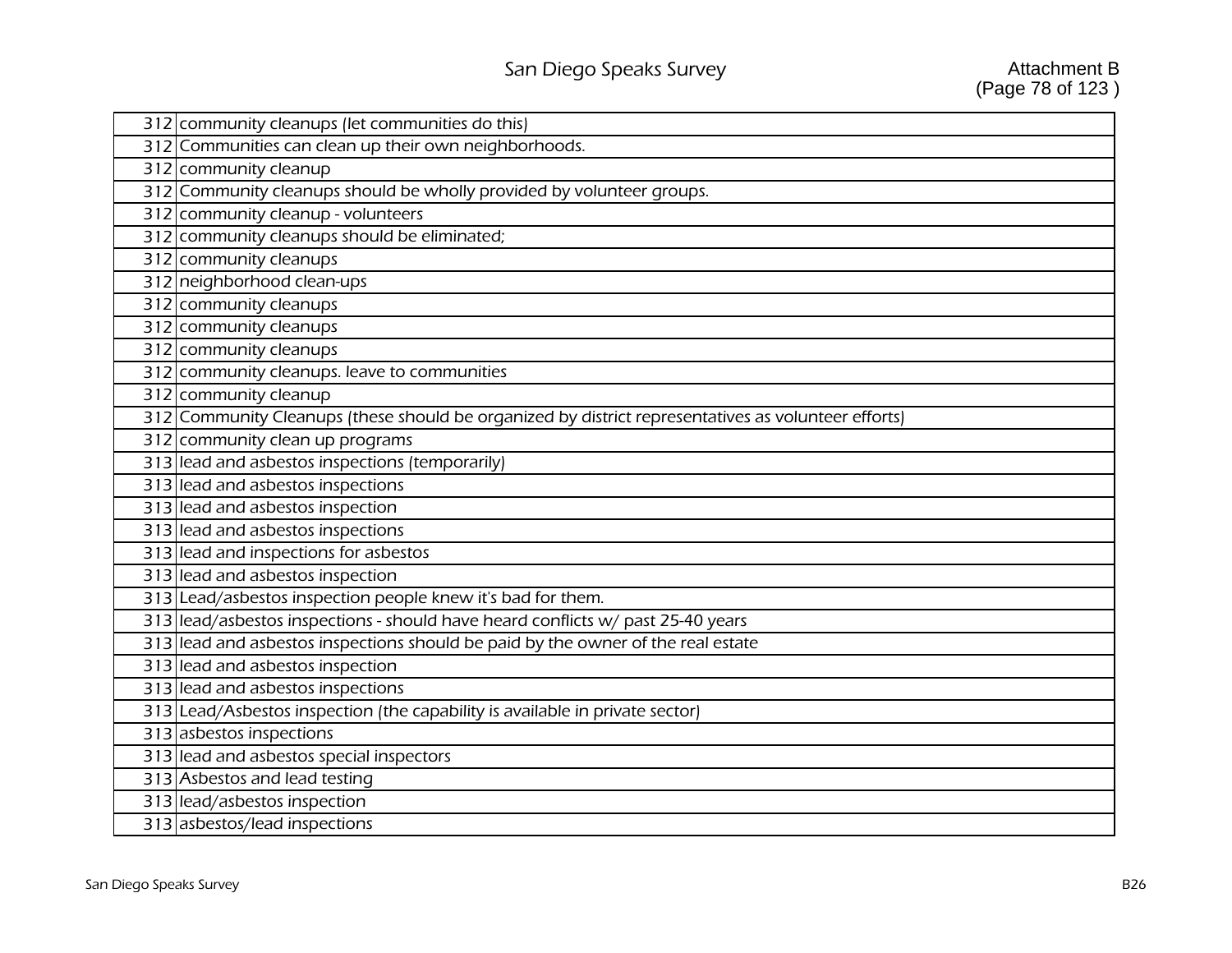## San Diego Speaks Survey

|     | 313 free lead and asbestos inspections should be supported by fees on those who use services.                          |
|-----|------------------------------------------------------------------------------------------------------------------------|
|     | 313 Lead & asbestos program                                                                                            |
|     | 313 lead and asbestos abatement                                                                                        |
|     | 313 Lead or asbestos abatement                                                                                         |
|     | 313 lead/asbestos clean-up                                                                                             |
|     | 313 lead and asbestos inspections                                                                                      |
|     | 313 lead and asbestos inspections                                                                                      |
|     | 313 lead and asbestos inspections                                                                                      |
|     | 313 lead and asbestos inspections                                                                                      |
|     | 313 lead and asbestos                                                                                                  |
|     | 997 all of the frivolous law suits regarding seals, cross, etc.                                                        |
| 997 | all welfare for illegal adults should be eliminated and we should not pay to house them                                |
|     | 997 new airport expansion plans should be put on hold                                                                  |
|     | Any services that could be provided by another agency (after school, rec. centers) should be outsourced or provided by |
|     | 997 those other agencies and the public can pay for providers as needed                                                |
| 997 | charge taxes on alcoholic beverages                                                                                    |
| 997 | consolidate with the county                                                                                            |
| 997 | construction                                                                                                           |
|     | 997 convention center                                                                                                  |
|     | 997 credit card caps                                                                                                   |
| 997 | do not use high paid consultants                                                                                       |
| 997 | driving our vehicles                                                                                                   |
| 997 | the mayor's staff is the best I've seen                                                                                |
| 997 | eliminate computer music and movie services at library                                                                 |
| 997 | eliminate all subsidies for busses and trolleys                                                                        |
| 997 | eliminate city paid collection                                                                                         |
| 997 | Eliminate Environmental Protection Agency                                                                              |
| 997 | encourage/promote volunteerism, a volunteer campaign                                                                   |
| 997 | Establishing a local workers and business dance                                                                        |
| 997 | expansion of the convention center                                                                                     |
|     | 997 Fees for parking at beach, zoo, Sea world, etc                                                                     |
| 997 | <b>GLBT</b> center                                                                                                     |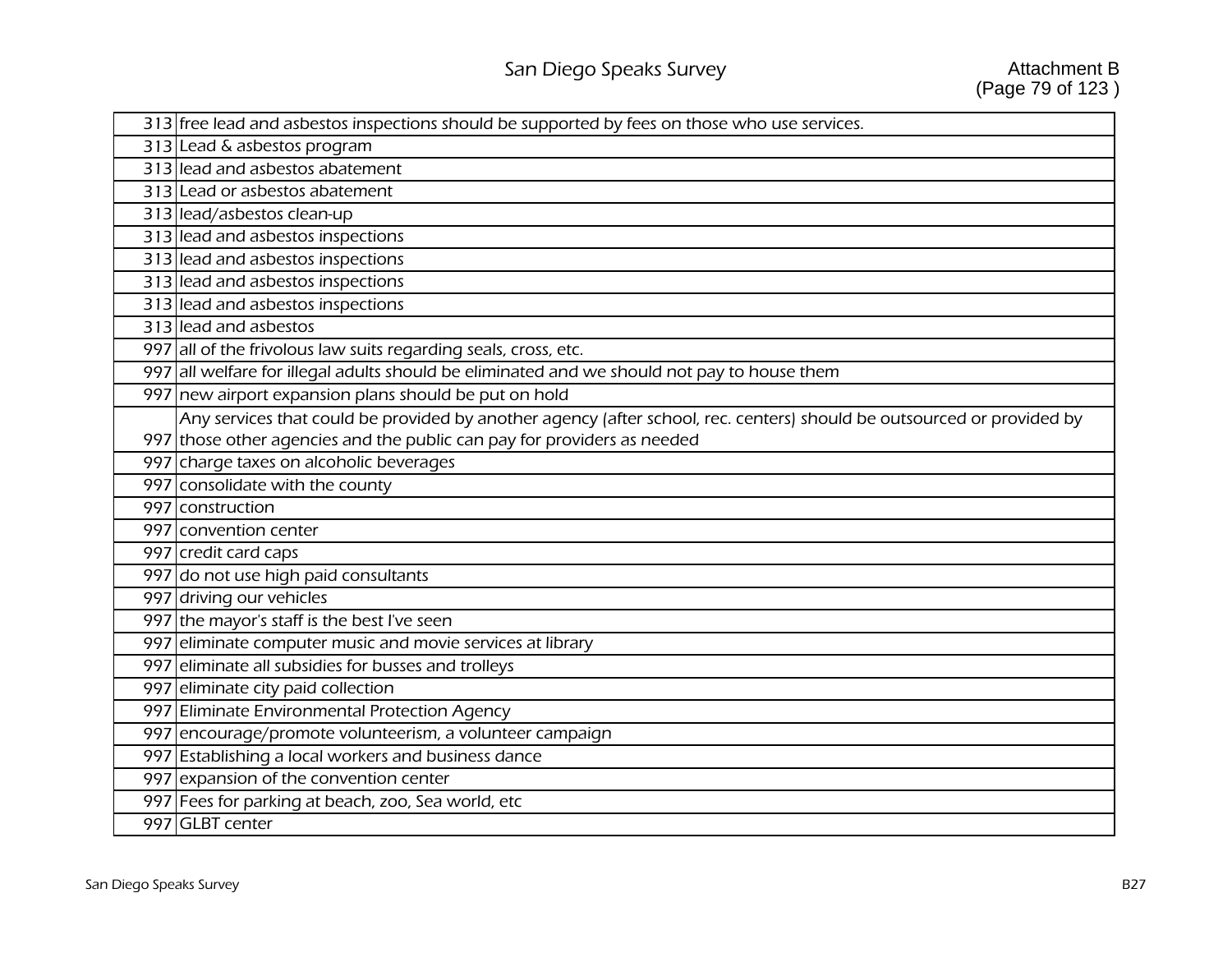|     | 997 grants applied for community volunteers                                                                                   |
|-----|-------------------------------------------------------------------------------------------------------------------------------|
|     | hotel/motel tax revenue be used for public services, i.e. library, recreation, after school programs vs. support for marathon |
|     | 997 races. Subsidize.                                                                                                         |
|     | 997  I would say reduce, put on hold, citizens pay for, citizens volunteer                                                    |
|     | 997 leave city employees alone and let them do their job                                                                      |
| 997 | library should be closed on Sunday only                                                                                       |
|     | 997 businesses like bars and tattoo shops                                                                                     |
|     | 997 low-income housing                                                                                                        |
|     | 997 low sales tax (raise)                                                                                                     |
|     | 997 maintain beaches and buildings                                                                                            |
|     | 997 Mills Act tax breaks for historic properties greatly reduced                                                              |
|     | 997 neighborhood programs??                                                                                                   |
|     | 997 power washing sidewalks or reduced                                                                                        |
|     | 997 reduce power washing bus and trolley sidewalks                                                                            |
|     | 997 reduce and/or modify policy of putting homeless in jail for sleeping on sidewalk                                          |
|     | 997 reduce underutilized vehicles                                                                                             |
|     | 997 sell stadiums, sports arena and convention center                                                                         |
|     | So many voter propositions during the elections and schools for children seems to get passed every time. Lets look now at     |
|     | 997 slightly reducing for children; increase for adults.                                                                      |
|     | 997 subsidies to convention center                                                                                            |
|     | 997 toilet-to-tap programs                                                                                                    |
| 997 | tourism marketing district                                                                                                    |
|     | 997 traffic cameras                                                                                                           |
|     | 997 traffic light cameras                                                                                                     |
|     | 997 waste in every department                                                                                                 |
|     | 997 water dept.                                                                                                               |
|     | we need to focus on more alternative energy source like solar, wave, etc. as well as water recycling aka purple pipe instead  |
|     | 997 of maintaining the look of San Diego.                                                                                     |
| 997 | What about the wasteful business practices                                                                                    |
|     | 997 winter shelter                                                                                                            |
|     | 997 Decriminalize drug offenses that are nonviolent and that don't violate property rights.                                   |
|     | 997 Eliminate the business license tax, thus encouraging more businesses to locate here.                                      |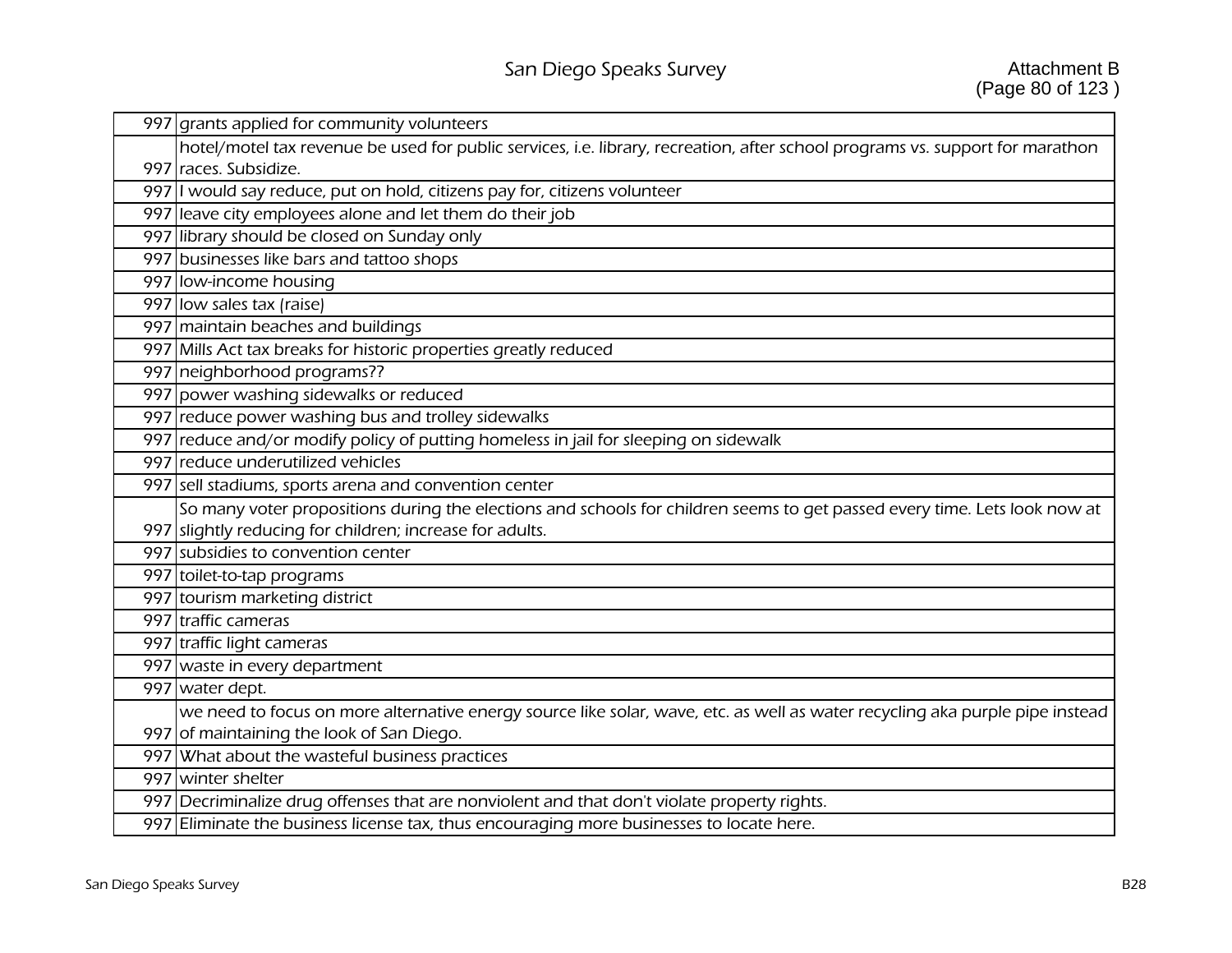|     | 997 Free health care to non-US Citizens                                                                                        |
|-----|--------------------------------------------------------------------------------------------------------------------------------|
|     | 997 Free higher education (college and above) to non-US Citizens                                                               |
|     | 997 Spanish-only curriculums in our public schools. Assimilate, assimilate, assimilate, PLEASE!!                               |
|     | 997 city planning should be focused ONLY on going green, implementing common-sense steps to reduce money, waste, etc.          |
|     | 997 spraying for mosquitos should stop                                                                                         |
|     | 997 lobbying                                                                                                                   |
|     | 997 Fundraisers (in places like Balboa Park) that are not fully cost recoverable                                               |
|     | 997 Any subsidizing of undocumented aliens.                                                                                    |
|     | 997 subsidizing or special treatment for developers (water use, etc.)                                                          |
|     | 997 Free use of city owned property other than parks and beaches.                                                              |
|     | 997 Managed competition                                                                                                        |
|     | 997 4 man firefighting stations (should be three, like Poway)                                                                  |
|     | 997 Any city run operation that can be outsourced in the private sector.                                                       |
|     | 997 Rebuilding the pergola in Balboa Park                                                                                      |
|     | 997 Provide quality control in all city contracts                                                                              |
|     | 997 Eliminate the mountain of steps required to obtain simple building permits in the development services dept                |
|     | 997 The historical review process for building permitting costs staff time burden with little public benefit. Please revise.   |
|     | 997 Equal Opportunity Contracting                                                                                              |
|     | 997 Community Services                                                                                                         |
|     | 997 Family Justice Center                                                                                                      |
|     | 997 Ethics Department (we have an Ethics Commission)                                                                           |
|     | 997 Anything having to do with the Chargers or the Padres                                                                      |
|     | 997 Cleaning kelp of the beaches during the winter because it smells. Coastal hotels and homes should pay for it.              |
|     | 997 Phase III Convention Center Planning needs to be stopped                                                                   |
|     | 997 Anything with the word "iconic" in the description should be reexamined for cost. Including the downtown PETCO bridge.     |
|     | Extra police for crowd control at baseball/football/special events. Let private security handle these nooses around the city's |
|     | 997 neck.                                                                                                                      |
| 997 | Government "planning" bodies (they often increase or create brush fire dangers).                                               |
|     | Government "planning" bodies like the costal commission which is holding up approval of the Poisidon water                     |
|     | 997 desalinization plant in Carlsbad. Brush fires and enoug water are the areas two main problems which goverm                 |
|     | charge a lot more for water rather than spending money finding people who waste water. Reward people (occasionally,            |
|     | 997 with positive attention) who do a good job keeping water use down.                                                         |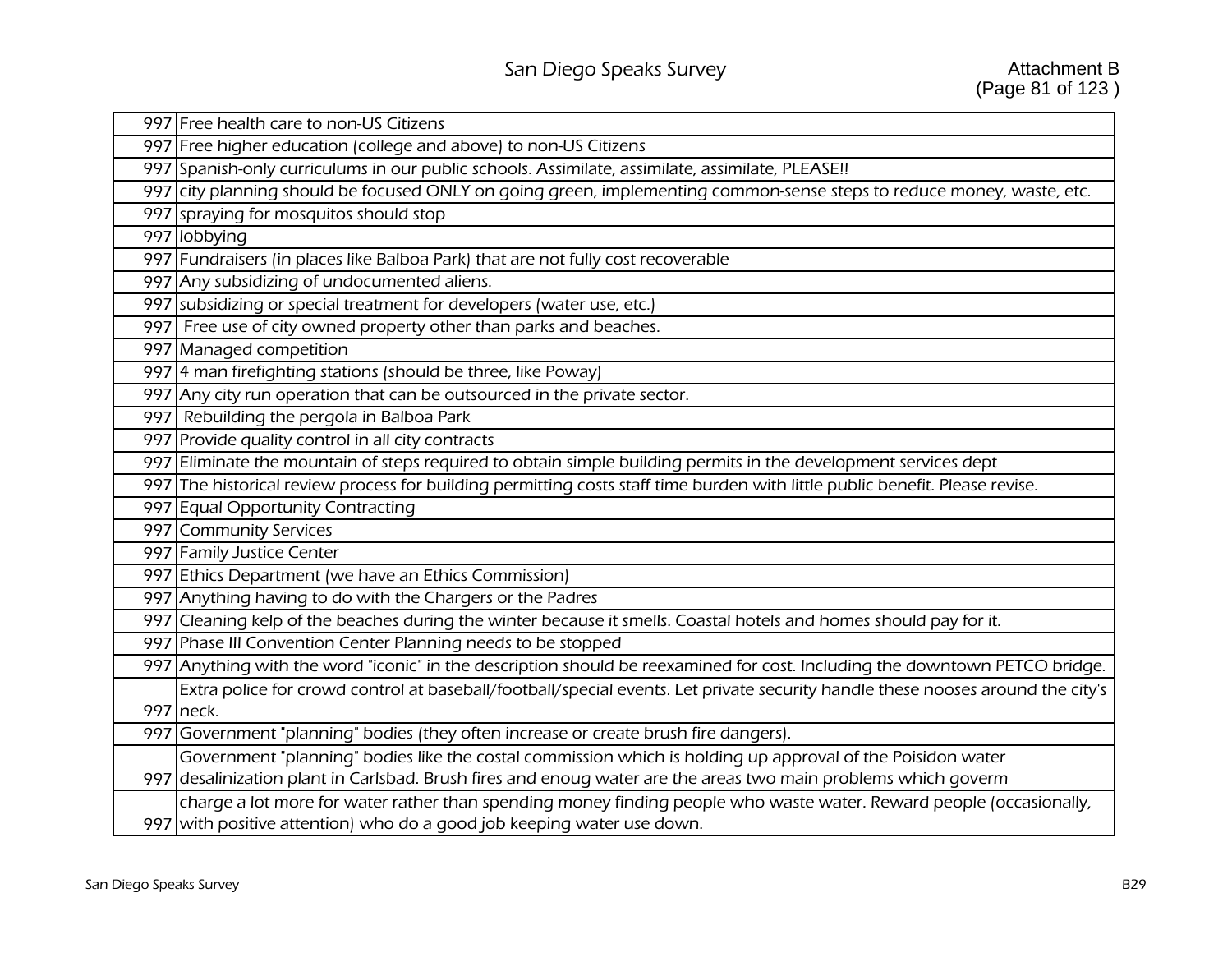|     | 997 SDUPD                                                                                                                         |
|-----|-----------------------------------------------------------------------------------------------------------------------------------|
|     | Eliminate outside consultants to the maximum extent possible; stop studying issues which are unlikely to be actually              |
|     | 997 implemented.                                                                                                                  |
|     | 997 Forced choice surveys such as this one, which do not allow community input.                                                   |
|     | 997 money to Holiday Bowl and other non essential TOT funded programs                                                             |
| 997 | pet projects of the past or those used by a small percent of citizens                                                             |
|     | 997 make re-cyclying optional - people can use private sites                                                                      |
|     | 997 Cut down on the large number of contracts                                                                                     |
|     | 997 Stop funding completely both the Ballpark and the Convention Center!                                                          |
|     | 997 programs that are not in english                                                                                              |
|     | A quality life requires that we maintain our public services, obviously we can't have it all, look the list over, make a decision |
|     | 997 please.                                                                                                                       |
|     | 997 senior education                                                                                                              |
|     | 997 Affirmative Action                                                                                                            |
|     | 997 Stop red light photo tickets!!!                                                                                               |
|     | 997 All free recreation.                                                                                                          |
|     | 997 All minority only programs                                                                                                    |
|     | 997 park programs                                                                                                                 |
|     | 997 All your environmental programs with exception of fire prevention and open space brush control.                               |
|     | 997 Anything but 911 and trash.                                                                                                   |
|     | 997 Anything but the beach!                                                                                                       |
| 997 | visitor program                                                                                                                   |
|     | 997 Convis                                                                                                                        |
|     | 997 beach services                                                                                                                |
|     | 997 street lighting should be contracted to SDGE                                                                                  |
|     | 997 Senior Centers                                                                                                                |
|     | 997 Financial Management Department.                                                                                              |
|     | 997 Building Services                                                                                                             |
|     | 997 support for Petco park                                                                                                        |
|     | 997 support for convention center expansion.                                                                                      |
|     | 997 Charger and Padres subsidies                                                                                                  |
|     | 997 RSVP program should be eliminated saving fuel costs and vehicle maintenance.                                                  |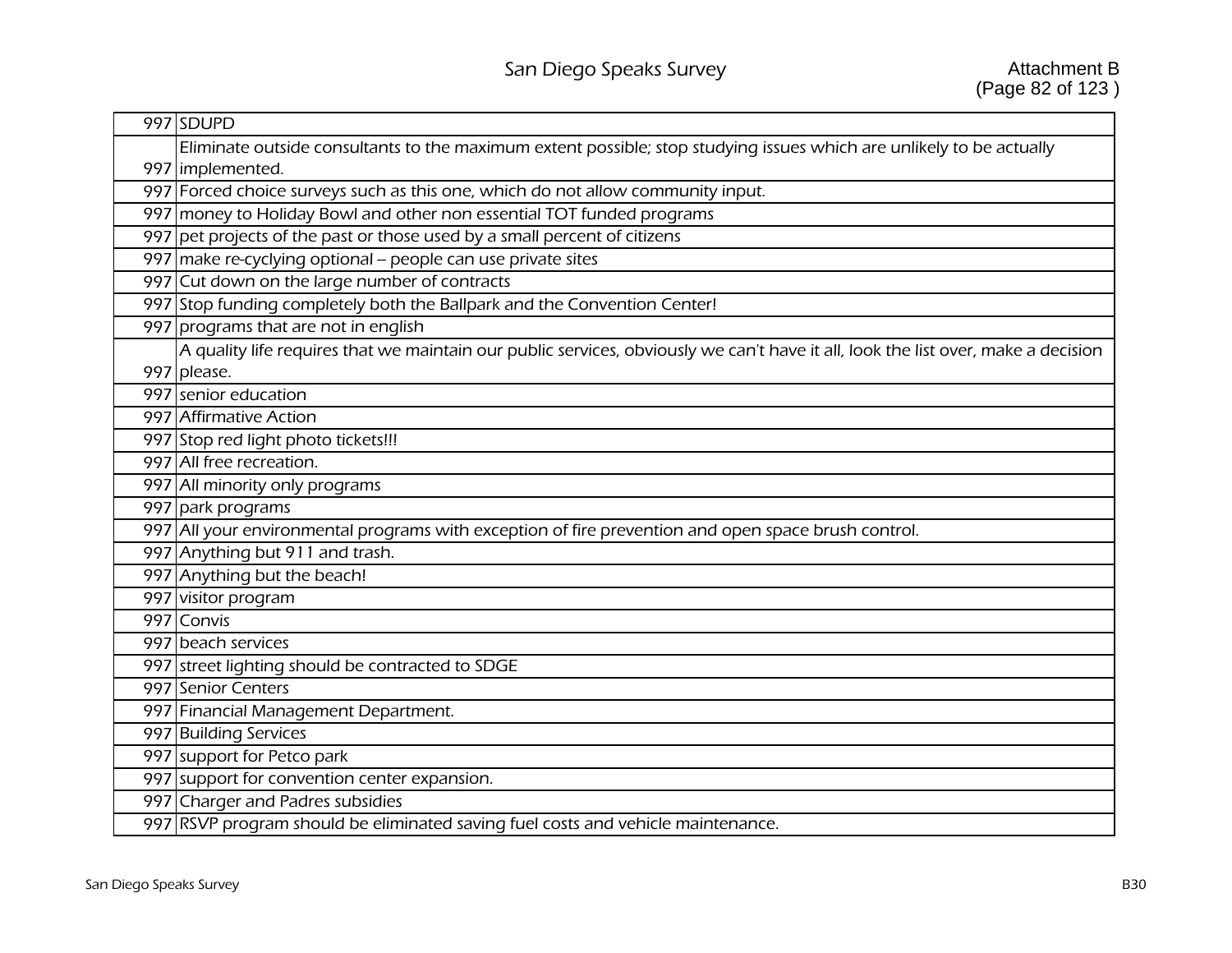|     | 997 City's ethics department: reduce the number of consultants hired                                                           |
|-----|--------------------------------------------------------------------------------------------------------------------------------|
|     | 997 close landfills on Sundays                                                                                                 |
|     | 997 Community Service Centers                                                                                                  |
|     | 997 Dog Parks                                                                                                                  |
|     | The ability to drop a library book in any library return box and have it go back to its home anywhere in the County. There     |
|     | 997 should be a charge for that.                                                                                               |
|     | 997 Concentrate on health and safety. Eliminate all the feel good programs. Eliminate or User fee for services not in charter. |
|     | 997 meter maids                                                                                                                |
|     | 997 consultants                                                                                                                |
|     | 997 DO NOT spend half a million dollars to rebuild the Myrtle Way pergola! Not ONE cent!                                       |
| 997 | bussing of children to all parts of San Diego County                                                                           |
|     | 997 reduce park hours                                                                                                          |
|     | 997 proposed light rail                                                                                                        |
|     | 997 rec centers that are underutilized                                                                                         |
|     | Duplication of library services. With the new library on Poinsettia & Voltaire, there is no need for another branch library a  |
|     | 997 mile away on Santa Monica.                                                                                                 |
| 997 | eliminate everything and privatize everything.                                                                                 |
|     | 997 eliminate everything except law enforcement, fire department, and trash collection                                         |
|     | 997 Eliminate the affordable housing in lieu option and require 10% housing to be built throughout the City instead.           |
| 997 | environmental services programs that prevent canyon brush clearing                                                             |
|     | Evaluate outcomes don't just cut without evaluation. Look at services for non-Enlish speaking. Speak this language!!           |
|     | 997 Reduce printing cost. We should not make it convenient for people                                                          |
|     | 997 FastTrak                                                                                                                   |
|     | 997 Professional sports subsidies                                                                                              |
|     | 997 fixing sidewalks until the crisis is over                                                                                  |
|     | 997 parks and rec programs for now                                                                                             |
|     | 997 Food stamps                                                                                                                |
|     | 997 bothering people attempting to work from their homes                                                                       |
|     | 997 forcing people to eliminate California native landscaping                                                                  |
|     | 997 Free Police services                                                                                                       |
|     | 997 Sending firefighters to parades as participants                                                                            |
|     | 997 Convention Center expansion                                                                                                |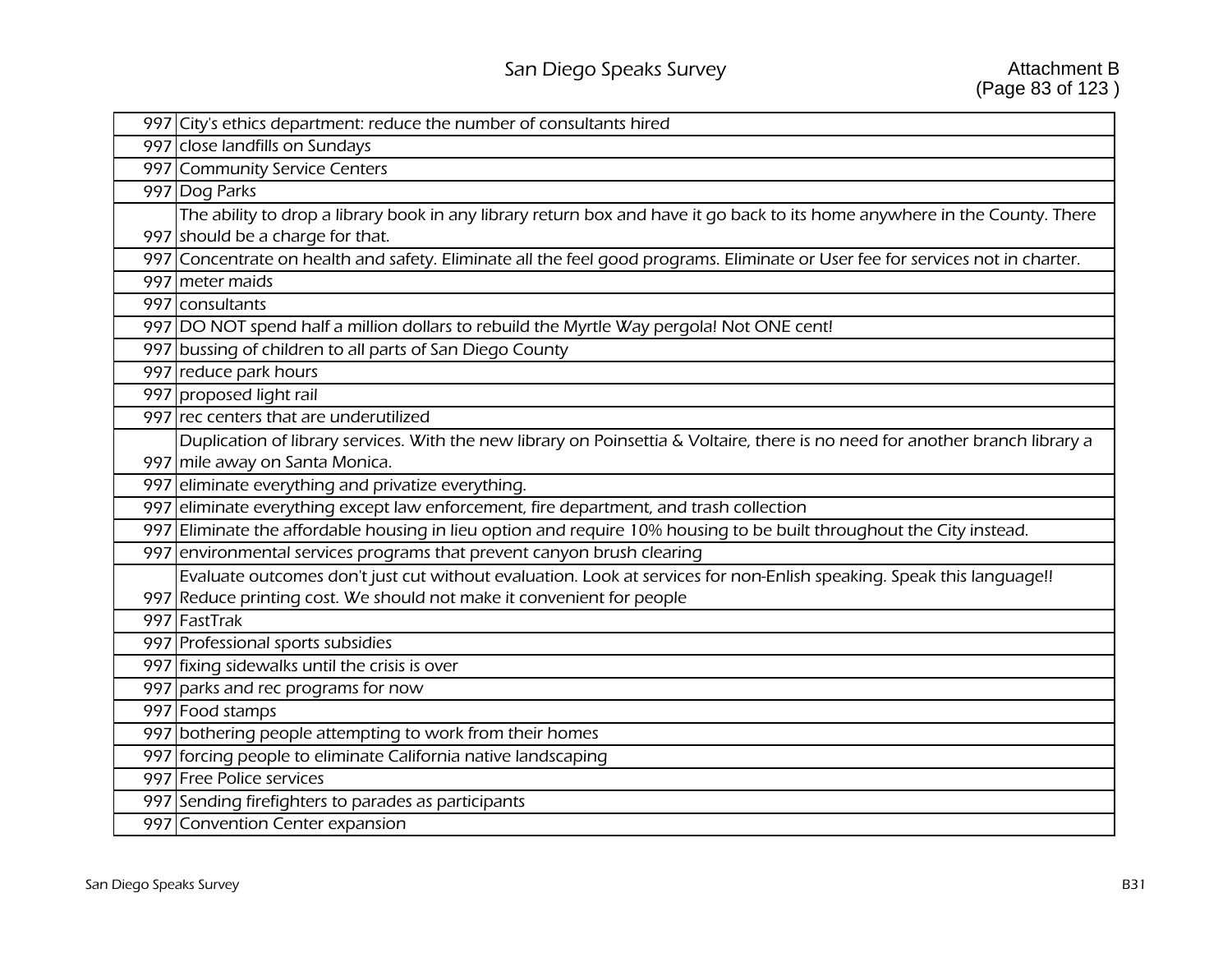|     | 997 subsidies for professional sports                                                                                     |
|-----|---------------------------------------------------------------------------------------------------------------------------|
|     | 997 Homeland Security                                                                                                     |
|     | 997 Housing Commission                                                                                                    |
|     | 997 Immigrant services                                                                                                    |
|     | Jury duty service: letters get sent to people who do not qualify over and over and don't make a note to prevent sending   |
|     | 997 letters again.                                                                                                        |
|     | 997 some community park programs (not swimming, ballfields etc)                                                           |
|     | 997 school lunch                                                                                                          |
|     | Library locations or hours. We can get what is needed on the internet or borrow books from an internet based library. Why |
|     | 997 have all those locations? Who needs a downtown library anyway?                                                        |
|     | 997 parking enforcement                                                                                                   |
|     | 997 Social Programs                                                                                                       |
|     | 997 reduce street lighting                                                                                                |
|     | 997 maintenance of historic nonessential buildings                                                                        |
|     | 997 maybe volunteers could be used for grafitt clean up and brush removal                                                 |
|     | 997 office of homeland security                                                                                           |
|     | 997 All Neighborhood programs                                                                                             |
|     | Need to look at ways that County and City can work together to get job done efficiently. Need to look at ways the City    |
|     | 997 advertizes and monitors contracts for much of City Work-too much waste and not best value and                         |
|     | 997 Slurry sealing of streets                                                                                             |
|     | 997 contract parks                                                                                                        |
|     | 997 Put sworn police out of non patrol and detective positions                                                            |
|     | 997 pedestrian bridge over Harbor Drive                                                                                   |
|     | 997 no new ballparks!!!                                                                                                   |
|     | 997 No work; no Welfare checks!                                                                                           |
|     | 997 subsidies and construction funds for professional sports and sports arenas. O                                         |
|     | 997 Tax abatements and subsidies for construction and redevelopment                                                       |
|     | 997 Police enforcement for victimless crimes and drug possession.                                                         |
| 997 | Office of Special Events C                                                                                                |
|     | 997 Community Service Centers                                                                                             |
|     | 997 Ethics Commission                                                                                                     |
|     | 997 Over spending in any area. They could all use a trim in their expenses.                                               |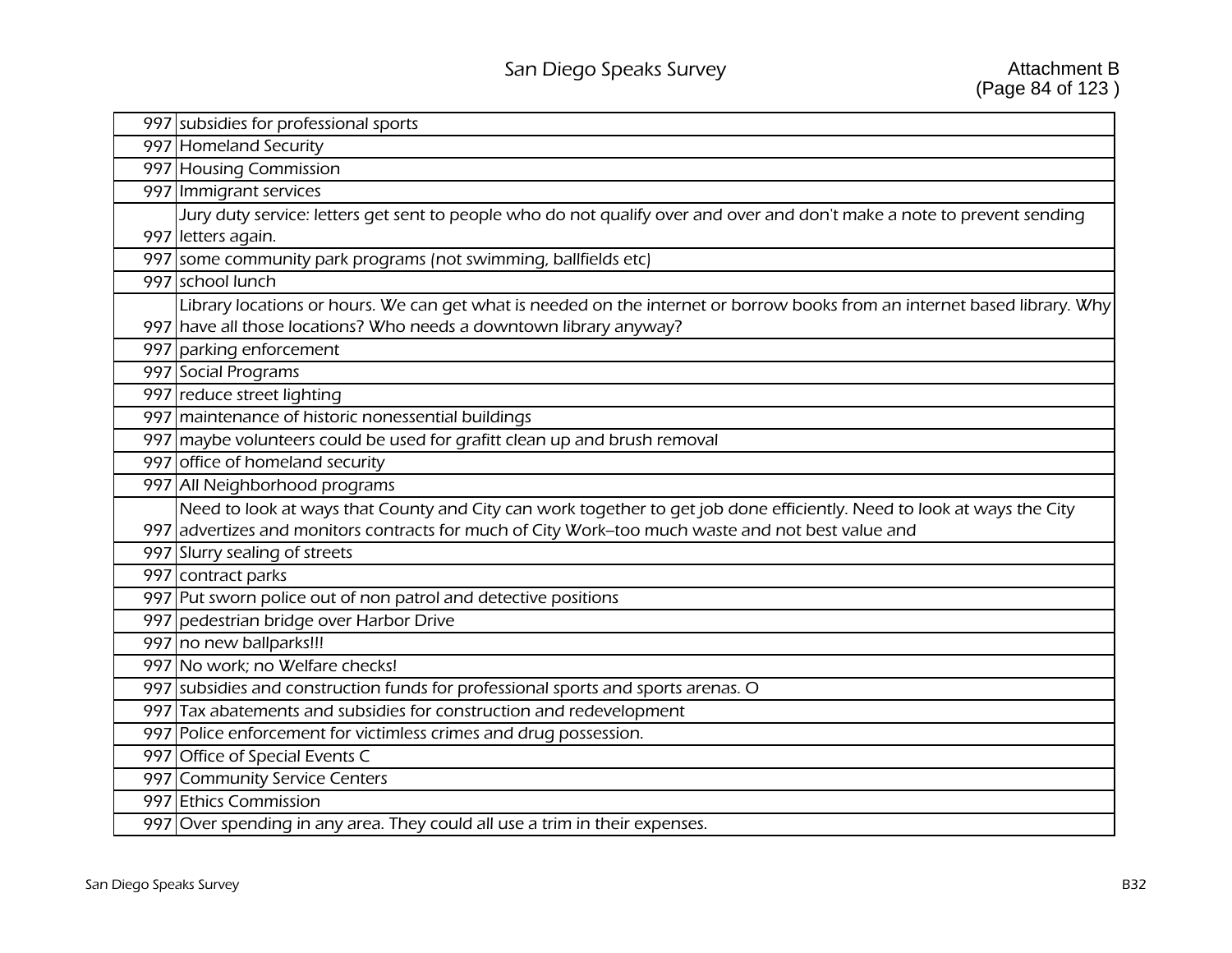| 997 Police traffic & vice departments                                                                                                                                                                                        |
|------------------------------------------------------------------------------------------------------------------------------------------------------------------------------------------------------------------------------|
| 997 Business licenses                                                                                                                                                                                                        |
| 997 Business Improvement Districts                                                                                                                                                                                           |
| 997 police waiting at stop signs and hiding out all day instead of fighting gang, drug related crimes                                                                                                                        |
| 997 police, fire & 911 emergency services should not all be dispatched to same incident teams                                                                                                                                |
| 997 using ball and multi purpose fields should pay for maintenance & upkeep                                                                                                                                                  |
| privatize as many as possible; only duty of local government is small police force fighting crimes with victims (i.e. no<br>997 victimless crime enforcement-drugs, prostitution on private property, gambling, etc.         |
| City water - require mandatory odd/even by matching address number (odd/even) with the expectation that lawns only<br>997 be watered twice weekly.                                                                           |
| 997 Privatize the fire fighting functions.                                                                                                                                                                                   |
| 997 Probably a number of programs that were not even mentioned (the sacred cows that we don't even know exist)                                                                                                               |
| 997 Public Schools                                                                                                                                                                                                           |
| 997 Redevelopment projects New stadium Airport (hold off until we're stablized)                                                                                                                                              |
| Eliminate any subsidy for parades, golf tourneys, charity walks/runs, etc. Eliminate flat car allowance for City Council @<br>997 \$9600 each!                                                                               |
| Replace non-essential services with volunteer groups for such things as graffiti clean up, maintaining community                                                                                                             |
| 997 landscaping & median strips, volunteer police for community property crimes & reports                                                                                                                                    |
| 997 Youth Programs not attributed to recreation centers                                                                                                                                                                      |
| 997 police take home vehicles                                                                                                                                                                                                |
| 997 let residential areas pay for their own street lights.                                                                                                                                                                   |
| 997 dog parks                                                                                                                                                                                                                |
| 997 programs used by less than 1% of population addressed                                                                                                                                                                    |
| 997 bulb out                                                                                                                                                                                                                 |
| 997 Susidies of any kind for groups using public spaces. Charge them fees.                                                                                                                                                   |
| The bending over backwards for the Padres and the Chargers-especially the Chargers who have continued to suck our<br>997 city dry with Golding's corrupt deal. Elimininate the many costly positions of upper level staff,   |
| The fire department needs to be fully staffed - crimes are down, Mayor needs to stop favoring police over fire. In October I<br>997 was grateful for our neighborhood firefighters - they'll only be there next time with su |
| This survey is not fair. You are pitting one essential service against another with little context. When our HOA must hold<br>997 the line on expenses we look at the biggest expense categories (landscaping) and try to id |
| 997 unclear, but should be designed to deal with those programs that serve small numbers of individuals                                                                                                                      |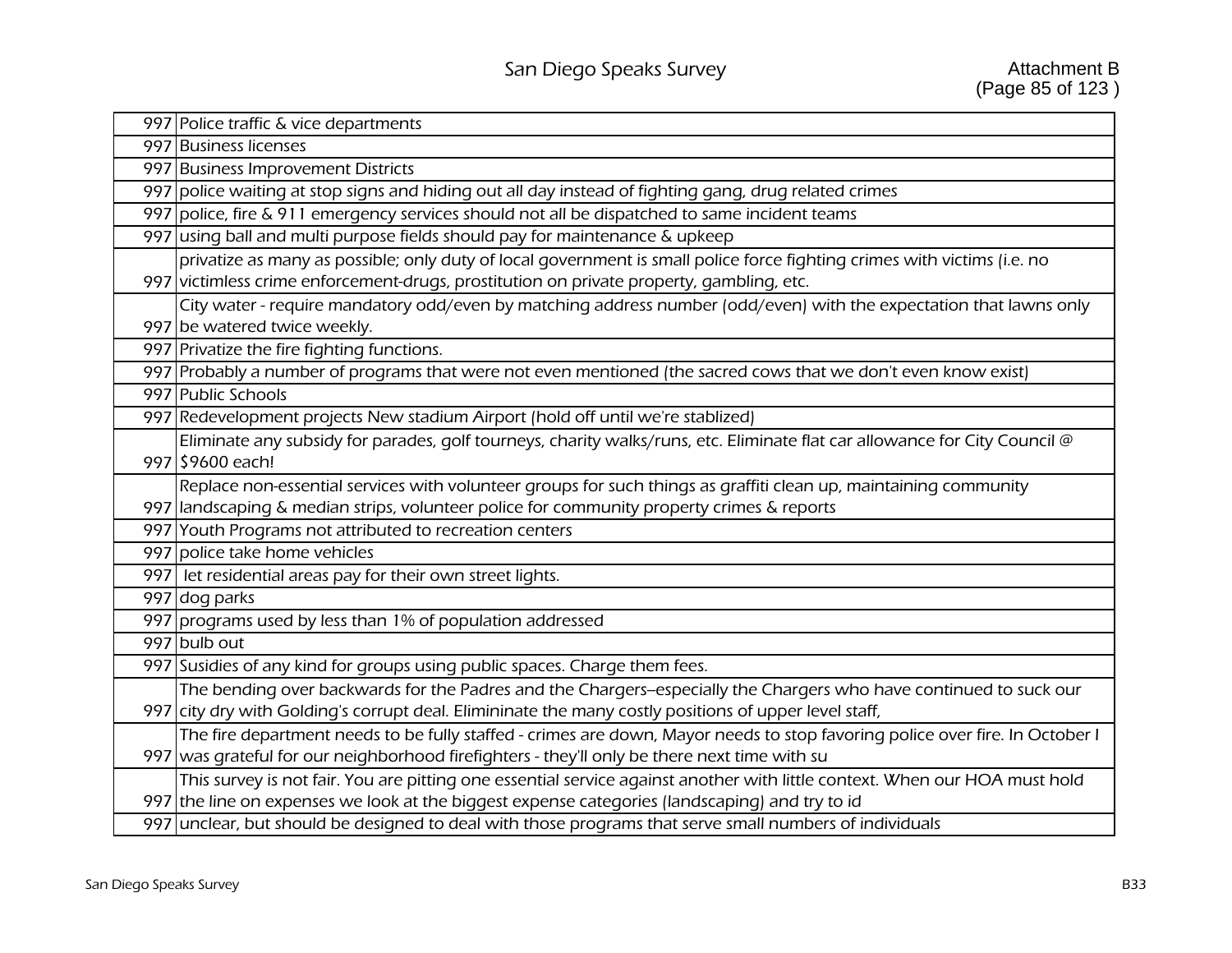| However, please don't close library branches. Unemployment is at a 26 year high. Many unemployed people don't have                                                                                                          |
|-----------------------------------------------------------------------------------------------------------------------------------------------------------------------------------------------------------------------------|
| 997 Internet access at home. They go to the public library to use the computers to find jobs and fill                                                                                                                       |
| 997 repair of the pergola on Myrtle Street                                                                                                                                                                                  |
| 997 pedestrian bridge crossing Harbor Drive from Petco Park to Hilton Hotel                                                                                                                                                 |
| you need to start paying a national tenure high wage scale to all police fire and paramedics and you need to pay for them<br>997 out of federal funding strictly  that linked directly to popuation density  the term       |
| We need a longer term strategy for managing the city - like we used to have with a city manager. Elected politicians have,<br>997 by definition, a short term view of issues and problems, and won't be around in ten years |
| 997 Stop street sweeping 2x/mo.                                                                                                                                                                                             |
| 997 Reduce residential trash pick ups                                                                                                                                                                                       |
| 997 Stop redevelopment in other non-blighted areas: NTC, North bay, Grantville.                                                                                                                                             |
| Don't charge for trash - housing will be less affordable. Owners will pass on costs. People are struggling to continue living<br>997 here because the cost of living is increasing                                          |
| 997 susidizing arts and pro sports                                                                                                                                                                                          |
| 997 Any money or reduced cost services to profit-making enterprises, e.g. sports, tourist-oriented companies, etc.                                                                                                          |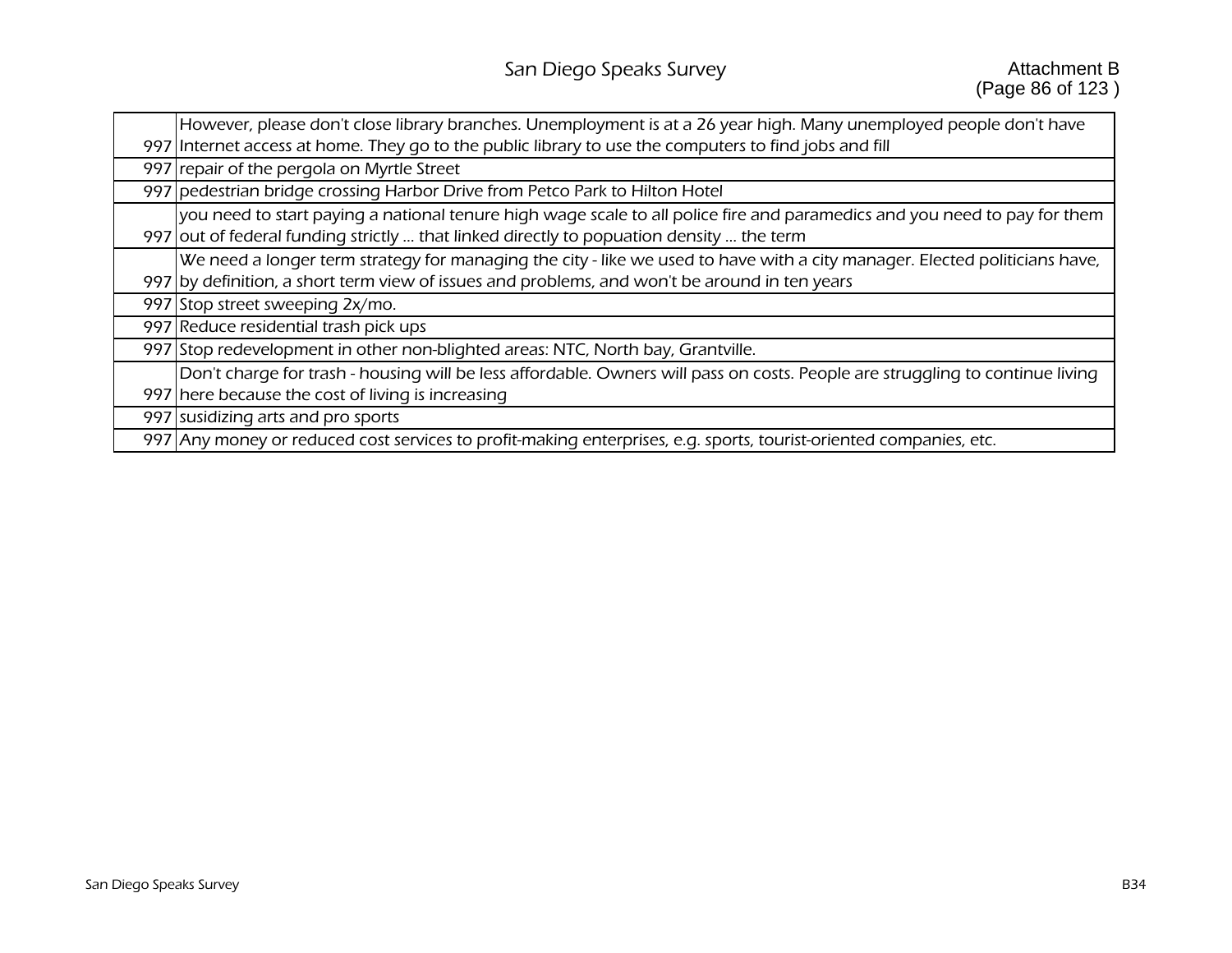APPENDIX C: Q5 OPEN-ENDS WITH CODES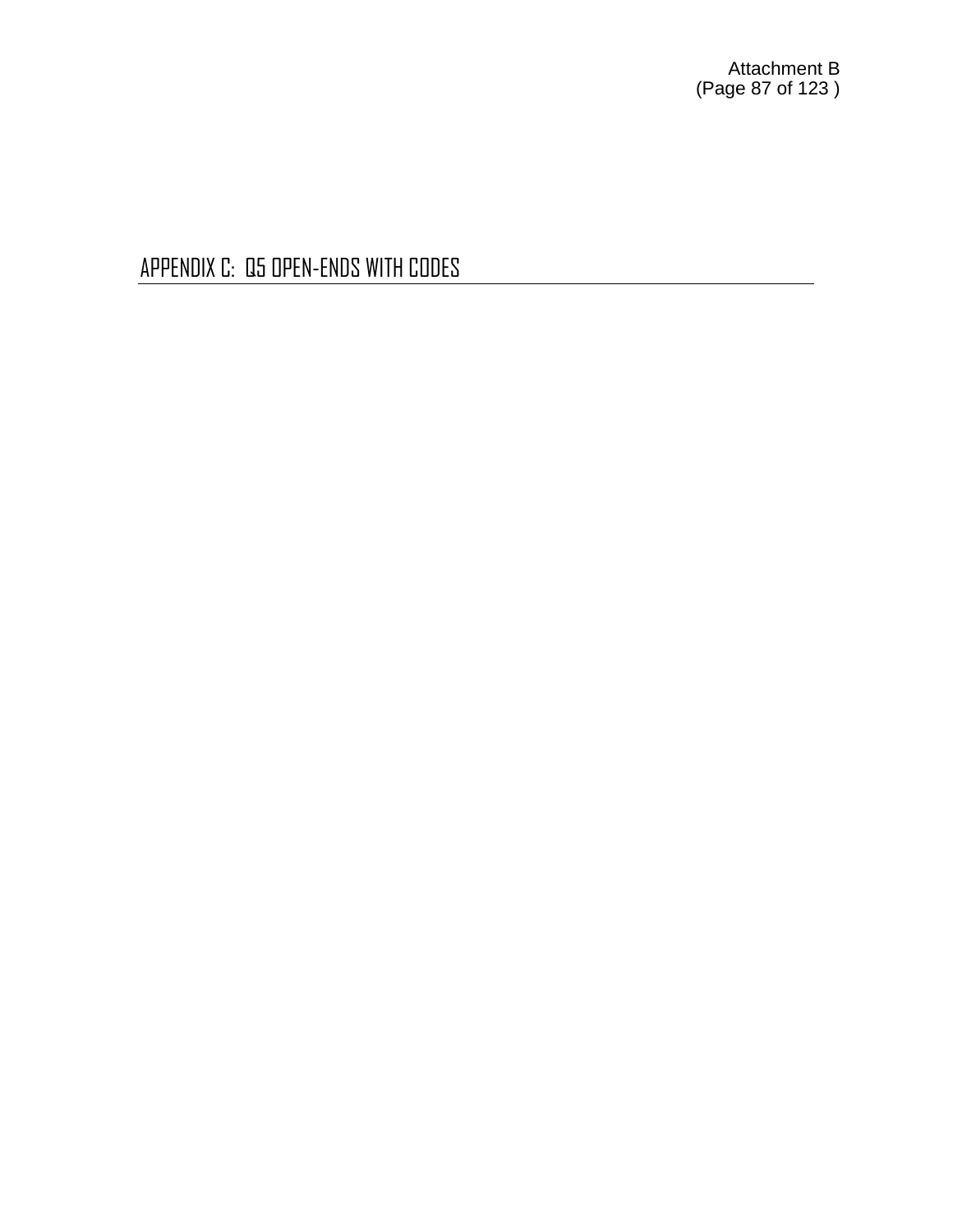| Code | Q5: Identify three tax and/or revenue options that should be implemented.                                                    |
|------|------------------------------------------------------------------------------------------------------------------------------|
|      | health care tax that provides healthcare free of charge for anyone who cannot afford it.                                     |
|      | add .25% to our 7.75% sales tax                                                                                              |
|      | Cabren impuestas en los campos de Golf                                                                                       |
|      | increase TOT to match other major attraction cities                                                                          |
|      | added gasoline tax                                                                                                           |
|      | increase sales tax                                                                                                           |
|      | increase convention tax and hotel tax                                                                                        |
|      | Car rental tax                                                                                                               |
|      | mail in ballot sales tax                                                                                                     |
|      | if not already in place, a car rental tax                                                                                    |
|      | sue lenders for lack of property taxes                                                                                       |
|      | Any sales tax raise should have a time limit.                                                                                |
|      | city investment in non-profit arts and culture orgs helps increase quality of life for residents and boost tourism (increase |
|      | TOT funds). Non-profits depend on city's baseline support to remain stable and productive                                    |
|      | City sales tax                                                                                                               |
|      | hotel occupancy tax                                                                                                          |
|      | collection fees                                                                                                              |
|      | \$5-\$10 surcharge per month on each residential parcel and city business license to help balance the budget                 |
|      | increase business taxes to the median for California cities                                                                  |
|      | also utility taxes and TOT                                                                                                   |
|      | increase the Transient Occupancy Tax                                                                                         |
|      | higher hotel tax                                                                                                             |
|      | increase trash collection tax                                                                                                |
|      | increase water tax                                                                                                           |
|      | hotel taxes to benefit SD only                                                                                               |
|      | hotel transient tax                                                                                                          |
|      | car rent tax                                                                                                                 |
|      | I've lived in 5 cities and have paid for tax pick up and additional for recycling.                                           |
|      | increase sale taxes                                                                                                          |
|      | Increase sales tax and tourism mktg. district                                                                                |
|      | revise TMD and allocate 2% TOT to Aff. Hsng. after budget crisis has passed                                                  |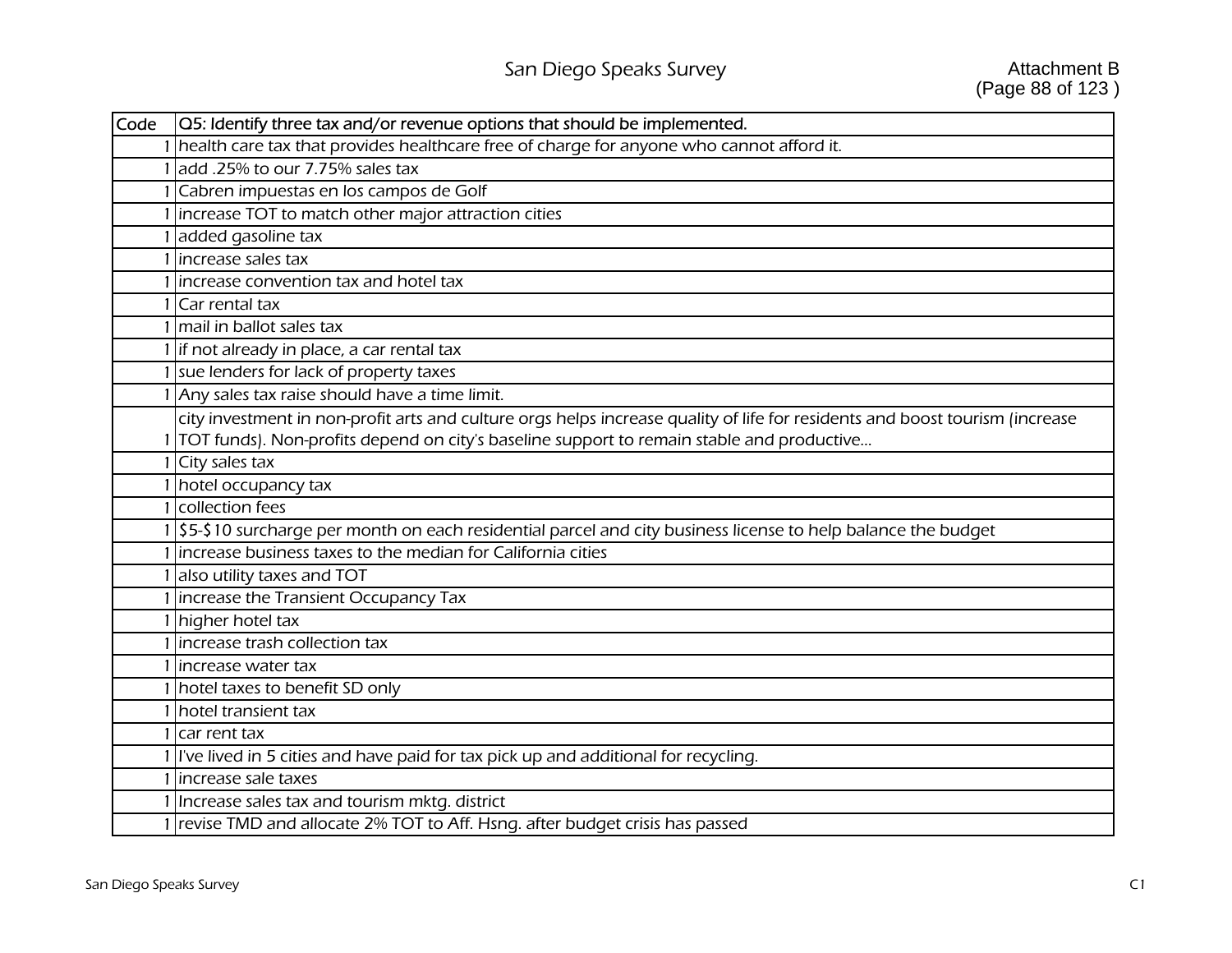| $\alpha$ expand living wage = increased taxes                                                                              |
|----------------------------------------------------------------------------------------------------------------------------|
| increase sales tax on alcohol and tobacco (local sales tax)                                                                |
| tax city luxury tax (boat, new car, etc.)                                                                                  |
| increase sales tax rate by .5 cent; increase TOT by 10%                                                                    |
| increase fees paid by out-of-county visitors                                                                               |
| increase taxes on luxury items                                                                                             |
| increase taxes bailed out of corporations                                                                                  |
| increasingly tax the rich gluttons                                                                                         |
| 1   increase TOT (tax on tourism)                                                                                          |
| increase TOT tax to national average                                                                                       |
| 1 Increase TOT taxes                                                                                                       |
| 1 lincrease DSD fees                                                                                                       |
| increase TOT                                                                                                               |
| 1 increase user fees for high income people                                                                                |
| 1 Increase TOT                                                                                                             |
| Increase visitor taxes                                                                                                     |
| It seems that penalties are the only way residents comply. If leniency in use of tax dollars, people still making the city |
| 1 responsible for everything.                                                                                              |
| Level to California large cities average: TOT, real estate transfer, car rental, trash, etc.                               |
| More taxes on alcohol and cigarettes                                                                                       |
| 1 motel/hotel tax increase                                                                                                 |
| alcohol tax increase                                                                                                       |
| 1 increase in sales tax. Study concept of city income taxes.                                                               |
| 1 progressive taxes                                                                                                        |
|                                                                                                                            |
| raise fees and taxes on non-owner occupied homes                                                                           |
| 1 raise fees on profit                                                                                                     |
| raise property taxes                                                                                                       |
| raise taxes: sales before property taxes                                                                                   |
| 1 Raise TOT                                                                                                                |
| 1 Rental car tax                                                                                                           |
| increase TOT<br>Residential trash tax, (we should pay for the mess we create)                                              |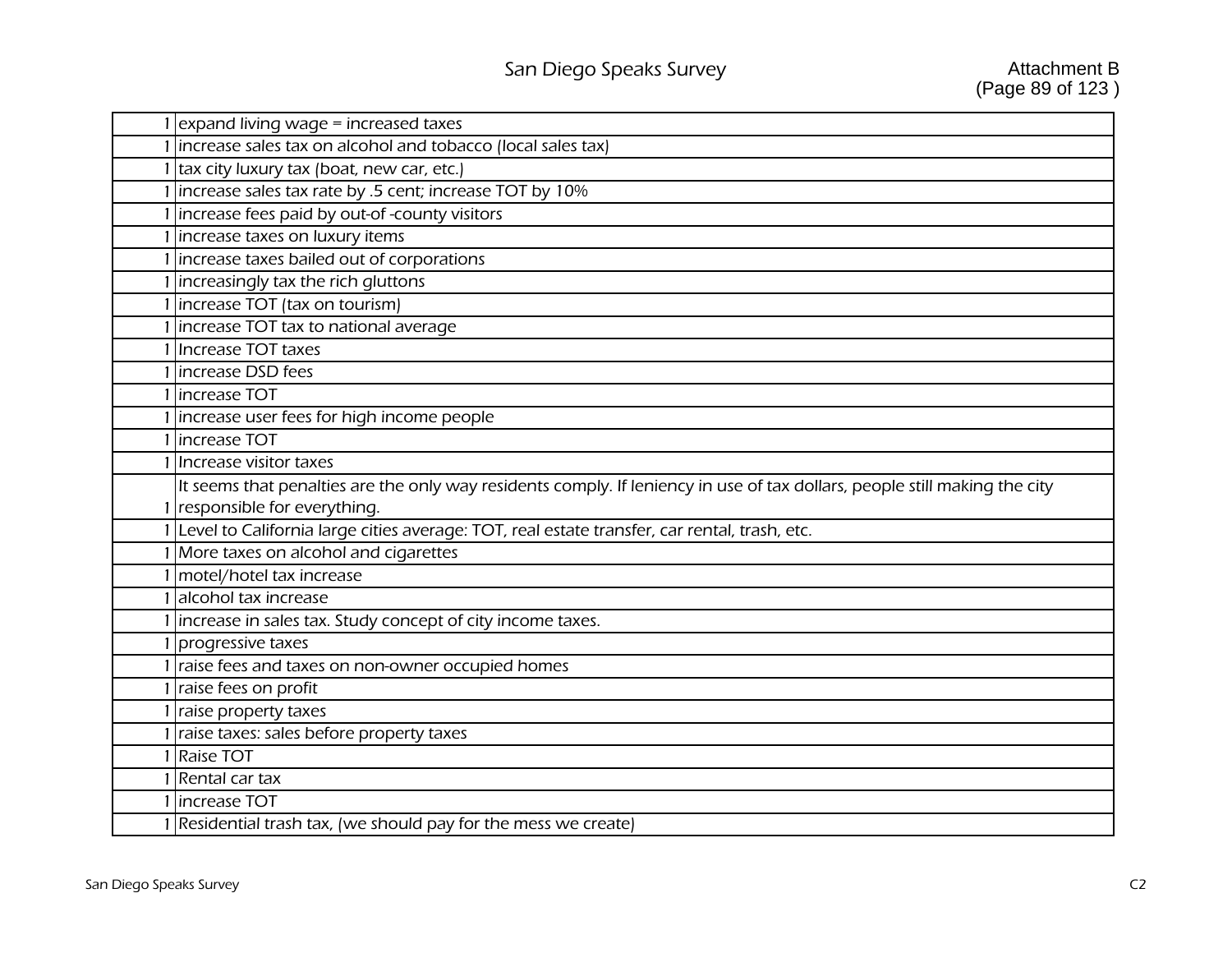| sales tax increase temporarily                                                                                 |
|----------------------------------------------------------------------------------------------------------------|
| sales tax                                                                                                      |
| 1 tobacco taxes                                                                                                |
| gas tax                                                                                                        |
| 1 impuesto de hoteles (hotel tax)                                                                              |
| 1 Increase taxes on alcohol and tobacco products                                                               |
| Higher TOT tax.                                                                                                |
| tax tourists                                                                                                   |
| Tax all cars coming into San Diego from across the borders.                                                    |
| tax from rich/opulent;                                                                                         |
| Tax liquor fast food and cigarette sales at point of sale to pay for health city programs.                     |
| tax on liquor raised                                                                                           |
| Tax on tobacco                                                                                                 |
| hotel-motel tax                                                                                                |
| 1 tourism tax                                                                                                  |
| increase tax on car rentals                                                                                    |
| sales tax increase                                                                                             |
| 11TOT increase                                                                                                 |
| 1 TOT- re-introduce: people would approve this time.                                                           |
| 1 TOT                                                                                                          |
| business taxes closer to what other California cities impose                                                   |
| all residential should be part of property tax (it is not free); all businesses and non-residential should pay |
| 1 add city gas tax                                                                                             |
| business taxes                                                                                                 |
| tourism taxes                                                                                                  |
| Perhaps sales tax increase                                                                                     |
| $1$ $TOT$                                                                                                      |
| sales tax hike                                                                                                 |
| $\sqrt{\text{tax on}}$ alcohol $\frac{5.05}{\text{drink}}$ - I'll pay!)                                        |
| 1 TOT tax to general fund                                                                                      |
| 1 TOT tax                                                                                                      |
| 1 Sales tax                                                                                                    |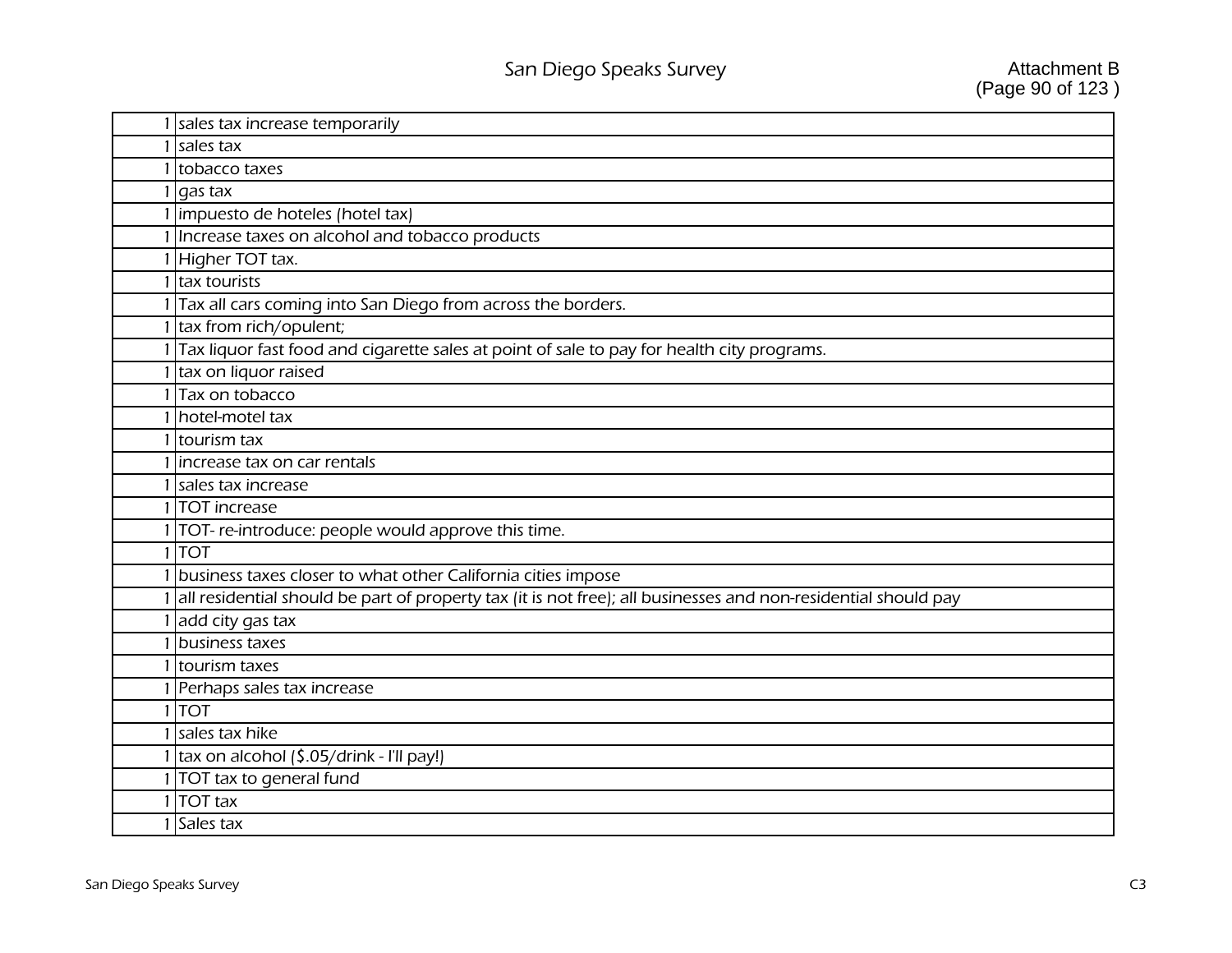| 1 sales tax                                                                                  |
|----------------------------------------------------------------------------------------------|
| hotel tax more                                                                               |
| sewer tax                                                                                    |
| property tax                                                                                 |
| 1 sales                                                                                      |
| <b>Visitors tax</b>                                                                          |
| We are paying enough taxes but for essential items a small increase would not hurt.          |
| We need to raise taxes for people who make more than one hundred thousand dollars and above. |
| Trash tax,                                                                                   |
| Trash tax                                                                                    |
| $1$ trash tax                                                                                |
| Use TOT for tourist services in the city-trash, police, fire, lifeguards, libraries          |
| Increase hotel tax revenue                                                                   |
| Raise sales tax.                                                                             |
| increase city sales tax                                                                      |
| additional 1/2 cent sales tax                                                                |
| 1 Increase hotel/motel tax                                                                   |
| Increase hotel room tax                                                                      |
| Increase sales tax                                                                           |
| 1 Increase TOT                                                                               |
| <b>Increase TOT</b>                                                                          |
| Increase TOT                                                                                 |
| Increase tourism revenue thru creative international marketing.                              |
| Local sales tax increase.                                                                    |
| Increase bed tax.                                                                            |
| Raise taxes to pay for services as needed                                                    |
| Raise Sales tax                                                                              |
| 1 Sales tax                                                                                  |
| 1 Modest property tax increase                                                               |
| 1 TOT should be increased                                                                    |
| property tax increase for neighborhood related services                                      |
| 1 sales tax increase                                                                         |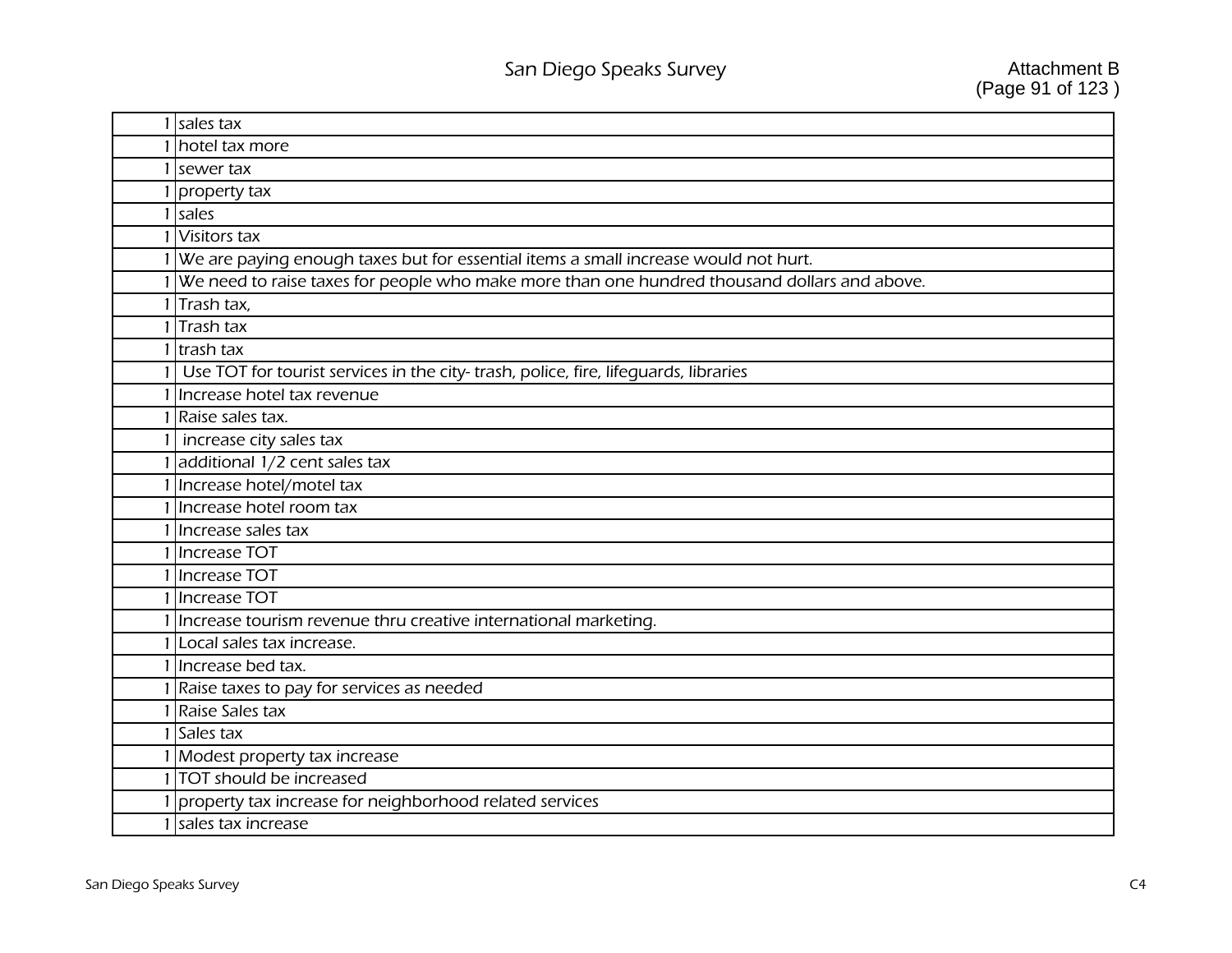| 1 Tax increase that funds libraries, parks, rec ctrs, rangers, etc.                                                          |
|------------------------------------------------------------------------------------------------------------------------------|
| <b>Increase TOT</b>                                                                                                          |
| Raise property taxes                                                                                                         |
| raise gas tax                                                                                                                |
| Hike up the taxes on tobacco products again. Unlike Marijuana, tobacco has negative effects on the smoker anyway.            |
| Heavily tax businesses that outsource jobs to other countries. This will SUBSTANTIALLY decrease the North American           |
| unemployment rate, BOOST the economy and increase customer satisfaction for companies who need to provide                    |
| customer se                                                                                                                  |
| a small sales tax increase                                                                                                   |
| tax increase for emergency services (police/fire)                                                                            |
| An income tax - It is the fairest! Fees and sales taxes hit the low income and the poor the hardest. Wealthy people are best |
| 1 able to pay the tax.                                                                                                       |
| tax on non-essential items                                                                                                   |
| Bring the sales tax to 8%. Increase liquor tax Increase cigarette tax.                                                       |
| TOT tax increase comparable to other large cities - to maintain parks and public areas.                                      |
| gas tax - to help pay for street and infrastructure improvements.                                                            |
| Increase hotel occupancy tax                                                                                                 |
| taxes on city union dues                                                                                                     |
| taxes on legal services performed in the city                                                                                |
| <b>INCREASE HOTEL TAX</b>                                                                                                    |
| Cigarette tax, alcohol tax, junk food tax                                                                                    |
| raise TOT for park expenses                                                                                                  |
| put a gas tax on gasoline                                                                                                    |
| <b>City Tax</b>                                                                                                              |
| Property Tax.                                                                                                                |
| New Development Tax.                                                                                                         |
| higher cigarette tax;                                                                                                        |
| higher liquor tax                                                                                                            |
| implement a sizable tax for filing a lawsuit                                                                                 |
| raise car / gasoline taxes to those driving a SUV                                                                            |
| Collect tax on illegals, drug dealers and postitutes (vice).                                                                 |
| 1 raise taxes as necessary, just show us what we are getting for our tax \$\$                                                |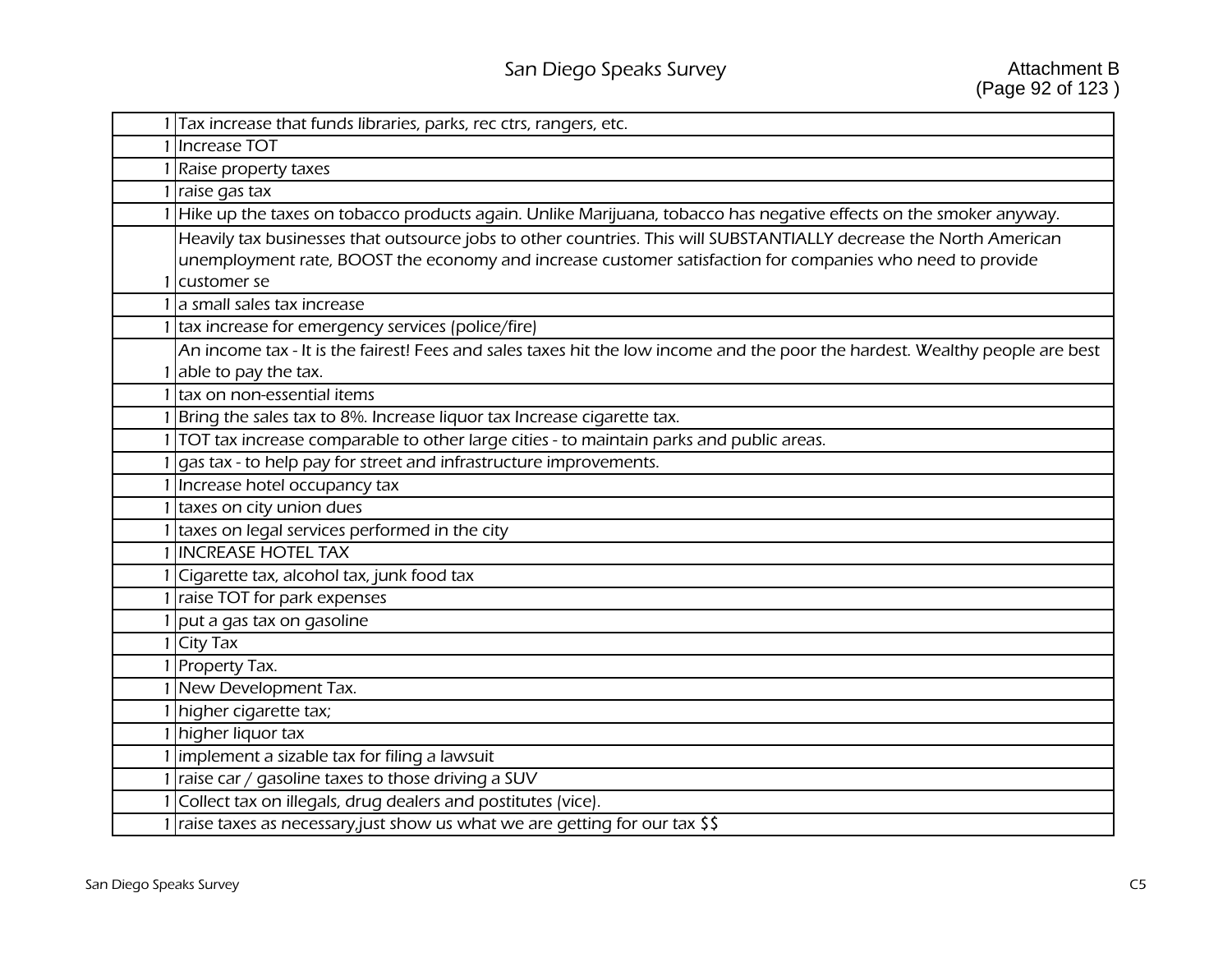| raise TOT tax to cover police/fire/lifeguard services.                                                                       |
|------------------------------------------------------------------------------------------------------------------------------|
| extra tax to keep libraries open                                                                                             |
| flat tax for everyone tax illegals and people who hire them tax criminals                                                    |
| Gas quzzler tax                                                                                                              |
| Unnecessary waste and/or excessive water/sewer use tax                                                                       |
| 1/4 cent city sales tax                                                                                                      |
| gas tax                                                                                                                      |
| Gas tax-\$0.15/gal                                                                                                           |
| gas mileage tax                                                                                                              |
| divorce tax                                                                                                                  |
| Increase taxes to the level required to support the needed operations of the City and to maintain our facilities.            |
| Higher sales tax in the city                                                                                                 |
| Higher property taxes                                                                                                        |
| higher sales tax                                                                                                             |
| <b>TOT TAX INCREASE</b>                                                                                                      |
| higher tax for home owners who water grass lawns instead of xeriscaped lawns                                                 |
| higher tax of businesses not using energy-efficient light bulbs                                                              |
| Impose or increase tax on golf                                                                                               |
| Increase tax on junk food Impose or increase tax on fast food                                                                |
| #2 Increased sales tax for the city.                                                                                         |
| Increase TOT tax. I know the voters rejected it but let them know if the tourists dont pay the residents will                |
| Increase property taxes Increase late return fees at libraries Increase parking meter charges at beaches and on city streets |
| increase sales tax for city, not including food esssentials                                                                  |
| Increase sales tax in city                                                                                                   |
| Increase sales tax.                                                                                                          |
| Increase property tax.                                                                                                       |
| Increase tax on cigareets                                                                                                    |
| Increase tax on alcohol                                                                                                      |
| Increase taxes; local TOT; even local sales tax if needed. We can't keep running San Diego on the cheap if we expect to get  |
| services.                                                                                                                    |
| Increase the TOT by 2% Consider a parcel tax increase for the General Fund                                                   |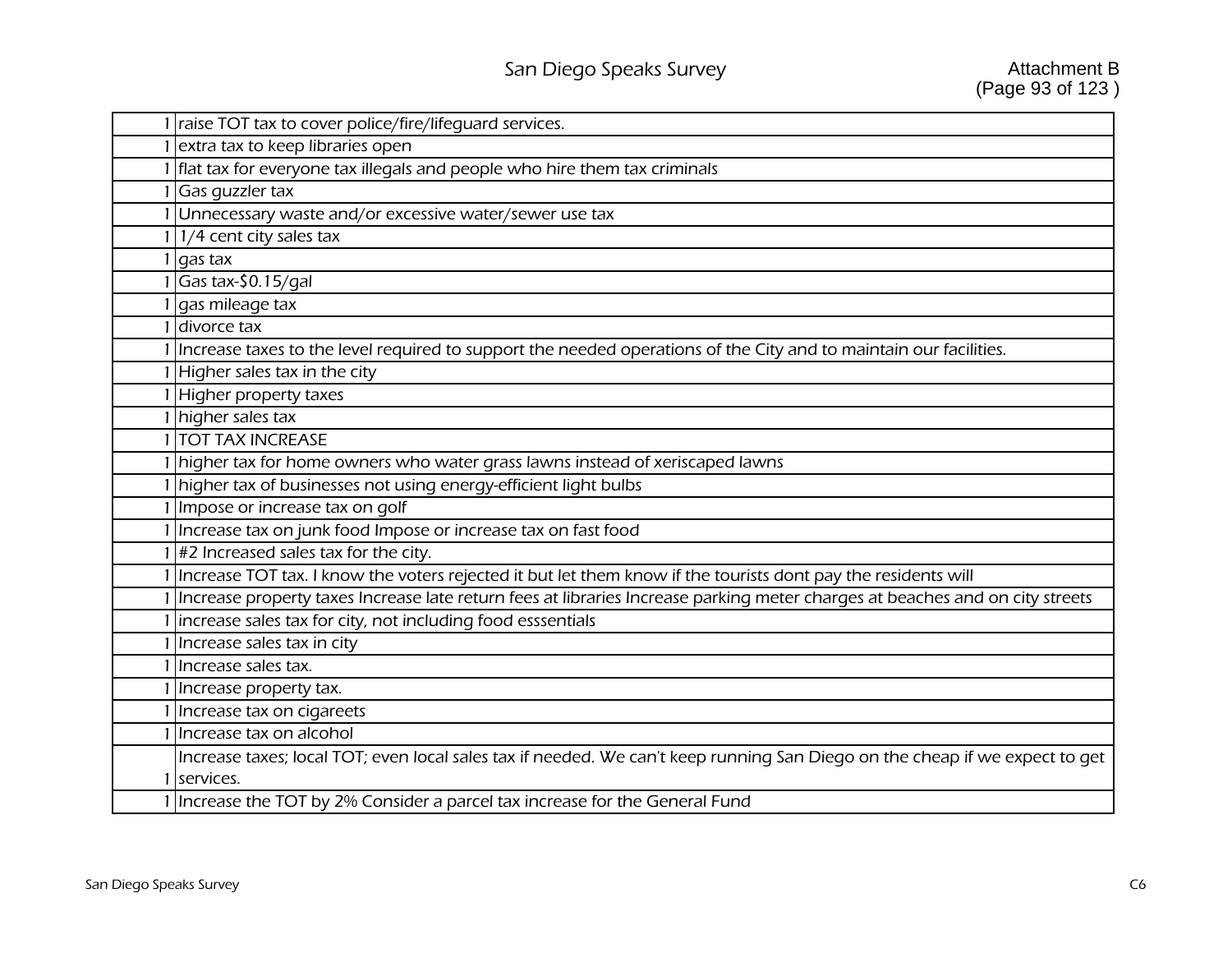| Increase TOT by 2% Per Parcel Special Assessment for Five (5) years on Property Tax Bill Help set up Community |
|----------------------------------------------------------------------------------------------------------------|
| Foundations for special projects, such as park equip. and let the community run them.                          |
| Increase TOT tax                                                                                               |
| property tax increase                                                                                          |
| cigarette tax increase                                                                                         |
| increase TOT tax                                                                                               |
| sales tax                                                                                                      |
| gas tax                                                                                                        |
| 1 Increase TOT                                                                                                 |
| Legalization of ferrets and tax and licensing to support leglization efforts.                                  |
| 1 luxury related taxes                                                                                         |
| property taxes on properties valued over a certain amount                                                      |
| income taxes on high incomes                                                                                   |
| more tourist taxes at hotels.                                                                                  |
| 1 Maybe get rid of the Downtown Development Center and collect property tax from downtown.                     |
| Local increase in sales tax                                                                                    |
| 1 Local increase in property tax.                                                                              |
| Occupancy Tax                                                                                                  |
| one time property tax increase for one year only.                                                              |
| 1 luxury tax                                                                                                   |
| Get TOT passed.                                                                                                |
| 1/4-cent sales tax increase.                                                                                   |
| 1 TOT.                                                                                                         |
| Raise transient occupancy tax (hotel tax) 1 cent or                                                            |
| 1 percent city sales tax                                                                                       |
| 1 Increase TOT                                                                                                 |
| Primarily a hotel tax so that visitors can pay to keep the police available and the beaches clean.             |
| 1 A small sales tax increase seems like it may not be a bad idea to get the budget back in line.               |
| <b>Property Tax Increases</b>                                                                                  |
| Sales Tax Increase                                                                                             |
| 1 Hotel Tax                                                                                                    |
| 1 Raise property taxes                                                                                         |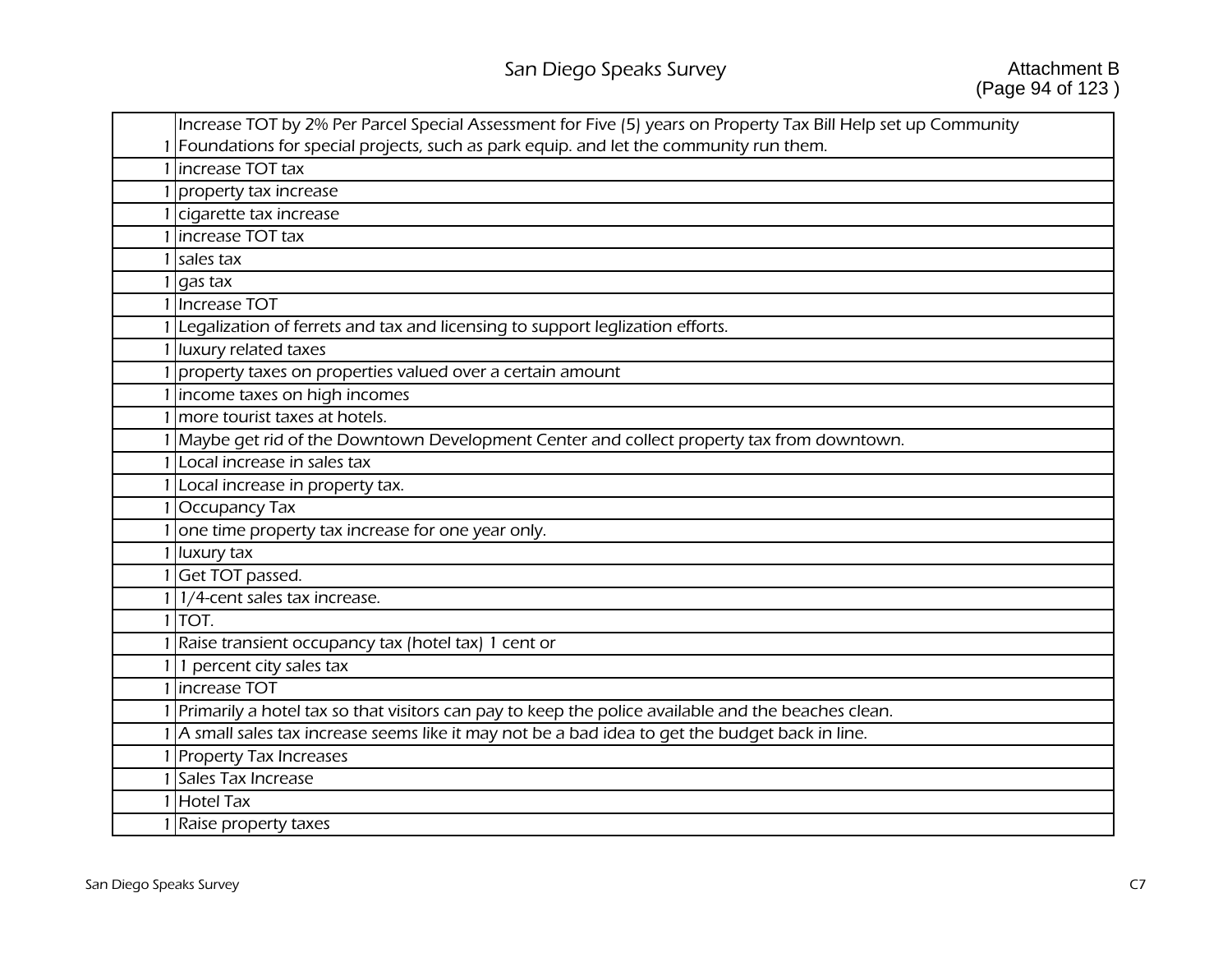| raise tax for garbage pickup                                                             |
|------------------------------------------------------------------------------------------|
| raise taxes on city services and do not privatize them                                   |
| Raise TOT Charge for Trash General tax increase                                          |
| Increase taxes on developers who don't build to LEED standards and install solar panels. |
| sales tax increase                                                                       |
| 1 city income tax                                                                        |
| city sales tax                                                                           |
| fast food tax (beats booze or cigarette tax this covers all)                             |
| Tax (aka service fee) on trash collection and curbside recycling                         |
| tax luxury items and imported goods                                                      |
| Tax the trash and recycling first.                                                       |
| Incraese taxes on alcohol, cigarettes and parking.                                       |
| Tax those bastards who come to our beaches and don't live here.                          |
| Tax the smokers who leave butts on the beaches.                                          |
| Tax starbucks for coming into our neighborhoods!                                         |
| Taxes on alcohol, tobacco, gasoline                                                      |
| taxes on snacks!                                                                         |
| Taxing big businesses in San Diego.                                                      |
| TOT increase on hotels;                                                                  |
| tourist tax increase                                                                     |
| <b>Transient Occupancy Tax</b>                                                           |
| sales tax of 1/2-1%                                                                      |
| <b>Transient Occupancy Taxes</b>                                                         |
| Transient Occupancy Taxes                                                                |
| City sales tax                                                                           |
| <b>Utility tax</b>                                                                       |
| Real estate transfer tax                                                                 |
| sales tax                                                                                |
| <b>TOT</b> increase                                                                      |
| utility tax                                                                              |
| property transfer tax                                                                    |
| additional sales tax on luxury items                                                     |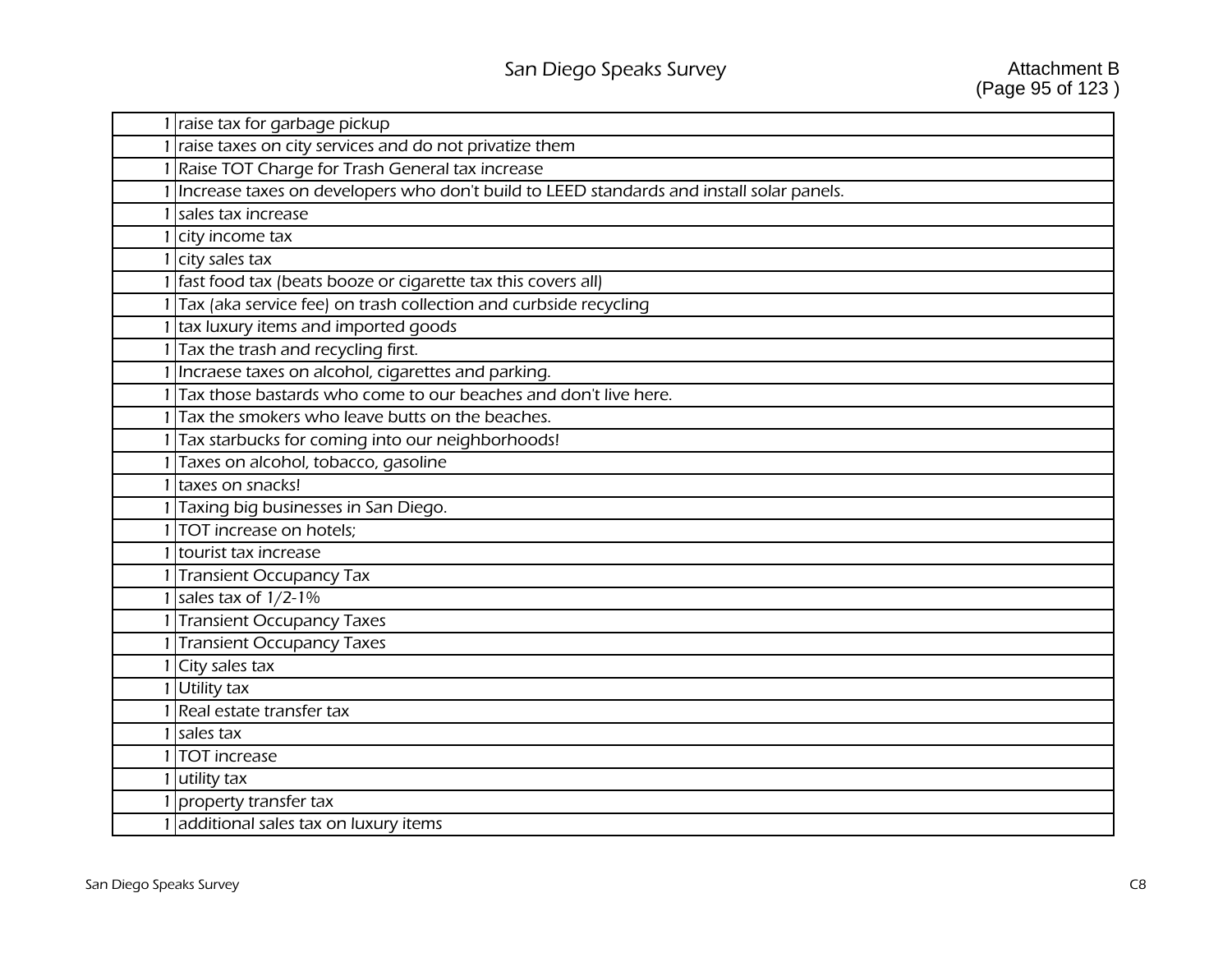| Sales tax increase                                                                                                                                                                                                                             |
|------------------------------------------------------------------------------------------------------------------------------------------------------------------------------------------------------------------------------------------------|
| sales tax                                                                                                                                                                                                                                      |
| <b>Increase TOT</b>                                                                                                                                                                                                                            |
| hotel and convention taxes                                                                                                                                                                                                                     |
| We could increase sales tax and                                                                                                                                                                                                                |
| property taxes.                                                                                                                                                                                                                                |
| TOT should be required to maintain inner city parks, recreation centers and pools. Have Council review the individual<br>budgets for each recreation center, park and pool. Don't let the Park and Rec Department get away with refusing to se |
| TOT taxes to operating funds for heavy use libraries;                                                                                                                                                                                          |
| temporary sales tax.                                                                                                                                                                                                                           |
| We are willing to pay for the essential service our City provides - especially ones that serve youth and the poor.                                                                                                                             |
| floating tax on gasoline at the beginning of 2010  five dollars at the pump probably rolling that over for another five<br>years  natural default conservation by sheer logic and confidence in same thereafter                                |
| Tobacco-Alcohol-Gambling                                                                                                                                                                                                                       |
| Tobacco-Alcohol-Gambling                                                                                                                                                                                                                       |
| local income tax                                                                                                                                                                                                                               |
| a dieselization tax                                                                                                                                                                                                                            |
| I'd also be willing to pay (property tax) for programs at the rec or library that would provide youth services or programs                                                                                                                     |
| Introduce an Entertainment surcharge of 15% on tickets for all Padres and Charger home games; and other events as<br>warranted.                                                                                                                |
| Charge more for hotels/vacationeers                                                                                                                                                                                                            |
| change for twice a month trash collection                                                                                                                                                                                                      |
| 2 Basura (trash),                                                                                                                                                                                                                              |
| Paying for trash pick-ups.                                                                                                                                                                                                                     |
| 2 trash pick-up;                                                                                                                                                                                                                               |
| Charge for trash and recycling collection.                                                                                                                                                                                                     |
| Charge for trash and recycling;                                                                                                                                                                                                                |
| Charge for trash collection - put it on the ballot for the next election and let the people decide.                                                                                                                                            |
| Charge for trash collection.                                                                                                                                                                                                                   |
| Charge for trash pickup-give to private company.                                                                                                                                                                                               |
| combine water sewer and trash collection;                                                                                                                                                                                                      |
| 2 Fee for garbage and trash pick up-\$5 50 \$10 per month.                                                                                                                                                                                     |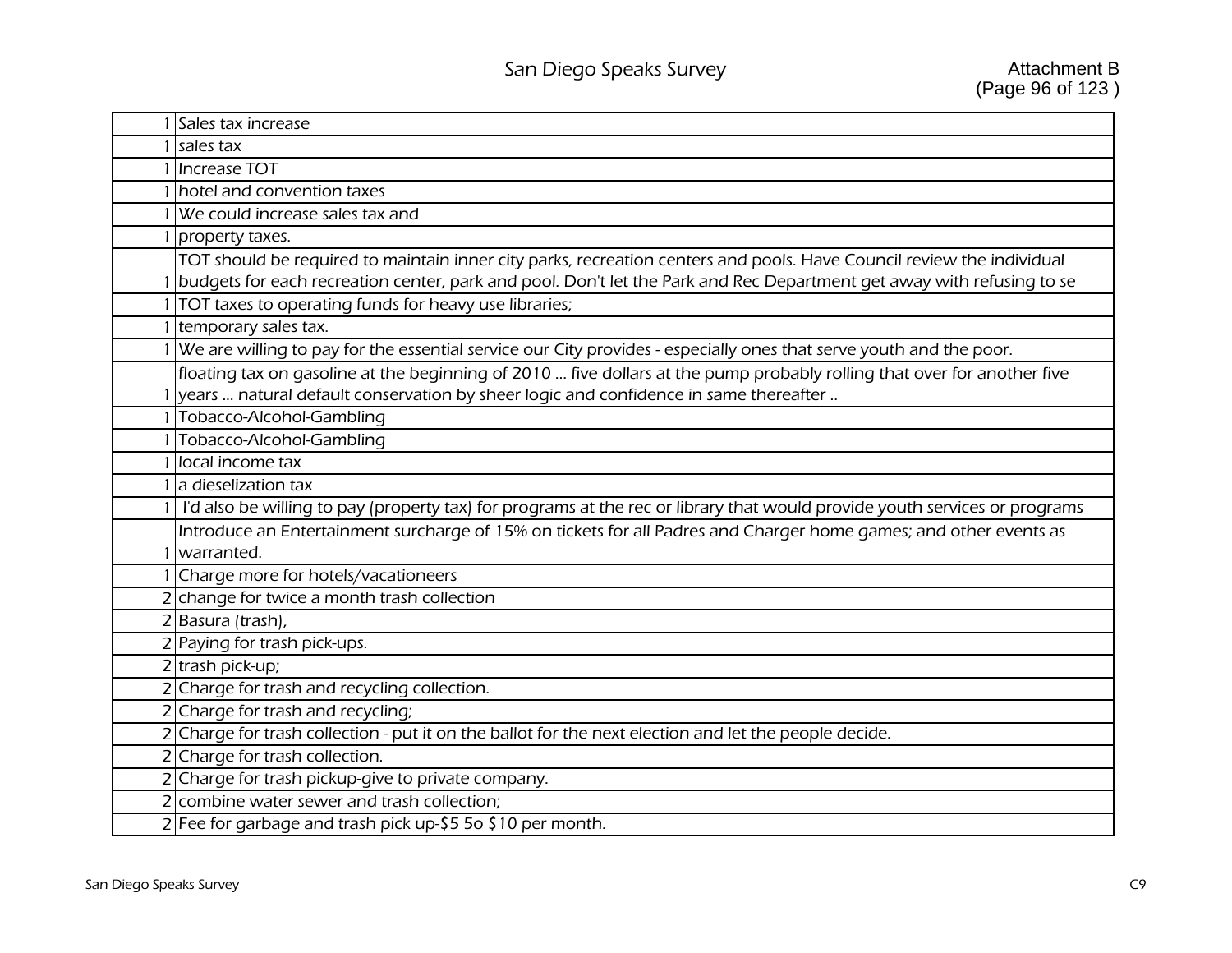| $2$ fee for trash pick-up                                           |
|---------------------------------------------------------------------|
| 2 Fee for trash service                                             |
| 2 Lets pay for our garbage pick up.                                 |
| 2 impose trash collection permanently                               |
| 2 biweekly trash collection or charge for weekly pickup             |
| 2 residences and businesses should pay for trash collection         |
| 2 charge for trash pick-up                                          |
| 2 pay for trash or reduce service                                   |
| 2 increase trash pick-up fees                                       |
| 2 charge for trash and recycling                                    |
| 2 increase fees for trash collection                                |
| 2 Pay for trash pickups                                             |
| $2$ pay for trash                                                   |
| $2$ pay for trash                                                   |
| 2 pay for trash                                                     |
| 2 increase fees for trash                                           |
| 251 per month per household trash collection fee.                   |
| $2$ pay for trash collection                                        |
| 2 Trash collection fees.                                            |
| 2 Start charging for trash pickup-residents of the county must pay. |
| 2 Tax trash pickup                                                  |
| 2 trash collection fees                                             |
| $2$ Trash                                                           |
| 2 Trash (mandatory fee);                                            |
| 2 trash collection                                                  |
| 2 trash collection                                                  |
| 2 trash collection (tax)                                            |
| 2 trash collection fees                                             |
| 2 trash collection from residences should be collected              |
| 2 Trash collection                                                  |
| 2 trash collection                                                  |
| 2 trash collection                                                  |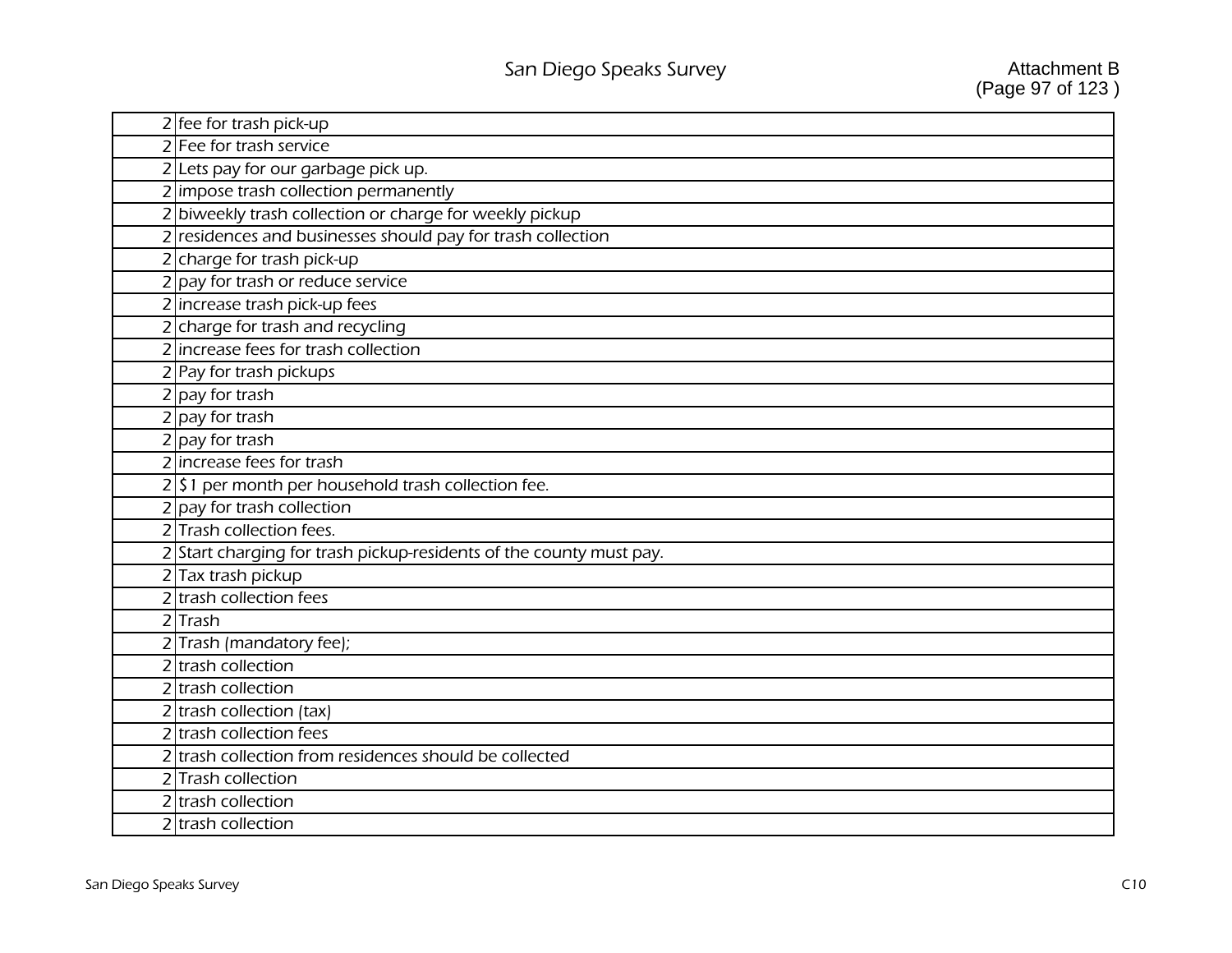| 2 Trash collection: pay by weight (less trash, more recycling = less cost)                                                   |
|------------------------------------------------------------------------------------------------------------------------------|
| <b>Trash fee</b>                                                                                                             |
| $2$ trash fee                                                                                                                |
| trash fees for homeowners                                                                                                    |
| 2 <sup></sup> trash                                                                                                          |
| 2 Fees for trash and recycling                                                                                               |
| Residential and business trash pick-up should not be free, this whole concept is ludicrous. 3) Market-based pricing and time |
| 2 limits for parking meters.                                                                                                 |
| $2$ l'd pay for trash collection.                                                                                            |
| Charge EVERYONE in the city for trash services.                                                                              |
| 2 Charge for trash pickup                                                                                                    |
| 2 charge for trash pickup                                                                                                    |
| Pay for residential trash pick-up                                                                                            |
| Make trash pick-up an UNFUNDED MANDATE for city residents. City residents must either haul their own trash to the            |
| landfill by themselves once a week; or they can individually contract with Waste Management for an appropriate fee for       |
| Pay for trash pickup                                                                                                         |
| 2 Charge businesses for trash pickup                                                                                         |
| 2 Trash & recycling                                                                                                          |
| trash collection fee                                                                                                         |
| 2 Pay for trash pickup.                                                                                                      |
| 2 Trash fee                                                                                                                  |
| Institute user fees for services such as trash collection                                                                    |
| 2 additional trash fees                                                                                                      |
| 2 change 1911 Act Ordinance and charge for trash collection.                                                                 |
| 2 charge for all residential trash collection                                                                                |
| 2 charge for garbage collection by the pound                                                                                 |
| 2 charge for trash pick-up.                                                                                                  |
| 2 Charge for residential trash collection.                                                                                   |
| Charge for trash and recycling                                                                                               |
| charge for trash collecion - to support general services like safety and health.                                             |
| 2 charge for trash collection make sewer fees cost neutral 1% sales tax increase for 3 years                                 |
| 2 Charge for trash collection.                                                                                               |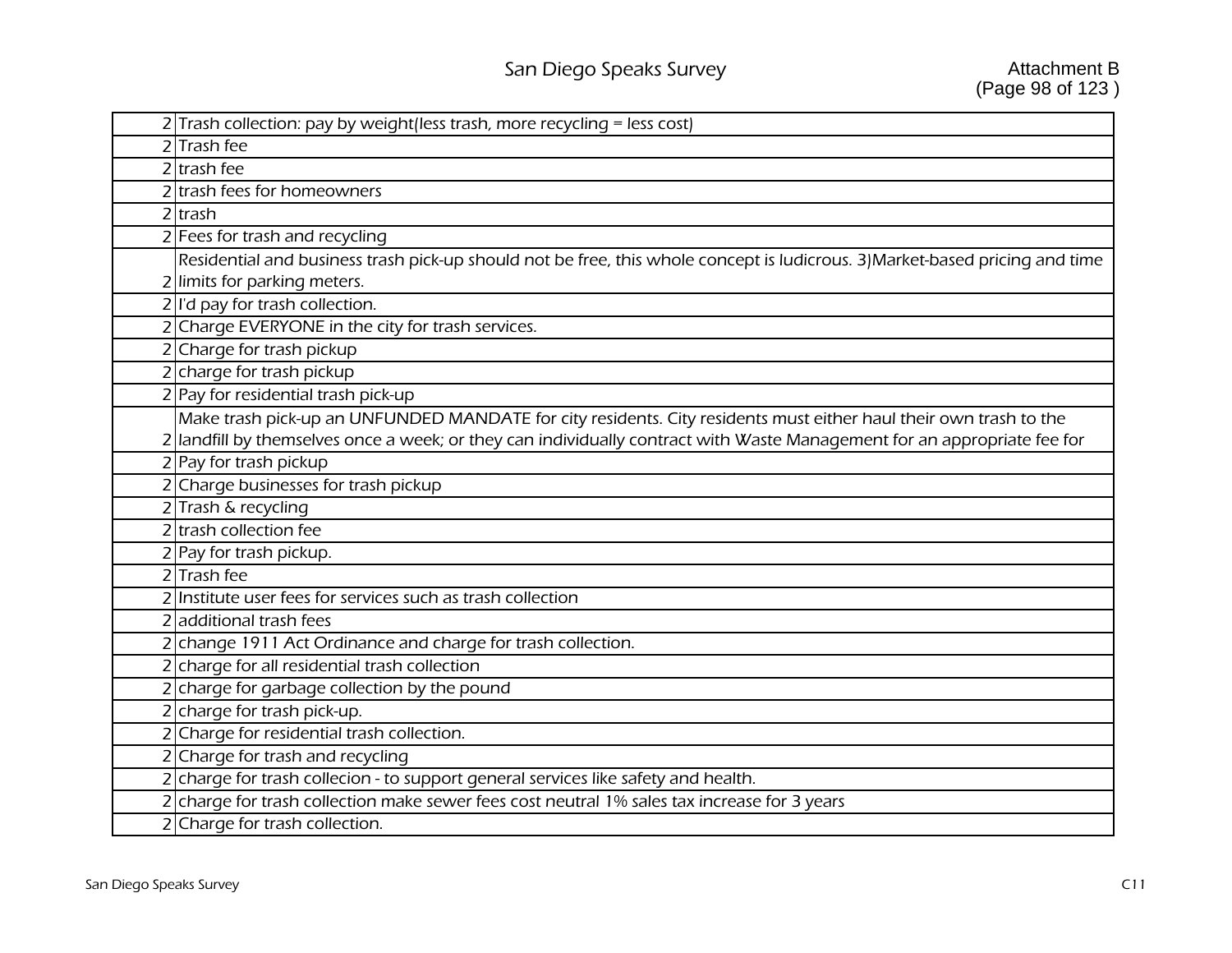| 2 Charge for trash $p/u$                                                                                                  |
|---------------------------------------------------------------------------------------------------------------------------|
| 2 charge for trash pickup                                                                                                 |
| 2 charge for trash pick-up and provide credits for people to compost at home and/or reduce waste;                         |
| 2 Charge for trash pickup but provide greenwaste and recycling for free.                                                  |
| 2 charge for trash pickup                                                                                                 |
| 2 charge monthly charge for SF residential trash collection.                                                              |
| 2 Charge residents for trash collection like other cities.                                                                |
| 2 CHARGE TRASH PICK UP                                                                                                    |
| 2 citizens pay for trash pickup                                                                                           |
| 2 Collect fees for trash pickup.                                                                                          |
| 2 Consider the effectiveness of a charge for trash collection                                                             |
| 2 Change Trash Pickup to Private Contracts                                                                                |
| 2 charge for trash pickup                                                                                                 |
| 2 Farm out trash collection                                                                                               |
| 2 Fee for residential trash collection                                                                                    |
| 2 fee for trash pick-up                                                                                                   |
| 2 Have our trash be handled by a 3 party company and charge residents for it,                                             |
| 2 have users pay for trash pick up. business and resident. no free ride.                                                  |
| 2 Trash collection fees                                                                                                   |
| 2. I would be willing to pay fees for services. For example, Paying a Fee for trash and recycling.                        |
| 2 If not eliminated, fees should pay for it entirely: trash collection                                                    |
| 2 Fees for garbage pick-up (property owner only not the renters.                                                          |
| 2 Repeal People's Ordinance re: trash fees                                                                                |
| 2 institute trash pickup fee                                                                                              |
| 2 Let citizens pay for trash and recycling collection.                                                                    |
| 2 Fee for trash pick up                                                                                                   |
| 2 Make trash pickup by-weekly instead of weekly. Charge for the number of black trash containers being emptied.           |
| CHARGE the homes who currently receive FREE trash and recycling services. Do not incorporate these fees into taxes.       |
| 2 Some of us already pay for trash and recycling and we don't want to pay for other peoples' services. Charge those homes |
| 2 Trash Collection.                                                                                                       |
| 2 Trash pickup, provided that a non-city pickup option is available.                                                      |
| 2 Pay for residential trash collection,                                                                                   |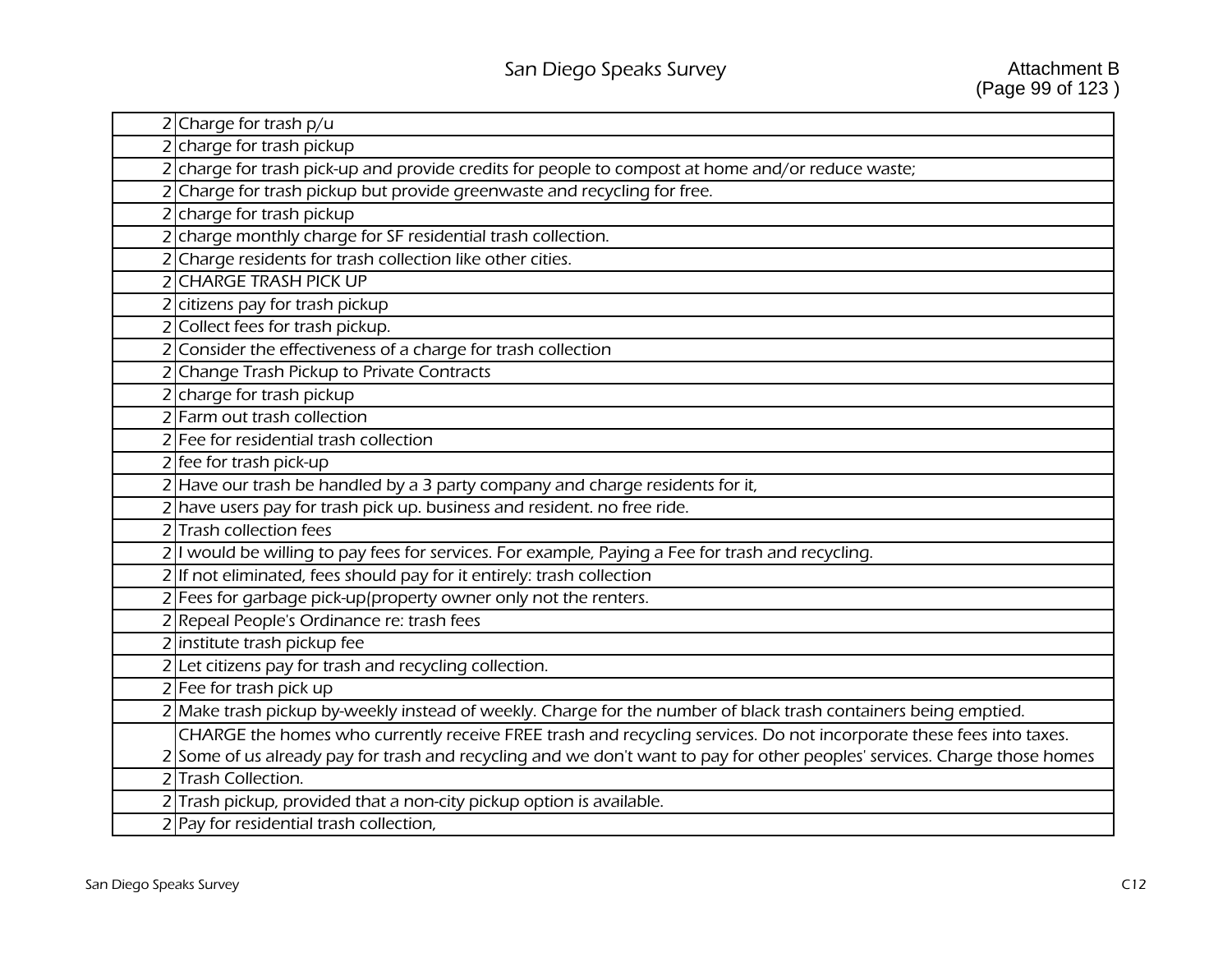| 2 Pay for services for trash, parks, etc. Not enough information for tax options                                     |
|----------------------------------------------------------------------------------------------------------------------|
| 2 Pay for trash collection                                                                                           |
| $2$ pay for trash collection                                                                                         |
| pay for trash collection                                                                                             |
| 2 pay for trash collection                                                                                           |
| 2 Pay for trash pick up Pay for recycling pick up                                                                    |
| Pay for trash pick up. Put advertising on library trucks and other City vehicles to help pay department costs. Allow |
| advertising on City produced materials but make sure it goes back to the department.                                 |
| pay for trash pickup                                                                                                 |
| 2 Pay for trash pickup.                                                                                              |
| 2 Pay for trash service like everyone else.                                                                          |
| 2 Pay for trash/recycling.                                                                                           |
| Paying for garbage                                                                                                   |
| 2 Paying for trash & recycling                                                                                       |
| 2 Paying for trash collection.                                                                                       |
| privitize trash collection                                                                                           |
| 2 have us pay for trash pickup                                                                                       |
| 2 charge for trash pick-up                                                                                           |
| 2 charge for trash collection                                                                                        |
| Residential trash collection services Residential recycling                                                          |
| 2 Residential trash pickup                                                                                           |
| Residents should pay for trash and recycling services.                                                               |
| $2$ fee for trash pickup                                                                                             |
| 2 Small charge for trash pickup (not recycle pickup)                                                                 |
| fee for trash collection                                                                                             |
| 2 trash pickup fee                                                                                                   |
| Charge for trash removal City                                                                                        |
| 2Trash                                                                                                               |
| 2 trash and recycling fees;                                                                                          |
| 2 Trash Collection                                                                                                   |
| trash collection                                                                                                     |
| 2 Trash collection fee                                                                                               |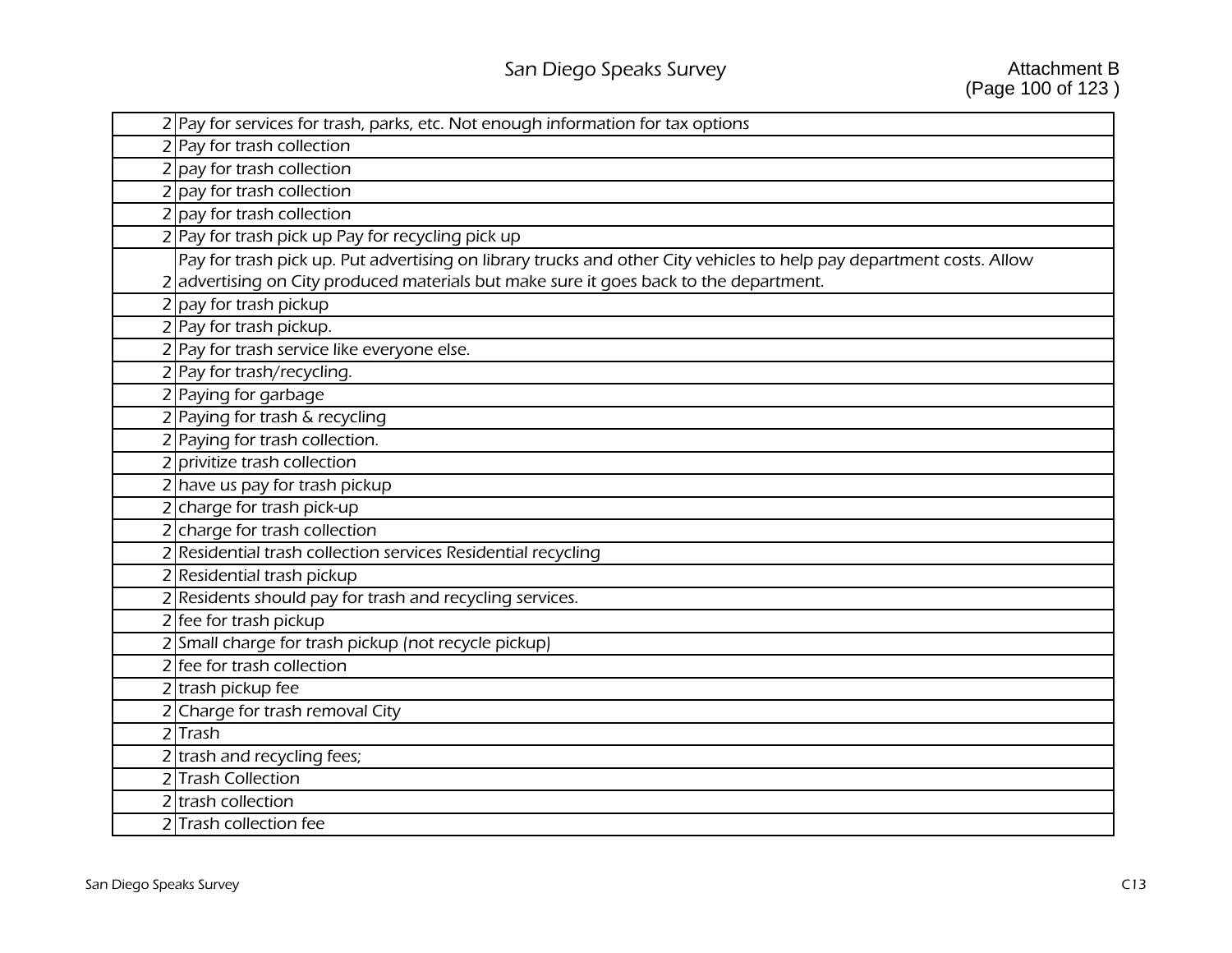| 2 trash collection fee                                                                                                      |
|-----------------------------------------------------------------------------------------------------------------------------|
| 2 Trash collection fee recycling fee                                                                                        |
| 2 Trash collection fee sufficent to cover trash collection and recycling, up to \$25/mo. in FY 2010 \$.                     |
| Trash collection fees                                                                                                       |
| 2 Trash collection fees                                                                                                     |
| 2 Trash Collection                                                                                                          |
| trash collection                                                                                                            |
| $2$ trash fee                                                                                                               |
| 2 Trash fee                                                                                                                 |
| $2$ trash fee                                                                                                               |
| 2 trash fee                                                                                                                 |
| 2Trash fees                                                                                                                 |
| 2 trash pick up should be on a fee basis.                                                                                   |
| 2 Trash pick up                                                                                                             |
| 2 trash pick-up                                                                                                             |
| 2 trash pickup fee                                                                                                          |
| 2 trash service                                                                                                             |
| 2 Trash services could be fee implemented.                                                                                  |
| 2 trash/garbage pickup and the dump                                                                                         |
| 2 Trash/recycle bimonthly                                                                                                   |
| 2 Trash/Recycle Pickup Fee                                                                                                  |
| 2 Trash/recycling collection                                                                                                |
| 2 garbage/recycling collection.                                                                                             |
| 3 Defined contribution pension plans (only)                                                                                 |
| 3 fair salary/payment rates per national averages                                                                           |
| Wage cuts, wage cuts, wage cuts. If you cut services you must cut wages first.                                              |
| Why do almost all safety personnel retire on disability pensions                                                            |
| Nothing until spending is cut for the exorbitant pensions. Mayor Sanders said he could solve fiscal issues without taxation |
| (it wasn't ever true). Until he admits his mistake, and takes ownership of tax increases, no love from us.                  |
| reduce all employ benefits                                                                                                  |
| 3 reduce city staff                                                                                                         |
| Public workers that make more than \$100,000, reduce those salaries.                                                        |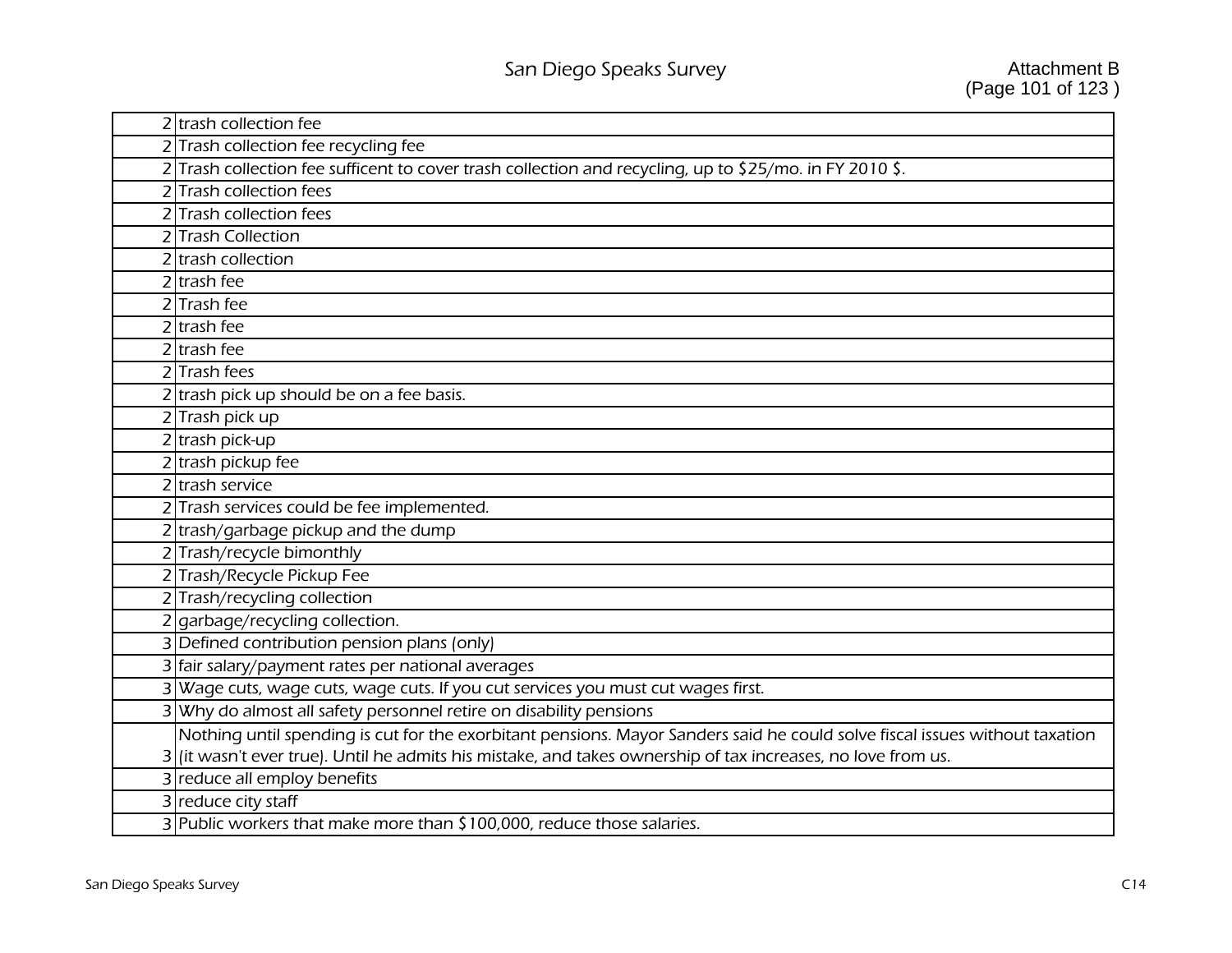| 3 4 day long work week                                                                                                      |
|-----------------------------------------------------------------------------------------------------------------------------|
| 3 try 3 or 4 day workweek temporarily                                                                                       |
| 3 increase employee pension contributions.                                                                                  |
| 3 Eliminate layer of staff to dispatch plumbers and electricians;                                                           |
| 3 eliminate large staff.                                                                                                    |
| 3 eliminate management jobs,                                                                                                |
| 3 No placement of all elected positions and existing staff.                                                                 |
| 3 lower future pension benefits                                                                                             |
| 3 lower high city wages                                                                                                     |
| 3 bring city staff pay and retirement benefits in like with private sector;                                                 |
| Reduce pension benefits, particularly DROP. If employees think they can get better in the private sector, they have a huge  |
| 3 surprise in store! There are no jobs open in private sector.                                                              |
| 3 reduce pensions for city employees; not health                                                                            |
| Cap public services/city employees pay to the city average earned wage incomes. Public services should not be wealthier     |
| 3 than the public they claim to serve.                                                                                      |
| 3 Review span of control in city depts;                                                                                     |
| eliminate wasteful allocation of our limited resources - reliable oversight, audits, accountability, and prosecution where  |
| 3 applicable;                                                                                                               |
| 3 Reduce pension pay; Cadillac pensions are ridiculous                                                                      |
| 3 Stop mandating union wages or union participation for construction jobs - add open competition                            |
| 3 City employee pension/compensation reform                                                                                 |
| 3 Reduce city workforce and eliminate vacant positions                                                                      |
| Reduce/eliminate all Union pension plans and fees that get in the way of improving public interests while promoting their   |
| 3 own Union agendas (i.e. Teacher's Union)                                                                                  |
| 3 reduce city salaries and benefits                                                                                         |
| 3 reduce city staff                                                                                                         |
| 3 Reduce salaries from the top management down (there are qualified people willing to do the job for less)                  |
| 3 Cut back on paid holidays and benefits of government workers.                                                             |
|                                                                                                                             |
| 3 Eliminate the DROP program.                                                                                               |
| 3 Reduce Council staff and pay cut                                                                                          |
| 3 Eliminate high salaries for City's department management personnel.<br>3 Eliminate more high salaries for City employees. |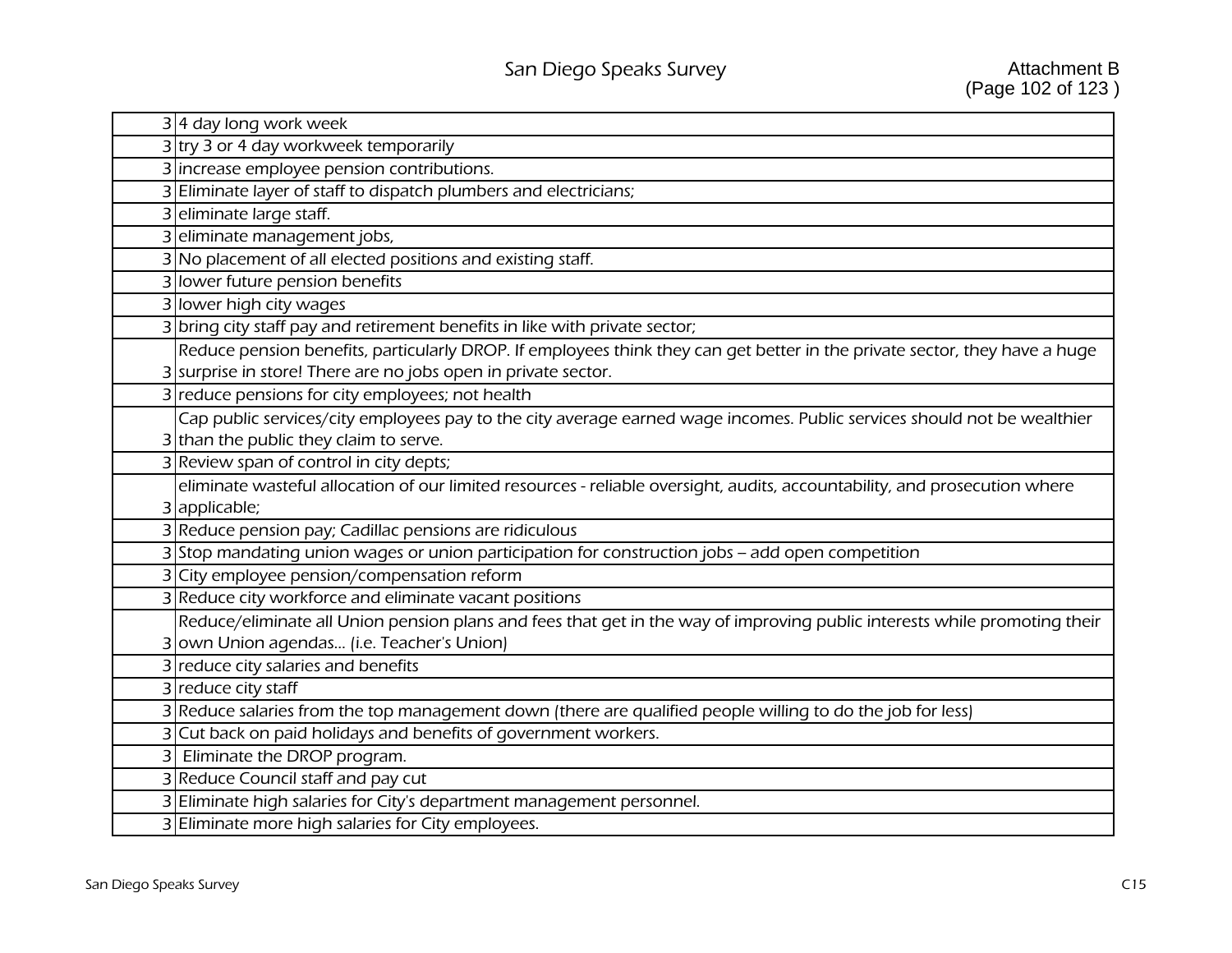| 3 Reduce salaries for all those earning over \$100,000.                                                                      |
|------------------------------------------------------------------------------------------------------------------------------|
| Freeze employee salaries for 1 year                                                                                          |
| Eliminate overtime benefits for any salaried employees (the article about overtime pay for police and fire captains incensed |
| $\vert$ me! This would not occur in the private sector. We are salaried and that's it--you put in time to get the j          |
| Track "soft" costs, including staff salaries wasted in all of the unproductive meetings discussing how to best present       |
| performance numbers instead of just telling the truth.                                                                       |
| cut Mayor's staff, reduce council staff                                                                                      |
| Stop hiring more police officers, they're a bunch of power hungry Nazis without enough to do already.                        |
| Cut Mayor and City Council salary by 50%                                                                                     |
| Make drastic cuts in unclassified staff levels.                                                                              |
| Non emergency municipal services available only four days per week/ six hours per day;                                       |
| cut pension benefits reduce employment rolls implement internet options to eliminate jobs tougher labor contracts            |
| Eliminate city funded pensions                                                                                               |
| eliminate the DROP program                                                                                                   |
| Eliminate position of all Assistant Department Heads                                                                         |
| eliminate some of council's staff                                                                                            |
| eliminate some of the analyst positions city wide                                                                            |
| eliminate the DROP program, NOW                                                                                              |
| eliminate the % guarantee on pension benefits, NOW                                                                           |
| eliminate the City's 100% matching of 401 deposits, NOW                                                                      |
| Ensure that the portion of employee contibutins to SDCERS designated for their share of the cost of the COLA benefit is      |
| used for that purpose. For those hired after May 1992 they receive their contributions in the form of an annuity, t          |
| layoff trash employees                                                                                                       |
| Find lower cost company to manage pension fund                                                                               |
| forget it. There is plenty of money for the NEEDED services once the fat is cut from the city employees expenses             |
| cutting mayoral and top officials pay                                                                                        |
| Have city employees furlough 2 days monthly. cut city council benefits regarding car allowance. give them a free MTS pass    |
| merge the Water and Waste Water Departments into one department and lay off 30% of the staff between the two,                |
| void the overly bloated Employee Union contracts that vastly over pay and over compensate our City Employee's                |
| retirements and salaries by filing Chp 11 BK if necessary to do it (The unions are bleeding us dry).                         |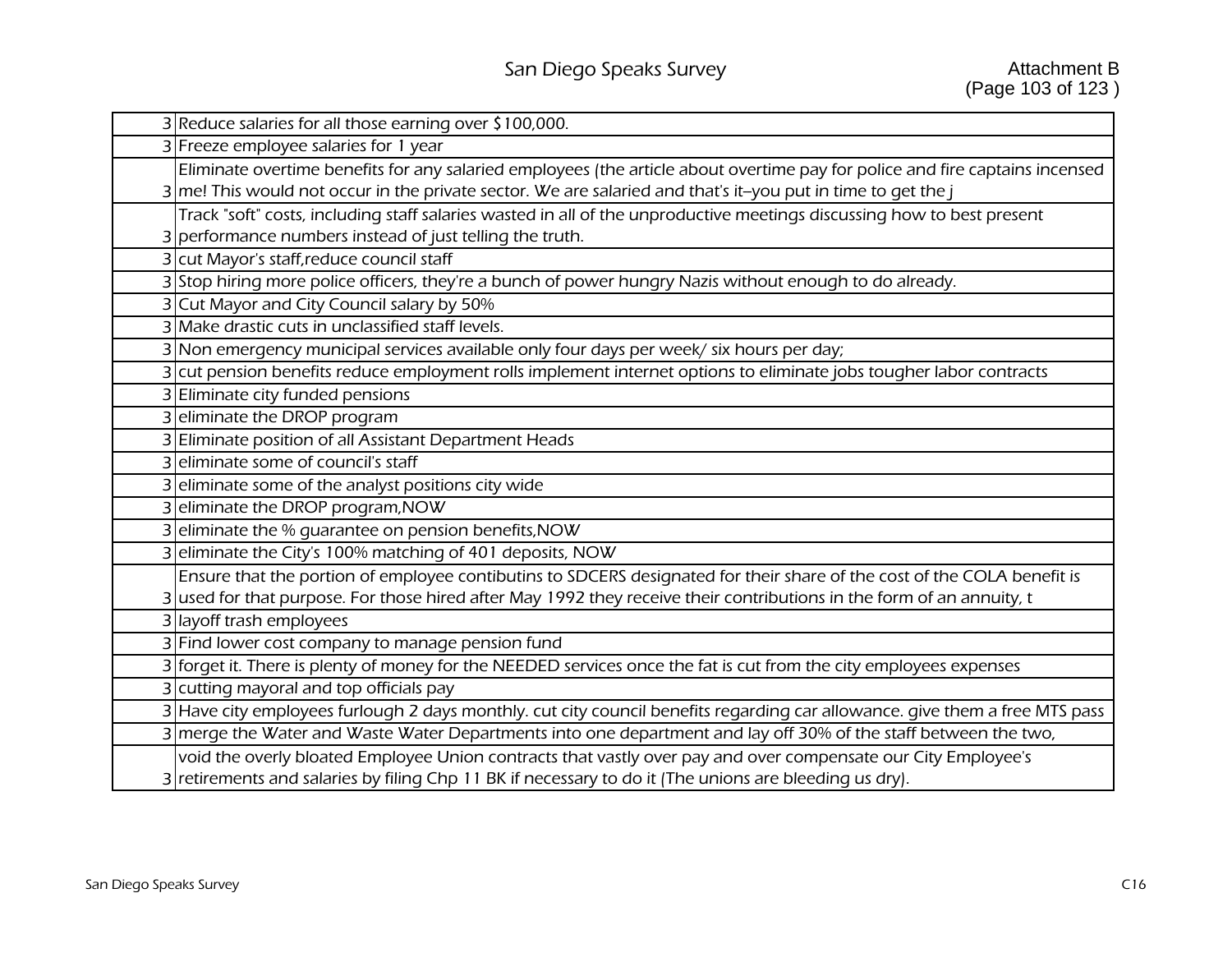| How about reducing city employee hours as the state has done? How about eliminating raises as just about every                                                                                                                                   |
|--------------------------------------------------------------------------------------------------------------------------------------------------------------------------------------------------------------------------------------------------|
| commercial enterprise has done? How about considering some judious and FAIR tax hikes? How about educating the                                                                                                                                   |
| 3 public about                                                                                                                                                                                                                                   |
| I think the city should look within its own ranks take a cut in pay. Also put a freeze on new hires. Transfer redundant                                                                                                                          |
| 3 employees to departments that have openings.                                                                                                                                                                                                   |
| 3 Have city employees participate in a 401 (k).                                                                                                                                                                                                  |
| 3 Eliminate all unions.                                                                                                                                                                                                                          |
| MOST IMPORTANT: ELIMINATE DEFINED-benefit pension programs for all public employees (city/county/state). Let them<br>3 have their own 401k's or IRA's and bear the ups and downs of same like the rest of us in the private sector.              |
| Stop paying such high salaries. You are paid by the tax payers, not private corps. These jobs always had lower salaries, but<br>3 job security with good retirements, instead of the high pay. Stop the waste full spending and hiring outside c |
| 3 Cut city employee retirement benefits.                                                                                                                                                                                                         |
| 3 Nocut back on vacation days, retirement benefits, have emplyees contribute their fringe benefit package                                                                                                                                        |
| City employees need to take a pay cut, overtime for employees needs to be monitored closely and restricted in some                                                                                                                               |
| 3 instances, retirement benefits need to be renegotiated. City needs to do a better job of reducing expenses throug                                                                                                                              |
| 3 SURTAX ON POLITICIANS' & CITY EMPLOYEES' SALARIES. REDUCE ALL TAXES & ELIMINATE MOST.                                                                                                                                                          |
| 3 None. Get rid of the pensions.                                                                                                                                                                                                                 |
| 3 None. The solution is to cut services, cut payroll, cut city jobs, reduce pensions.                                                                                                                                                            |
| 3 None. There needs to be outsourcing, payroll reduction, improved efficiency and no benefits exceeding private industry                                                                                                                         |
| 3 eliminate positions                                                                                                                                                                                                                            |
| 3 end DROP                                                                                                                                                                                                                                       |
| 3 stop overtime                                                                                                                                                                                                                                  |
| $3 $ no salaries over \$100,000                                                                                                                                                                                                                  |
| 3 reduce staff positions of council members                                                                                                                                                                                                      |
| 3 fire the pension board members                                                                                                                                                                                                                 |
| 3 Reduce exorbitant benefits provided to city employees                                                                                                                                                                                          |
| 3 reduce pensions                                                                                                                                                                                                                                |
| 3 Reduce Pensions for City employees more than reducing the DROP program.                                                                                                                                                                        |
| 3 Reduce government staff - get the lazy (slow) producer to work harder or they are gone.                                                                                                                                                        |
| 3 Reduce Pensions Reduce city employees pay to a level earned by the tax payers Expect City employees to earn their pay                                                                                                                          |
| 3 reduce per diem expenses for elected officials.                                                                                                                                                                                                |
| 3 renegotiate city salary contracts.                                                                                                                                                                                                             |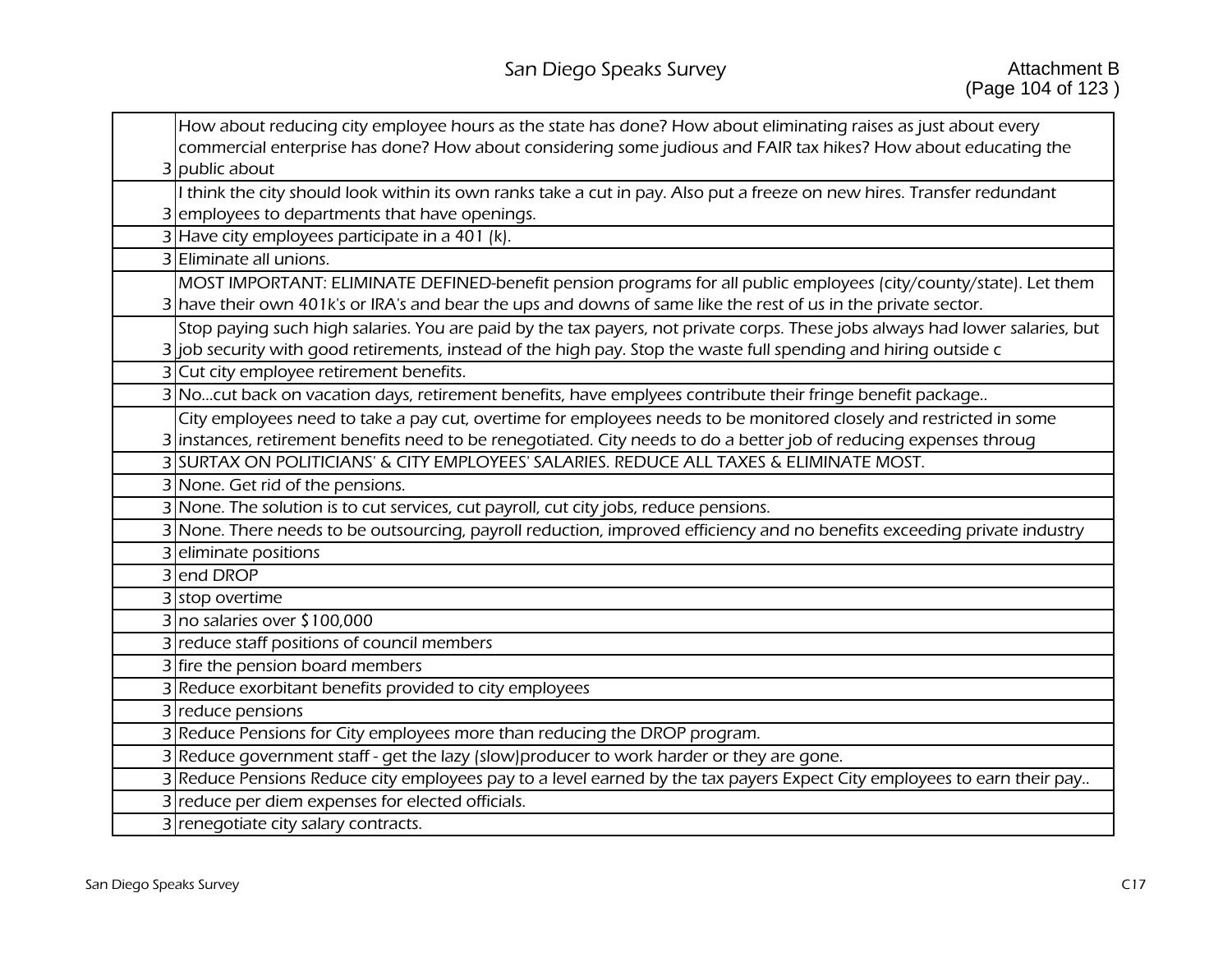| 3 Reducing City employee work hours just a couple hours a week wouldn't hurt employee and would help City budget.                                                                                                                                |
|--------------------------------------------------------------------------------------------------------------------------------------------------------------------------------------------------------------------------------------------------|
| 3 reducing salaries of the highest paid employees, reducing pensions;                                                                                                                                                                            |
| $3$ go to a 401K where they have to pay for their own.                                                                                                                                                                                           |
| 3 Review of pensions.                                                                                                                                                                                                                            |
| $3$ stop overpaying employees and former employees $==$ instant revenue                                                                                                                                                                          |
| 3 Sure, like we have do, stay within you budgets! Stop handing out 40% more \$100,000/yr. jobs. Get a grip!                                                                                                                                      |
| 3 lesser retirement funds                                                                                                                                                                                                                        |
| Restructure the City pension/retirement programs. A 401k/403B is good enough for most of your constituents why not city<br>3 employees. Thank you, Marcos Padilla 6485 Seascape Drive SD 92139                                                   |
| 3 <sup>*</sup> Streamline city administrative processes to improve efficiency and eliminate bureaucratic waste                                                                                                                                   |
| 3 No Car Allowance for City Councilmen                                                                                                                                                                                                           |
| Put the City BACK into City Manager Status, NOT Strong Mayor. Phoenix has 200,000 more citizens & Less Bureaucracy &<br>3 Waste!                                                                                                                 |
| 3 drop council's auto reward-pay program                                                                                                                                                                                                         |
| 3 eliminate the waste in managing our city government                                                                                                                                                                                            |
| I believe that many services that are now done by city employees should be sent out for bids. I believe that outsourcing is a<br>3 good thing and see if money can be saved by competive bidding. There is to much waste in all cities departmen |
| Lower taxes after getting rid of all the loafers and lazy do nothings in administrative positions in state and local<br>Government.                                                                                                              |
| Service levels do not need to be reduced to save money. Much more work should be outsourced to the private sector, and<br>3 eliminate overpaid city union positions.                                                                             |
| Services do NOT need to be reduced, just reduce costs! Outsource much more work to the private sector and eliminate<br>3 overpaid unionized city positions.                                                                                      |
| 3 charge politicians for use of city/county vehicles when used for personal reasons.                                                                                                                                                             |
| Take the money saved by above actions and invest in retaining real public services. Let the politicans and their staff live on<br>3 all the bribes they're already getting from developers and the downtown old boys system.                     |
| 3 Outsource Balboa Park management                                                                                                                                                                                                               |
| 3 Update Digital / On Line city services to replace face to face services.                                                                                                                                                                       |
| 3 Make city depts accountable.                                                                                                                                                                                                                   |
| 3 manage efficiently in "good" times so we're prepared                                                                                                                                                                                           |
| Reduce SDCERS - Use private contractors to patch potholes (receive warranty on patch jobs) -                                                                                                                                                     |
| 3 begin conversion of city vehicles to higher mileage cars or electric cars                                                                                                                                                                      |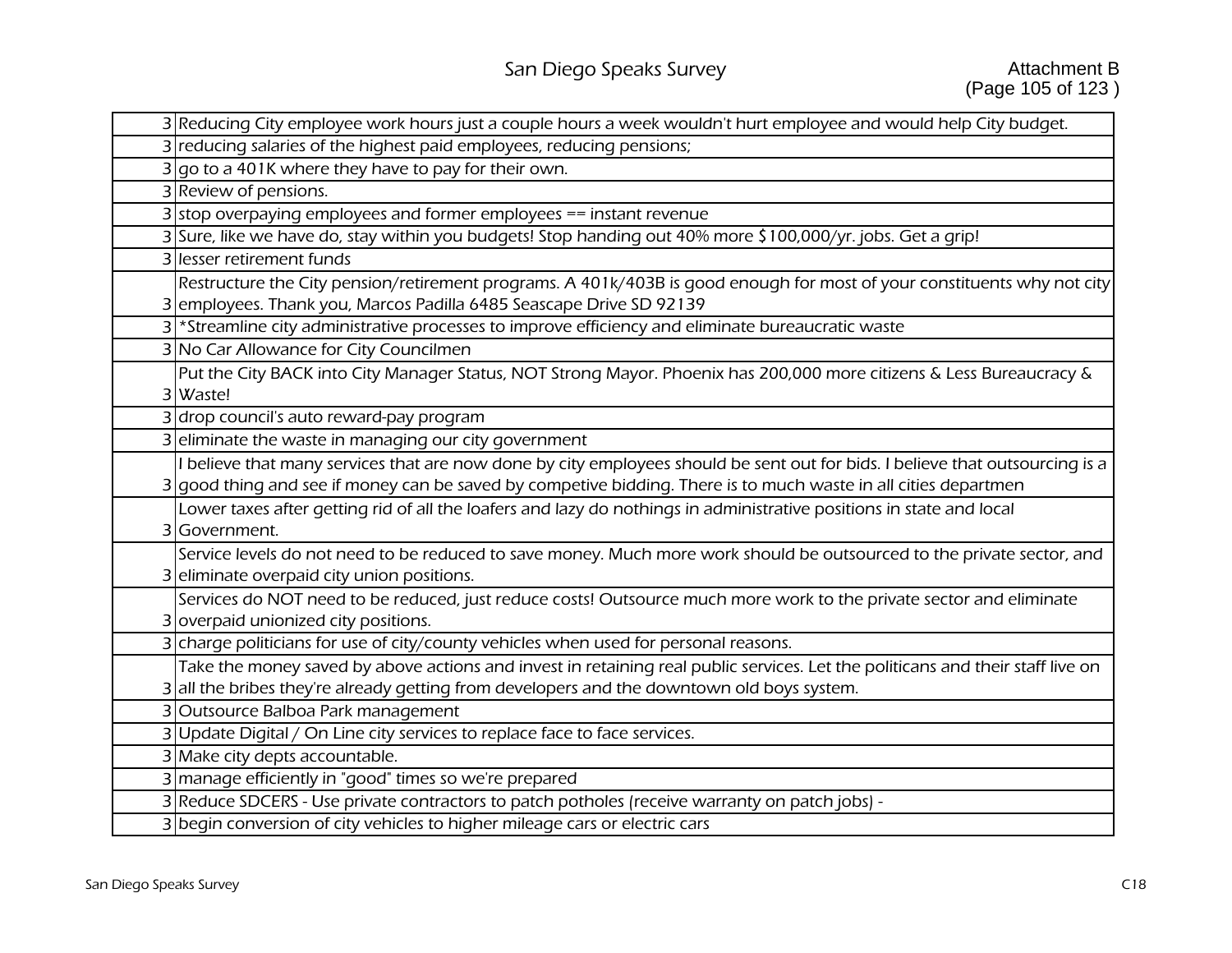|   | 3 additional outsourcing                                                                                                      |
|---|-------------------------------------------------------------------------------------------------------------------------------|
|   | 3 Better utilize existing funding - too much waste - need accountability.                                                     |
|   | 3 Reduce Retirement Benefits Combine or merge city Programs/Departments                                                       |
|   | 3 bankrupt out of pension liability                                                                                           |
|   | Before seeking more funding review ALL programs and services (including # 1 priority, Public Safety) for savings. Reduce      |
|   | 3 levels of mgmt and supv, increase span of control and establish standards for productivity. Review salaries and wa          |
|   | Contract to outside private garbage companies. Let private companies compete or sponsor services                              |
|   | 3 privatize most of city govt.                                                                                                |
|   | 3 If you manage the City correctly and make reductions where necessary you wouldn't need to raise taxes.                      |
|   | 3 No driving allowances for city officials. See above.                                                                        |
|   | Stop wasting the revenue you already collect. Get fiscally responsible board members. Let the Chargers build a new            |
|   | 3 stadium and generate some revenue.                                                                                          |
|   | 3 Cut wasteful spending.                                                                                                      |
|   | 3 reduce cost of city services by contracting out                                                                             |
|   | 4 code compliance fines.                                                                                                      |
|   | Citations for people (drivers) who change lanes without signaling.                                                            |
|   | Enforce code violations - we get a ticket if we park in our driveway but there are trailers parked for months (years) without |
|   | being moved. Why are they not fined? Because that are not on a main street?                                                   |
|   | exceedingly high fines for illegal dumping which will increase if trash collection fees are implemented                       |
| 4 | city fees for those who receive moving violations                                                                             |
|   | 4 Increase fines for code enforcement                                                                                         |
|   | 4 increase fines for code violation - polluting                                                                               |
|   | 4 Increase fines for illegal parking or traffic violations.                                                                   |
|   | 4 increase fines for law breaker                                                                                              |
|   | increase penalty for code violation                                                                                           |
| 4 | Charge parents of minors involved in civil problems for police and clerical time. Strict code compliance with fines.          |
|   | 4 increase size of fines for things like speeding, vehicle infractions;                                                       |
|   | more parking meters and higher fees                                                                                           |
| 4 | return to code enforcement                                                                                                    |
|   | 4 Increase in parking revenue                                                                                                 |
|   | charge for all fine services and publish rates in Union Tribune as well as names and addresses of those using services;       |
|   | 4 heavy fines for not recycling trash                                                                                         |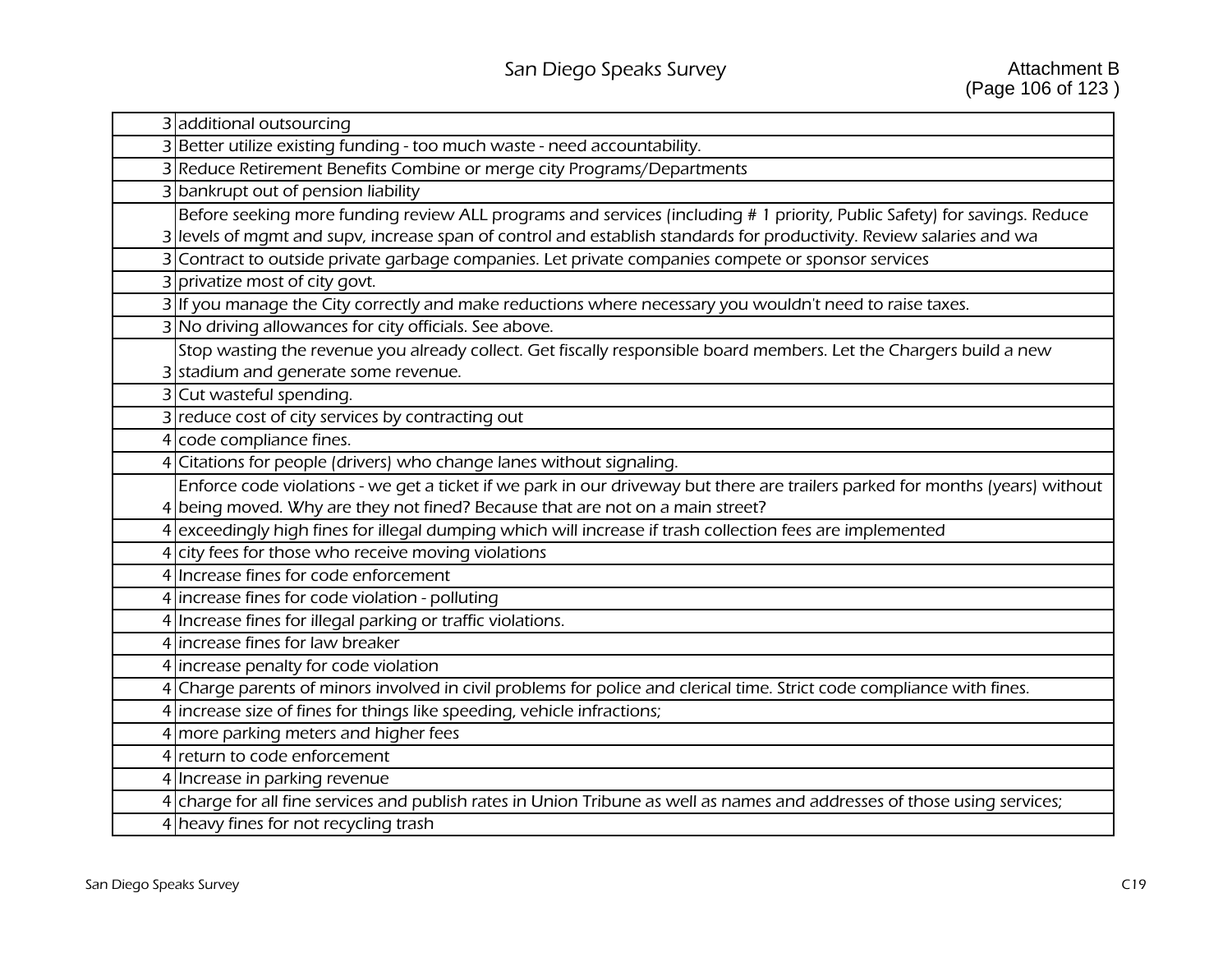|   | hire more policemen, especially for the highways. more speeding tickets = safer highways and more money for the city.       |
|---|-----------------------------------------------------------------------------------------------------------------------------|
|   | Enforce the existing vehicle and municipal codes-increase fines.                                                            |
|   | Fine complaintants for actions which have no result, e.g., parked cars                                                      |
|   | Write more traffic tickets                                                                                                  |
|   | 4 increase fines for graffiti                                                                                               |
|   | 4 Make every arrest a cost recovery for the city                                                                            |
|   | institute more community work as punishment for minor offenses                                                              |
|   | 4 Enforce code violation fines                                                                                              |
|   | 4 Enforce residential parking laws                                                                                          |
|   | Heavily fine employers that use illegal immigrants. This will reduce medical costs that tax payers cover and greatly reduce |
|   | 4 the influx of illegals that dont pay taxes. Change the law already!                                                       |
|   | 4 Higher fines for trafic violations. Speeding, running red lights and stop signs. Extremely high fines for drunk drivers.  |
|   | 4 Much higher fines for graffiti and 1000 hrs cleaning up grafiti and illegal dumping.                                      |
|   | Much higher fines for animal abuse. Usually they just take the animal and let the creep off scott free and the tax payers   |
|   | 4 foot the bill.                                                                                                            |
| 4 | Much higher fines for selling alcohol and cigarettes to minors. Much higher fines for selling drug paraphnalia.             |
|   | increase number of inspections and enforce larger code compliance fines to homeowners and businesses after warning is       |
|   | ignored; increase transient occupany tax so that is closer to the average big city rate in the state.                       |
|   | Increase fees/enforce property code violations.                                                                             |
|   | 4 Increase fines and step up enforcement of the alchol and smoking bans. Easy money.                                        |
|   | Increase financial penalties to taggers and others charges in property damge crimes.                                        |
|   | fines to residents who dont properly use curbside recycling.                                                                |
|   | 4 Increase in traffic violations penalties.                                                                                 |
|   | Fine for cars left parked on the streets overnight instead of properly garaged.                                             |
|   | Fine for littering. ASsess huge fines for anyone tossing things out of car/truck windows in the middle of the road because  |
|   | loads were not well secured on trucks. Property owners should pick up litter in front of their own homes/propert            |
|   | special police unit to set speed traps, (will increase income and save fuel if properly applied).                           |
|   | parking enforcement (meter) increase license fees city facility rental                                                      |
|   | 4 More red light cameras                                                                                                    |
|   | Increase Neighborhood Code Enforcement staff to address blighted communities.                                               |
|   | Enforcement of immigration laws so that we don't have to pay extra for policing their gangs, crime, under the table work,   |
|   | 4 kids going to school, and medical needs, subsidized housing!                                                              |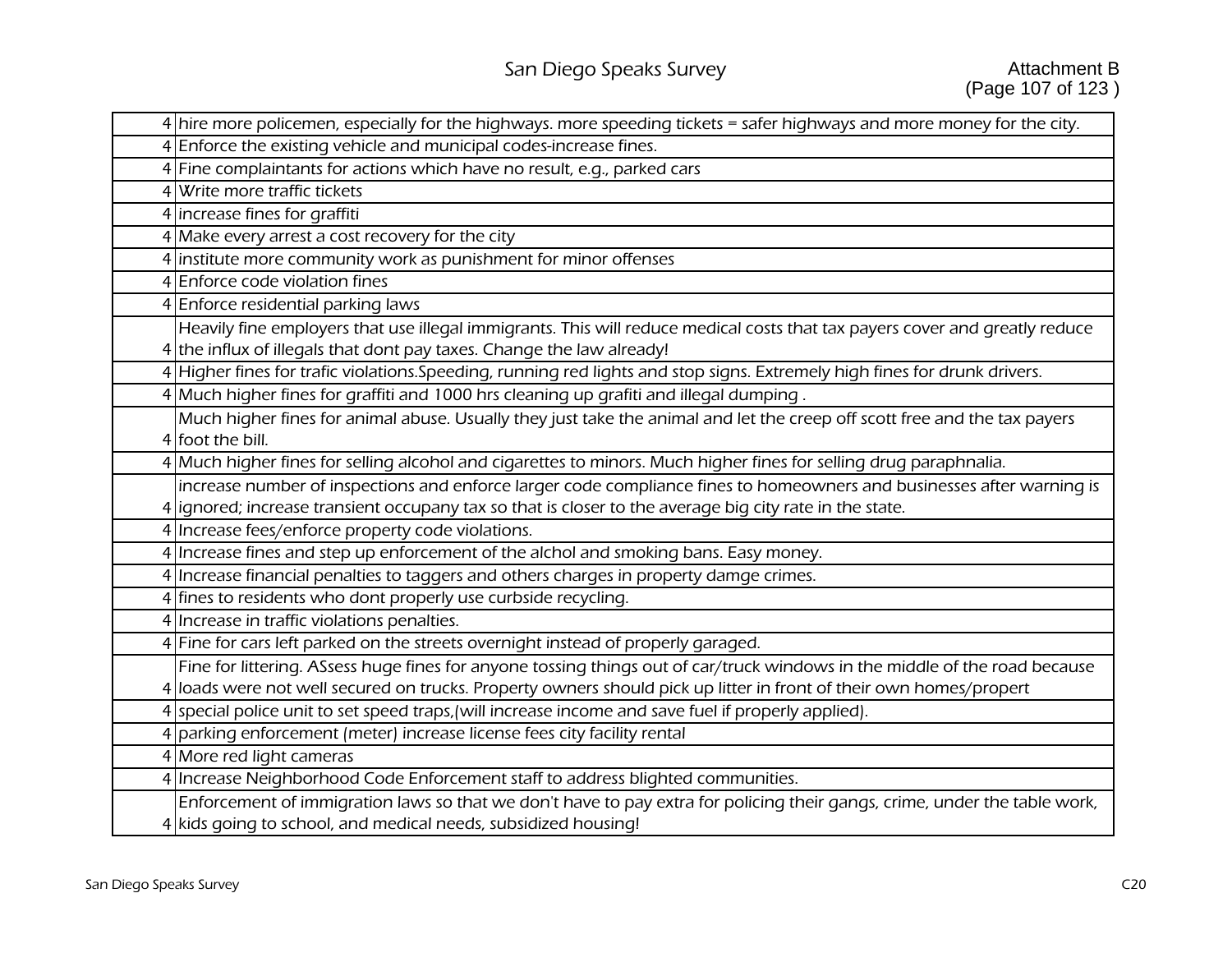| 4 higher fees for code enforcement (especially nuisance properties)                                                 |
|---------------------------------------------------------------------------------------------------------------------|
| 4 Motor Home parking permits unless in front of your own residence                                                  |
| 5 charge for parking at the zoo                                                                                     |
| 5 charge for parking at the San Diego Zoo                                                                           |
| 5 non-residential parking fees at city beaches and parks.                                                           |
| 5 paid parking in beach communities and Balboa Park                                                                 |
| 5 Parking at zoo.                                                                                                   |
| 5 parking fees at zoo, etc                                                                                          |
| 5 parking fees in Balboa park and beaches                                                                           |
| 5 parking meters at popular parks, beaches                                                                          |
| $5$ pay for parking and benches                                                                                     |
| 5 parking                                                                                                           |
| 5 Charge to park at the zoo.                                                                                        |
| 5 Charge for Beach lot parking and                                                                                  |
| 5 charge for parking at beaches and bays for non residents.                                                         |
| 5 Charge to park at the beach                                                                                       |
| 5 CHARGE BEACH PARKING                                                                                              |
| $5$ pay parking at the beach                                                                                        |
| 5 Parking Fees for major parks (beaches, Balboa, etc.),                                                             |
| 5 paid parking lots at all public beaches to help support beach cleanup. Del Mar has this and it works fine.        |
| 5 Pay for parking at beaches, Pay for trash and recycling pick up, TOT tax increase                                 |
| 5 Collect fees for parking at beaches and parks with parking lots,                                                  |
| 5 Pay parking at beach lots                                                                                         |
| 5 charging for parking at parks & beaches                                                                           |
| 5 Parking fees at beach areas                                                                                       |
| 5 parking fees at beach                                                                                             |
| 5 Parking charges.                                                                                                  |
| Impose sentences of mandated labor at brush removal and other community projects to those convicted of graffiti     |
| 6 offenses. (not less than 6 months of daily labor)                                                                 |
| Build off of Obama's call for community action and call for citizens to street clean. Use TV commercials, encourage |
| 6 businesses round up employees (publicity.) Offer donated rewards.                                                 |
| $6$ get community groups more involved to help remove graffiti.                                                     |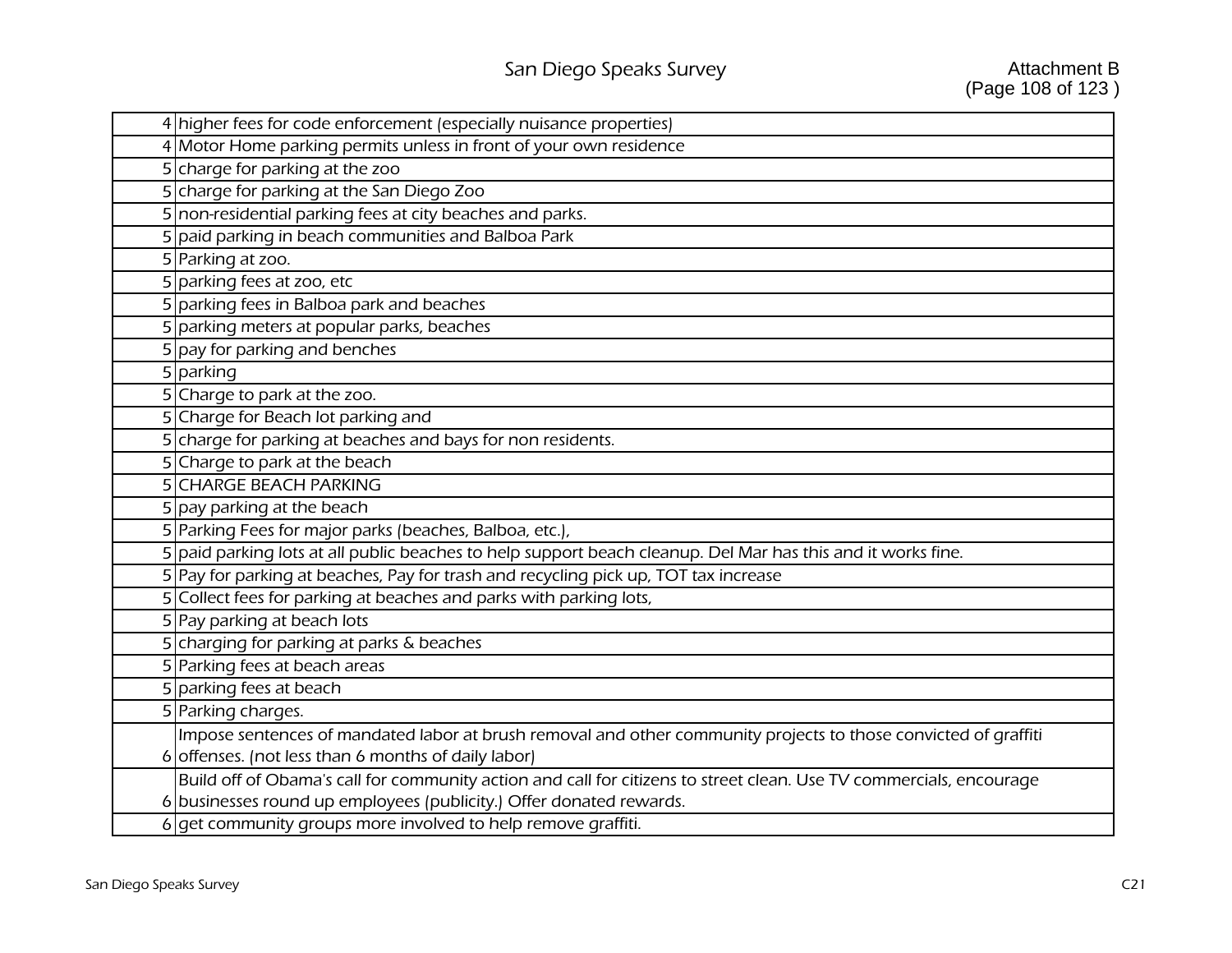|   | 6 Get neighborhood clean up projects - make individuals responsible.                                                                            |
|---|-------------------------------------------------------------------------------------------------------------------------------------------------|
|   | 6 implement volunteer programs that take the place of community programs, which save funds.                                                     |
|   | 6 increase volunteer service                                                                                                                    |
|   | 6 More community volunteering                                                                                                                   |
|   | 6 Use of volunteers;                                                                                                                            |
|   | 6 Use more volunteers for community clean-up, graffiti removal, etc.                                                                            |
|   | use more volunteers to help our one code compliance person                                                                                      |
|   | use volunteers more effectively (I know this is a liability issue)                                                                              |
|   | 6 Volunteerism.                                                                                                                                 |
|   | 6 Volunteerism/community service in collaboration with school/youth programs (grants to CBO, non-profits)                                       |
|   | 6 promote citizen volunteers after a background check                                                                                           |
|   | start an "Urban Volunteer Corps" for things like maintenance crews, computer maintenance, landscaping crews, etc. It                            |
|   | 6 could be advertised as "help get San Diego back on its feet" or "learn a new skill"                                                           |
|   | 6 Ask for volunteer help                                                                                                                        |
|   | 6 District programs to spearhead volunteer efforts to fill in the gaps of services eliminated.                                                  |
|   | 6 Keep libraries, encourage citizens to take on some of this like graffiti painting over                                                        |
|   | Start a volunteer firefighter brigade to help offset the cost of fire fighting. Many other states do this in the less populated                 |
|   | 6 areas of their counties.                                                                                                                      |
|   | Community groups with help from city could do graffeti removal.                                                                                 |
|   | Use volunteers to full extent. Many of your D-4 citizens expressed a desire to help. Please exercise the leadership and focus<br>6 this energy! |
|   | Utilize man/women power from the jail population to do maintenance; outsourcing - we are getting inferior labor                                 |
| 6 | utilize universities to conduct surveys instead of outside consultants;                                                                         |
|   | 6 When individuals break law, free labor as a corrective measure.                                                                               |
|   | Examine whether it'd make sense to shift care of animals from city shelters to inmates at city jail.                                            |
|   | Use of community service time to perform services Requiring able bodied welfare/unemployment recipients to perform                              |
|   | 6 services                                                                                                                                      |
|   | negotiate with unions to allow nonviolent criminals to be used for public service work (rest room cleanup, brush                                |
|   | 6 mitigation, grafitti removal, etc)                                                                                                            |
|   | 6 Youth jobs servicing residents.                                                                                                               |
|   | We have been under funded for too long; there are no good cuts. We need political leadership to tell people they have to                        |
|   | pay for services.                                                                                                                               |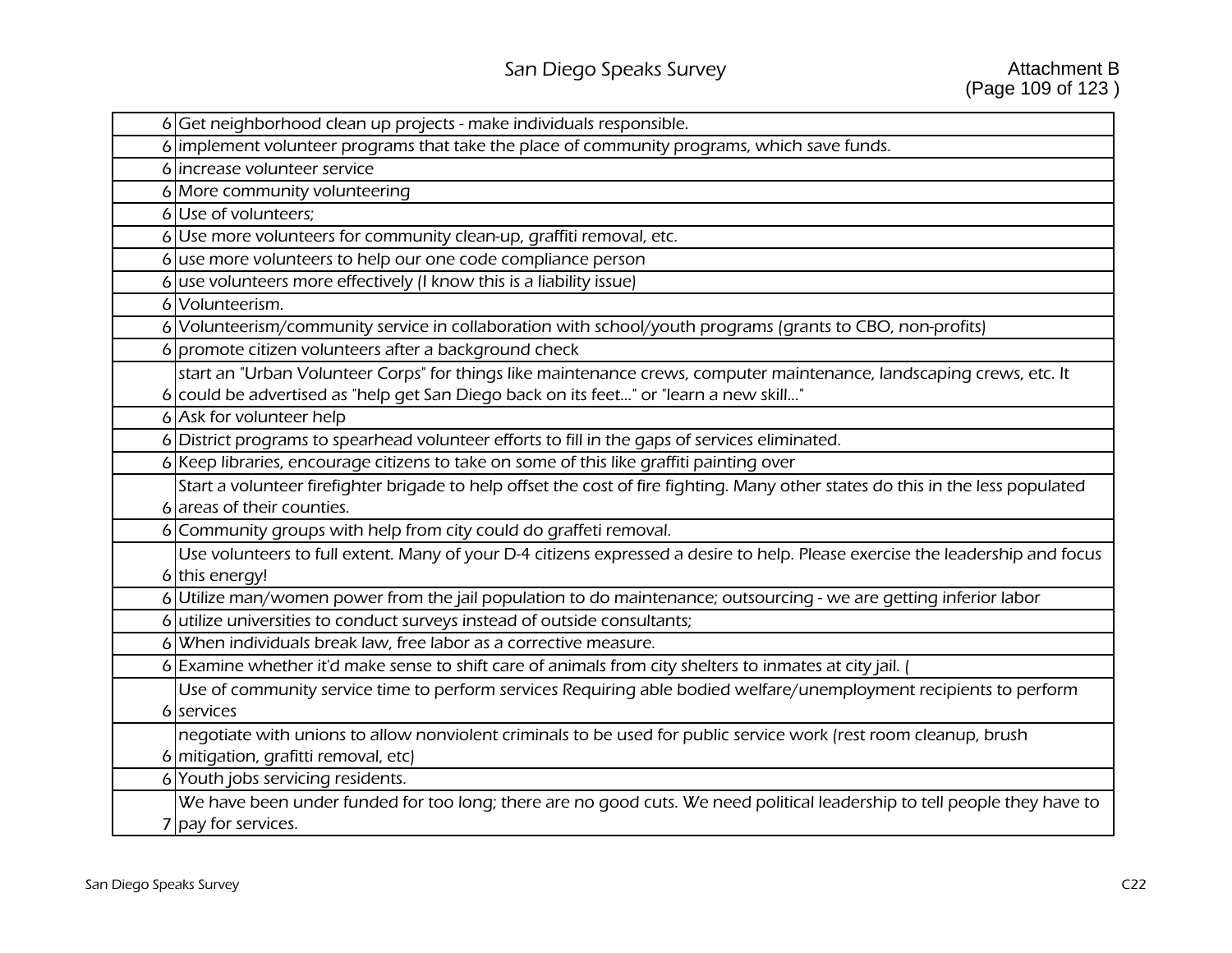| 7 none                                                                                                                       |
|------------------------------------------------------------------------------------------------------------------------------|
| none                                                                                                                         |
| 7 none                                                                                                                       |
| 7 none                                                                                                                       |
| 7 none                                                                                                                       |
| 7 NONE                                                                                                                       |
| 7 None                                                                                                                       |
| 7 none                                                                                                                       |
| 7 None                                                                                                                       |
| 7 None                                                                                                                       |
| None to offer. Do not raise the hotel taxit will hurt one of our City's largest economic engines. and do not raise the sales |
| 7 tax as it will further harm the retail industry. Do not think to raise taxes on food, cigarettes, gas or pri               |
| 7 NONE!                                                                                                                      |
| 7 NONE! The problem is not insufficient taxation. It's excessive government spending!                                        |
| None, there should be no new taxes or revenues of any kind, the city has already squandered what we have given them,         |
| 7 why should we give them any more?                                                                                          |
|                                                                                                                              |
| 7 None.                                                                                                                      |
| 7 none; make government efficient; stop waste;                                                                               |
| 7 Nothingthe city needs to reduce spending not implement anything else.                                                      |
| 7 We are taxed too much and pay double for services as it is                                                                 |
| 7 We're in a recession. Raise no taxes. Slash everything.                                                                    |
| 7 KEEP AS IS                                                                                                                 |
| 8 phase out CCDC with its own highly paid staff - no longer needed.                                                          |
| 8 CCDC payback                                                                                                               |
| 8 eliminate CCDC                                                                                                             |
| 8 eliminate CCDC                                                                                                             |
| 8 All redevelopment loans from city to be paid back on a yearly/quarterly schedule                                           |
| 8 CCDC repayment of Petco Park to go to Main Library                                                                         |
| 8 CCDC MUST BE AUDITED !!!!!!!!!!                                                                                            |
| 8 Eliminate the CCDC and SEDC.                                                                                               |
| 8 CCDC should pay what they owe.<br>8 Get loan back from CCDC                                                                |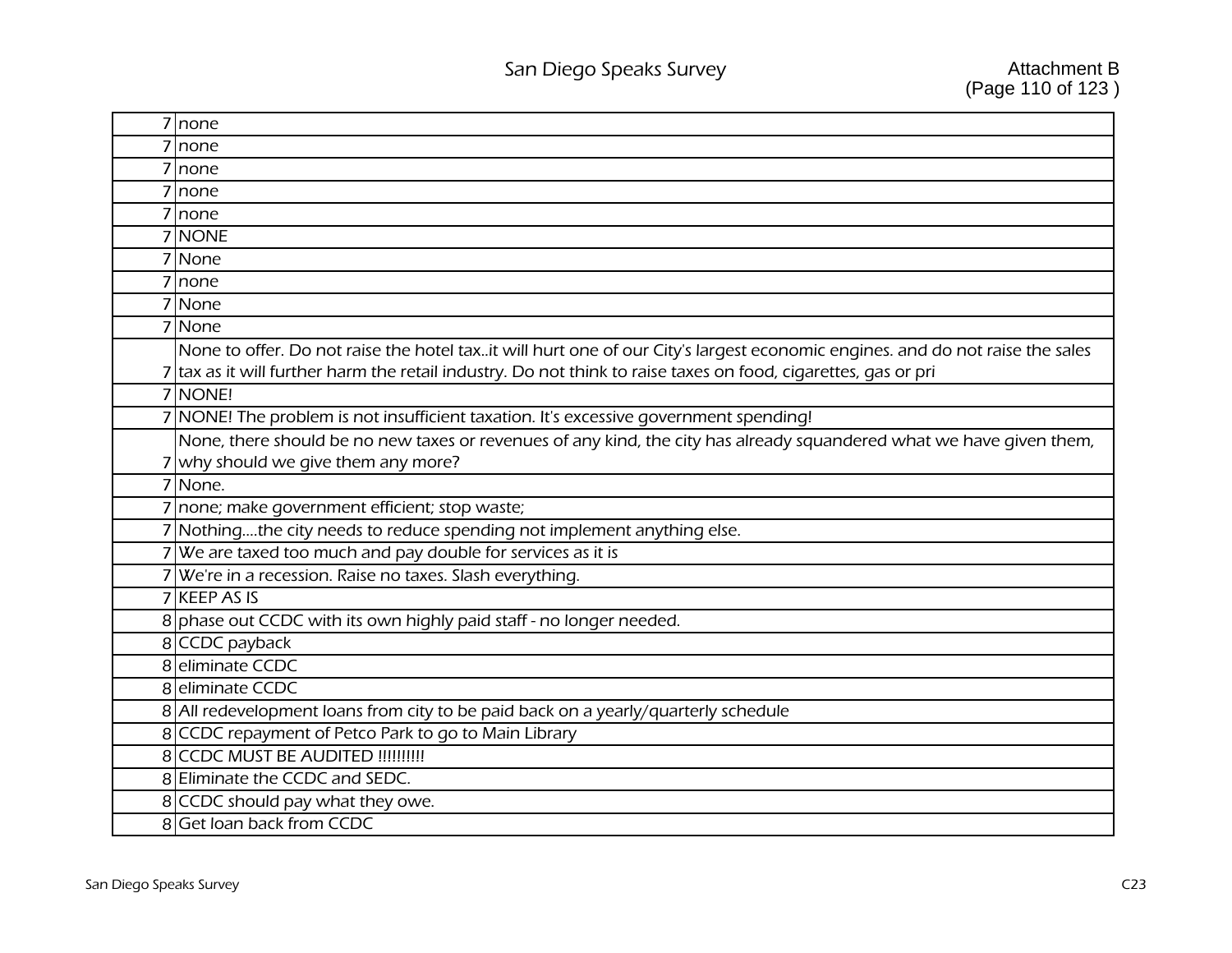| GET MONEY BACK FROM CCDC MAKE DEVELOPERS PAY MORE TO BUILT STOP WASTING MONEY ON LAWYERS AND                             |
|--------------------------------------------------------------------------------------------------------------------------|
| 8 STUDIES OF THINGS TO BUILT THAT WE CAN NOT PAY FOR LIKE A NEW AIRPORT.                                                 |
| 8 eliminate the CCDC                                                                                                     |
| 8 Let the people who benifit from CCDC and SEDC pay for 100% of the administration costs.                                |
| 8 Get CCDC to repay City.                                                                                                |
| 8 take back the money 'loaned' to ccdc and other development agencies.                                                   |
| 8 CCDC funds should go to general fund                                                                                   |
| 8 Eliminate the Downtown Redevelopment Area and return the tax increment revenue to the General Fund;                    |
| 8 Stop all redvelopment districts and keep the revenue for general fund,                                                 |
| 9 increased park fees increased beach fees                                                                               |
| 9 local beach fees similar to states like New Jersey                                                                     |
| 9 beach and park/open space use fees                                                                                     |
| Charge a usage fee for parks and beaches. Charge for calls to 911 that are for non emergencies. Charge a substantial fee |
| 9 to recreational vehicle owners for parking their recreational vehicles on city streets, even though they are only o    |
| 9 charge for beach parking to cover lifeguard services                                                                   |
| 9 Institute payment for use of beaches                                                                                   |
| 9 charge minimum fee for selected activities                                                                             |
| 9 charge adults for library cards                                                                                        |
| 9 charge for ball field use                                                                                              |
| 9 charge fees for street sweeping;                                                                                       |
| 9 charge for lead and asbestos inspectors                                                                                |
| 9 Charge street sweeping to residents.                                                                                   |
| 9 Fee for library reserves                                                                                               |
| 9 fees for "use" services;                                                                                               |
| 9 fees for people who use 911 ambulance services                                                                         |
| 9 fields fees from youth organizations should be collected;                                                              |
| 9 fire brush management (fee).                                                                                           |
| 9 increase fees for some services                                                                                        |
| 9 increased city fees.                                                                                                   |
| 9 higher fees, fines                                                                                                     |
| 9 Lead and asbestos inspections (fee)                                                                                    |
| 9 light fees from youth organizations should be collected                                                                |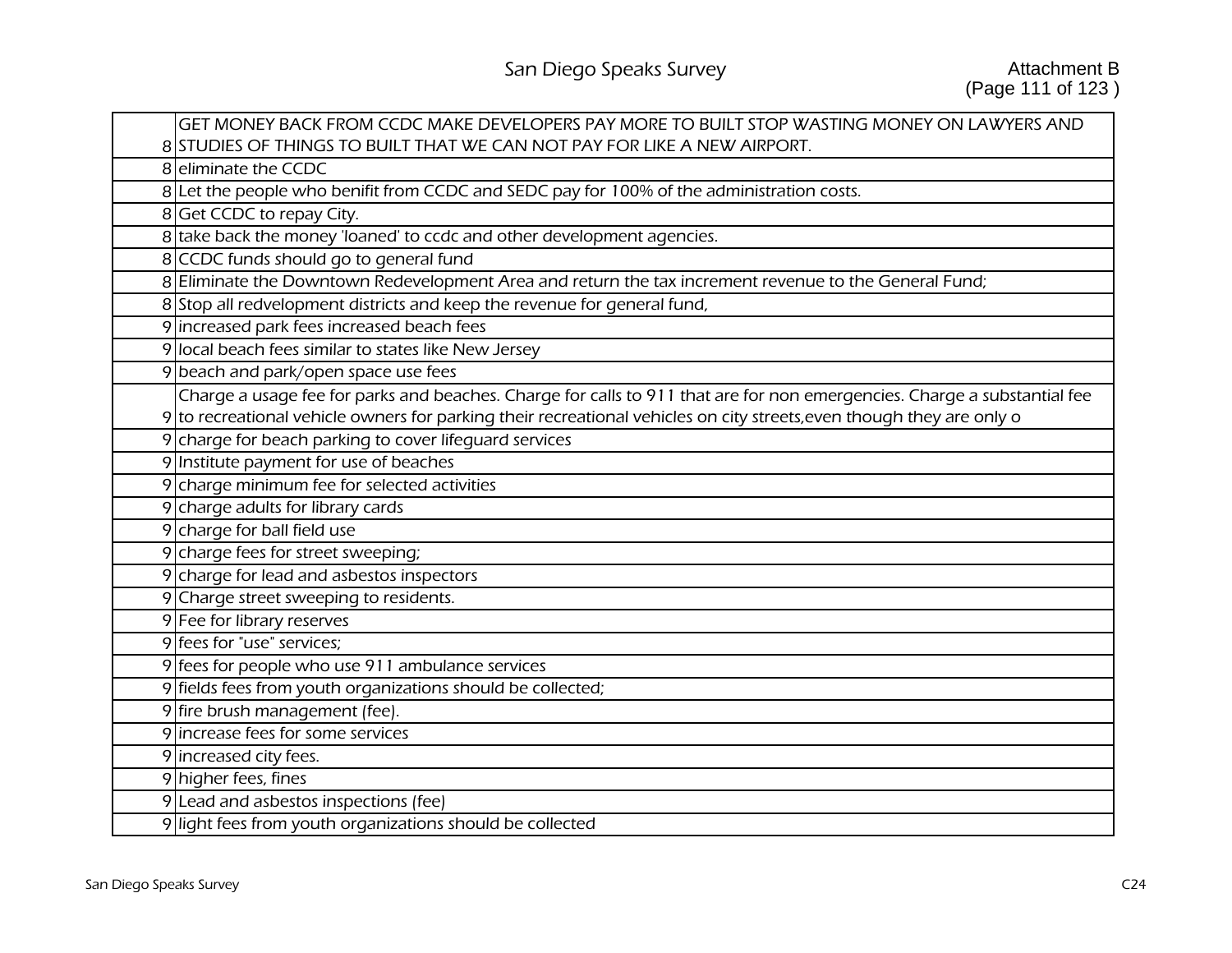| 9 Offset youth sports programs by charging more and charge full cost of adult sports program.                                   |
|---------------------------------------------------------------------------------------------------------------------------------|
| 9 Pay for petty library services (\$0.25 and \$.50 library cards)                                                               |
| 9 raise user fees (esp. golf courses, airports)                                                                                 |
| 9 storm water runoff fees.                                                                                                      |
| 9 stormwater fees                                                                                                               |
| $9 911$ usage                                                                                                                   |
| 9 charge large water users more (not those who do not lower use since they might already be low due to hard work);              |
| 9 charge fines for golf courses                                                                                                 |
| 9 Fee should be charged for private use of community rooms at libraries and other public facilities.                            |
| 9 charge admission for maintained beaches / lifegaurds - admission/membership to city maintained dog parks -                    |
| user pay for existing doggie parks (why are these free!!??) - start looking at programs provided and seeing whether they        |
| 9 can actually become profitable. Hint: the city owns some unique properties like parks and libraries that are ass              |
| 9 fees or increased fees for rec programs-money to go to Rec                                                                    |
| 9 Charge Cost Recovery Fees to ALL users of Park Facilities, including youth (especially travel teams)                          |
| 9 Charge all "coaches" who get paid to coach youth teams using city fields a fee                                                |
| Charge appropriate surcharge for all groups who have a lease or Non-Exclusive use agreement for park land (look at Real         |
| 9 Estate Assets Dept. and the leases they oversee for Park & Rectennis courts, ball fields, glider port to name                 |
| 9 storm water fee increase to cover the cost of the program                                                                     |
| 9 Charge for youth sports                                                                                                       |
| fee for video borrowing at library, fee for computer use at library with waiver if unemployed, student doing homework, or       |
| 9 low income. My kids want to go to the library to play computer games, this takes a lot of librarian time to ke                |
| 9 Higher boating/golfing fees to pay for these higher cost services.                                                            |
| 9 Charge different park fees for nonresidents of San Diego City                                                                 |
| 9 911 emergency response services youth programs & adult programs (participant paid)                                            |
| 9 charge adults only at rec centers.                                                                                            |
| charge youth rec league officials a 'tax' if they charge a fee to officate. charge youth travel teams a fee for use of city rec |
| 9 fields.                                                                                                                       |
| 9 Raise library user fees for dvds and books and using computers there                                                          |
| 9 charge for library use                                                                                                        |
| 9 charge for dog parks                                                                                                          |
| 9 charge fee for fire ring use.                                                                                                 |
| 9 Charge for Parks and Rec cervices                                                                                             |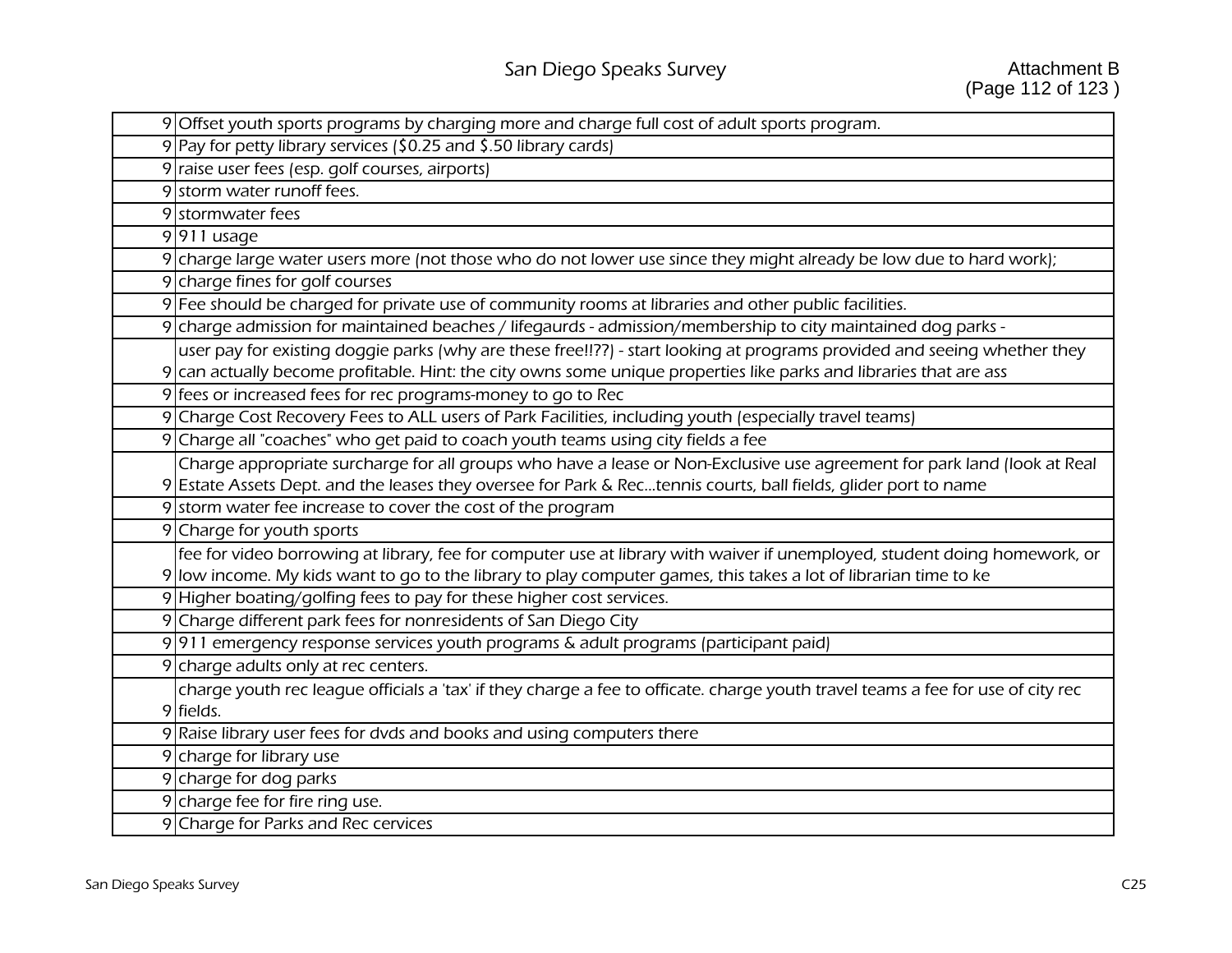| 9 Charge for Library services                                                                                                    |
|----------------------------------------------------------------------------------------------------------------------------------|
| 9 Increase fees for recreation programs, swimming etc.                                                                           |
| 9 Charge more for water/stormdrain fees.                                                                                         |
| 9 charge to reserve books or DVDs at libraries;                                                                                  |
| 9 Competitive youth programs that use parks should be charged for useage.                                                        |
| 9 Cost recovery and fines for false 911 calls/responses                                                                          |
| 9 triple greens fees                                                                                                             |
| 9 charge for library, recreational services.                                                                                     |
| 9 charge fees to cover any special use of city property.                                                                         |
| 9 fees for park & rec programs that require staffing;                                                                            |
| If not eliminated, fees should pay for it entirely: Municipal swimming pools and other rec centers should pay for themselves     |
| 9 as a whole or be closed.                                                                                                       |
| $9$ #3 Increase fees that people use for city services, like use of buildings. Permits etc.                                      |
| 9 Increased Fees for conditional use of City Property.                                                                           |
| 9 Increase fees for recreation use of facilities, parks                                                                          |
| 9 Minimal fee for use of recreational facilities                                                                                 |
| 9 Let people who want swimming pools pay to join a club or swim at free beaches.                                                 |
| 9 Boating, golf courses, airports and similar entities should be totally self-supporting.                                        |
| 9 higher developement fees                                                                                                       |
| 9 raise fees on city golf courses                                                                                                |
| 9 user fees at libraries                                                                                                         |
| 9 charge for 911 calls                                                                                                           |
| 9 Branch library fees                                                                                                            |
| 9 library use other than for low income                                                                                          |
| library card fee e.g. \$5-\$10/year or sliding scale. All funds to support the whole system and building a new central library - |
| 9 not just the branch where it's paid. Waivers for low income users.                                                             |
| 9 Fee for service especially adult recreation programs                                                                           |
| 9 field and lighting fee for youth                                                                                               |
| 9 Higher user fees for recreational facilities, youth sports, etc.                                                               |
| 9 Storm Water Fee                                                                                                                |
| 9 Adult recreation programs should be charged.                                                                                   |
| 9User fees                                                                                                                       |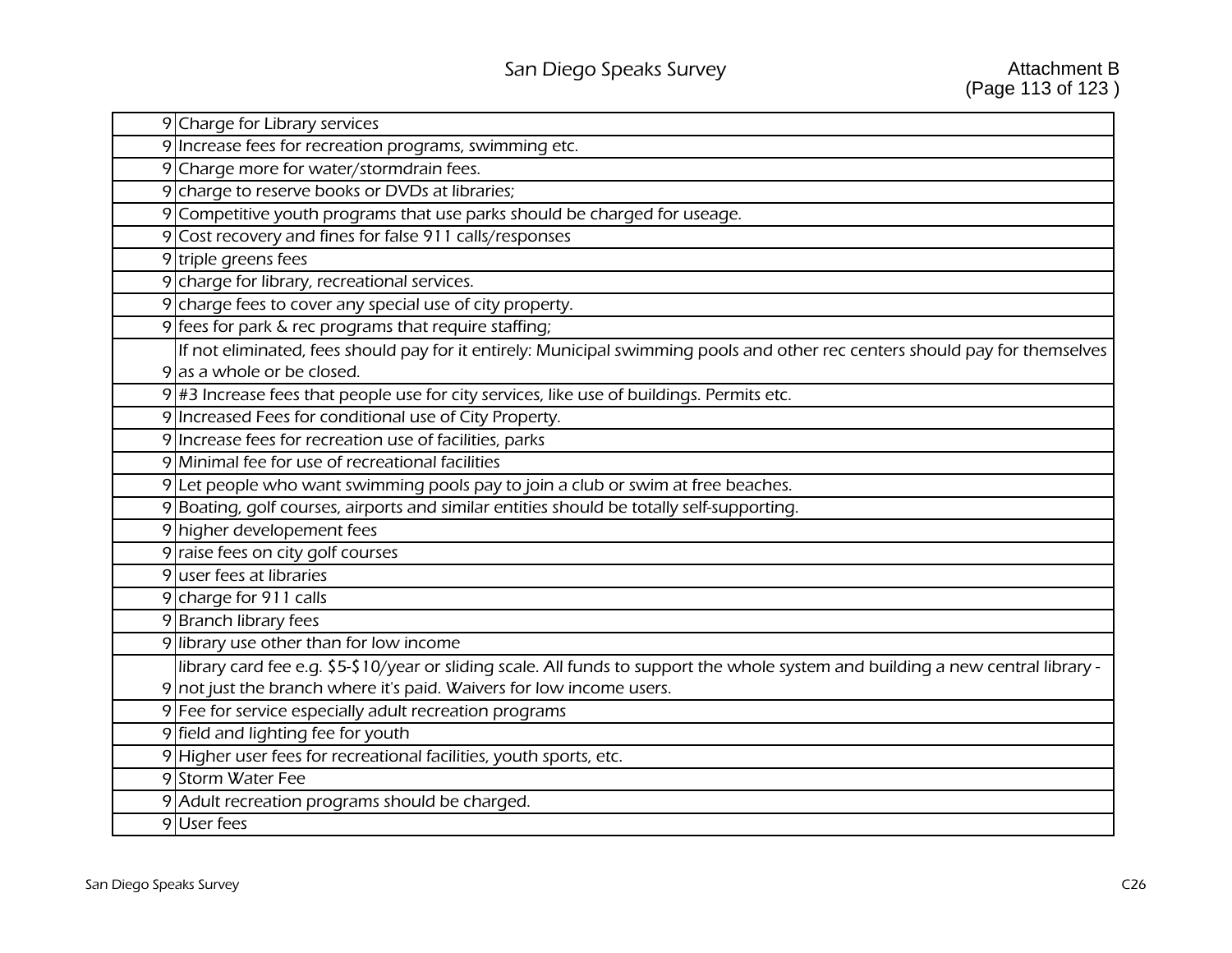|   | 9 pay for non-emergency 911 calls and the costs to bring fire/police to a nonemergency call                                  |
|---|------------------------------------------------------------------------------------------------------------------------------|
|   | 9 street lighting or tree trimming up the fees for swim lessons (not lap swim), swim/water polo teams                        |
|   | 9 charge dog park users                                                                                                      |
| 9 | increase to use/rent community rooms at libraries and other public buildings                                                 |
|   | 9Use fees for parks, pools, beaches etc. - reasonable;                                                                       |
|   | 9 increase on street parking fees downtown and implement in all neighborhood centers                                         |
|   | increase fees for public sports, i.e. golf courses and                                                                       |
|   | surcharge for rec services sur chage on property taxes on multi complex apt bldgs and or renters tax (kinda like the tot for |
|   | 9 hotels) after all the state gives a renters deduction                                                                      |
|   | raise water rates a lot to discourage waste / raise revenue                                                                  |
|   | charge a lot more for water rather than spending money finding people who waste water. Reward people (occasionally,          |
|   | 9 with positive attention) who do a good job keeping water use down.                                                         |
|   | Increase fees on licenses on door to door businesses.                                                                        |
|   | 9 Tax library use. I would not mind paying a yearly fee (suggest \$10-\$20).                                                 |
|   | 9 Increase the fees for commercial and residential burglary alarms and enforce the fines for false alarms                    |
|   | provide incentives for people to install grey-water systems at their house and charge those who use more water more          |
|   | 9 money to fund this                                                                                                         |
|   | 9 charges for use of rec facilities                                                                                          |
|   | Charge people for city involvement in graffiti elimination on their property. Charge cost plus fines for code and livability |
|   | 9 violations.                                                                                                                |
|   | 9 Fine people for using too much water.                                                                                      |
|   | Pay for police services. We loose money everytime they play in our city. Show the citizens how much they bring in and        |
|   | 9 then push a program to increase fee they pay to the city for police protection etc.                                        |
|   | 9 Increase library fines for overdue books                                                                                   |
|   | Sliding scale fees for after school care.                                                                                    |
|   | 9 Allow police to bill for services as part of restitution for crimes.                                                       |
|   | 9 sell parking permits for camper type vehicles                                                                              |
|   | charge parents for transporting children by school bus to schools outside of area and                                        |
|   | 9 increase permit fees electrionc/paperless billing programs electronic payment to vendor accounts                           |
|   | 9 increase water/sewer rates                                                                                                 |
|   | Pay more for higher use of water for lawns etc. Reward incentives for communities or individuals who help reduce overall     |
|   | 9 costs for services, (e.g., active community watch groups, callins for broken irrigation pipes, park cleanups, more         |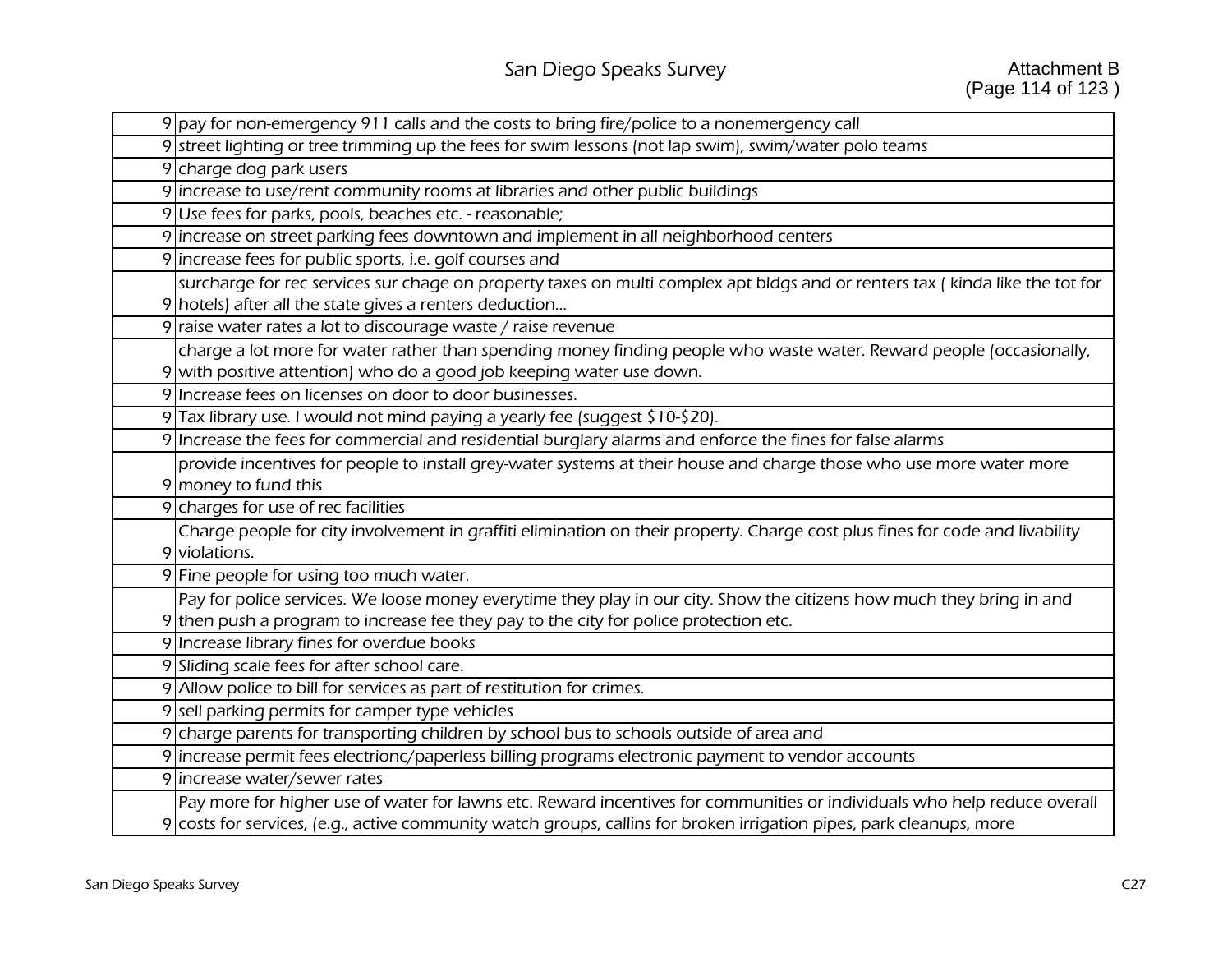| 10 Raise building fees                                                                                                          |
|---------------------------------------------------------------------------------------------------------------------------------|
| 10 developer impact fee usage for operation costs of libraries;                                                                 |
| 10 developer impact fees                                                                                                        |
| 10 higher fees for developers who want to build;                                                                                |
| 10 Any fees for new development to pay for ALL infrastructure needs (streets/water/protection)                                  |
| 10 Assess fees against developers for infrastructure needs (i.e. sewer, roads)                                                  |
| If developers are going to build something, they need to pay the associated cost of water, roads, clean air, schools, libraries |
| 10 AND the staffing of the facilities.                                                                                          |
| 10 developer impact usuage fees for libraries                                                                                   |
| 10 Increase Development Impact Fee (DIF)                                                                                        |
| 10 raise new development fees                                                                                                   |
| 10 Development Impact Fees                                                                                                      |
| 10 Development Impact Fees                                                                                                      |
| 11 Privatize community pools instead of closing them.                                                                           |
| 11 Privatize Qualcomm stadium and Sports Arena                                                                                  |
| 11 sell assets such as golf courses                                                                                             |
| 11 sell excess land                                                                                                             |
| 11 Sell Jack Murphy Stadium and Sports Arena.                                                                                   |
| 11 Sell public venues such as Petco Park, Qualcomm, Sports Arena.                                                               |
| 11 Public-private partnerships/managed competition to improve efficiency                                                        |
| 11 Sell city's unused or underutilized property and other assets                                                                |
| 11 sale surplus lands                                                                                                           |
| Change the name of San Diego, and make some bucks. Find a corporate sponsor, or individual sponsor and sell naming              |
| 11 rights to the highest bidder (minimum -\$200 million); and change city's name accordingly. Thank you. eg. Qualcomm Cit       |
| 11 sell off assets                                                                                                              |
| 11 Sell Torrey Pines, Montgomery Field and Brown Field.                                                                         |
| 11 Privatization                                                                                                                |
| 13 cut business taxes and fees                                                                                                  |
| 13 offer more tax credits to businesses offering services the city doesn't have funds for                                       |
| 13 Eliminate the business tax.                                                                                                  |
| Eliminate the RUBT. Elimination would stimulate more businesses and provide more lower cost housing.                            |
| 13 Eliminate the "fee" to collect the business tax.                                                                             |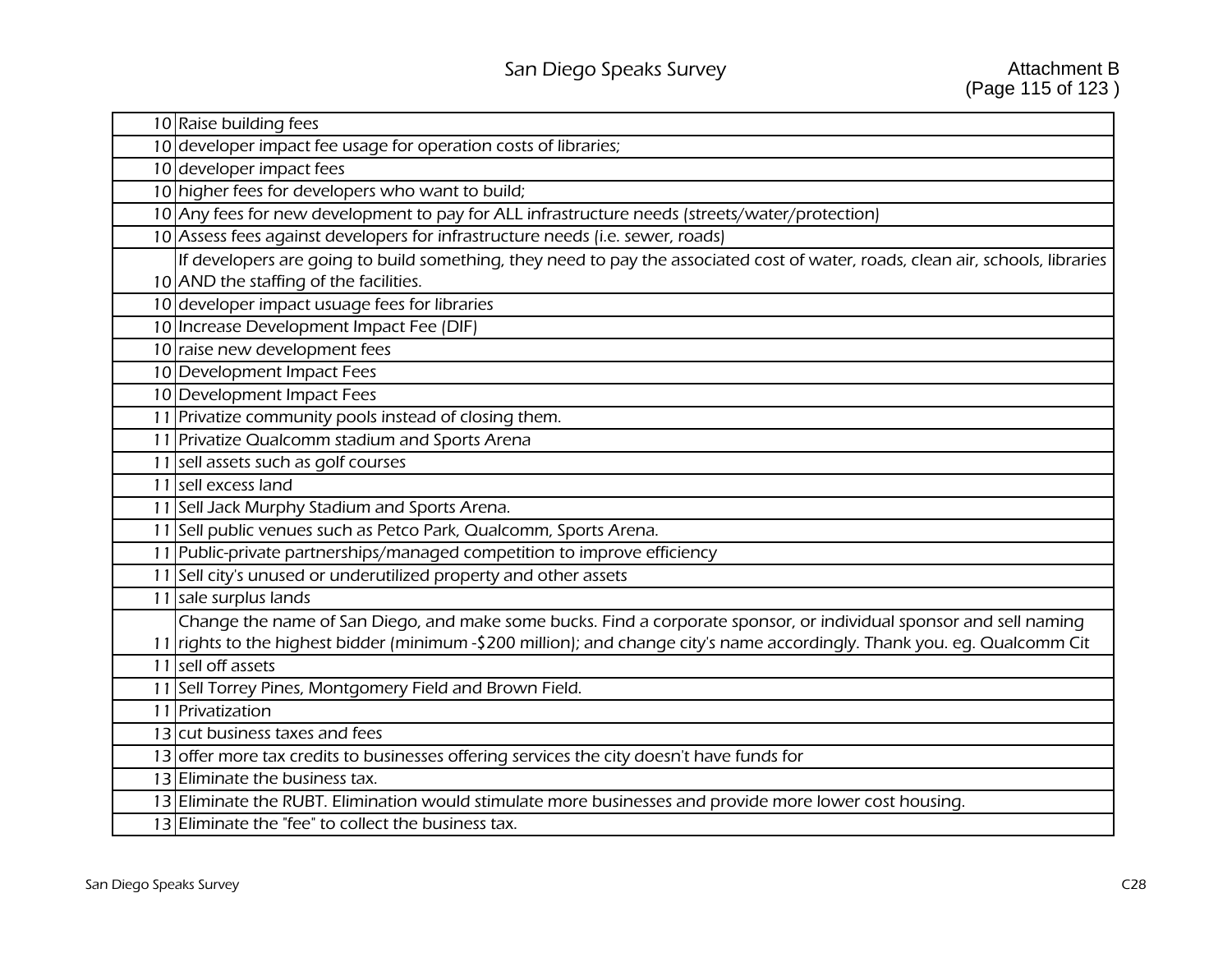| New Business incentives to drive businesses to San Diego to include reduced Business tax certificates are reduced rates for |
|-----------------------------------------------------------------------------------------------------------------------------|
| 13 the 1st year or two of business.                                                                                         |
| 13 eliminate business license tax                                                                                           |
| Reduction in Buisness taxes to encourage new buisnesses to move into the county. Make it easier to open new buisnesses      |
| 13 by reducing permit restrictions and fees.                                                                                |
| 13 become more business friendly                                                                                            |
| 13 We should make SD a business and shopper friendly destination.                                                           |
| 97 additional license fee for nuisance businesses (strip clubs, smoke shops);                                               |
| 97 adult entertainment                                                                                                      |
| 97 adult entertainment                                                                                                      |
| 97 after school programs                                                                                                    |
| 97 apply for American recovery stimulus funds. Read all 258 pages. Find out what they qualify for.                          |
| 97 Are we receiving revenue from recycling efforts?                                                                         |
| 97 bonds?                                                                                                                   |
| 97 branch libraries in your neighborhood                                                                                    |
| 97 brush thinning on parkland                                                                                               |
| 97 charge rock and roll marathon more                                                                                       |
| 97 class action law suit against gangs and the members who profit from them.                                                |
| 97 community planning                                                                                                       |
| 97 community cleanups                                                                                                       |
| 97 coordinate/combine street maintenance dues                                                                               |
| 97 coordinate works between different departments;                                                                          |
| 97 cut water waste, i.e. sprinklers on during rain storms;                                                                  |
| 97 Do not raise bus pass rates.                                                                                             |
| 97 eliminate senior discounts for transport except for monthly passes.                                                      |
| 97 Expand livable wage.                                                                                                     |
| 97 explore all new revenue options                                                                                          |
| 97 fire protection programs                                                                                                 |
| 97 focus on prevention measures rather than playing catch-up with repairs                                                   |
| 97 free council programs;                                                                                                   |
| 97 funding from joint use of relationships (e.g. Port and School Districts);                                                |
| 97 get money back from all loans                                                                                            |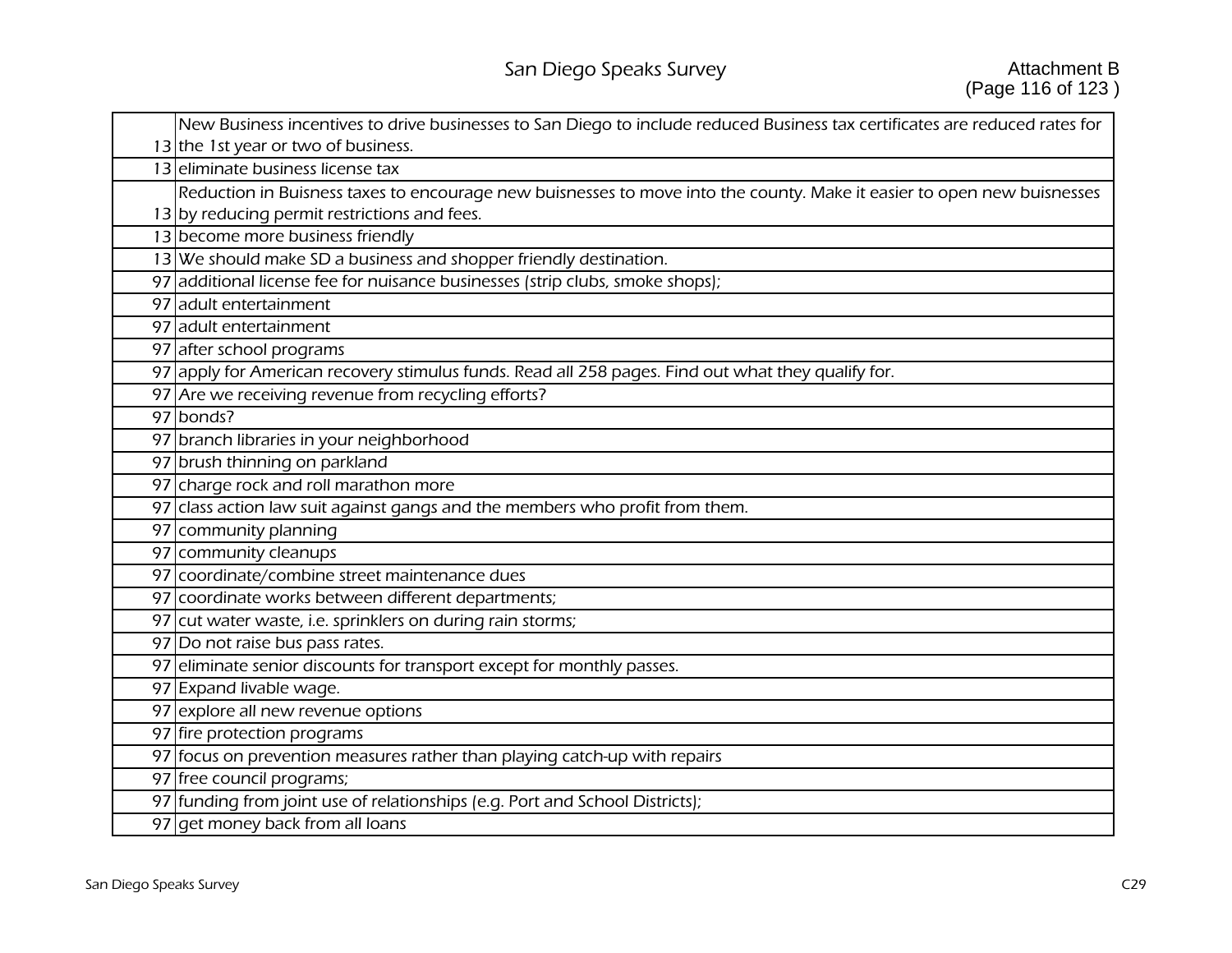| 97 get sports teams to kick in more for all city services.                                                                   |
|------------------------------------------------------------------------------------------------------------------------------|
| 97 give more attention to City Heights problems (gangs, sidewalk sales, car sales on public streets);                        |
| 97 Go after banks and lenders, that is the main reason our economy is in bad shape county is losing all those properties.    |
| 97 have police on bike patrol                                                                                                |
| 97 I don't know anything about taxes.                                                                                        |
| 97 If we start charging for trash people will start burning trash like they do in Mexico.                                    |
| 97 Implement fees to companies that don't complete contracted work w/ city.                                                  |
| 97 increase police effectiveness by empowering RSVP                                                                          |
| 97 increase rent and lease payments for city owned property;                                                                 |
| 97 interest rate reduction                                                                                                   |
| 97 invest in potential tourism dollars                                                                                       |
| 97 John Pilche's idea of a \$60 special assessment;                                                                          |
| Just an extra mention - the loss of the office of ethics and integrity, customer service dept. and cust. service centers are |
| 97 greatly missed!                                                                                                           |
| 97 keep parks/recreation and libraries                                                                                       |
| 97 LED street lights and stop lights.                                                                                        |
|                                                                                                                              |
| 97 Mandate business / i.e. the contractor domain business with the city.                                                     |
| Need programs for youth in southeastern - these kids are different than other parts of the city. They need more tutoring     |
| 97 programs, libraries. After school programs.                                                                               |
| 97 neighborhood programs                                                                                                     |
| 97 open bidding for any government/ city projects to keep costs down instead of only union.                                  |
| 97 overall police service                                                                                                    |
| 97 overall police services                                                                                                   |
| 97 overall police services                                                                                                   |
| 97 park - open space                                                                                                         |
| Park/rec should share rent space to non-profits for after school programs; do not start "new" ADA reconstruction - if access |
| 97 issues are not critical - wait; pay to park on holidays (meter)                                                           |
| 97 permisos para construir (permits for construction)                                                                        |
| 97 Recognition events for students with high achievement and community advocates (people will pay, invite others).           |
| 97 recycling services                                                                                                        |
| 97 reduce/adjust "automatic" car                                                                                             |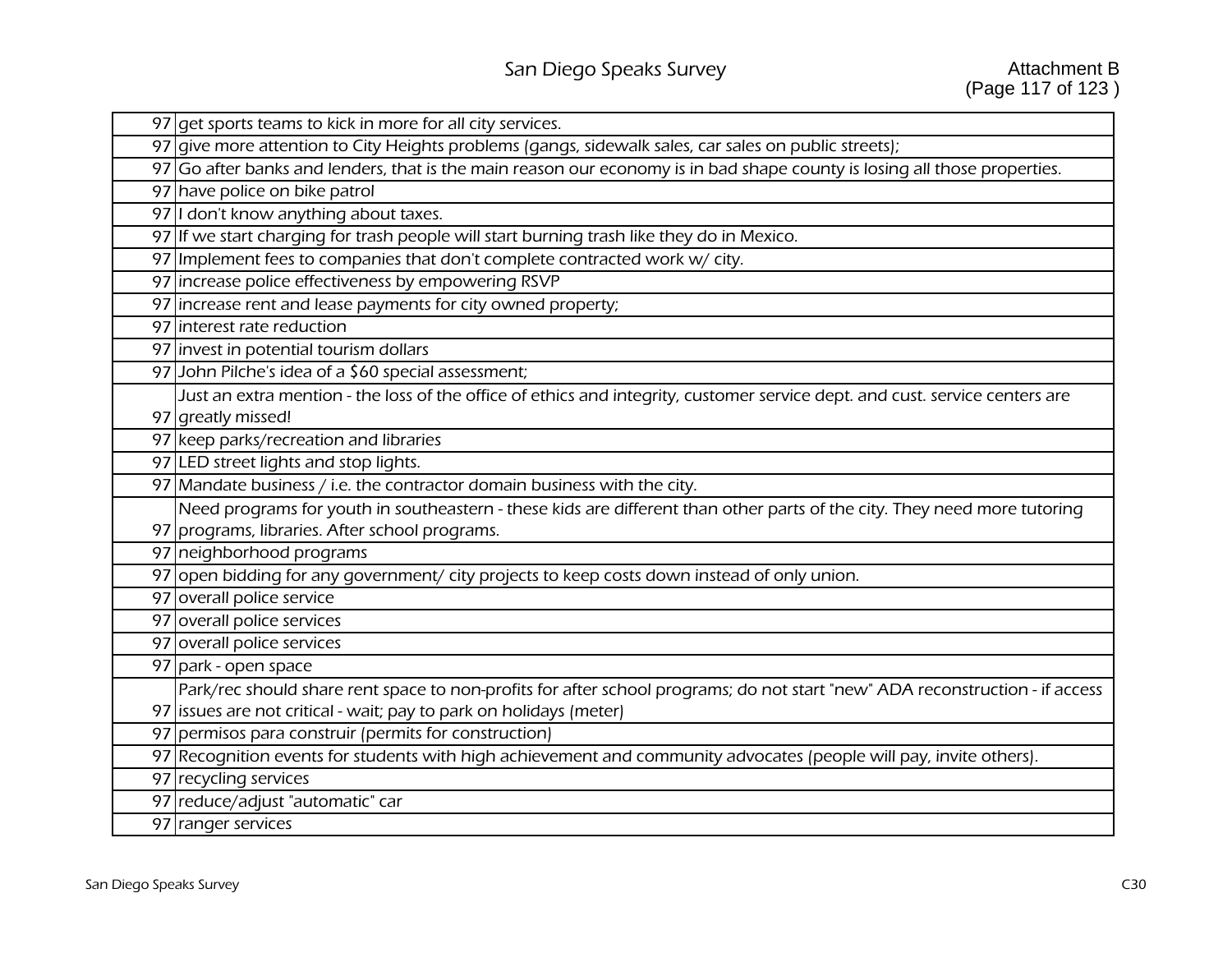|    | 97 reduce crime                                                                                                                                             |
|----|-------------------------------------------------------------------------------------------------------------------------------------------------------------|
|    | 97 reduce gang problems                                                                                                                                     |
|    | 97 reduce library hours                                                                                                                                     |
| 97 | reduce landscaping that uses irrigation/water resources                                                                                                     |
|    | 97 reduce pool hours                                                                                                                                        |
|    | 97 Reduce property taxes                                                                                                                                    |
|    | 97 reduce use of take home city vehicles (add hybrids/ electric vehicles);                                                                                  |
|    | 97 review current city service fees                                                                                                                         |
|    | 97 seek federal Economic Stimulus funds for both service (edu. funds for libraries, broadband width funding)                                                |
| 97 | sports team revenue-sharing                                                                                                                                 |
|    | 97 start water rationing now.                                                                                                                               |
|    | 97 stimulus package                                                                                                                                         |
|    | 97 Stop foreclosures.                                                                                                                                       |
|    | 97 Stop padding contracts and programs                                                                                                                      |
|    | 97 stop paying contract overruns                                                                                                                            |
|    | 97 street lighting                                                                                                                                          |
|    |                                                                                                                                                             |
|    | 97 street lighting                                                                                                                                          |
|    | 97 street maintenance                                                                                                                                       |
|    | Take back Balboa Park tennis facility and other similar facilities. Currently a very small number of members control 90% of                                 |
|    | 97 use. This facility represents thousands in lost revenue. Fact: 97% of neighbors believe this is a private club.                                          |
| 97 | take more from casinos/lottery                                                                                                                              |
|    | 97 toll road to Coronado Island                                                                                                                             |
|    | 97 improve and sell re online payments and fees                                                                                                             |
|    | 97 What about booking fees?                                                                                                                                 |
| 97 | waste recycle and other recycle programs                                                                                                                    |
|    | 97 we love City Heights.                                                                                                                                    |
|    | 97 Yellow taxi, free taxi, local taxi                                                                                                                       |
| 97 | You want more money and you cannot manage what you have. Be serious.                                                                                        |
| 97 | youth programs                                                                                                                                              |
| 97 | Permit for off lease dogs in Petco Park and other areas, including beaches.                                                                                 |
|    | Eliminate the "fee" charged by the City for collection of tax on landlords. The tax was imposed without voter approval, and<br>97 thus is unconstitutional. |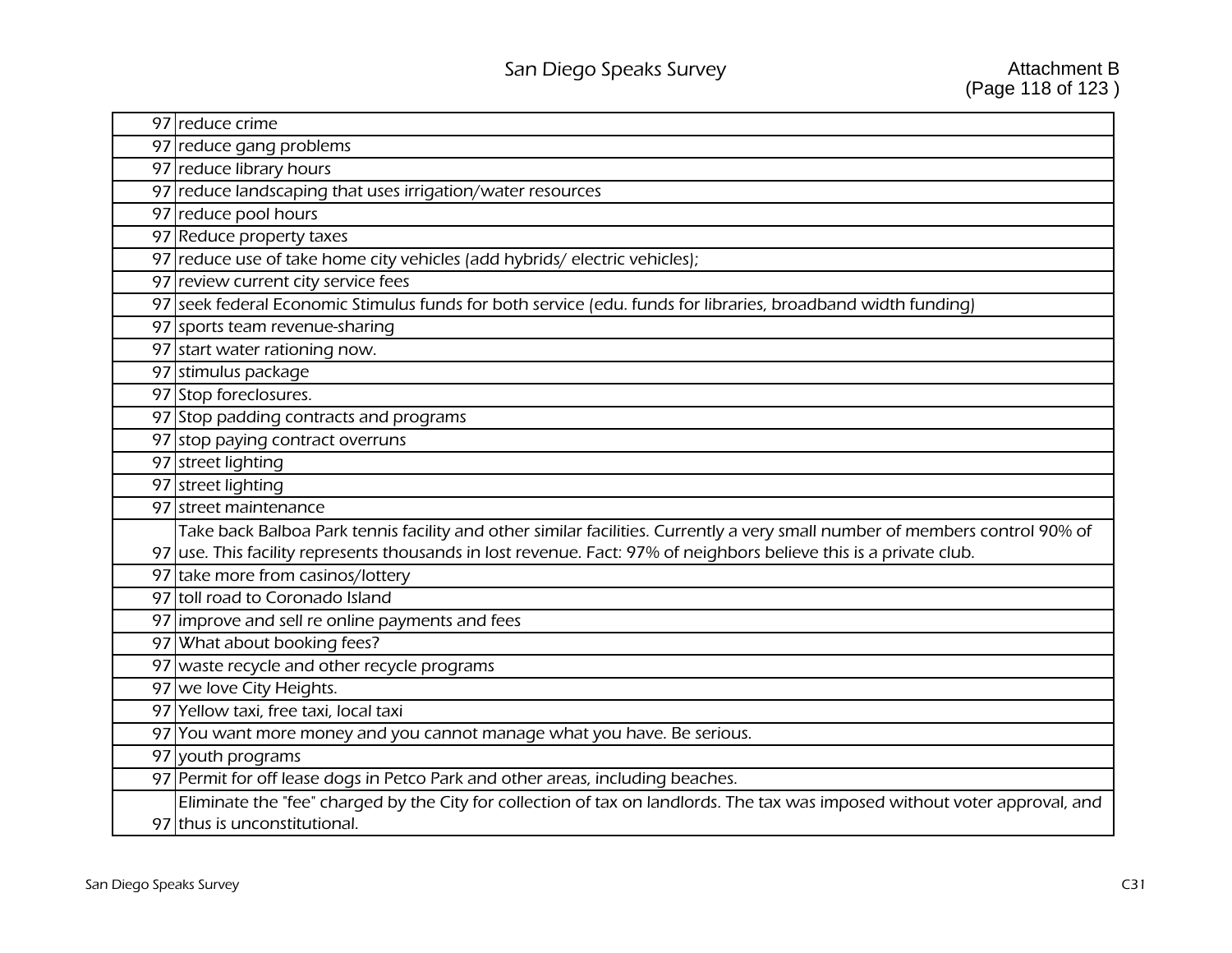| Eliminate DVD's and videos (through attrition) from City libraries, so as to stop competing with local videos rental places-  |
|-------------------------------------------------------------------------------------------------------------------------------|
| 97 small businesses are hurting right now.                                                                                    |
| Move more library services online & close locations (and/or combine locations with community centers to provide a host of     |
| 97 services)                                                                                                                  |
| 97 Stop paying benefits for illegal aliens                                                                                    |
| 97 Eliminate free health care to non-US Citizens                                                                              |
| 97 Eliminage free higher education (college and above) to non-US Citizens                                                     |
| 97 library card fee waived for low income, fee money to go to the libraries                                                   |
| Fire Hazard Mitigation Assessment should be added to all property tax bills based on the degree to which brush/weed           |
| 97 abatement is done or in many cases not done on the part of the property owner. Also make sure it is called an assessmen    |
| 97 residential garbage pick-up should be every other week; recycling pick-up every week - encourage recycling                 |
| reduce paper stream in city government (use electronic communication and document storage and available off-site              |
| 97 backup options)                                                                                                            |
| any buildings that aren't already fully insulated, need to be to save money. Also, timers and lower settings on air           |
| 97 conditioning, extra lighting, etc. to save money during after hours.                                                       |
| 97 stay out of lawsuits.                                                                                                      |
|                                                                                                                               |
| encourage people to plant natives to reduce water, fertilizers, etc by giving tax breaks. please DO NOT give rewards based    |
| 97 on a %reduction of last year's use - otherwise i am going to let my sprinklers run 24/7 to up my apparent use ri           |
| more public transit that is not restricted by traffic, such as trolley lines. too many people drive here = lost time in       |
| 97 commuting, wasted money on gas, etc.                                                                                       |
| 97 Prop 218 vote on anything else                                                                                             |
| 97 Re-introduce \$2.00 toll on the SD-Coronado bridge. (for earthquake retro-fitting)                                         |
| NEW AIRPORT at NW EAST ELLIOTT. The FAA will PAY for an INTERNAL to SD TRANSIT SYSTEM! 2. That alone will bring in            |
| 97   SBILLIONs to the City/County in Construction, Long Term, Transit Jobs!                                                   |
| 97 Stop the frivilous lawsuits                                                                                                |
| 97 Standardize the "full cost-recovery" process throughout all departments. What is the formula? Is overhead counted?         |
| 97 Films & tv shows taping in San Diego should be charged to do so                                                            |
| 97 Use fire department to control brush and increase funding. Brush fires are a major safety problem every year in San Diego. |
| 97 Work with conservationists to identify cost-effective ways to save water, thereby reducing costs.                          |
| 97 Focus on fire-proofing houses, rather than landscape modification.                                                         |
| 97 vote by mail                                                                                                               |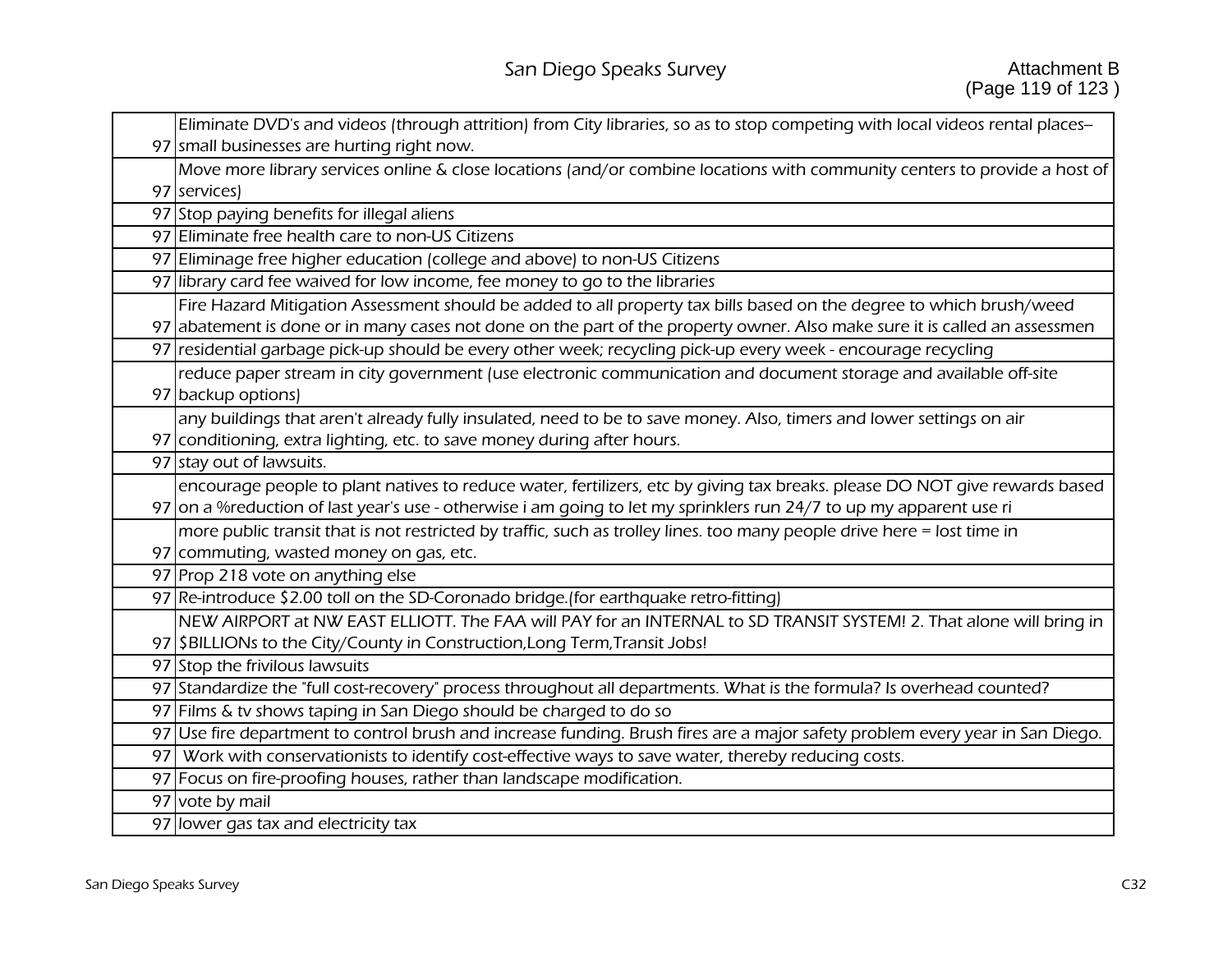|    | 97 lower tax rate on housing                                                                                                                         |
|----|------------------------------------------------------------------------------------------------------------------------------------------------------|
|    | A combination of trimming the fat and using existing tax levels would be a better use of the tax money than just taking                              |
|    | 97 more to cover the spending excesses.                                                                                                              |
|    | Legalize marijuana. Allow the adults who want to smoke it to purchase it from the City, County or State. This would                                  |
|    | 97 REALLY increase revenue, free up the police to take care of more pressing issues, reduce overcrowding in our prisons                              |
|    | 97 parking meters all over                                                                                                                           |
|    | 97 stop subsidies for professional sports teams and marathon/charity race organizers                                                                 |
|    | 97 meters on beach residentual streets.                                                                                                              |
|    | 97 Raise rentals on Mission Bay properties.                                                                                                          |
|    | 97 if a charge must be implemented substitute fruit trees for street trees substitute LEDs in streetlights                                           |
|    | 97 Stop using Police for Road Construction                                                                                                           |
|    | Stop needless irrigation of city property, if water rationing is in the future the city needs to set a better example than it<br>97 currently does.  |
|    | 97 Let people clean their own streets, we have had to do that here even with the muddy speed racer coming through.                                   |
|    | 97 direct a portion of TOT funds to beach lifeguard services and maintenance;                                                                        |
|    | 97 Coronado bridge toll                                                                                                                              |
| 97 | eliminate medical services given to illegal aliens;                                                                                                  |
|    | 97 cut regulation                                                                                                                                    |
|    | 97 Cut Property taxes, cut sales taxes, end 'utility' monopolies.                                                                                    |
|    | Decreasing redevelopment increases revenues by restoring property tax to the general fund, rather than sending it to the<br>97 Redevelopment Agency. |
|    | 97 Do not increase tax or revenue programs                                                                                                           |
|    | 97 Eliminate all city taxes.                                                                                                                         |
|    | 97 Bring in casino gaming into the city since only the special groups are making money now.                                                          |
|    | 97 Stop trying to run the city as a corporation we know that doesn't work                                                                            |
|    | 97 Use the current funds more wisely                                                                                                                 |
|    | 97 Establish lighting and landscape improvement districts                                                                                            |
|    | 97 fire fighting equipment,                                                                                                                          |
|    | 97 maintain high standard of city beach safety services including ocean water pollution testing,                                                     |
|    | 97 maintain city sports fields                                                                                                                       |
|    | 97 Full residential recycling programs for all residential types including apartments.                                                               |
|    | 97 parking meter cards available everywhere                                                                                                          |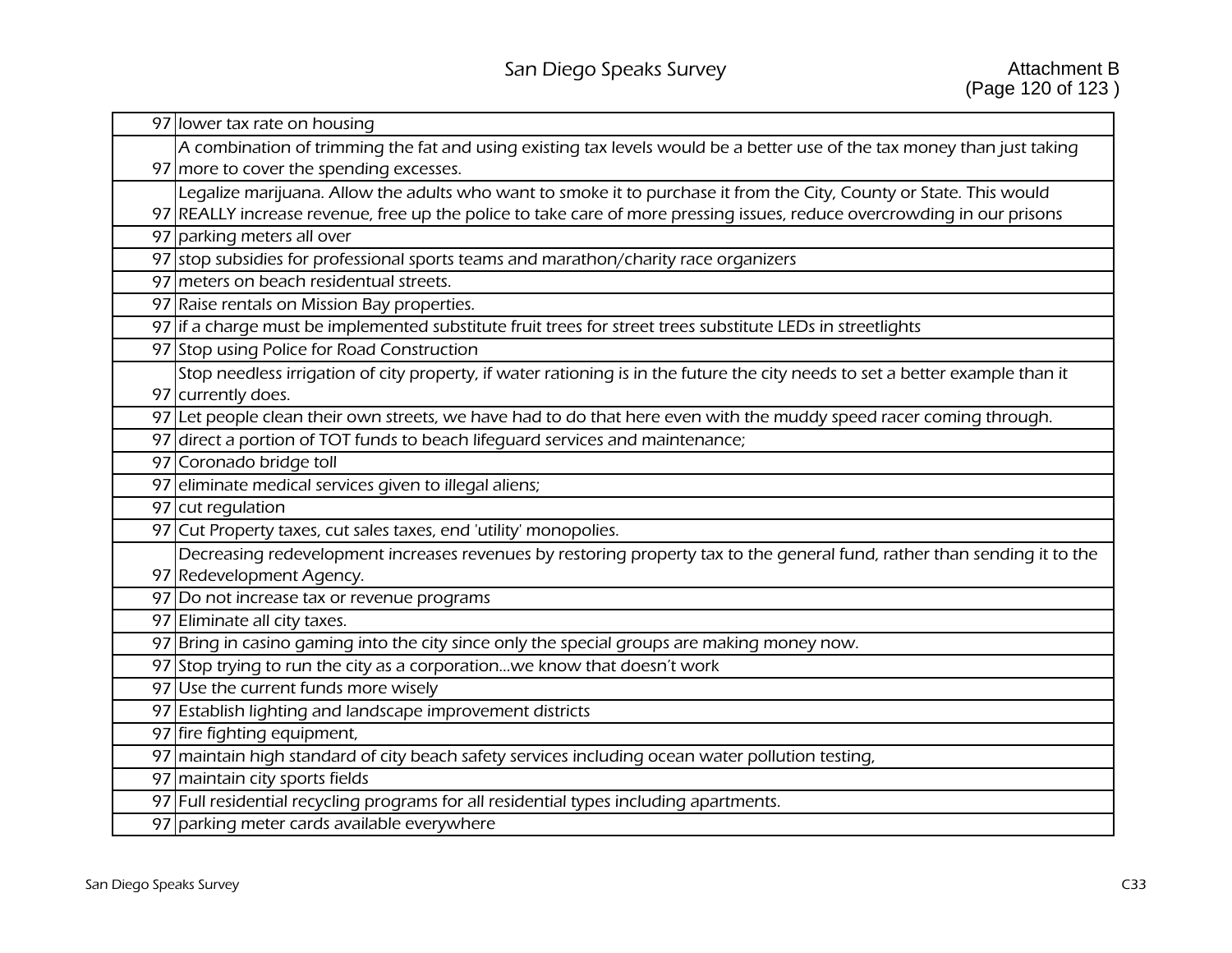|    | 97 commemorative park benches                                                                                                 |
|----|-------------------------------------------------------------------------------------------------------------------------------|
|    | 97 introduce alternate energy incentives and company start up.                                                                |
|    | Better use of City property such as Marina Village and increase the rates on the sweetheart leases in Mission Bay and         |
|    | 97 elsewhere,                                                                                                                 |
|    | 97 Higher franchise fees on gas, electric only for people who use more than the minimal/lifeline amount;                      |
|    | 97 higher franchise fees on all cable TV customers, especially those buying more than basic cable;                            |
|    | 97 charge military bases for pollution they produce that affects the city of san diego                                        |
|    | I would like to see a city-assisted community gardens program implemented. This could involve as little as allowing unused    |
|    | 97 small plots (the size of a typical mid-size urban yard) owned by the city to be used by local organized communit           |
|    | 97 Street sweeping can be cut to half its current level without much being sacrificed.                                        |
| 97 | Improve and build new cruise terminal. It brings millions of dollars. Hurry Hurry Hurry.                                      |
|    | 97 Make all sports teams pay their own way in san diego.                                                                      |
|    | 97 Increase building permit fees                                                                                              |
|    | 97 real estate transfer fee                                                                                                   |
|    | 97 It's not always an either/or. Explore other service delivery options.                                                      |
|    | 97 Create a budget and live with it.                                                                                          |
|    | 97 lower the tax rates for everything so we can afford it!                                                                    |
|    | 97 Don't provide lifequards; just post warnings.                                                                              |
|    | Let people with children hire child care instead of expecting public-financed after-school programs at libraries & recreation |
|    | 97 centers to mind their children.                                                                                            |
|    | 97 New Airport at Miramar                                                                                                     |
|    | 97 No new tax revenue from ordinary taxpayers.                                                                                |
|    | 97 No new taxes, fees, licenses etc. Live within your means!                                                                  |
|    | 97 NO NEW TAXES, PLEASE! We're struggling already.                                                                            |
|    | 97 no new taxes.                                                                                                              |
|    | 97 No new taxes. Use common sense. Eliminate waste. Think like a housewife on a limited budget. Hire women!                   |
|    | 97 No tax increases, minimal fee for use (campgrounds, beaches etc.)                                                          |
|    | 97 No tax increases.                                                                                                          |
|    | 97 no tax only additional fees for certain areas used mostly by a select group of people because of pleasure/luxury need      |
|    | 97 no sports sudsidies                                                                                                        |
|    | 97 building construction fee's                                                                                                |
|    | 97 Police service, senior services, 911                                                                                       |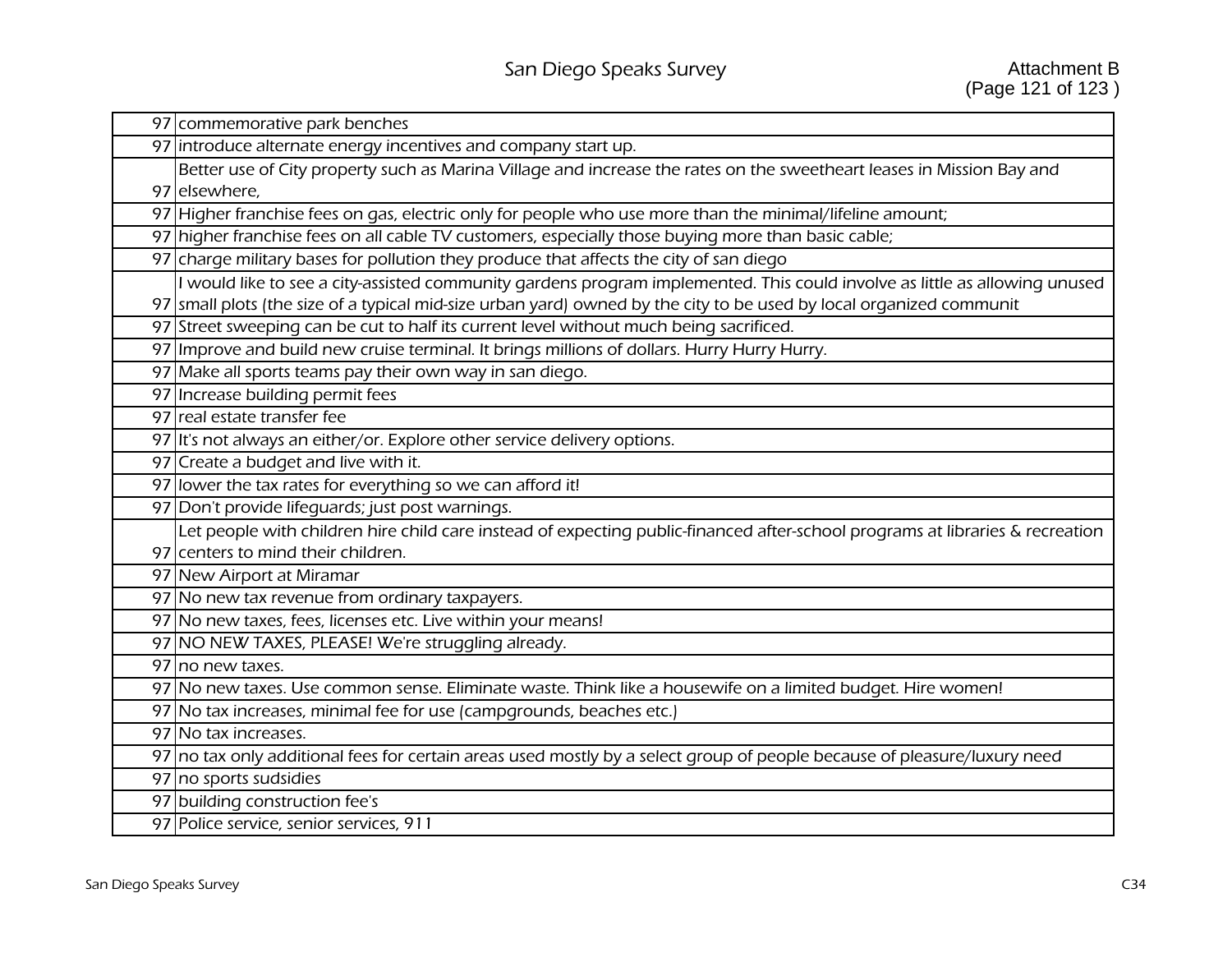|    | 97 Raise bus fares                                                                                                         |
|----|----------------------------------------------------------------------------------------------------------------------------|
|    | 97 eliminate illegal immegration                                                                                           |
|    | 97 Streamline building permit process                                                                                      |
|    | 97 reduce paking meter cost and fines. reduce the cost of red light cameras                                                |
|    | DO NOT build a Downtown Library even if you can get a school to support some of the expenses. We do not need it with       |
|    | 97 so many using the internet instead of the library.                                                                      |
|    | 97 Open all public works projects to bids from private companies                                                           |
|    | 97 reduce sales tax and attract all major sales to City businesses                                                         |
|    | 97 Reduce the above and you won't need to                                                                                  |
|    | 97 relocate Lindberg field.                                                                                                |
|    | 97 replace all the toilets in all of the city properties with low flush toilets.                                           |
|    | 97 quit forcing people to plant grass and waste water watering it.                                                         |
|    | Sell property for its actual value instead of giving it away for \$1.00 to contractors and then hoping to make a profit by |
|    | 97 taxes.                                                                                                                  |
|    | 97 Road maintenance.                                                                                                       |
|    | 97 More Police.                                                                                                            |
|    |                                                                                                                            |
|    | 97 New Stadium for Chargers                                                                                                |
|    | 97 sports facilities bars in tourist areas property                                                                        |
|    | 97 Street maintenance should be a priority                                                                                 |
|    | 97 subcontract to edco or similar for trash pick up water management for lawns and pools charges                           |
|    | cost share with vetted organizations to use public recreation centers, pools, etc so they do not need to maintain or build |
|    | 97 their own facilities                                                                                                    |
|    | 97 metered parking on non-residential streets in all communities                                                           |
|    | 97 Snaxs/coffee in/outside libraries                                                                                       |
|    | 97 brush management, fire prevention                                                                                       |
|    | 97 parking meters at the parks                                                                                             |
|    | 97 increase private fundraising via foundations which support City entities such as the Library Foundation.                |
| 97 | response to ringing alarms by the fire dpt should not be charged.                                                          |
|    | 97 Refreshments in libraries or web access.                                                                                |
|    | 97 postal 3-4 days a week                                                                                                  |
|    | 97 upgrade of storm sewer and water systems<br>97 creating and preserving open space in parks                              |